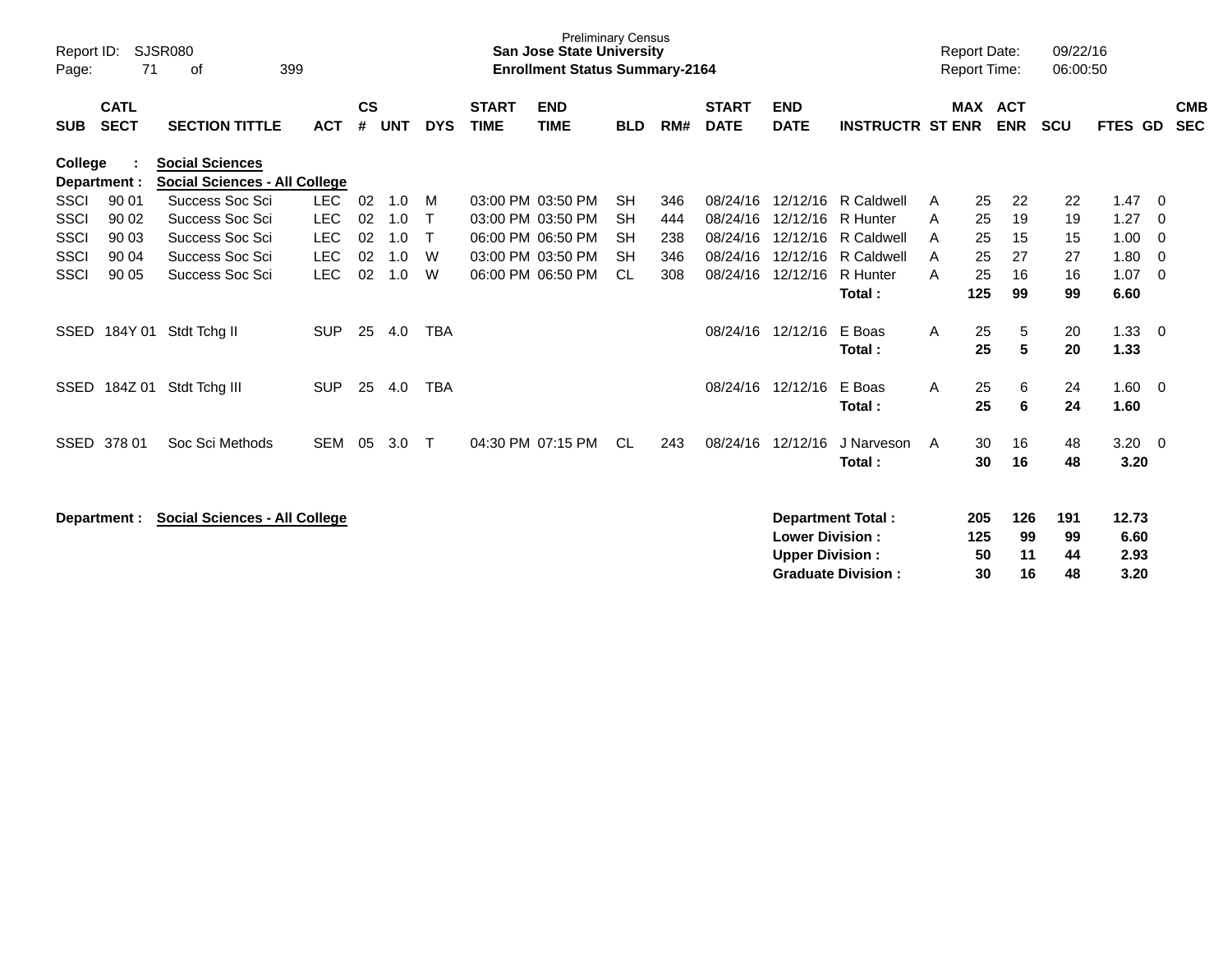| Report ID:<br>Page: | 72          | SJSR080<br>399<br>оf          |            |           |            |            |              | <b>Preliminary Census</b><br><b>San Jose State University</b><br><b>Enrollment Status Summary-2164</b> |            |     |              |                          |                              | <b>Report Date:</b> |           | <b>Report Time:</b> | 09/22/16<br>06:00:50 |                |                          |                |
|---------------------|-------------|-------------------------------|------------|-----------|------------|------------|--------------|--------------------------------------------------------------------------------------------------------|------------|-----|--------------|--------------------------|------------------------------|---------------------|-----------|---------------------|----------------------|----------------|--------------------------|----------------|
|                     | <b>CATL</b> |                               |            | <b>CS</b> |            |            | <b>START</b> | <b>END</b>                                                                                             |            |     | <b>START</b> | <b>END</b>               |                              |                     |           | MAX ACT             |                      |                |                          | <b>CMB</b>     |
| <b>SUB</b>          | <b>SECT</b> | <b>SECTION TITTLE</b>         | АСТ        | #         | <b>UNT</b> | <b>DYS</b> | <b>TIME</b>  | <b>TIME</b>                                                                                            | <b>BLD</b> | RM# | <b>DATE</b>  | <b>DATE</b>              | <b>INSTRUCTR ST ENR</b>      |                     |           | <b>ENR</b>          | <b>SCU</b>           | <b>FTES GD</b> |                          | <b>SEC</b>     |
| College             |             | <b>Social Sciences</b>        |            |           |            |            |              |                                                                                                        |            |     |              |                          |                              |                     |           |                     |                      |                |                          |                |
| Department :        |             | <b>Anthropology</b>           |            |           |            |            |              |                                                                                                        |            |     |              |                          |                              |                     |           |                     |                      |                |                          |                |
| ANTH 11 01          |             | <b>Cultural Anthro</b>        | <b>LEC</b> | 02        | 3.0        | TR         |              | 12:00 PM 01:15 PM                                                                                      | CL.        | 204 |              | 08/24/16 12/12/16 A Faas |                              | Α                   | 44        | 42                  | 126                  | 8.40 0         |                          |                |
| ANTH 11 02          |             | <b>Cultural Anthro</b>        | <b>LEC</b> | 02        | 3.0        | <b>TR</b>  |              | 04:30 PM 05:45 PM                                                                                      | CL.        | 204 | 08/24/16     | 12/12/16 A Faas          |                              | Α                   | 44        | 34                  | 102                  | $6.80$ 0       |                          |                |
| ANTH                | 11 03       | <b>Cultural Anthro</b>        | <b>LEC</b> | 02        | 3.0        | MW         |              | 10:30 AM 11:45 AM                                                                                      | CL.        | 204 | 08/24/16     | 12/12/16                 | A Pitchon                    | A                   | 44        | 43                  | 129                  | $8.60 \quad 0$ |                          |                |
| ANTH                | 11 04       | <b>Cultural Anthro</b>        | <b>LEC</b> | 02        | 3.0        | <b>MW</b>  |              | 04:30 PM 05:45 PM                                                                                      | WSQ 004    |     |              |                          | 08/24/16 12/12/16 G Bousquet | A                   | 44<br>176 | 34                  | 102                  | $6.80$ 0       |                          |                |
|                     |             |                               |            |           |            |            |              |                                                                                                        |            |     |              |                          | Total:                       |                     |           | 153                 | 459                  | 30.60          |                          |                |
| ANTH 1201           |             | Intro to Human Evol           | <b>LEC</b> | 02        | 3.0        | TR         |              | 12:00 PM 01:15 PM                                                                                      | <b>YUH</b> | 124 | 08/24/16     | 12/12/16                 | E Weiss                      | Α                   | 120       | 116                 | 348                  | 23.20          | $\overline{\phantom{0}}$ |                |
| ANTH                | 12 02       | Intro to Human Evol           | <b>LEC</b> | 02        | 3.0        | MW         |              | 09:00 AM 10:15 AM                                                                                      | <b>WSQ</b> | 004 | 08/24/16     | 12/12/16                 | C Yan                        | Α                   | 44        | 43                  | 129                  | $8.60$ 0       |                          |                |
| ANTH                | 12 03       | Intro to Human Evol           | <b>LEC</b> | 02        | 3.0        | МW         |              | 04:30 PM 05:45 PM                                                                                      | CL.        | 204 |              | 08/24/16 12/12/16 C Yan  |                              | Α                   | 44        | 44                  | 132                  | 8.80 0         |                          |                |
|                     |             |                               |            |           |            |            |              |                                                                                                        |            |     |              |                          | Total:                       |                     | 208       | 203                 | 609                  | 40.60          |                          |                |
| ANTH 1301           |             | Archaeology                   | <b>LEC</b> | 02        | 3.0        | TR         |              | 10:30 AM 11:45 AM                                                                                      | CL.        | 310 |              | 08/24/16 12/12/16        | V Sanchez-ChA                |                     | 35        | 26                  | 78                   | $5.20 \ 0$     |                          |                |
|                     |             |                               |            |           |            |            |              |                                                                                                        |            |     |              |                          | Total:                       |                     | 35        | 26                  | 78                   | 5.20           |                          |                |
|                     |             |                               |            |           |            |            |              |                                                                                                        |            |     |              |                          |                              |                     |           |                     |                      |                |                          |                |
| ANTH                | 25 01       | Human Life Context            | <b>LEC</b> | 02        | 3.0        | МW         |              | 09:00 AM 10:15 AM                                                                                      | CL.        | 204 |              | 08/24/16 12/12/16        | N Conand                     | Α                   | 44        | 40                  | 120                  | $8.00 \quad 0$ |                          |                |
| ANTH                | 25 02       | Human Life Context            | <b>LEC</b> | 02        | 3.0        | MW         |              | 01:30 PM 02:45 PM                                                                                      | CL.        | 310 | 08/24/16     | 12/12/16                 | N Conand                     | A                   | 44        | 39                  | 117                  | 7.80           | $\overline{\phantom{0}}$ |                |
| ANTH                | 25 03       | Human Life Context            | <b>LEC</b> | 02        | 3.0        | MW         |              | 04:30 PM 05:45 PM                                                                                      | <b>BBC</b> | 022 |              |                          | 08/24/16 12/12/16 N Conand   | A                   | 44        | 21                  | 63                   | 4.20           | $\overline{\mathbf{0}}$  |                |
|                     |             |                               |            |           |            |            |              |                                                                                                        |            |     |              |                          | Total:                       |                     | 132       | 100                 | 300                  | 20.00          |                          |                |
|                     |             | ANTH 100W 01 Writing Workshop | SEM        | 05        | 3.0        | МW         |              | 09:00 AM 10:15 AM                                                                                      | CL.        | 310 |              | 08/24/16 12/12/16        | J Anderson                   | A                   | 25        | 25                  | 75                   | $5.00 \t 0$    |                          |                |
|                     |             |                               |            |           |            |            |              |                                                                                                        |            |     |              |                          | Total:                       |                     | 25        | 25                  | 75                   | 5.00           |                          |                |
|                     |             |                               |            |           |            |            |              |                                                                                                        |            |     |              |                          |                              |                     |           |                     |                      |                |                          |                |
|                     | ANTH 108 01 | <b>Medical Anthro</b>         | <b>LEC</b> | 02        | 3.0        | TR         |              | 10:30 AM 11:45 AM                                                                                      | CL.        | 204 |              | 08/24/16 12/12/16        | J Marlovits                  | A                   | 40        | 33                  | 99                   | $6.60$ 0       |                          |                |
|                     |             |                               |            |           |            |            |              |                                                                                                        |            |     |              |                          | Total:                       |                     | 40        | 33                  | 99                   | 6.60           |                          |                |
|                     | ANTH 115 01 | <b>Global Culture</b>         | <b>LEC</b> | 02        | 3.0        | МW         |              | 10:30 AM 11:45 AM                                                                                      | CL.        | 310 | 08/24/16     | 12/12/16                 | J Anderson                   | Α                   | 44        | 37                  | 111                  | 7.40           |                          | 0 C            |
| ASIA                | 115 01      | <b>Global Culture</b>         | <b>LEC</b> | 02        | 3.0        | MW         |              | 10:30 AM 11:45 AM                                                                                      | CL.        | 310 | 08/24/16     | 12/12/16                 | J Anderson                   | A                   | 0         | $\overline{2}$      | 6                    | 0.40           | 0 <sup>o</sup>           |                |
|                     | ANTH 115 02 | <b>Global Culture</b>         | <b>LEC</b> | 02        | 3.0        | <b>TBA</b> |              |                                                                                                        |            |     | 08/24/16     | 12/12/16                 | J Anderson                   | Α                   | 40        | 34                  | 102                  | 6.80           |                          | 0 <sup>o</sup> |
| ASIA                | 115 02      | <b>Global Culture</b>         | <b>LEC</b> | 02        | 3.0        | <b>TBA</b> |              |                                                                                                        |            |     |              | 08/24/16 12/12/16        | J Anderson                   | A                   | 0         | 5                   | 15                   | 1.00           |                          | $0\,C$         |
|                     | ANTH 115 03 | <b>Global Culture</b>         | <b>LEC</b> |           | 02 3.0     | TBA        |              |                                                                                                        |            |     |              |                          | 08/24/16 12/12/16 J Anderson | A                   | 40        | 31                  | 93                   | 6.20 0 C       |                          |                |
|                     | ASIA 115 03 | <b>Global Culture</b>         | LEC        |           | 02 3.0     | <b>TBA</b> |              |                                                                                                        |            |     |              |                          | 08/24/16 12/12/16 J Anderson | A                   | 0         | 6                   | 18                   | $1.20 \t 0 C$  |                          |                |
|                     | ANTH 115 04 | <b>Global Culture</b>         | LEC        |           | 02 3.0     | МW         |              | 12:00 PM 01:15 PM CL                                                                                   |            | 310 |              |                          | 08/24/16 12/12/16 N Conand   | Α                   | 44        | 36                  | 108                  | 7.20 0 C       |                          |                |
|                     | ASIA 115 04 | <b>Global Culture</b>         | LEC        |           | 02 3.0     | <b>MW</b>  |              | 12:00 PM 01:15 PM CL                                                                                   |            | 310 |              |                          | 08/24/16 12/12/16 N Conand   | A                   | 0         | 5                   | 15                   | 1.00 0 C       |                          |                |
|                     | ANTH 115 05 | <b>Global Culture</b>         | <b>LEC</b> |           | 3.0        |            |              |                                                                                                        |            |     |              |                          |                              | Х                   | 0         | 0                   | 0                    | $0.00 \t 0$    |                          |                |
|                     | ASIA 115 05 | <b>Global Culture</b>         | <b>LEC</b> |           | 3.0        |            |              |                                                                                                        |            |     |              |                          |                              | X                   | 0         | 0                   | 0                    | $0.00 \t 0$    |                          |                |
|                     |             |                               |            |           |            |            |              |                                                                                                        |            |     |              |                          | Total:                       |                     |           | 168 156             | 468                  | 31.20          |                          |                |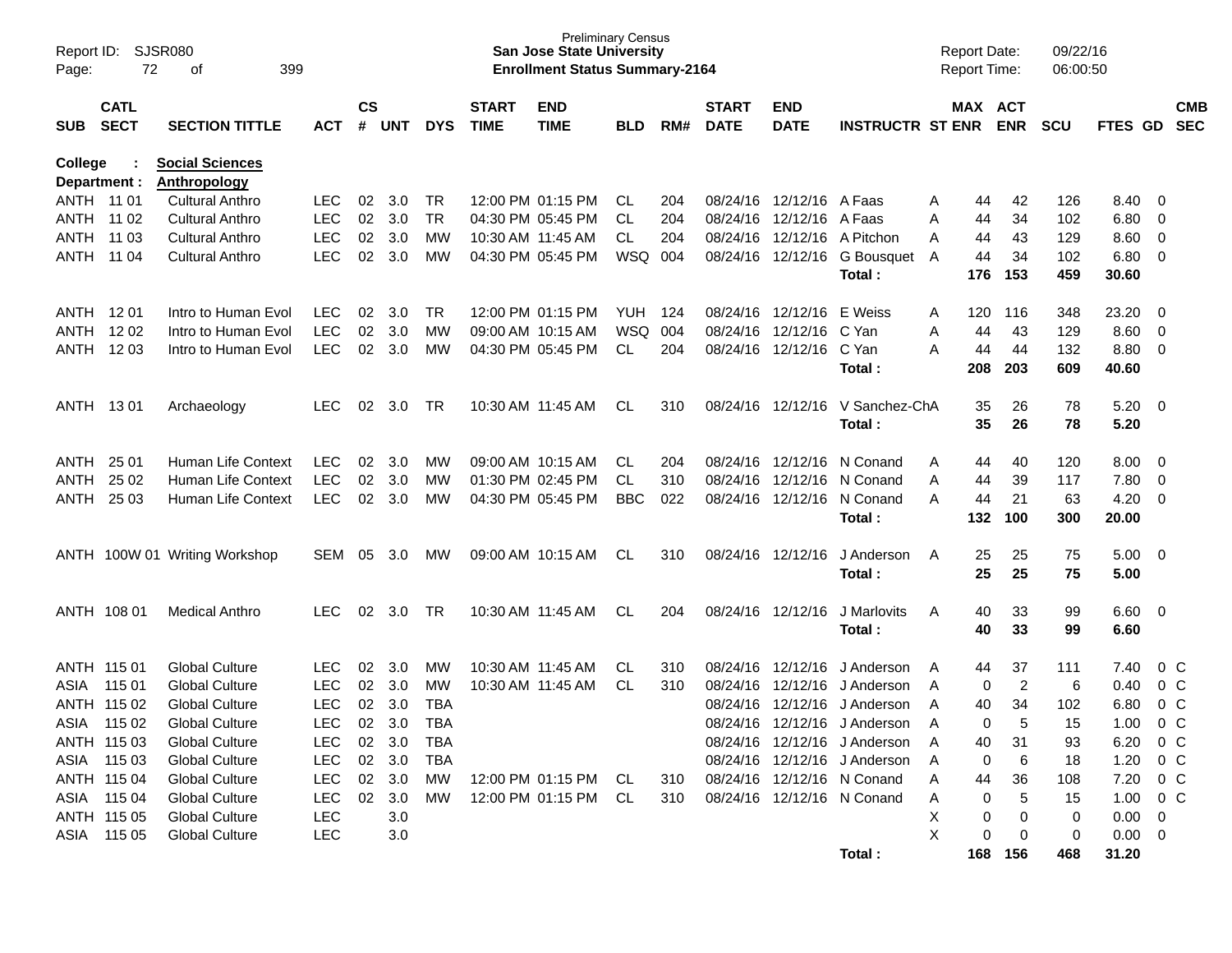| Page:       | SJSR080<br>Report ID:<br>73<br>399<br>оf<br><b>CATL</b> |                               |               |                    |            |            |                             | <b>Preliminary Census</b><br><b>San Jose State University</b><br><b>Enrollment Status Summary-2164</b> |            |     |                             |                           |                                  |   | <b>Report Date:</b><br>Report Time: |                | 09/22/16<br>06:00:50 |                |                |                          |
|-------------|---------------------------------------------------------|-------------------------------|---------------|--------------------|------------|------------|-----------------------------|--------------------------------------------------------------------------------------------------------|------------|-----|-----------------------------|---------------------------|----------------------------------|---|-------------------------------------|----------------|----------------------|----------------|----------------|--------------------------|
| <b>SUB</b>  | <b>SECT</b>                                             | <b>SECTION TITTLE</b>         | <b>ACT</b>    | $\mathsf{cs}$<br># | <b>UNT</b> | <b>DYS</b> | <b>START</b><br><b>TIME</b> | <b>END</b><br><b>TIME</b>                                                                              | <b>BLD</b> | RM# | <b>START</b><br><b>DATE</b> | <b>END</b><br><b>DATE</b> | <b>INSTRUCTR ST ENR</b>          |   | MAX ACT                             | <b>ENR</b>     | <b>SCU</b>           | FTES GD        |                | <b>CMB</b><br><b>SEC</b> |
|             | ANTH 130 01                                             | Kin, Kith, Community          | LEC           | 02                 | 3.0        | TR         |                             | 09:00 AM 10:15 AM                                                                                      | CL         | 310 |                             | 08/24/16 12/12/16         | J English-Lu A<br>Total:         |   | 30<br>30                            | 26<br>26       | 78<br>78             | 5.20<br>5.20   | - 0            |                          |
|             | ANTH 131 01                                             | Theories of Cult              | SEM           | 05                 | 3.0        | <b>MW</b>  |                             | 12:00 PM 01:15 PM                                                                                      | CL.        | 204 | 08/24/16 12/12/16           |                           | R Gonzalez<br>Total:             | A | 40<br>40                            | 22<br>22       | 66<br>66             | 4.40<br>4.40   | - 0            |                          |
|             | ANTH 140 01                                             | <b>Human Sexuality</b>        | <b>LEC</b>    | 01                 | 3.0        | MW         |                             | 01:30 PM 02:45 PM                                                                                      | CL.        | 204 |                             | 08/24/16 12/12/16         | C Yan                            | A | 44                                  | 28             | 84                   | 5.60           | 0 <sup>C</sup> |                          |
| HS.         | 140 01                                                  | <b>Human Sexuality</b>        | <b>LEC</b>    | 01                 | 3.0        | MW         |                             | 01:30 PM 02:45 PM                                                                                      | <b>CL</b>  | 204 |                             | 08/24/16 12/12/16         | C Yan                            | Α | 0                                   | 8              | 24                   | 1.60           | 0 <sup>C</sup> |                          |
| <b>BIOL</b> | 140 01                                                  | <b>Human Sexuality</b>        | <b>LEC</b>    | 01                 | 3.0        | МW         |                             | 01:30 PM 02:45 PM                                                                                      | <b>CL</b>  | 204 |                             | 08/24/16 12/12/16         | C Yan                            | A | 0                                   | 8              | 24                   | 1.60           | 0 <sup>C</sup> |                          |
|             | ANTH 140 02                                             | <b>Human Sexuality</b>        | <b>LEC</b>    | 01                 | 3.0        | Τ          |                             | 06:00 PM 08:45 PM                                                                                      | <b>CL</b>  | 204 | 08/24/16 12/12/16           |                           | J Karpf                          | A | 44                                  | 14             | 42                   | 2.80           | 0 <sup>C</sup> |                          |
| HS          | 140 02                                                  | <b>Human Sexuality</b>        | <b>LEC</b>    | 01                 | 3.0        | Τ          |                             | 06:00 PM 08:45 PM                                                                                      | <b>CL</b>  | 204 | 08/24/16 12/12/16           |                           | J Karpf                          | A | 0                                   | $\overline{4}$ | 12                   | 0.80           | $0\,C$         |                          |
| <b>BIOL</b> | 140 02                                                  | <b>Human Sexuality</b>        | <b>LEC</b>    | 01                 | 3.0        | T          |                             | 06:00 PM 08:45 PM                                                                                      | CL         | 204 |                             | 08/24/16 12/12/16         | J Karpf                          | Α | 0                                   | 5              | 15                   | 1.00           | 0 <sup>C</sup> |                          |
|             | ANTH 140 03                                             | <b>Human Sexuality</b>        | <b>LEC</b>    | 01                 | 3.0        | <b>TR</b>  |                             | 03:00 PM 04:15 PM                                                                                      | CL         | 310 | 08/24/16                    | 12/12/16                  | J Marlovits                      | Α | 44                                  | 16             | 48                   | 3.20           | 0 <sup>C</sup> |                          |
| HS          | 140 03                                                  | <b>Human Sexuality</b>        | <b>LEC</b>    | 01                 | 3.0        | <b>TR</b>  |                             | 03:00 PM 04:15 PM                                                                                      | CL         | 310 | 08/24/16                    | 12/12/16                  | J Marlovits                      | Α | 0                                   | 9              | 27                   | 1.80           | $0\,C$         |                          |
| <b>BIOL</b> | 140 03                                                  | <b>Human Sexuality</b>        | <b>LEC</b>    | 01                 | 3.0        | <b>TR</b>  |                             | 03:00 PM 04:15 PM                                                                                      | <b>CL</b>  | 310 | 08/24/16                    | 12/12/16                  | J Marlovits                      | A | $\mathbf 0$                         | 13             | 39                   | 2.60           | $0\,C$         |                          |
|             | ANTH 140 04                                             | <b>Human Sexuality</b>        | <b>LEC</b>    | 01                 | 3.0        | <b>TR</b>  |                             | 12:00 PM 01:15 PM                                                                                      | CL         | 310 | 08/24/16                    | 12/12/16                  | C Yan                            | Α | 44                                  | 29             | 87                   | 5.80           | 0 <sup>C</sup> |                          |
| HS          | 140 04                                                  | <b>Human Sexuality</b>        | LEC           | 01                 | 3.0        | <b>TR</b>  |                             | 12:00 PM 01:15 PM                                                                                      | CL         | 310 | 08/24/16                    | 12/12/16                  | C Yan                            | Α | 0                                   | $\overline{7}$ | 21                   | 1.40           | 0 <sup>C</sup> |                          |
| <b>BIOL</b> | 140 04                                                  | <b>Human Sexuality</b>        | <b>LEC</b>    | 01                 | 3.0        | <b>TR</b>  |                             | 12:00 PM 01:15 PM                                                                                      | CL         | 310 | 08/24/16                    | 12/12/16                  | C Yan                            | Α | 0                                   | $\overline{7}$ | 21                   | 1.40           | 0 <sup>C</sup> |                          |
|             | ANTH 140 05                                             | <b>Human Sexuality</b>        | <b>LEC</b>    | 01                 | 3.0        | <b>MW</b>  |                             | 03:00 PM 04:15 PM                                                                                      | DH         | 351 | 08/24/16                    | 12/12/16                  | J McDaniel                       | A | 45                                  | 9              | 27                   | 1.80           | 0 <sup>C</sup> |                          |
| HS          | 140 05                                                  | <b>Human Sexuality</b>        | LEC           | 01                 | 3.0        | МW         |                             | 03:00 PM 04:15 PM                                                                                      | DН         | 351 | 08/24/16                    | 12/12/16                  | J McDaniel                       | A | 0                                   | 8              | 24                   | 1.60           | $0\,C$         |                          |
| <b>BIOL</b> | 140 05                                                  | <b>Human Sexuality</b>        | LEC           | 01                 | 3.0        | МW         |                             | 03:00 PM 04:15 PM                                                                                      | DH         | 351 | 08/24/16                    | 12/12/16                  | J McDaniel                       | Α | 0                                   | 16             | 48                   | 3.20           | $0\,C$         |                          |
|             | ANTH 140 06                                             | <b>Human Sexuality</b>        | <b>LEC</b>    |                    | 3.0        |            |                             |                                                                                                        |            |     |                             |                           |                                  | Х | 0                                   | $\mathbf 0$    | 0                    | 0.00           | 0              |                          |
| HS.         | 140 06                                                  | <b>Human Sexuality</b>        | <b>LEC</b>    |                    | 3.0        |            |                             |                                                                                                        |            |     |                             |                           |                                  | X | 0                                   | 0              | 0                    | 0.00           | $\mathbf 0$    |                          |
| <b>BIOL</b> | 140 06                                                  | <b>Human Sexuality</b>        | LEC           |                    | 3.0        |            |                             |                                                                                                        |            |     |                             |                           |                                  | X | 0                                   | 0              | $\mathbf 0$          | 0.00           | - 0            |                          |
|             |                                                         |                               |               |                    |            |            |                             |                                                                                                        |            |     |                             |                           | Total:                           |   | 221                                 | 181            | 543                  | 36.20          |                |                          |
|             | ANTH 144 01                                             | Economic Anthro               | LEC           | 02                 | 3.0        | TR         |                             | 01:30 PM 02:45 PM                                                                                      | CL.        | 204 | 08/24/16 12/12/16           |                           | A Faas                           | A | 30                                  | 12             | 36                   | 2.50           | $\overline{2}$ |                          |
|             |                                                         |                               |               |                    |            |            |                             |                                                                                                        |            |     |                             |                           | Total:                           |   | 30                                  | 12             | 36                   | 2.50           |                |                          |
|             | ANTH 146 01                                             | <b>Culture &amp; Conflict</b> | LEC           | 02                 | 3.0        | TR         |                             | 09:00 AM 10:15 AM                                                                                      | CL         | 204 | 08/24/16                    | 12/12/16                  | J Marlovits                      | A | 44                                  | 40             | 120                  | 8.05           | -1             |                          |
|             | ANTH 146 02                                             | <b>Culture &amp; Conflict</b> | <b>LEC</b>    | 02                 | 3.0        | <b>TR</b>  |                             | 01:30 PM 02:45 PM                                                                                      | <b>CL</b>  | 310 |                             | 08/24/16 12/12/16         | J Marlovits                      | A | 44                                  | 39             | 117                  | 7.80           | $\overline{0}$ |                          |
|             | ANTH 146 03                                             | Culture & Conflict            | LEC.          |                    | 02 3.0 M   |            |                             | 06:00 PM 08:45 PM CL                                                                                   |            | 204 |                             |                           | 08/24/16 12/12/16 Q McCrary      | Α | 44                                  | 39             | 117                  | 7.80 0         |                |                          |
|             |                                                         |                               |               |                    |            |            |                             |                                                                                                        |            |     |                             |                           | Total:                           |   |                                     | 132 118        | 354                  | 23.65          |                |                          |
|             | ANTH 149 01                                             | Ethnographic Meth             | LEC 02 3.0 TR |                    |            |            |                             | 12:00 PM 01:15 PM   WSQ   004                                                                          |            |     |                             |                           | 08/24/16 12/12/16 J English-Lu A |   | 40                                  | 41             | 123                  | 8.65 9         |                |                          |
|             |                                                         |                               |               |                    |            |            |                             |                                                                                                        |            |     |                             |                           | Total:                           |   | 40                                  | 41             | 123                  | 8.65           |                |                          |
|             | ANTH 155 01                                             | Human Osteology               | LEC 04 3.0 TR |                    |            |            |                             |                                                                                                        |            |     | 08/24/16 12/12/16           |                           | E Weiss<br>Total:                | A | 30<br>30                            | 24<br>24       | 72<br>72             | 4.95 3<br>4.95 |                |                          |
|             |                                                         |                               |               |                    |            |            |                             |                                                                                                        |            |     |                             |                           |                                  |   |                                     |                |                      |                |                |                          |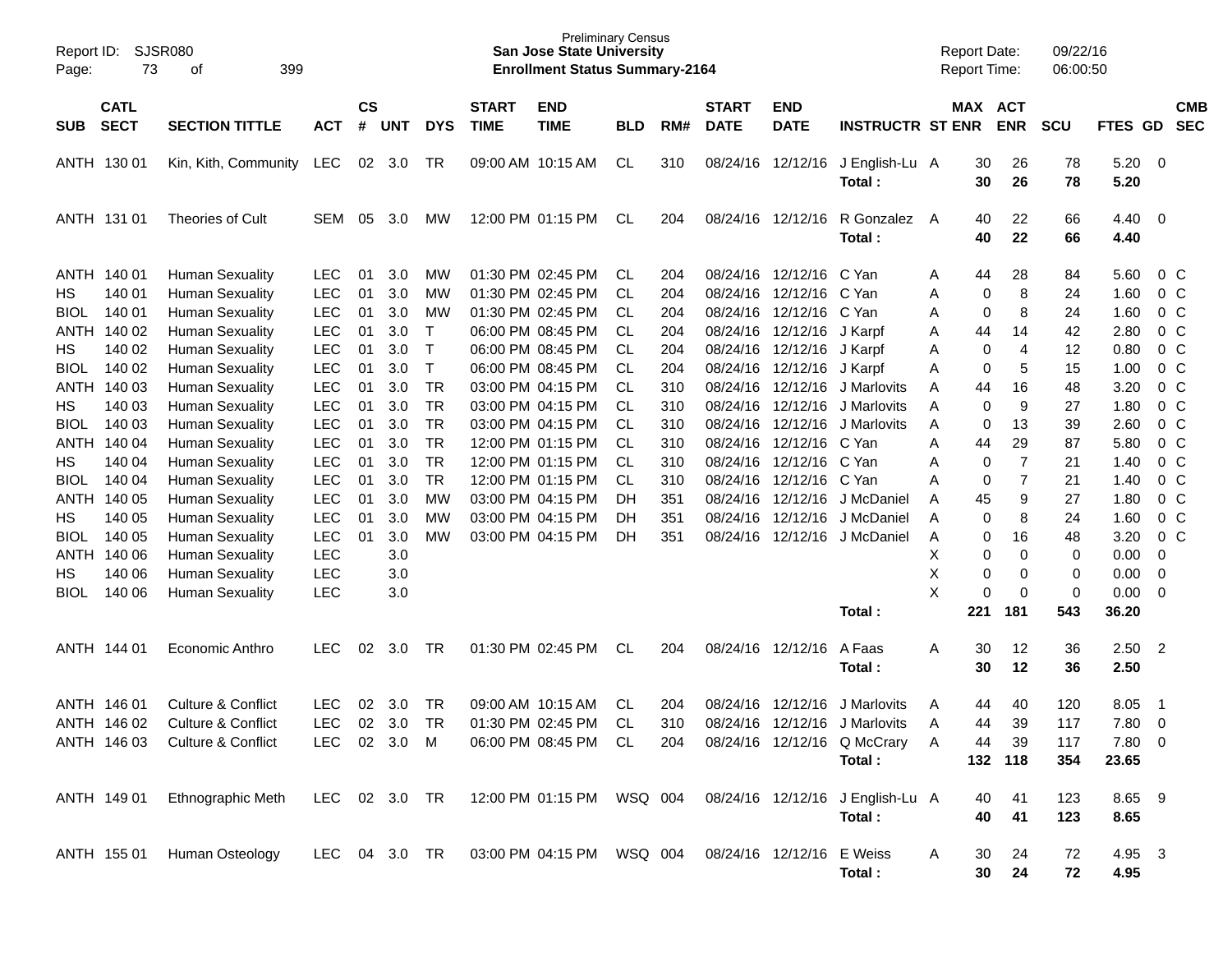| Page:      | SJSR080<br>Report ID:<br>74<br>399<br>оf<br><b>CATL</b>                         |                                                                                                                                                     |                                                                           |                                  |                                        |                                                       |                             | <b>Preliminary Census</b><br><b>San Jose State University</b><br><b>Enrollment Status Summary-2164</b>                     |                                                   |                   |                                                                      |                                  |                                                                                                                         | <b>Report Date:</b><br><b>Report Time:</b>                  |                                               | 09/22/16<br>06:00:50                 |                                                      |                                                                                               |
|------------|---------------------------------------------------------------------------------|-----------------------------------------------------------------------------------------------------------------------------------------------------|---------------------------------------------------------------------------|----------------------------------|----------------------------------------|-------------------------------------------------------|-----------------------------|----------------------------------------------------------------------------------------------------------------------------|---------------------------------------------------|-------------------|----------------------------------------------------------------------|----------------------------------|-------------------------------------------------------------------------------------------------------------------------|-------------------------------------------------------------|-----------------------------------------------|--------------------------------------|------------------------------------------------------|-----------------------------------------------------------------------------------------------|
| <b>SUB</b> | <b>SECT</b>                                                                     | <b>SECTION TITTLE</b>                                                                                                                               | <b>ACT</b>                                                                | <b>CS</b><br>#                   | UNT                                    | <b>DYS</b>                                            | <b>START</b><br><b>TIME</b> | <b>END</b><br><b>TIME</b>                                                                                                  | <b>BLD</b>                                        | RM#               | <b>START</b><br><b>DATE</b>                                          | <b>END</b><br><b>DATE</b>        | <b>INSTRUCTR ST ENR</b>                                                                                                 | MAX ACT                                                     | <b>ENR</b>                                    | <b>SCU</b>                           | <b>FTES GD</b>                                       | <b>CMB</b><br><b>SEC</b>                                                                      |
|            | ANTH 156 01                                                                     | Bioarchaeology                                                                                                                                      | SEM                                                                       | 05                               | -3.0                                   | TR                                                    |                             | 09:00 AM 10:15 AM                                                                                                          | WSQ 004                                           |                   |                                                                      | 08/24/16 12/12/16 E Weiss        | Total:                                                                                                                  | 30<br>A<br>30                                               | 18<br>18                                      | 54<br>54                             | $3.70\quad 2$<br>3.70                                |                                                                                               |
|            | ANTH 160 01<br>ANTH 160 02<br>ANTH 160 03                                       | <b>Recon Lost Civs</b><br><b>Recon Lost Civs</b><br><b>Recon Lost Civs</b>                                                                          | <b>LEC</b><br><b>LEC</b><br><b>LEC</b>                                    | 02<br>02<br>02                   | 3.0<br>3.0<br>3.0                      | <b>MW</b><br>$\mathsf{T}$<br>МW                       |                             | 03:00 PM 04:15 PM<br>06:00 PM 08:45 PM<br>12:00 PM 01:15 PM                                                                | WSQ 004<br>WSQ 004<br>WSQ 004                     |                   | 08/24/16<br>08/24/16<br>08/24/16                                     |                                  | 12/12/16 V Sanchez-ChA<br>12/12/16 V Sanchez-ChA<br>12/12/16 C Sunseri<br>Total:                                        | 44<br>44<br>44<br>A<br>132                                  | 44<br>41<br>43<br>128                         | 132<br>123<br>129<br>384             | $8.80\quad 0$<br>8.20<br>$8.60$ 0<br>25.60           | $\overline{\phantom{0}}$                                                                      |
|            | ANTH 164 01                                                                     | <b>Prehist North Amer</b>                                                                                                                           | <b>LEC</b>                                                                | 02                               | 3.0                                    | TR                                                    |                             | 01:30 PM 02:45 PM                                                                                                          | WSQ 004                                           |                   |                                                                      |                                  | 08/24/16 12/12/16 V Sanchez-ChA<br>Total:                                                                               | 30<br>30                                                    | 21<br>21                                      | 63<br>63                             | $4.20 \ 0$<br>4.20                                   |                                                                                               |
|            | ANTH 165 01                                                                     | Historical Archaeolo                                                                                                                                | <b>LEC</b>                                                                | 02                               | 3.0                                    | <b>MW</b>                                             |                             | 10:30 AM 11:45 AM                                                                                                          | WSQ 004                                           |                   |                                                                      | 08/24/16 12/12/16                | C Sunseri<br>Total:                                                                                                     | 30<br>A<br>30                                               | 29<br>29                                      | 87<br>87                             | $5.80 \ 0$<br>5.80                                   |                                                                                               |
|            | ANTH 176 01                                                                     | Indians California                                                                                                                                  | <b>LEC</b>                                                                | 02                               | 3.0                                    | <b>MW</b>                                             |                             | 01:30 PM 02:45 PM                                                                                                          | WSQ 004                                           |                   |                                                                      | 08/24/16 12/12/16                | C Sunseri<br>Total:                                                                                                     | 30<br>A<br>30                                               | 22<br>22                                      | 66<br>66                             | 4.45<br>4.45                                         | $\overline{\phantom{1}}$                                                                      |
|            | ANTH 180 01<br>ANTH 180 02                                                      | <b>Individual Studies</b><br><b>Individual Studies</b>                                                                                              | <b>SUP</b><br><b>SUP</b>                                                  | 36<br>36                         | 3.0<br>3.0                             | TBA<br><b>TBA</b>                                     |                             |                                                                                                                            |                                                   |                   |                                                                      | 08/24/16 12/12/16 A Faas         | 08/24/16 12/12/16 C Sunseri<br>Total:                                                                                   | 5<br>A<br>5<br>A<br>10                                      | 1<br>2<br>3                                   | 3<br>6<br>9                          | $0.20 \ 0$<br>$0.40 \quad 0$<br>0.60                 |                                                                                               |
| SOCI       | ANTH 193 01<br>PSYC 19301<br>SOCI 193 01<br>ANTH 193 02<br>PSYC 193 02<br>19302 | Beh Science in Pract<br>Beh Science in Pract<br>Beh Science in Pract<br>Beh Science in Pract<br>Beh Science in Pract<br><b>Beh Science in Pract</b> | LEC<br><b>LEC</b><br><b>LEC</b><br><b>LEC</b><br><b>LEC</b><br><b>LEC</b> | 02<br>02<br>02<br>02<br>02<br>02 | 3.0<br>3.0<br>3.0<br>3.0<br>3.0<br>3.0 | <b>MW</b><br>МW<br>MW<br>TR<br><b>TR</b><br><b>TR</b> |                             | 04:30 PM 05:45 PM<br>04:30 PM 05:45 PM<br>04:30 PM 05:45 PM<br>10:30 AM 11:45 AM<br>10:30 AM 11:45 AM<br>10:30 AM 11:45 AM | CL.<br>CL<br>CL.<br>WSQ 004<br>WSQ 004<br>WSQ 004 | 310<br>310<br>310 | 08/24/16<br>08/24/16<br>08/24/16<br>08/24/16<br>08/24/16<br>08/24/16 | 12/12/16<br>12/12/16<br>12/12/16 | J Anderson<br>J Anderson<br>J Anderson<br>12/12/16 R Gonzalez<br>12/12/16 R Gonzalez<br>12/12/16 R Gonzalez A<br>Total: | 35<br>A<br>0<br>A<br>0<br>A<br>35<br>A<br>0<br>A<br>0<br>70 | 8<br>1<br>2<br>6<br>8<br>$\overline{4}$<br>29 | 24<br>3<br>6<br>18<br>24<br>12<br>87 | 1.60<br>0.20<br>0.40<br>1.20<br>1.60<br>0.80<br>5.80 | 0 C<br>0 <sup>o</sup><br>0 <sup>o</sup><br>0 <sup>o</sup><br>0 <sup>o</sup><br>0 <sup>o</sup> |
|            | ANTH 195 01                                                                     | Anthro Practicum                                                                                                                                    | <b>SUP</b>                                                                | 36                               | 3.0                                    | TBA                                                   |                             |                                                                                                                            |                                                   |                   |                                                                      |                                  | 08/24/16 12/12/16 A Leventhal A<br>Total:                                                                               | 5<br>5                                                      | 1                                             | 3<br>3                               | $0.20 \ 0$<br>0.20                                   |                                                                                               |
|            | ANTH 230 01                                                                     | Theory in Practice                                                                                                                                  | SEM 05 3.0 R                                                              |                                  |                                        |                                                       |                             | 06:00 PM 08:45 PM CL                                                                                                       |                                                   | 204               |                                                                      | 08/24/16 12/12/16 A Faas         | Total:                                                                                                                  | 20<br>Α<br>20                                               | 9<br>9                                        | 27<br>27                             | $2.25$ 9<br>2.25                                     |                                                                                               |
|            | ANTH 231 01                                                                     | <b>Applications Core</b>                                                                                                                            | SEM 04 3.0 M                                                              |                                  |                                        |                                                       |                             | 06:00 PM 08:45 PM                                                                                                          | WSQ 004                                           |                   |                                                                      | 08/24/16 12/12/16                | A Pitchon<br>Total:                                                                                                     | 20<br>A<br>20                                               | 9<br>9                                        | 27<br>27                             | $2.25$ 9<br>2.25                                     |                                                                                               |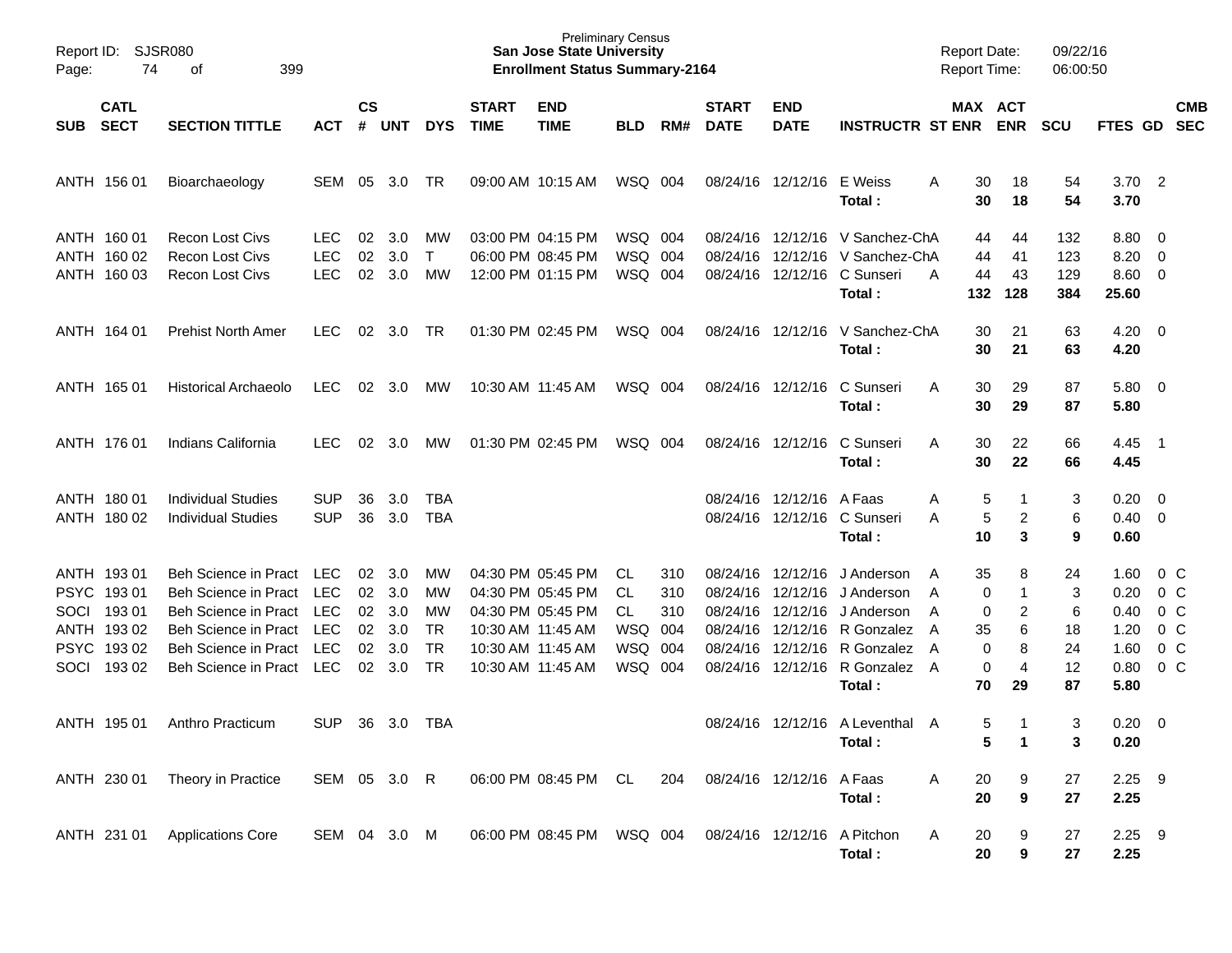| Report ID:<br>75<br>Page:                                                            | <b>SJSR080</b><br>399<br>οf                                                                                                                   |                                                                    |                            |                                 |                                                                    |                             | <b>Preliminary Census</b><br><b>San Jose State University</b><br><b>Enrollment Status Summary-2164</b> |                 |            |                                                          |                                                                 |                                                       |                  | <b>Report Date:</b><br>Report Time: |                                              | 09/22/16<br>06:00:50                     |                                              |                                                  |                          |
|--------------------------------------------------------------------------------------|-----------------------------------------------------------------------------------------------------------------------------------------------|--------------------------------------------------------------------|----------------------------|---------------------------------|--------------------------------------------------------------------|-----------------------------|--------------------------------------------------------------------------------------------------------|-----------------|------------|----------------------------------------------------------|-----------------------------------------------------------------|-------------------------------------------------------|------------------|-------------------------------------|----------------------------------------------|------------------------------------------|----------------------------------------------|--------------------------------------------------|--------------------------|
| <b>CATL</b><br><b>SECT</b><br><b>SUB</b>                                             | <b>SECTION TITTLE</b>                                                                                                                         | <b>ACT</b>                                                         | $\mathsf{cs}$<br>#         | <b>UNT</b>                      | <b>DYS</b>                                                         | <b>START</b><br><b>TIME</b> | <b>END</b><br><b>TIME</b>                                                                              | <b>BLD</b>      | RM#        | <b>START</b><br><b>DATE</b>                              | <b>END</b><br><b>DATE</b>                                       | <b>INSTRUCTR ST ENR</b>                               |                  |                                     | <b>MAX ACT</b><br><b>ENR</b>                 | <b>SCU</b>                               | FTES GD                                      |                                                  | <b>CMB</b><br><b>SEC</b> |
| ANTH 233 01                                                                          | <b>Fields Application</b>                                                                                                                     | <b>SEM</b>                                                         | 04                         | 3.0                             | W                                                                  |                             | 06:00 PM 08:45 PM                                                                                      | WSQ 004         |            |                                                          | 08/24/16 12/12/16                                               | J English-Lu A<br>Total:                              |                  | 20<br>20                            | 10<br>10                                     | 30<br>30                                 | 2.50 10<br>2.50                              |                                                  |                          |
| ANTH 280 01<br><b>ANTH</b><br>280 02<br>280 03<br>ANTH<br>ANTH 280 04<br>ANTH 280 05 | <b>Individual Studies</b><br><b>Individual Studies</b><br><b>Individual Studies</b><br><b>Individual Studies</b><br><b>Individual Studies</b> | <b>SUP</b><br><b>SUP</b><br><b>SUP</b><br><b>SUP</b><br><b>SUP</b> | 25<br>25<br>25<br>25<br>25 | 3.0<br>3.0<br>3.0<br>3.0<br>1.0 | <b>TBA</b><br><b>TBA</b><br><b>TBA</b><br><b>TBA</b><br><b>TBA</b> |                             |                                                                                                        |                 |            | 08/24/16<br>08/24/16<br>08/24/16<br>08/24/16<br>08/24/16 | 12/12/16 A Faas<br>12/12/16<br>12/12/16<br>12/12/16<br>12/12/16 | C Sunseri<br>J English-Lu A<br>Total:                 | A<br>A<br>A<br>A | 10<br>5<br>10<br>3<br>3<br>31       | 7<br>6<br>0<br>$\Omega$<br>$\mathbf 1$<br>14 | 21<br>18<br>0<br>0<br>$\mathbf{1}$<br>40 | 1.75<br>1.50<br>0.00<br>0.00<br>0.08<br>3.33 | - 7<br>6<br>- 0<br>$\mathbf 0$<br>$\overline{1}$ |                          |
| ANTH 298 01                                                                          | Anth Project                                                                                                                                  | <b>SUP</b>                                                         | 25                         | 3.0                             | <b>TBA</b>                                                         |                             |                                                                                                        |                 |            |                                                          | 08/24/16 12/12/16                                               | J English-Lu A<br>Total:                              |                  | 10<br>10                            | $\overline{c}$<br>$\mathbf{2}$               | 6<br>6                                   | $0.50$ 2<br>0.50                             |                                                  |                          |
| ANTH 299 01<br>ANTH 299 02                                                           | <b>Master's Thesis</b><br><b>Master's Thesis</b>                                                                                              | <b>SUP</b><br><b>SUP</b>                                           | 25<br>25                   | 3.0<br>3.0                      | <b>TBA</b><br><b>TBA</b>                                           |                             |                                                                                                        |                 |            | 08/24/16<br>08/24/16                                     | 12/12/16<br>12/12/16                                            | J English-Lu A<br>Total:                              | A                | 3<br>5<br>8                         | 0<br>$\mathbf{1}$                            | 3<br>0<br>3                              | 0.25<br>0.00<br>0.25                         | - 1<br>- 0                                       |                          |
| ORGS 101 01<br>ORGS 101 02                                                           | People/Organzation<br>People/Organzation                                                                                                      | <b>LEC</b><br><b>ACT</b>                                           | 03<br>07                   | 4.0<br>0.0                      | MW<br>F                                                            |                             | 03:00 PM 04:15 PM<br>03:00 PM 05:00 PM                                                                 | CL<br><b>CL</b> | 204<br>204 | 08/24/16<br>08/24/16                                     | 12/12/16<br>12/12/16                                            | A Rogers<br>A Rogers<br>Total:                        | A<br>Α           | 35<br>35<br>70                      | 12<br>12<br>24                               | 36<br>12<br>48                           | 3.20<br>0.00<br>3.20                         | - 0<br>$\overline{0}$                            |                          |
| Department :                                                                         | Anthropology                                                                                                                                  |                                                                    |                            |                                 |                                                                    |                             |                                                                                                        |                 |            |                                                          | <b>Lower Division:</b><br><b>Upper Division:</b>                | <b>Department Total:</b><br><b>Graduate Division:</b> |                  | 1823<br>551<br>1163<br>109          | 1440<br>482<br>913<br>45                     | 4294<br>1446<br>2715<br>133              | 289.38<br>96.40<br>181.90<br>11.08           |                                                  |                          |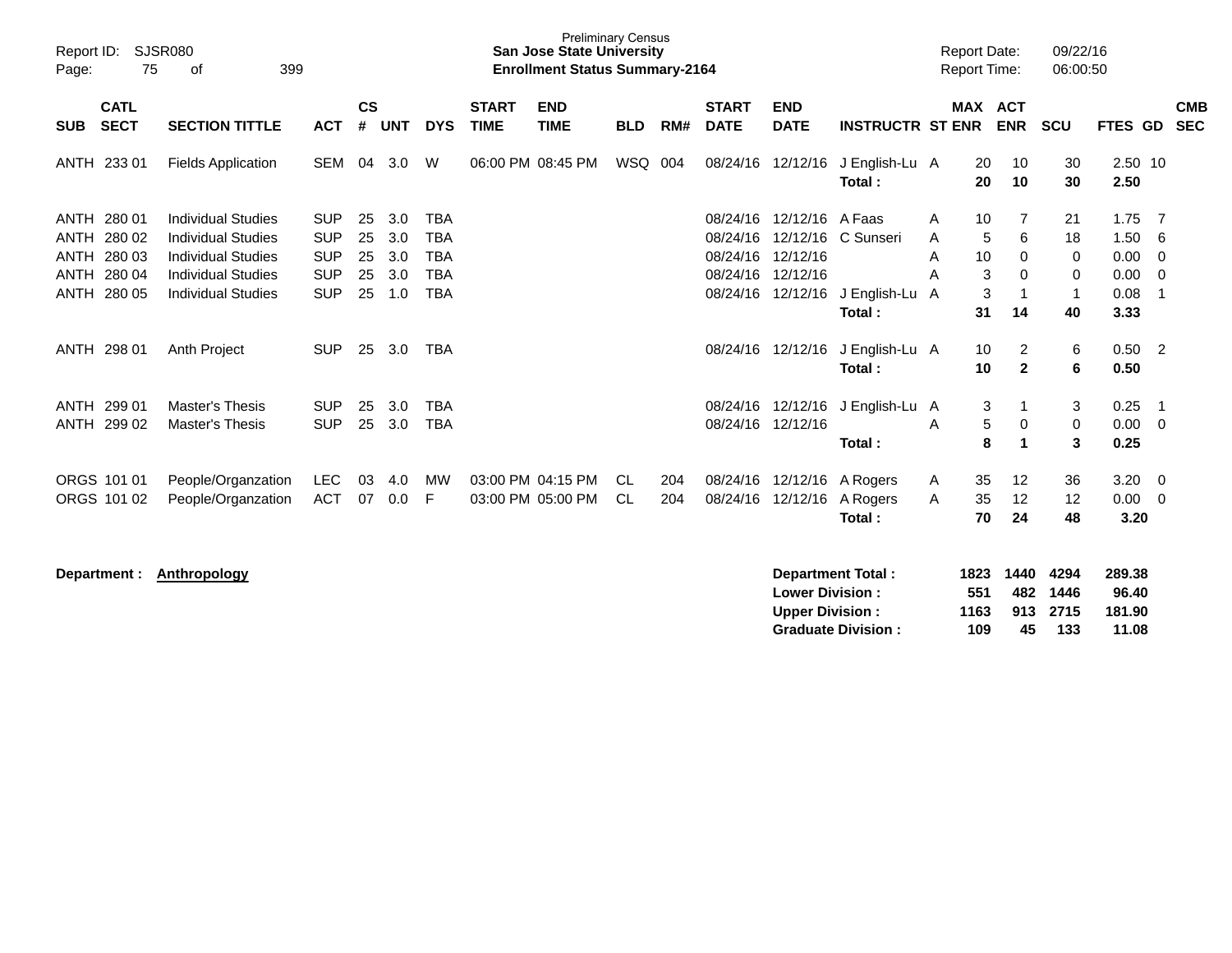| $\mathsf{cs}$<br><b>CATL</b><br><b>START</b><br><b>END</b><br><b>START</b><br><b>END</b><br><b>MAX ACT</b><br><b>SECT</b><br>#<br><b>TIME</b><br><b>TIME</b><br><b>DATE</b><br><b>DATE</b><br><b>INSTRUCTR ST ENR</b><br><b>ENR</b><br><b>SUB</b><br><b>SECTION TITTLE</b><br><b>ACT</b><br><b>UNT</b><br><b>DYS</b><br><b>BLD</b><br>RM#<br><b>SCU</b><br><b>Social Sciences</b><br>College<br><b>African American Studies</b><br>Department :<br>2A 01<br>AfAm & Dev Am His/GvLEC<br><b>AFAM</b><br><b>MW</b><br>09:00 AM 10:15 AM<br><b>CL</b><br>234<br>08/24/16<br>12/12/16<br>R Wilson<br>120<br>02<br>3.0<br>40<br>40<br>A<br>2A 02<br><b>WSQ</b><br><b>AFAM</b><br>AfAm & Dev Am His/GvLEC<br>02 <sub>2</sub><br>3.0<br>W<br>06:00 PM 08:45 PM<br>207<br>08/24/16<br>12/12/16<br>S Millner<br>60<br>63<br>189<br>A<br>2A 03<br>AfAm & Dev Am His/GvLEC<br>WSQ 207<br>K White<br>20<br>60<br><b>AFAM</b><br>02<br>3.0<br>W<br>06:00 PM 08:45 PM<br>08/24/16<br>12/12/16<br>A<br>15<br>115<br>123<br>369<br>Total :<br>AFAM 102 01<br>02<br>06:00 PM 08:45 PM<br><b>MUS</b><br>12/12/16<br>V Groce-RobeA<br>5<br>Afro-Amer Music<br><b>LEC</b><br>3.0<br>W<br>250<br>08/24/16<br>30<br>15<br>5<br>30<br>15<br>Total:<br>AFAM 125 01<br>02<br>3.0<br>06:00 PM 08:45 PM<br><b>CCB</b><br>08/24/16<br>S Millner<br>40<br>16<br>48<br>The Black Family<br><b>LEC</b><br>M<br>101<br>12/12/16<br>A | 09/22/16<br>06:00:50                       |
|-----------------------------------------------------------------------------------------------------------------------------------------------------------------------------------------------------------------------------------------------------------------------------------------------------------------------------------------------------------------------------------------------------------------------------------------------------------------------------------------------------------------------------------------------------------------------------------------------------------------------------------------------------------------------------------------------------------------------------------------------------------------------------------------------------------------------------------------------------------------------------------------------------------------------------------------------------------------------------------------------------------------------------------------------------------------------------------------------------------------------------------------------------------------------------------------------------------------------------------------------------------------------------------------------------------------------------------------------------------------------------------------------------|--------------------------------------------|
|                                                                                                                                                                                                                                                                                                                                                                                                                                                                                                                                                                                                                                                                                                                                                                                                                                                                                                                                                                                                                                                                                                                                                                                                                                                                                                                                                                                                     | <b>CMB</b><br><b>SEC</b><br><b>FTES GD</b> |
|                                                                                                                                                                                                                                                                                                                                                                                                                                                                                                                                                                                                                                                                                                                                                                                                                                                                                                                                                                                                                                                                                                                                                                                                                                                                                                                                                                                                     |                                            |
|                                                                                                                                                                                                                                                                                                                                                                                                                                                                                                                                                                                                                                                                                                                                                                                                                                                                                                                                                                                                                                                                                                                                                                                                                                                                                                                                                                                                     | 8.00<br>0<br>12.60<br>$\mathbf 0$          |
|                                                                                                                                                                                                                                                                                                                                                                                                                                                                                                                                                                                                                                                                                                                                                                                                                                                                                                                                                                                                                                                                                                                                                                                                                                                                                                                                                                                                     | 4.00<br>$\mathbf 0$                        |
|                                                                                                                                                                                                                                                                                                                                                                                                                                                                                                                                                                                                                                                                                                                                                                                                                                                                                                                                                                                                                                                                                                                                                                                                                                                                                                                                                                                                     | 24.60                                      |
|                                                                                                                                                                                                                                                                                                                                                                                                                                                                                                                                                                                                                                                                                                                                                                                                                                                                                                                                                                                                                                                                                                                                                                                                                                                                                                                                                                                                     | 1.00<br>$\overline{0}$                     |
|                                                                                                                                                                                                                                                                                                                                                                                                                                                                                                                                                                                                                                                                                                                                                                                                                                                                                                                                                                                                                                                                                                                                                                                                                                                                                                                                                                                                     | 1.00                                       |
|                                                                                                                                                                                                                                                                                                                                                                                                                                                                                                                                                                                                                                                                                                                                                                                                                                                                                                                                                                                                                                                                                                                                                                                                                                                                                                                                                                                                     | 3.20<br>$\overline{0}$                     |
| 40<br>16<br>Total:<br>48                                                                                                                                                                                                                                                                                                                                                                                                                                                                                                                                                                                                                                                                                                                                                                                                                                                                                                                                                                                                                                                                                                                                                                                                                                                                                                                                                                            | 3.20                                       |
| X<br>AFAM 150 01<br>W Africa Drum Cult<br><b>SEM</b><br>3.0<br>0<br>0<br>0                                                                                                                                                                                                                                                                                                                                                                                                                                                                                                                                                                                                                                                                                                                                                                                                                                                                                                                                                                                                                                                                                                                                                                                                                                                                                                                          | 0.00<br>$\overline{0}$                     |
| $\bf{0}$<br>$\bf{0}$<br>0<br>Total:                                                                                                                                                                                                                                                                                                                                                                                                                                                                                                                                                                                                                                                                                                                                                                                                                                                                                                                                                                                                                                                                                                                                                                                                                                                                                                                                                                 | 0.00                                       |
| AFAM 152 01<br>The Black Woman<br><b>LEC</b><br>02<br>3.0<br>06:00 PM 08:45 PM<br>CL.<br>08/24/16 12/12/16<br>R Wilson<br>A<br>40<br>8<br>24<br>$\top$<br>111                                                                                                                                                                                                                                                                                                                                                                                                                                                                                                                                                                                                                                                                                                                                                                                                                                                                                                                                                                                                                                                                                                                                                                                                                                       | 1.65<br>$\overline{1}$                     |
| 8<br>24<br>Total:<br>40                                                                                                                                                                                                                                                                                                                                                                                                                                                                                                                                                                                                                                                                                                                                                                                                                                                                                                                                                                                                                                                                                                                                                                                                                                                                                                                                                                             | 1.65                                       |
| AFAM 159 01<br>Econ Issues Blkcm<br><b>LEC</b><br>MW<br>01:30 PM 02:45 PM<br><b>CL</b><br>R Wilson<br>11<br>33<br>02<br>3.0<br>234<br>08/24/16<br>12/12/16<br>A<br>40                                                                                                                                                                                                                                                                                                                                                                                                                                                                                                                                                                                                                                                                                                                                                                                                                                                                                                                                                                                                                                                                                                                                                                                                                               | 2.20<br>$\overline{0}$                     |
| 11<br>33<br>Total:<br>40                                                                                                                                                                                                                                                                                                                                                                                                                                                                                                                                                                                                                                                                                                                                                                                                                                                                                                                                                                                                                                                                                                                                                                                                                                                                                                                                                                            | 2.20                                       |
| AFAM 180 01<br><b>Individual Studies</b><br><b>SUP</b><br>36<br>3.0<br><b>TBA</b><br>08/24/16 12/12/16<br>A<br>10<br>0<br>0                                                                                                                                                                                                                                                                                                                                                                                                                                                                                                                                                                                                                                                                                                                                                                                                                                                                                                                                                                                                                                                                                                                                                                                                                                                                         | 0.00<br>$\overline{0}$                     |
| $\bf{0}$<br>0<br>Total:<br>10                                                                                                                                                                                                                                                                                                                                                                                                                                                                                                                                                                                                                                                                                                                                                                                                                                                                                                                                                                                                                                                                                                                                                                                                                                                                                                                                                                       | 0.00                                       |
| <b>Department Total:</b><br>275<br>163<br>489<br><b>African American Studies</b><br>Department :<br><b>Lower Division:</b><br>115<br>123<br>369<br>120<br><b>Upper Division:</b><br>160<br>40<br>$\bf{0}$<br><b>Graduate Division:</b><br>$\bf{0}$<br>$\bf{0}$                                                                                                                                                                                                                                                                                                                                                                                                                                                                                                                                                                                                                                                                                                                                                                                                                                                                                                                                                                                                                                                                                                                                      | 32.65<br>24.60<br>8.05<br>0.00             |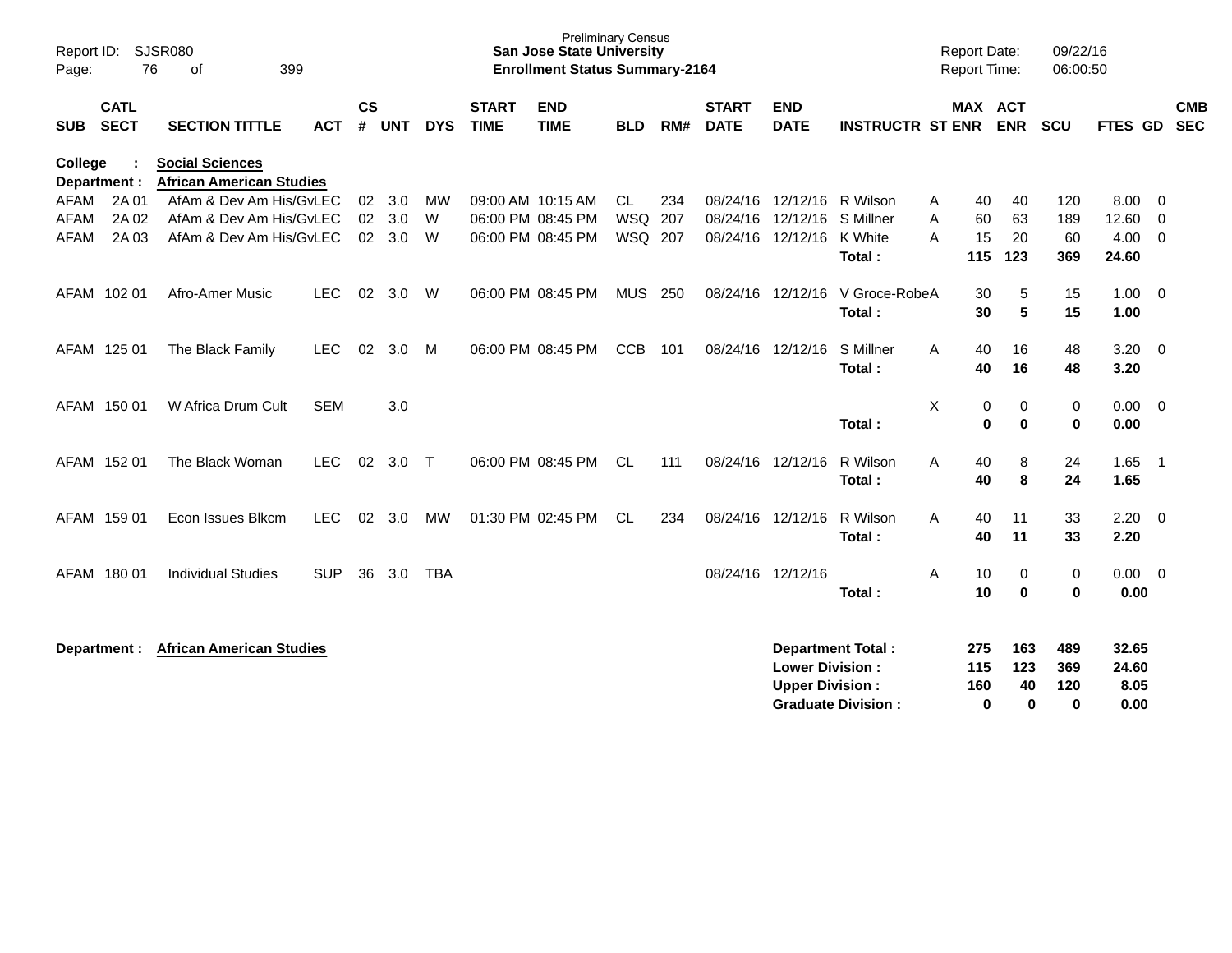| Report ID:<br>Page: | 77                                                  | SJSR080<br>399<br>оf   |            |    |               |            |              | <b>Preliminary Census</b><br><b>San Jose State University</b><br><b>Enrollment Status Summary-2164</b> |            |     |              |                             |                         |   | <b>Report Date:</b><br><b>Report Time:</b> |            | 09/22/16<br>06:00:50 |             |                |            |
|---------------------|-----------------------------------------------------|------------------------|------------|----|---------------|------------|--------------|--------------------------------------------------------------------------------------------------------|------------|-----|--------------|-----------------------------|-------------------------|---|--------------------------------------------|------------|----------------------|-------------|----------------|------------|
|                     | <b>CATL</b><br><b>SECT</b><br><b>SECTION TITTLE</b> |                        |            |    | $\mathsf{cs}$ |            | <b>START</b> | <b>END</b>                                                                                             |            |     | <b>START</b> | <b>END</b>                  |                         |   | MAX ACT                                    |            |                      |             |                | <b>CMB</b> |
| <b>SUB</b>          |                                                     |                        | <b>ACT</b> | #  | <b>UNT</b>    | <b>DYS</b> | <b>TIME</b>  | <b>TIME</b>                                                                                            | <b>BLD</b> | RM# | <b>DATE</b>  | <b>DATE</b>                 | <b>INSTRUCTR ST ENR</b> |   |                                            | <b>ENR</b> | <b>SCU</b>           | FTES GD     |                | <b>SEC</b> |
| <b>College</b>      |                                                     | <b>Social Sciences</b> |            |    |               |            |              |                                                                                                        |            |     |              |                             |                         |   |                                            |            |                      |             |                |            |
| Department :        |                                                     | <b>Economics</b>       |            |    |               |            |              |                                                                                                        |            |     |              |                             |                         |   |                                            |            |                      |             |                |            |
| <b>ECON</b>         | 1A 01                                               | Prin of Econ           | <b>LEC</b> | 02 | 4.0           | MW         |              | 09:00 AM 10:15 AM                                                                                      | CL.        | 117 | 08/24/16     | 12/12/16                    | M Brady                 | A | 70                                         | 73         | 219                  | 19.47       | 0              |            |
| <b>ECON</b>         | 1A 02                                               | Prin of Econ           | <b>ACT</b> | 08 | 0.0           | <b>TBA</b> |              |                                                                                                        |            |     | 08/24/16     | 12/12/16                    | M Brady                 | A | 70                                         | 73         | 73                   | 0.00        | 0              |            |
| <b>ECON</b>         | 1A 03                                               | Prin of Econ           | <b>LEC</b> | 02 | 4.0           | <b>MW</b>  |              | 12:00 PM 01:15 PM                                                                                      | CL.        | 226 | 08/24/16     | 12/12/16                    | J O'Brien               | A | 70                                         | 73         | 219                  | 19.47       | 0              |            |
| <b>ECON</b>         | 1A 04                                               | Prin of Econ           | <b>ACT</b> | 08 | 0.0           | <b>TBA</b> |              |                                                                                                        |            |     | 08/24/16     | 12/12/16                    | J O'Brien               | Α | 70                                         | 73         | 73                   | 0.00        | 0              |            |
| <b>ECON</b>         | 1A 05                                               | Prin of Econ           | LEC        | 02 | 4.0           | <b>MW</b>  |              | 01:30 PM 02:45 PM                                                                                      | CL.        | 226 | 08/24/16     | 12/12/16                    | J O'Brien               | Α | 70                                         | 74         | 222                  | 19.73       | 0              |            |
| <b>ECON</b>         | 1A 06                                               | Prin of Econ           | <b>ACT</b> | 08 | 0.0           | <b>TBA</b> |              |                                                                                                        |            |     | 08/24/16     | 12/12/16                    | J O'Brien               | Α | 70                                         | 74         | 74                   | 0.00        | $\mathbf 0$    |            |
| <b>ECON</b>         | 1A 07                                               | Prin of Econ           | <b>LEC</b> | 02 | 4.0           | <b>TR</b>  |              | 09:00 AM 10:15 AM                                                                                      | CL.        | 117 | 08/24/16     | 12/12/16                    | M Adeel                 | Α | 70                                         | 68         | 204                  | 18.13       | 0              |            |
| <b>ECON</b>         | 1A 08                                               | Prin of Econ           | <b>ACT</b> | 08 | 0.0           | <b>TBA</b> |              |                                                                                                        |            |     | 08/24/16     | 12/12/16                    | M Adeel                 | Α | 70                                         | 68         | 68                   | 0.00        | 0              |            |
| <b>ECON</b>         | 1A 09                                               | Prin of Econ           | LEC        | 02 | 4.0           | <b>TR</b>  |              | 10:30 AM 11:45 AM                                                                                      | CL.        | 117 | 08/24/16     | 12/12/16                    | M Adeel                 | Α | 70                                         | 70         | 210                  | 18.67       | 0              |            |
| <b>ECON</b>         | 1A 10                                               | Prin of Econ           | <b>ACT</b> | 08 | 0.0           | <b>TBA</b> |              |                                                                                                        |            |     | 08/24/16     | 12/12/16                    | M Adeel                 | Α | 70                                         | 70         | 70                   | 0.00        | $\mathbf 0$    |            |
| <b>ECON</b>         | 1A 11                                               | Prin of Econ           | <b>LEC</b> | 02 | 4.0           | <b>TR</b>  |              | 12:00 PM 01:15 PM                                                                                      | CL.        | 226 | 08/24/16     | 12/12/16                    | G Lang                  | Α | 70                                         | 70         | 210                  | 18.67       | $\mathbf 0$    |            |
| <b>ECON</b>         | 1A 12                                               | Prin of Econ           | <b>ACT</b> | 08 | 0.0           | <b>TBA</b> |              |                                                                                                        |            |     | 08/24/16     | 12/12/16                    | G Lang                  | Α | 70                                         | 70         | 70                   | 0.00        | 0              |            |
| <b>ECON</b>         | 1A 13                                               | Prin of Econ           | LEC        | 02 | 4.0           | т          |              | 06:30 PM 09:15 PM                                                                                      | WSQ        | 207 | 08/24/16     | 12/12/16                    | N Malek                 | A | 130                                        | 117        | 468                  | 31.27       | $\mathbf 1$    |            |
| <b>ECON</b>         | 1A 14                                               | Prin of Econ           | <b>ACT</b> | 08 | 0.0           | <b>TBA</b> |              |                                                                                                        |            |     | 08/24/16     | 12/12/16                    | N Malek                 | Α | 130                                        | 117        | 117                  | 0.00        | $\overline{1}$ |            |
| <b>ECON</b>         | 1A43                                                | Prin of Econ           | LEC        | 02 | 4.0           | <b>TBA</b> |              |                                                                                                        |            |     | 08/24/16     | 12/12/16                    | L Ortega                | Α | 12                                         | 0          | 0                    | 0.00        | 0              |            |
| <b>ECON</b>         | 1A 44                                               | Prin of Econ           | <b>ACT</b> | 08 | 0.0           | <b>TBA</b> |              |                                                                                                        |            |     | 08/24/16     | 12/12/16                    | L Ortega                | A | 12                                         | 0          | 0                    | 0.00        | 0              |            |
|                     |                                                     |                        |            |    |               |            |              |                                                                                                        |            |     |              |                             | Total :                 |   | 1124 1090                                  |            | 2297                 | 145.40      |                |            |
| <b>ECON</b>         | 1B 01                                               | Prin of Econ           | <b>LEC</b> | 02 | 4.0           | MW         |              | 07:30 AM 08:45 AM                                                                                      | <b>SH</b>  | 346 | 08/24/16     | 12/12/16                    | N Norton                | A | 35                                         | 35         | 105                  | 9.33        | 0              |            |
| <b>ECON</b>         | 1B 02                                               | Prin of Econ           | <b>ACT</b> | 08 | 0.0           | <b>TBA</b> |              |                                                                                                        |            |     | 08/24/16     | 12/12/16                    | N Norton                | Α | 35                                         | 35         | 35                   | 0.00        | 0              |            |
| <b>ECON</b>         | 1B 03                                               | Prin of Econ           | LEC        | 02 | 4.0           | <b>MW</b>  |              | 09:00 AM 10:15 AM                                                                                      | <b>SH</b>  | 346 | 08/24/16     | 12/12/16                    | N Norton                | Α | 35                                         | 37         | 111                  | 9.87        | $\mathbf 0$    |            |
| <b>ECON</b>         | 1B 04                                               | Prin of Econ           | <b>ACT</b> | 08 | 0.0           | <b>TBA</b> |              |                                                                                                        |            |     | 08/24/16     | 12/12/16                    | N Norton                | Α | 35                                         | 37         | 37                   | 0.00        | 0              |            |
| <b>ECON</b>         | 1B 05                                               | Prin of Econ           | LEC        | 02 | 4.0           | <b>MW</b>  |              | 10:30 AM 11:45 AM                                                                                      | <b>SH</b>  | 346 | 08/24/16     | 12/12/16                    | G Lang                  | Α | 35                                         | 37         | 111                  | 9.87        | $\mathbf 0$    |            |
| <b>ECON</b>         | 1B 06                                               | Prin of Econ           | <b>ACT</b> | 08 | 0.0           | <b>TBA</b> |              |                                                                                                        |            |     | 08/24/16     | 12/12/16                    | G Lang                  | Α | 35                                         | 37         | 37                   | 0.00        | 0              |            |
| <b>ECON</b>         | 1B 07                                               | Prin of Econ           | LEC        | 02 | 4.0           | <b>MW</b>  |              | 12:00 PM 01:15 PM                                                                                      | <b>SH</b>  | 346 | 08/24/16     | 12/12/16                    | M Brady                 | Α | 35                                         | 42         | 126                  | 11.20       | 0              |            |
| <b>ECON</b>         | 1B 08                                               | Prin of Econ           | <b>ACT</b> | 08 | 0.0           | <b>TBA</b> |              |                                                                                                        |            |     | 08/24/16     | 12/12/16                    | M Brady                 | Α | 35                                         | 42         | 42                   | 0.00        | 0              |            |
| <b>ECON</b>         | 1B 09                                               | Prin of Econ           | LEC        | 02 | 4.0           | MW         |              | 01:30 PM 02:45 PM                                                                                      | DH         | 243 | 08/24/16     | 12/12/16                    | G Lang                  | Α | 35                                         | 38         | 114                  | 10.13       | 0              |            |
| <b>ECON</b>         | 1B 10                                               | Prin of Econ           | <b>ACT</b> | 08 | 0.0           | <b>TBA</b> |              |                                                                                                        |            |     | 08/24/16     | 12/12/16                    | G Lang                  | Α | 35                                         | 38         | 38                   | 0.00        | $\mathbf 0$    |            |
| <b>ECON</b>         | 1B 11                                               | Prin of Econ           | <b>LEC</b> | 02 | 4.0           | <b>TR</b>  |              | 09:00 AM 10:15 AM                                                                                      | CL.        | 234 | 08/24/16     | 12/12/16                    | M Brady                 | Α | 35                                         | 37         | 111                  | 9.87        | $\Omega$       |            |
| ECON 1B12           |                                                     | Prin of Econ           | ACT        |    | 08 0.0        | <b>TBA</b> |              |                                                                                                        |            |     |              | 08/24/16 12/12/16 M Brady   |                         | A | 35                                         | 37         | 37                   | 0.00        | 0              |            |
| <b>ECON</b>         | 1B 13                                               | Prin of Econ           | <b>LEC</b> |    | 02 4.0        | TR         |              | 10:30 AM 11:45 AM CL                                                                                   |            | 234 |              | 08/24/16 12/12/16 J Linford |                         | A | 35                                         | 38         | 114                  | 10.13       | - 0            |            |
| <b>ECON</b>         | 1B 14                                               | Prin of Econ           | ACT        |    | 08 0.0        | <b>TBA</b> |              |                                                                                                        |            |     |              | 08/24/16 12/12/16 J Linford |                         | A | 35                                         | 38         | 38                   | 0.00        | 0              |            |
| <b>ECON</b>         | 1B 15                                               | Prin of Econ           | <b>LEC</b> |    | 02 4.0        | TR         |              | 12:00 PM 01:15 PM SH                                                                                   |            | 120 |              | 08/24/16 12/12/16 J Linford |                         | A | 35                                         | 37         | 111                  | 9.87        | 0              |            |
| <b>ECON</b>         | 1B 16                                               | Prin of Econ           | <b>ACT</b> |    | 08 0.0        | <b>TBA</b> |              |                                                                                                        |            |     |              | 08/24/16 12/12/16 J Linford |                         | A | 35                                         | 37         | 37                   | 0.00        | 0              |            |
| <b>ECON</b>         | 1B 17                                               | Prin of Econ           | <b>LEC</b> |    | 02 4.0        | F          |              | 12:30 PM 03:15 PM WSQ 207                                                                              |            |     |              | 08/24/16 12/12/16 G Hanle   |                         | A | 130                                        | 129        | 387                  | 34.40       | 0              |            |
| <b>ECON</b>         | 1B 18                                               | Prin of Econ           | ACT        |    | 08 0.0        | TBA        |              |                                                                                                        |            |     |              | 08/24/16 12/12/16 G Hanle   |                         | A | 130                                        | 129        | 129                  | 0.00        | $\mathbf{0}$   |            |
| ECON 1B43           |                                                     | Prin of Econ           | <b>LEC</b> |    | 02 4.0        | TBA        |              |                                                                                                        |            |     |              | 08/24/16 12/12/16           |                         | A | 40                                         | 0          | 0                    | $0.00 \t 0$ |                |            |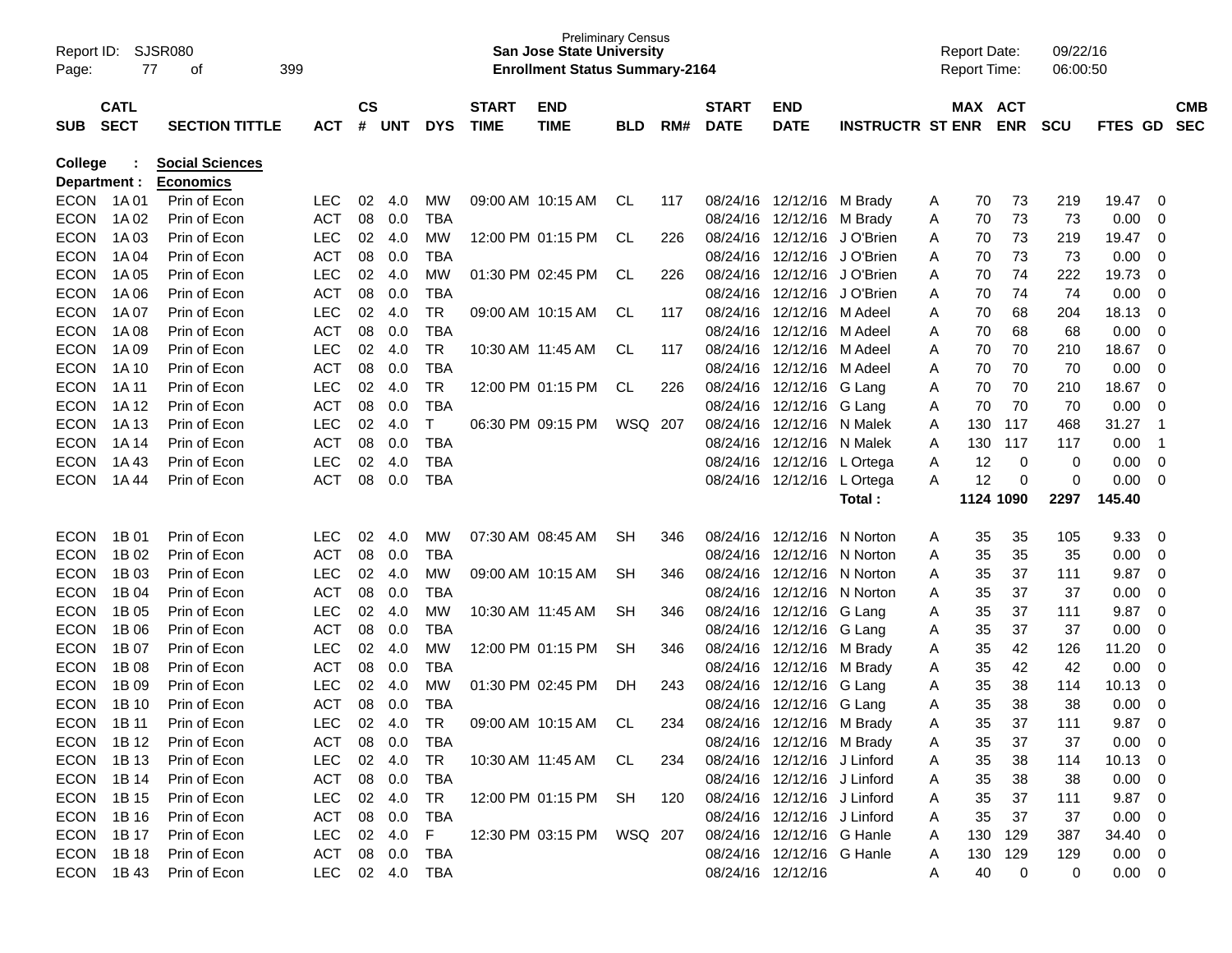| Page:       | Report ID: SJSR080<br>78   | 399                                                                        |                          |                    |               |                            | <b>San Jose State University</b><br><b>Enrollment Status Summary-2164</b> | <b>Preliminary Census</b>                    |                   |            |                             |                                        |                                                                  | <b>Report Date:</b><br><b>Report Time:</b> |                   | 09/22/16<br>06:00:50       |                   |                           |                                   |                          |
|-------------|----------------------------|----------------------------------------------------------------------------|--------------------------|--------------------|---------------|----------------------------|---------------------------------------------------------------------------|----------------------------------------------|-------------------|------------|-----------------------------|----------------------------------------|------------------------------------------------------------------|--------------------------------------------|-------------------|----------------------------|-------------------|---------------------------|-----------------------------------|--------------------------|
| SUB         | <b>CATL</b><br><b>SECT</b> | <b>SECTION TITTLE</b>                                                      | <b>ACT</b>               | $\mathsf{cs}$<br># | <b>UNT</b>    | <b>DYS</b>                 | <b>START</b><br><b>TIME</b>                                               | <b>END</b><br><b>TIME</b>                    | <b>BLD</b>        | RM#        | <b>START</b><br><b>DATE</b> | <b>END</b><br><b>DATE</b>              | <b>INSTRUCTR ST ENR</b>                                          |                                            | MAX ACT           | <b>ENR</b>                 | SCU               | <b>FTES GD</b>            |                                   | <b>CMB</b><br><b>SEC</b> |
|             | ECON 1B44                  | Prin of Econ                                                               | ACT                      |                    | 08 0.0        | TBA                        |                                                                           |                                              |                   |            |                             | 08/24/16 12/12/16                      | Total:                                                           | Α                                          | 40<br>900         | 0<br>860                   | 0<br>1720         | 0.00<br>114.67            | - 0                               |                          |
| <b>ECON</b> | 2A 81                      | Macro Online Lab                                                           | ACT                      |                    | 08 1.0        | TBA                        |                                                                           |                                              |                   |            |                             | 08/24/16 12/12/16 L Ortega             | Total:                                                           | A                                          | 30<br>30          | 53<br>53                   | 53<br>53          | $3.53 \ 0$<br>3.53        |                                   |                          |
| <b>ECON</b> | 2B 81                      | Micro Online Lab                                                           | ACT                      |                    | 08 1.0        | TBA                        |                                                                           |                                              |                   |            |                             | 08/24/16 12/12/16 L Ortega             | Total:                                                           | A                                          | 30<br>30          | 47<br>47                   | 47<br>47          | $3.13 \quad 0$<br>3.13    |                                   |                          |
|             |                            | ECON 100W 01 Wrtg Wsh/Econ Reps SEM 04 4.0 TBA                             |                          |                    |               |                            |                                                                           |                                              |                   |            |                             | 08/24/16 12/12/16                      | Total:                                                           | Α                                          | 25<br>25          | 24<br>24                   | 96<br>96          | $6.40 \quad 0$<br>6.40    |                                   |                          |
|             | ECON 101 01                | Micr-Econ Analysis                                                         | SEM 05                   |                    | 4.0           | W                          |                                                                           | 06:30 PM 09:15 PM                            | SH                | 413        |                             | 08/24/16 12/12/16 L Ortega             | Total:                                                           | A                                          | 40<br>40          | 44<br>44                   | 176<br>176        | 11.93<br>11.93            | $_{3}$                            |                          |
|             | ECON 102 01<br>ECON 102 02 | Macr-Econ Analysis<br>Macr-Econ Analysis                                   | SEM<br>SEM 05            | 05                 | -4.0<br>4.0   | TBA<br><b>TBA</b>          |                                                                           |                                              |                   |            |                             | 08/24/16 12/12/16<br>08/24/16 12/12/16 | Total:                                                           | A<br>A                                     | 40<br>40<br>80    | 50<br>59<br>109            | 200<br>236<br>436 | 13.40<br>15.87 2<br>29.27 | $\overline{\phantom{1}}$          |                          |
|             | ECON 103 01<br>ECON 103 02 | Intro Econometrics<br>Intro Econometrics                                   | <b>SEM</b><br>ACT        | 04                 | 4.0<br>13 0.0 | <b>TR</b><br><b>TR</b>     |                                                                           | 01:30 PM 02:45 PM<br>03:00 PM 04:15 PM       | MH.<br><b>CCB</b> | 322<br>100 |                             | 08/24/16 12/12/16<br>08/24/16 12/12/16 | R Liu<br>R Liu<br>Total:                                         | A<br>A                                     | 35<br>35<br>70    | 35<br>35<br>70             | 105<br>35<br>140  | 9.40<br>0.00<br>9.40      | - 1<br>$\overline{\phantom{0}}$ 1 |                          |
|             | ECON 104 01<br>ECON 104 02 | Math Meth for Econ<br>Math Meth for Econ                                   | <b>SEM</b><br><b>SEM</b> | 05                 | 4.0<br>4.0    | TBA                        |                                                                           |                                              |                   |            |                             | 08/24/16 12/12/16                      | Total:                                                           | Х<br>A                                     | 0<br>35<br>35     | 0<br>41<br>41              | 0<br>164<br>164   | 0.00<br>11.27 5<br>11.27  | $\overline{\mathbf{0}}$           |                          |
|             | ECON 106 01                | Managerial Econ                                                            | SEM 05 4.0               |                    |               | TBA                        |                                                                           |                                              |                   |            |                             | 08/24/16 12/12/16                      | Total:                                                           | A                                          | 40<br>40          | 39<br>39                   | 156<br>156        | $10.40 \quad 0$<br>10.40  |                                   |                          |
|             | ECON 108 01                | <b>Cost-Benefit Analy</b><br>ENVS 108 01 Cost-Benefit Analy SEM 05 4.0 TBA | SEM 05 4.0               |                    |               | TBA                        |                                                                           |                                              |                   |            |                             | 08/24/16 12/12/16<br>08/24/16 12/12/16 | Total:                                                           | A<br>Α                                     | 35<br>0<br>35     | 33<br>$\overline{1}$<br>34 | 132<br>4<br>136   | 8.80<br>0.27 0 C<br>9.07  | $0\,$ C                           |                          |
|             |                            | ECON 112 01  Econ Development  SEM 05  4.0  TBA                            |                          |                    |               |                            |                                                                           |                                              |                   |            |                             | 08/24/16 12/12/16                      | Total:                                                           | A                                          | 35<br>35          | 37<br>37                   | 148<br>148        | $9.93$ 1<br>9.93          |                                   |                          |
|             |                            | ECON 113A 01 Econ Hist of US<br>HIST 113A 01 Econ Hist of US               | SEM 05 4.0               |                    |               | <b>TR</b><br>SEM 05 4.0 TR |                                                                           | 03:00 PM 04:15 PM SH<br>03:00 PM 04:15 PM SH |                   |            |                             |                                        | 313 08/24/16 12/12/16 J Hummel<br>313 08/24/16 12/12/16 J Hummel | A<br>A                                     | 35<br>$\mathbf 0$ | 36<br>$\overline{0}$       | 144<br>0          | 9.67 1 C<br>$0.00 \t 0 C$ |                                   |                          |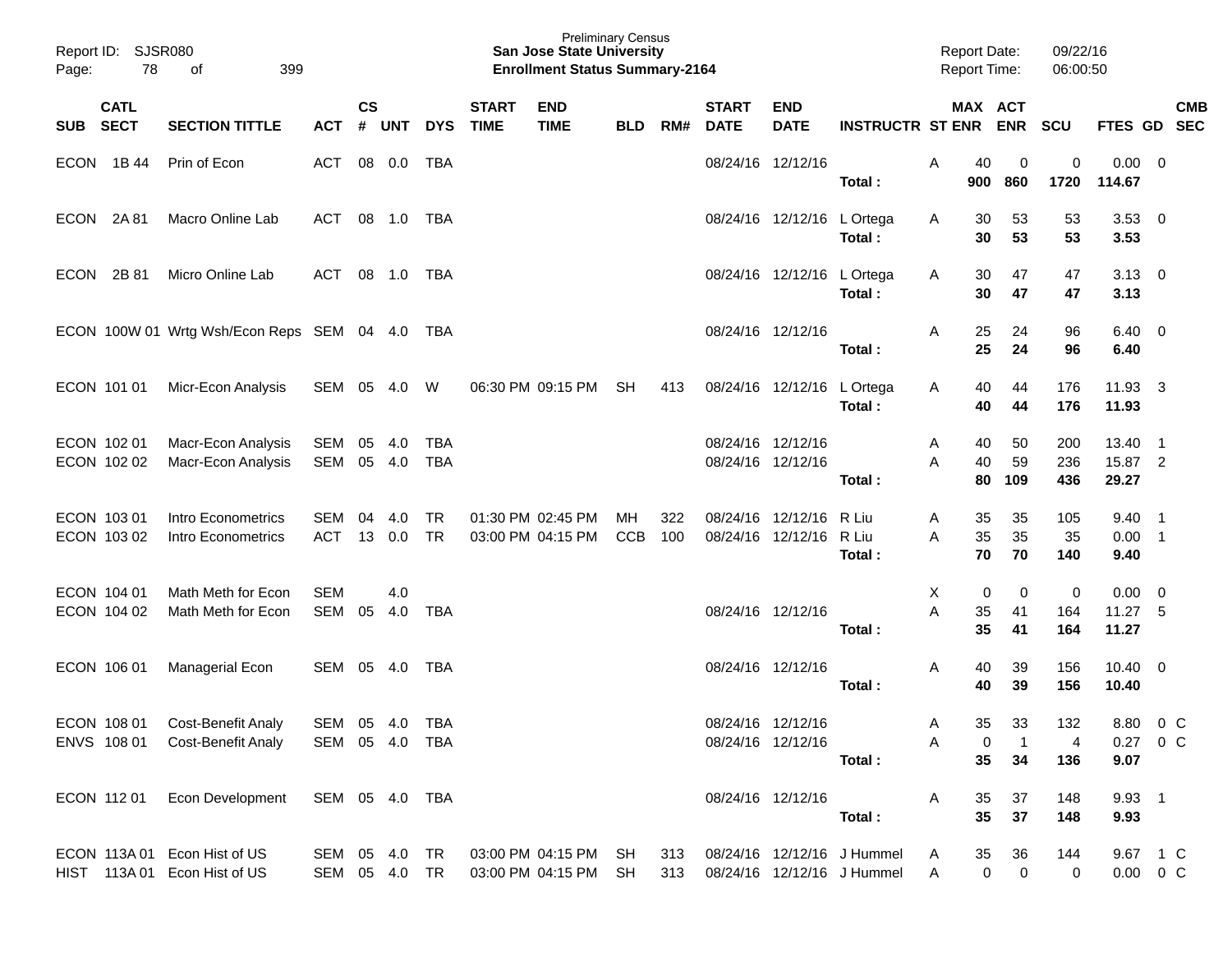| Page:      | Report ID: SJSR080<br>79                                          | 399<br>оf                                    |                                  |          |            |                          |                             | <b>Preliminary Census</b><br><b>San Jose State University</b><br><b>Enrollment Status Summary-2164</b> |            |     |                             |                                                |                              | <b>Report Date:</b><br><b>Report Time:</b> |              |                                  | 09/22/16<br>06:00:50    |                               |                           |
|------------|-------------------------------------------------------------------|----------------------------------------------|----------------------------------|----------|------------|--------------------------|-----------------------------|--------------------------------------------------------------------------------------------------------|------------|-----|-----------------------------|------------------------------------------------|------------------------------|--------------------------------------------|--------------|----------------------------------|-------------------------|-------------------------------|---------------------------|
| <b>SUB</b> | <b>CATL</b><br><b>SECT</b><br><b>SECTION TITTLE</b><br><b>ACT</b> |                                              |                                  |          | <b>UNT</b> | <b>DYS</b>               | <b>START</b><br><b>TIME</b> | <b>END</b><br><b>TIME</b>                                                                              | <b>BLD</b> | RM# | <b>START</b><br><b>DATE</b> | <b>END</b><br><b>DATE</b>                      | <b>INSTRUCTR ST ENR</b>      | MAX ACT                                    |              | <b>ENR</b>                       | <b>SCU</b>              |                               | <b>CMB</b><br>FTES GD SEC |
|            |                                                                   |                                              |                                  |          |            |                          |                             |                                                                                                        |            |     |                             |                                                | Total:                       |                                            | 35           | 36                               | 144                     | 9.67                          |                           |
|            | ECON 132 01                                                       | <b>Public Finance</b>                        | SEM 05 4.0                       |          |            | TBA                      |                             |                                                                                                        |            |     |                             | 08/24/16 12/12/16                              | Total:                       | A                                          | 35<br>35     | 41<br>41                         | 164<br>164              | $10.93$ 0<br>10.93            |                           |
|            | ECON 136 01                                                       | Internatl Econ                               | SEM 05 4.0                       |          |            | MW                       |                             | 09:00 AM 10:15 AM                                                                                      | ENG 401    |     |                             | 08/24/16 12/12/16                              | W Gibson<br>Total:           | A                                          | 35<br>35     | 35<br>35                         | 140<br>140              | $9.40 \quad 1$<br>9.40        |                           |
|            |                                                                   | ECON 137A 01 Fund Corp Finance               | SEM 05 4.0                       |          |            | TBA                      |                             |                                                                                                        |            |     |                             | 08/24/16 12/12/16                              | Total:                       | A                                          | 35<br>35     | 37<br>37                         | 148<br>148              | $9.87 \quad 0$<br>9.87        |                           |
|            |                                                                   | ECON 137B 01 Topic Corp Finance              | SEM 05 4.0                       |          |            | TBA                      |                             |                                                                                                        |            |     |                             | 08/24/16 12/12/16                              | Total:                       | A                                          | 35<br>35     | 25<br>25                         | 100<br>100              | $6.67$ 0<br>6.67              |                           |
|            | ECON 139 01                                                       | Prin of Invest                               | SEM 05 4.0                       |          |            | TBA                      |                             |                                                                                                        |            |     |                             | 08/24/16 12/12/16                              | Total:                       | A                                          | 35<br>35     | 45<br>45                         | 180<br>180              | $12.00 \t 0$<br>12.00         |                           |
|            | ECON 141 01                                                       | Law and Economics                            | SEM 05 4.0                       |          |            | TBA                      |                             |                                                                                                        |            |     |                             | 08/24/16 12/12/16                              | Total:                       | A                                          | 35<br>35     | 37<br>37                         | 148<br>148              | $9.87$ 0<br>9.87              |                           |
|            | ECON 158 01                                                       | Econ of Entrepr                              | SEM 05 4.0                       |          |            | TBA                      |                             |                                                                                                        |            |     |                             | 08/24/16 12/12/16                              | Total:                       | A                                          | 30<br>30     | 30<br>30                         | 120<br>120              | $8.00 \t 0$<br>8.00           |                           |
|            | ECON 166 01                                                       | Urban Economics                              | SEM 05 4.0                       |          |            | TBA                      |                             |                                                                                                        |            |     |                             | 08/24/16 12/12/16                              | Total:                       | A                                          | 35<br>35     | 44<br>44                         | 176<br>176              | 11.93 3<br>11.93              |                           |
|            | ECON 180 01<br>ECON 180 02                                        | <b>Indiv Studies</b><br><b>Indiv Studies</b> | <b>SUP</b><br><b>SUP</b>         | 36<br>36 | 4.0<br>1.0 | <b>TBA</b><br><b>TBA</b> |                             |                                                                                                        |            |     | 08/24/16 12/12/16           | 08/24/16 12/12/16 R Liu                        |                              | A<br>A                                     | 0<br>20      | 0<br>14                          | 0<br>14                 | $0.00 \quad 0$<br>0.93        | $\overline{\mathbf{0}}$   |
|            | ECON 180 03                                                       | <b>Indiv Studies</b>                         | <b>SUP</b>                       | 36       | 3.0        | <b>TBA</b>               |                             |                                                                                                        |            |     | 08/24/16 12/12/16           |                                                |                              | A                                          | 5            | $\Omega$                         | $\mathbf 0$             | 0.00                          | $\overline{\mathbf{0}}$   |
|            | ECON 180 04                                                       | <b>Indiv Studies</b>                         | <b>SUP</b>                       | 36       | 3.0        | <b>TBA</b>               |                             |                                                                                                        |            |     | 08/24/16 12/12/16           |                                                |                              | A                                          | 5            | 0                                | 0                       | 0.00                          | $\overline{0}$            |
|            | ECON 180 05<br>ECON 180 06                                        | <b>Indiv Studies</b><br><b>Indiv Studies</b> | SUP 36 3.0 TBA<br>SUP 36 1.0 TBA |          |            |                          |                             |                                                                                                        |            |     |                             | 08/24/16 12/12/16<br>08/24/16 12/12/16 J Rietz |                              | Α                                          | 5<br>3       | 0                                | 0<br>2                  | $0.00 \t 0$<br>$0.13 \quad 0$ |                           |
|            | ECON 180 07                                                       | <b>Indiv Studies</b>                         | SUP 36 4.0 TBA                   |          |            |                          |                             |                                                                                                        |            |     |                             |                                                | 08/24/16 12/12/16 F Foldvary | A<br>A                                     | $\mathbf{1}$ | $\overline{2}$<br>$\overline{1}$ | $\overline{\mathbf{4}}$ | $0.27$ 0                      |                           |
|            |                                                                   |                                              |                                  |          |            |                          |                             |                                                                                                        |            |     |                             |                                                | Total:                       |                                            | 39           | 17                               | 20                      | 1.33                          |                           |
|            | ECON 185 01                                                       | Appld Econ Intrn                             | SUP 36 3.0 TBA                   |          |            |                          |                             |                                                                                                        |            |     |                             | 08/24/16 12/12/16                              |                              | A                                          | 0            | 0                                | 0                       | $0.00 \quad 0$                |                           |
|            | ECON 185 02                                                       | Appld Econ Intrn                             | SUP 36 3.0 TBA                   |          |            |                          |                             |                                                                                                        |            |     |                             | 08/24/16 12/12/16 L Ortega                     |                              | A                                          | $\sqrt{5}$   | 3                                | 9                       | $0.60 \t 0$                   |                           |
|            |                                                                   |                                              |                                  |          |            |                          |                             |                                                                                                        |            |     |                             |                                                | Total:                       |                                            | 5            | $\mathbf{3}$                     | 9                       | 0.60                          |                           |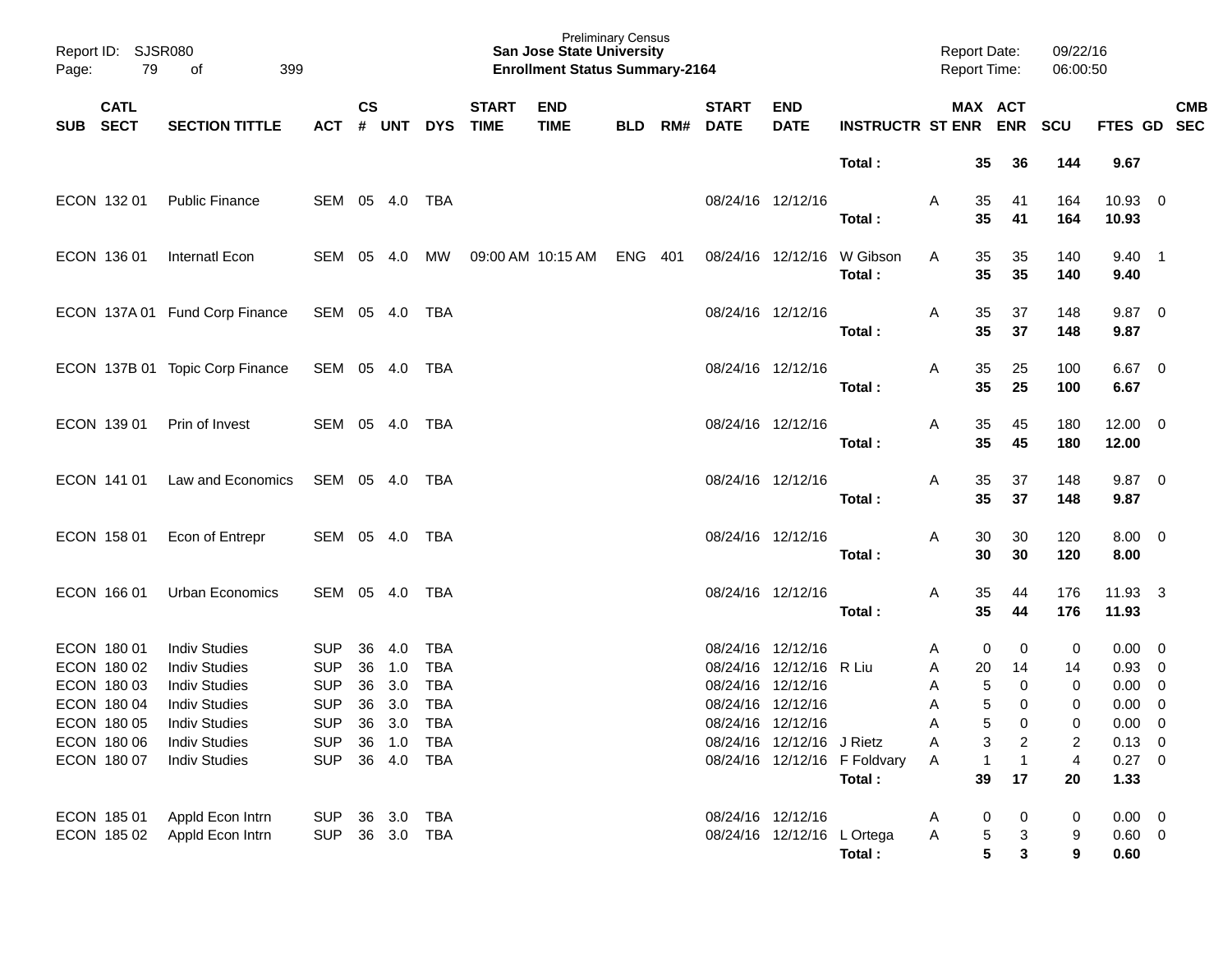| Report ID: SJSR080<br>80<br>Page:                        | 399<br>οf                                                      |                                                      |                    |                          |                                        |                             | <b>San Jose State University</b><br><b>Enrollment Status Summary-2164</b> | <b>Preliminary Census</b> |     |                                                             |                                                  |                                            |                  | <b>Report Date:</b><br><b>Report Time:</b> |                            | 09/22/16<br>06:00:50             |                              |                                                                                                              |                          |
|----------------------------------------------------------|----------------------------------------------------------------|------------------------------------------------------|--------------------|--------------------------|----------------------------------------|-----------------------------|---------------------------------------------------------------------------|---------------------------|-----|-------------------------------------------------------------|--------------------------------------------------|--------------------------------------------|------------------|--------------------------------------------|----------------------------|----------------------------------|------------------------------|--------------------------------------------------------------------------------------------------------------|--------------------------|
| <b>CATL</b><br><b>SECT</b><br><b>SUB</b>                 | <b>SECTION TITTLE</b>                                          | <b>ACT</b>                                           | $\mathsf{cs}$<br># | <b>UNT</b>               | <b>DYS</b>                             | <b>START</b><br><b>TIME</b> | <b>END</b><br><b>TIME</b>                                                 | <b>BLD</b>                | RM# | <b>START</b><br><b>DATE</b>                                 | <b>END</b><br><b>DATE</b>                        | <b>INSTRUCTR ST ENR</b>                    |                  | MAX ACT                                    | <b>ENR</b>                 | <b>SCU</b>                       | FTES GD                      |                                                                                                              | <b>CMB</b><br><b>SEC</b> |
| ECON 193 01                                              | New Institutional Ec                                           | SEM                                                  | 05                 | 4.0                      | TBA                                    |                             |                                                                           |                           |     |                                                             | 08/24/16 12/12/16                                | Total:                                     | A                | 25<br>25                                   | 22<br>22                   | 88<br>88                         | 6.07<br>6.07                 | $\overline{\mathbf{3}}$                                                                                      |                          |
| ECON 201 01                                              | Sem Micro-Econ Ana                                             | SEM 05                                               |                    | 3.0                      | W                                      |                             | 06:30 PM 09:15 PM                                                         | <b>CCB</b>                | 100 |                                                             | 08/24/16 12/12/16                                | J Rietz<br>Total:                          | A                | 20<br>20                                   | 16<br>16                   | 48<br>48                         | 4.00 16<br>4.00              |                                                                                                              |                          |
|                                                          | ECON 203A 01 Econ Res Meth                                     | SEM 05                                               |                    | 3.0                      | -R                                     |                             | 06:30 PM 09:15 PM                                                         | <b>BBC</b>                | 126 |                                                             |                                                  | 08/24/16 12/12/16 J Pogodzinsk A<br>Total: |                  | 20<br>20                                   | 7<br>$\overline{7}$        | 21<br>21                         | $1.75$ 7<br>1.75             |                                                                                                              |                          |
| ECON 232 01                                              | Sem Pub Finance                                                | SEM                                                  | 05                 | 3.0                      | M                                      |                             | 06:30 PM 09:15 PM                                                         | <b>ENG</b>                | 303 |                                                             |                                                  | 08/24/16 12/12/16 F Foldvary<br>Total:     | A                | 20<br>20                                   | 4<br>4                     | 12<br>12                         | 1.004<br>1.00                |                                                                                                              |                          |
| ECON 235 01                                              | Monet Theor & Pol                                              | SEM                                                  | 05                 | $3.0$ T                  |                                        |                             | 06:30 PM 09:15 PM                                                         | <b>BBC</b>                | 223 |                                                             | 08/24/16 12/12/16                                | J Hummel<br>Total:                         | A                | 20<br>20                                   | 7<br>$\overline{7}$        | 21<br>21                         | $1.75$ 7<br>1.75             |                                                                                                              |                          |
| ECON 285 01<br>ECON 285 02<br>ECON 285 03                | Applied Econ Intrn<br>Applied Econ Intrn<br>Applied Econ Intrn | <b>SUP</b><br><b>SUP</b><br><b>SUP</b>               | 25<br>25<br>25     | 6.0<br>3.0<br>6.0        | <b>TBA</b><br><b>TBA</b><br><b>TBA</b> |                             |                                                                           |                           |     | 08/24/16 12/12/16                                           | 08/24/16 12/12/16<br>08/24/16 12/12/16           | L Ortega<br>Total:                         | A<br>A<br>Α      | 0<br>5<br>5<br>10                          | 0<br>0<br>0<br>0           | 0<br>0<br>0<br>0                 | 0.00<br>0.00<br>0.00<br>0.00 | $\overline{\mathbf{0}}$<br>$\overline{\phantom{0}}$<br>$\overline{\phantom{0}}$                              |                          |
| ECON 298 01<br>ECON 298 02<br>ECON 298 03<br>ECON 298 04 | Spec Study<br>Spec Study<br>Spec Study<br>Spec Study           | <b>SUP</b><br><b>SUP</b><br><b>SUP</b><br><b>SUP</b> | 25<br>25<br>25     | 3.0<br>3.0<br>3.0<br>3.0 | <b>TBA</b><br><b>TBA</b><br><b>TBA</b> |                             |                                                                           |                           |     | 08/24/16 12/12/16<br>08/24/16 12/12/16                      | 08/24/16 12/12/16 L Ortega                       |                                            | X<br>A<br>A<br>A | 0<br>5<br>5<br>5                           | 0<br>1<br>0<br>0           | 0<br>3<br>0<br>0                 | 0.00<br>0.25<br>0.00<br>0.00 | $\overline{\phantom{0}}$<br>$\overline{\phantom{0}}$ 1<br>$\overline{\mathbf{0}}$<br>$\overline{\mathbf{0}}$ |                          |
| ECON 298 05<br>ECON 298 06<br>ECON 298 07                | Spec Study<br>Spec Study<br>Spec Study                         | <b>SUP</b><br><b>SUP</b><br><b>SUP</b>               | 25<br>25<br>25     | 3.0<br>3.0<br>1.0        | <b>TBA</b><br><b>TBA</b><br><b>TBA</b> |                             |                                                                           |                           |     | 08/24/16 12/12/16<br>08/24/16 12/12/16<br>08/24/16 12/12/16 |                                                  | Total:                                     | Α<br>Α<br>А      | 5<br>5<br>5<br>30                          | 0<br>0<br>0<br>$\mathbf 1$ | 0<br>0<br>0<br>3                 | 0.00<br>0.00<br>0.00<br>0.25 | $\overline{0}$<br>$\overline{\mathbf{0}}$<br>$\overline{0}$                                                  |                          |
| ECON 298E 01 Comp Exam                                   |                                                                | <b>SUP</b>                                           |                    | 25 1.0                   | TBA                                    |                             |                                                                           |                           |     |                                                             |                                                  | 08/24/16 12/12/16 J Hummel<br>Total:       | A                | 25<br>25                                   | 7<br>7                     | $\overline{7}$<br>$\overline{7}$ | $0.58$ 7<br>0.58             |                                                                                                              |                          |
| ECON 299 02                                              | MA Thesis Project                                              | SUP 25 6.0 TBA                                       |                    |                          |                                        |                             |                                                                           |                           |     |                                                             | 08/24/16 12/12/16                                | Total:                                     | A                | $\mathbf 1$                                | 0<br>$\bf{0}$              | 0<br>$\mathbf 0$                 | $0.00 \t 0$<br>0.00          |                                                                                                              |                          |
| Department : Economics                                   |                                                                |                                                      |                    |                          |                                        |                             |                                                                           |                           |     |                                                             | <b>Lower Division:</b><br><b>Upper Division:</b> | <b>Department Total:</b>                   |                  | 2969<br>2084<br>739                        | 2050                       | 2862 7118<br>4117<br>770 2889    | 470.07<br>266.73<br>194.00   |                                                                                                              |                          |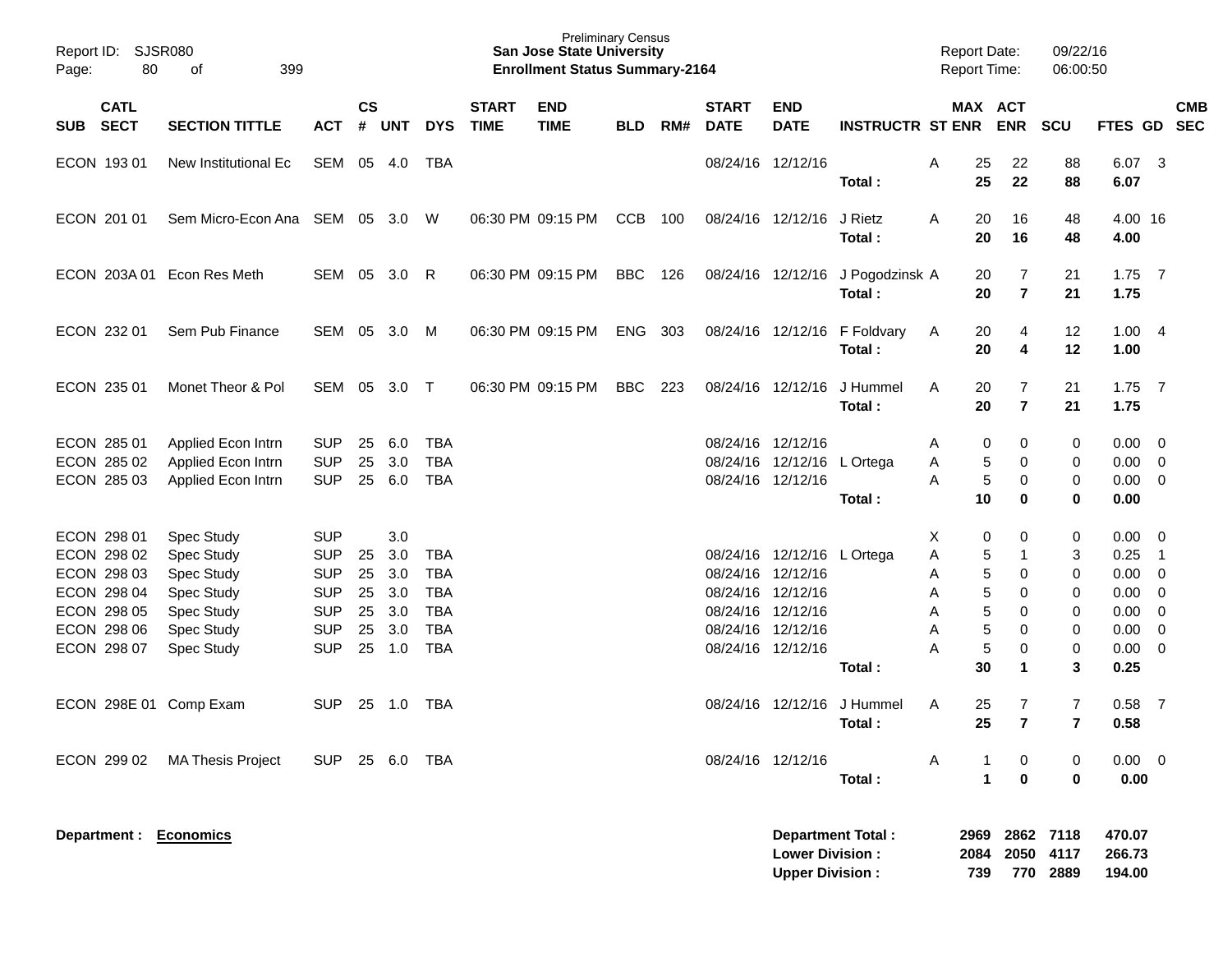| Page:      | Report ID: SJSR080<br>81 | of                    | 399     |           |            |                      |                    | <b>Preliminary Census</b><br><b>San Jose State University</b><br><b>Enrollment Status Summary-2164</b> |     |                             |                           |                         | <b>Report Date:</b><br><b>Report Time:</b> |                   | 09/22/16<br>06:00:50 |             |     |
|------------|--------------------------|-----------------------|---------|-----------|------------|----------------------|--------------------|--------------------------------------------------------------------------------------------------------|-----|-----------------------------|---------------------------|-------------------------|--------------------------------------------|-------------------|----------------------|-------------|-----|
| <b>SUB</b> | CATL<br><b>SECT</b>      | <b>SECTION TITTLE</b> | $ACT$ # | CS<br>UNT | <b>DYS</b> | <b>START</b><br>TIME | <b>END</b><br>TIME | <b>BLD</b>                                                                                             | RM# | <b>START</b><br><b>DATE</b> | <b>END</b><br><b>DATE</b> | <b>INSTRUCTR ST ENR</b> | MAX                                        | ACT<br><b>ENR</b> | <b>SCU</b>           | FTES GD SEC | СМВ |

**Graduate Division : 146 42 112 9.33**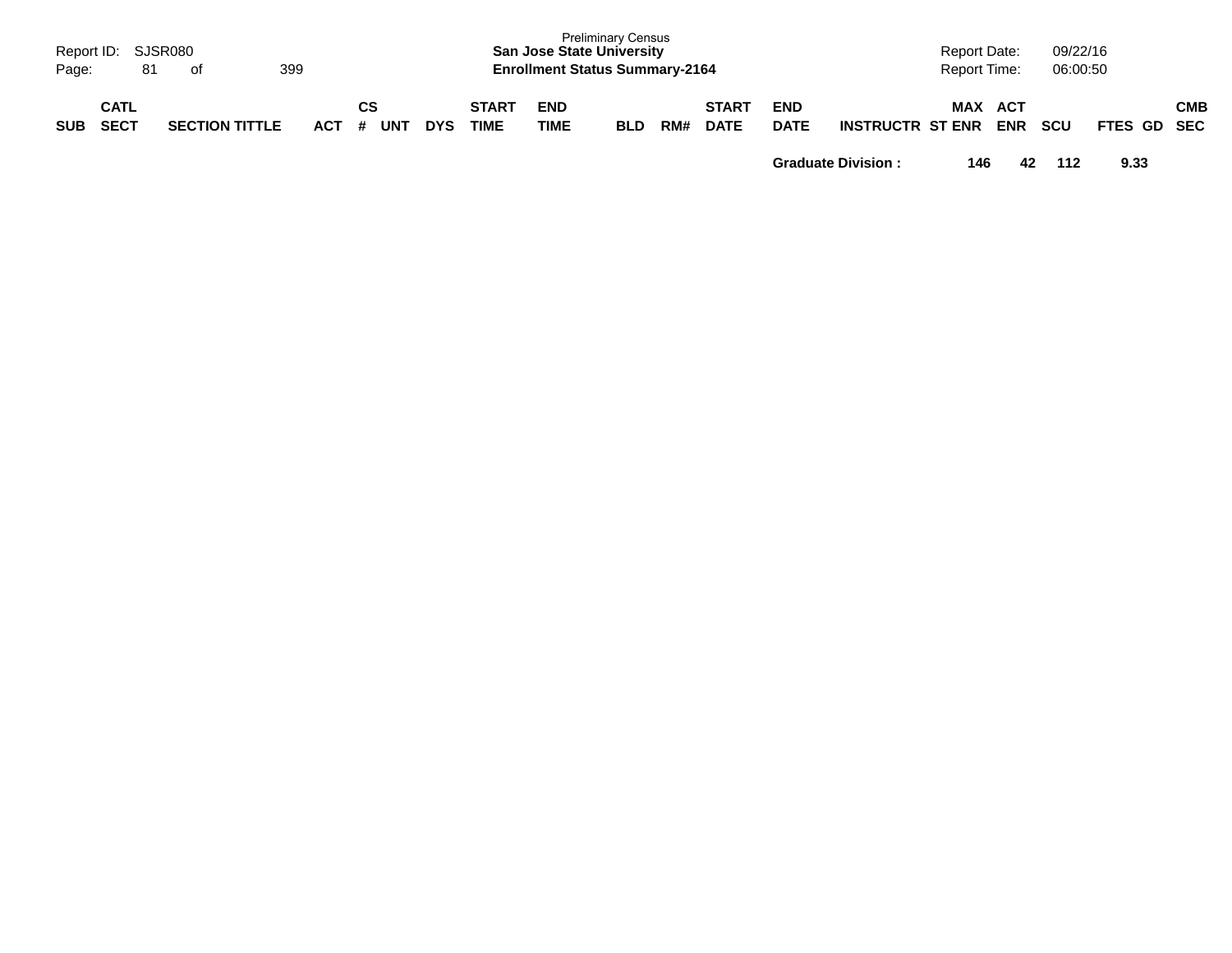| Page:          | <b>SJSR080</b><br>Report ID:<br>82<br>399<br>of<br><b>CATL</b><br><b>SECT</b><br><b>SECTION TITTLE</b> |                                                        |               |                    |            |            |                             | <b>San Jose State University</b><br><b>Enrollment Status Summary-2164</b> | <b>Preliminary Census</b> |     |                             |                            |                                       | <b>Report Date:</b><br>Report Time: |                       |                | 09/22/16<br>06:00:50 |                  |                          |                          |
|----------------|--------------------------------------------------------------------------------------------------------|--------------------------------------------------------|---------------|--------------------|------------|------------|-----------------------------|---------------------------------------------------------------------------|---------------------------|-----|-----------------------------|----------------------------|---------------------------------------|-------------------------------------|-----------------------|----------------|----------------------|------------------|--------------------------|--------------------------|
| SUB            |                                                                                                        |                                                        | <b>ACT</b>    | $\mathsf{cs}$<br># | <b>UNT</b> | <b>DYS</b> | <b>START</b><br><b>TIME</b> | <b>END</b><br><b>TIME</b>                                                 | BLD                       | RM# | <b>START</b><br><b>DATE</b> | <b>END</b><br><b>DATE</b>  | <b>INSTRUCTR ST ENR</b>               |                                     | MAX ACT<br><b>ENR</b> |                | <b>SCU</b>           | <b>FTES GD</b>   |                          | <b>CMB</b><br><b>SEC</b> |
| <b>College</b> | Department :                                                                                           | <b>Social Sciences</b><br><b>Environmental Studies</b> |               |                    |            |            |                             |                                                                           |                           |     |                             |                            |                                       |                                     |                       |                |                      |                  |                          |                          |
| <b>ENVS</b>    | 1 0 1                                                                                                  | Intro Environ Iss                                      | <b>LEC</b>    | 01                 | 3.0        | TR         |                             | 01:30 PM 02:45 PM                                                         | WSQ 207                   |     |                             |                            | 08/24/16 12/12/16 J Douglas<br>Total: | A                                   | 120<br>120            | 119<br>119     | 357<br>357           | 23.80 0<br>23.80 |                          |                          |
| <b>ENVS</b>    | 10 01                                                                                                  | Life Chang Planet                                      | <b>LEC</b>    | 01                 | 3.0        | MW         |                             | 09:00 AM 10:15 AM                                                         | <b>BBC</b>                | 105 |                             | 08/24/16 12/12/16          | G Bacigalupi A                        |                                     | 40                    | 40             | 120                  | $8.00 \t 0$      |                          |                          |
| <b>ENVS</b>    | 10 02                                                                                                  | Life Chang Planet                                      | <b>LEC</b>    | 01                 | 3.0        | MW         |                             | 12:00 PM 01:15 PM                                                         | <b>BBC</b>                | 105 |                             | 08/24/16 12/12/16          | G Bacigalupi A                        |                                     | 40                    | 41             | 123                  | 8.20             | $\overline{\phantom{0}}$ |                          |
| <b>ENVS</b>    | 10 03                                                                                                  | Life Chang Planet                                      | <b>LEC</b>    | 01                 | 3.0        | <b>TR</b>  |                             | 09:00 AM 10:15 AM                                                         | WSQ 207                   |     |                             | 08/24/16 12/12/16          | R Lazzeri-Ae A                        |                                     | 120                   | 117            | 351                  | 23.40 0          |                          |                          |
| <b>ENVS</b>    | 10 04                                                                                                  | Life Chang Planet                                      | <b>LEC</b>    |                    | 3.0        |            |                             |                                                                           |                           |     |                             |                            |                                       | X                                   | 0                     | $\overline{0}$ | 0                    | $0.00 \t 0$      |                          |                          |
|                |                                                                                                        |                                                        |               |                    |            |            |                             |                                                                           |                           |     |                             |                            | Total:                                |                                     | 200                   | 198            | 594                  | 39.60            |                          |                          |
| <b>ENVS</b>    |                                                                                                        | 100W 01 Env Res and Writ                               | SEM           | 04                 | 3.0        | <b>MW</b>  | 10:30 AM 11:45 AM           |                                                                           | <b>WSQ 111</b>            |     |                             | 08/24/16 12/12/16          | S Bane                                | Α                                   | 20                    | 18             | 54                   | 3.60 0           |                          |                          |
| <b>ENVS</b>    |                                                                                                        | 100W 02 Env Res and Writ                               | <b>SEM</b>    | 04                 | 3.0        | M          |                             | 12:00 PM 02:45 PM                                                         | <b>WSQ 111</b>            |     |                             | 08/24/16 12/12/16          | S Bane                                | Α                                   | 20                    | 20             | 60                   | $4.00 \ 0$       |                          |                          |
| <b>ENVS</b>    |                                                                                                        | 100W 03 Env Res and Writ                               | <b>SEM</b>    | 04                 | 3.0        | M          |                             | 06:00 PM 08:45 PM                                                         | <b>BBC</b>                | 105 |                             | 08/24/16 12/12/16 S Bane   |                                       | Α                                   | 20                    | 14             | 42                   | $2.80 \t 0$      |                          |                          |
|                |                                                                                                        |                                                        |               |                    |            |            |                             |                                                                           |                           |     |                             |                            | Total:                                |                                     | 60                    | 52             | 156                  | 10.40            |                          |                          |
|                | ENVS 107 01                                                                                            | Env Econ & Policy                                      | <b>LEC</b>    | 01                 | 3.0        | TR         |                             | 09:00 AM 10:15 AM                                                         | <b>BBC</b>                | 105 |                             | 08/24/16 12/12/16          | D Fiack                               | Α                                   | 30                    | 18             | 54                   | 3.60             |                          | $0\,$ C                  |
|                | ECON 107 01                                                                                            | Env Econ & Policy                                      | <b>LEC</b>    | 01                 | 3.0        | TR         |                             | 09:00 AM 10:15 AM                                                         | <b>BBC</b>                | 105 |                             | 08/24/16 12/12/16          | D Fiack                               | Α                                   | 0                     | 14             | 42                   | 2.80             | 0 <sup>o</sup>           |                          |
|                | ENVS 107 02                                                                                            | Env Econ & Policy                                      | <b>LEC</b>    | 01                 | 3.0        | TR         | 10:30 AM 11:45 AM           |                                                                           | <b>BBC</b>                | 105 |                             | 08/24/16 12/12/16          | D Fiack                               | Α                                   | 30                    | 24             | 72                   | 4.85             |                          | 1 C                      |
|                | ECON 107 02                                                                                            | Env Econ & Policy                                      | <b>LEC</b>    | 01                 | 3.0        | <b>TR</b>  |                             | 10:30 AM 11:45 AM                                                         | <b>BBC</b>                | 105 |                             | 08/24/16 12/12/16          | D Fiack                               | Α                                   | 0                     | 10             | 30                   | 2.00             | $0\,C$                   |                          |
|                | ENVS 107 03                                                                                            | Env Econ & Policy                                      | <b>LEC</b>    | 01                 | 3.0        | W          |                             | 06:00 PM 08:45 PM                                                         | <b>BBC</b>                | 105 |                             | 08/24/16 12/12/16          | D Fiack                               | Α                                   | 25                    | 13             | 39                   | 2.65             |                          | 1 C                      |
|                | ECON 107 03                                                                                            | Env Econ & Policy                                      | <b>LEC</b>    | 01                 | 3.0        | W          |                             | 06:00 PM 08:45 PM                                                         | <b>BBC</b>                | 105 |                             | 08/24/16 12/12/16 D Fiack  |                                       | Α                                   | 0                     | 12             | 36                   | 2.45             |                          | $1\,C$                   |
|                |                                                                                                        |                                                        |               |                    |            |            |                             |                                                                           |                           |     |                             |                            | Total:                                |                                     | 85                    | 91             | 273                  | 18.35            |                          |                          |
|                | ENVS 110 01                                                                                            | Resource Analysis                                      | <b>LEC</b>    | 02                 | 4.0        | м          |                             | 03:00 PM 05:45 PM                                                         | <b>BBC</b>                | 105 |                             | 08/24/16 12/12/16          | R Lazzeri-Ae A                        |                                     | 40                    | 26             | 78                   | 6.93             | $\overline{\phantom{0}}$ |                          |
|                | ENVS 110 02                                                                                            | <b>Resource Analysis</b>                               | LAB           | 16                 | 0.0        | <b>TR</b>  |                             | 12:00 PM 01:30 PM                                                         | WSQ 113                   |     | 08/24/16                    | 12/12/16                   | R Lazzeri-Ae A                        |                                     | 20                    | 19             | 19                   | $0.00 \t 0$      |                          |                          |
|                | ENVS 110 03                                                                                            | Resource Analysis                                      | LAB           | 16                 | 0.0        | TR         |                             | 01:30 PM 03:00 PM                                                         | WSQ 113                   |     |                             |                            | 08/24/16 12/12/16 R Lazzeri-Ae A      |                                     | 20                    | $\overline{7}$ | $\overline{7}$       | $0.00 \t 0$      |                          |                          |
|                |                                                                                                        |                                                        |               |                    |            |            |                             |                                                                           |                           |     |                             |                            | Total:                                |                                     | 80                    | 52             | 104                  | 6.93             |                          |                          |
|                | ENVS 116 01                                                                                            | Solar Energy Analysi                                   | <b>LEC</b>    | 02                 | 3.0        | TR         |                             | 09:00 AM 10:15 AM                                                         | <b>CCB</b>                | 100 | 08/24/16                    | 12/12/16                   | A Strong                              | Α                                   | 25                    | 18             | 54                   | 3.60             |                          | $0\,C$                   |
| DSIT           | 116 01                                                                                                 | Solar Energy Analysi                                   | LEC           | 02                 | 3.0        | <b>TR</b>  |                             | 09:00 AM 10:15 AM                                                         | <b>CCB</b>                | 100 |                             | 08/24/16 12/12/16 A Strong |                                       | A                                   | 0                     | $\overline{2}$ | 6                    | 0.40             | $0\,$ C                  |                          |
|                |                                                                                                        |                                                        |               |                    |            |            |                             |                                                                           |                           |     |                             |                            | Total:                                |                                     | 25                    | 20             | 60                   | 4.00             |                          |                          |
|                | ENVS 117 01                                                                                            | Human Ecology                                          | SEM           | 05                 | 3.0        | MW         |                             | 10:30 AM 11:45 AM                                                         | SH                        | 120 |                             | 08/24/16 12/12/16 M Davis  |                                       | A                                   | 15                    | 15             | 45                   | $3.00 \ 0$       |                          |                          |
|                | ENVS 117 02                                                                                            | Human Ecology                                          | SEM 05 3.0    |                    |            | MW         |                             | 12:00 PM 01:15 PM                                                         | <b>SH</b>                 | 120 |                             | 08/24/16 12/12/16 M Davis  |                                       | Α                                   | 15                    | 17             | 51                   | $3.40 \ 0$       |                          |                          |
|                | ENVS 117 03                                                                                            | Human Ecology                                          | SEM           |                    | 05 3.0     | F          |                             | 08:00 AM 10:45 AM                                                         | WSQ 111                   |     |                             | 08/24/16 12/12/16 G Klee   |                                       | A                                   | 15                    | 16             | 48                   | $3.20 \ 0$       |                          |                          |
|                |                                                                                                        |                                                        |               |                    |            |            |                             |                                                                           |                           |     |                             |                            | Total:                                |                                     | 45                    | 48             | 144                  | 9.60             |                          |                          |
|                | ENVS 119 01                                                                                            | Energy & Environ                                       | LEC 02 3.0 MW |                    |            |            |                             | 10:30 AM 11:45 AM                                                         | CL                        | 238 |                             |                            | 08/24/16 12/12/16 B Delaveau A        |                                     | 40                    | 29             | 87                   | 5.80 0 C         |                          |                          |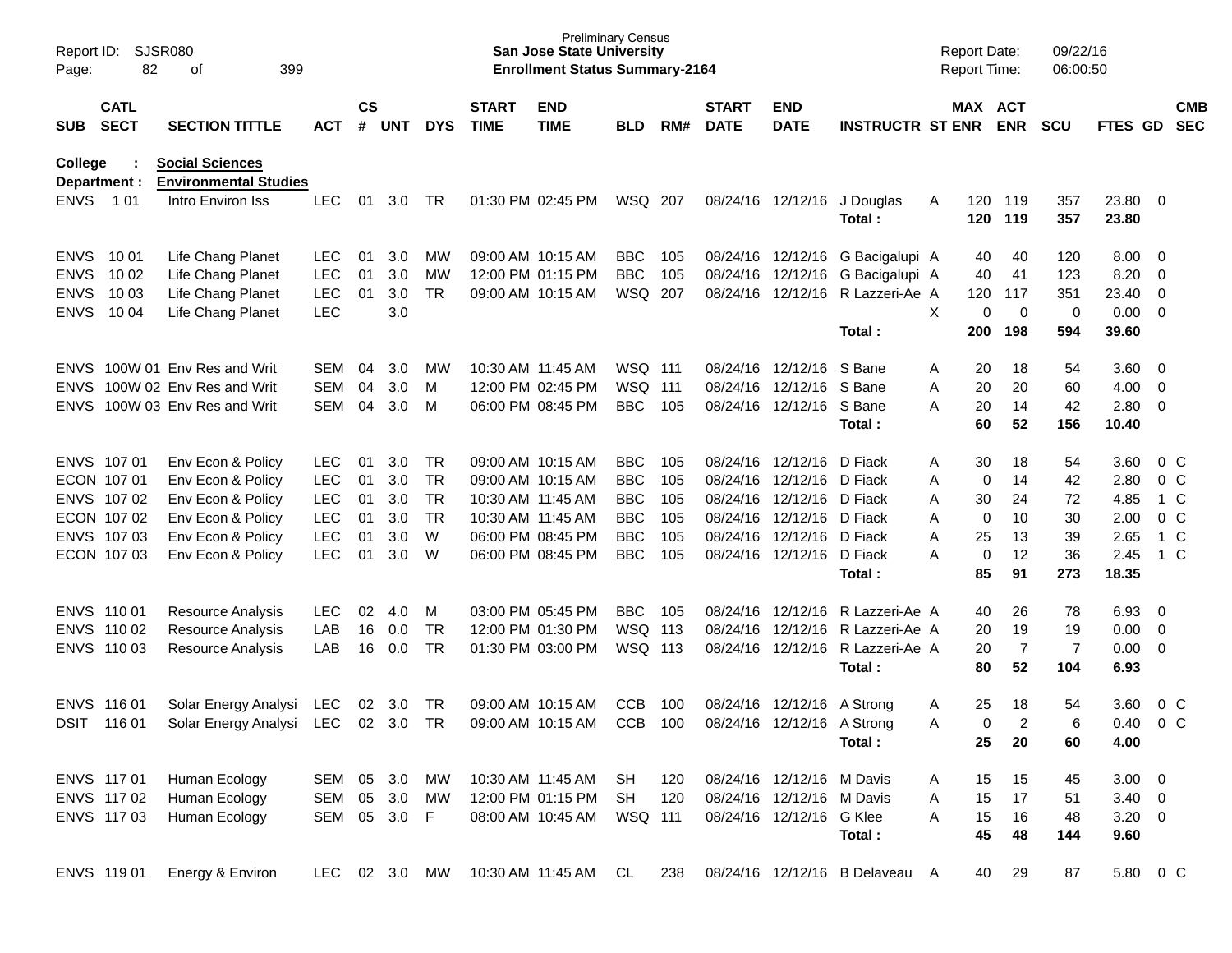| Report ID:<br>Page: | 83                                                       | <b>SJSR080</b><br>399<br>οf                                                         |                                                      |                      |                            |                                        |                             | <b>Preliminary Census</b><br><b>San Jose State University</b><br><b>Enrollment Status Summary-2164</b> |                                                      |                          |                             |                                                                |                                                                                                       | <b>Report Date:</b><br><b>Report Time:</b> |                                                                 | 09/22/16<br>06:00:50                |                                       |                                                |            |
|---------------------|----------------------------------------------------------|-------------------------------------------------------------------------------------|------------------------------------------------------|----------------------|----------------------------|----------------------------------------|-----------------------------|--------------------------------------------------------------------------------------------------------|------------------------------------------------------|--------------------------|-----------------------------|----------------------------------------------------------------|-------------------------------------------------------------------------------------------------------|--------------------------------------------|-----------------------------------------------------------------|-------------------------------------|---------------------------------------|------------------------------------------------|------------|
| <b>SUB</b>          | <b>CATL</b><br><b>SECT</b>                               | <b>SECTION TITTLE</b>                                                               | <b>ACT</b>                                           | <b>CS</b><br>#       | <b>UNT</b>                 | <b>DYS</b>                             | <b>START</b><br><b>TIME</b> | <b>END</b><br><b>TIME</b>                                                                              | <b>BLD</b>                                           | RM#                      | <b>START</b><br><b>DATE</b> | <b>END</b><br><b>DATE</b>                                      | <b>INSTRUCTR ST ENR</b>                                                                               |                                            | MAX ACT<br><b>ENR</b>                                           | <b>SCU</b>                          | FTES GD SEC                           |                                                | <b>CMB</b> |
|                     | ENGR 119 01<br>ENVS 119 02<br>ENGR 119 02                | Energy & Environ<br>Energy & Environ<br>Energy & Environ                            | <b>LEC</b><br><b>LEC</b><br>LEC                      | 02<br>02<br>02       | 3.0<br>3.0<br>3.0          | MW<br>F<br>F                           |                             | 10:30 AM 11:45 AM<br>09:30 AM 12:15 PM<br>09:30 AM 12:15 PM                                            | CL<br><b>BBC</b><br><b>BBC</b>                       | 238<br>225<br>225        | 08/24/16<br>08/24/16        | 08/24/16 12/12/16<br>12/12/16<br>12/12/16                      | B Delaveau<br><b>B</b> Delaveau<br>B Delaveau<br>Total:                                               | A<br>A<br>40<br>A                          | 0<br>3<br>13<br>0<br>$\mathbf 1$<br>80<br>46                    | 9<br>39<br>$\mathbf{3}$<br>138      | 0.60<br>2.60<br>0.20<br>9.20          | 0 C<br>0 <sup>o</sup><br>$0\,C$                |            |
|                     | ENVS 124 01<br>POLS 124 01<br>ENVS 124 02<br>POLS 124 02 | Intro Env Law<br>Intro Env Law<br>Intro Env Law<br>Intro Env Law                    | <b>LEC</b><br><b>LEC</b><br><b>LEC</b><br><b>LEC</b> | 01<br>01<br>01<br>01 | 3.0<br>3.0<br>3.0<br>3.0   | MW<br>MW<br>W<br>W                     |                             | 01:30 PM 02:45 PM<br>01:30 PM 02:45 PM<br>03:00 PM 05:45 PM<br>03:00 PM 05:45 PM                       | <b>BBC</b><br><b>BBC</b><br><b>BBC</b><br><b>BBC</b> | 105<br>105<br>105<br>105 | 08/24/16<br>08/24/16        | 08/24/16 12/12/16<br>12/12/16<br>12/12/16<br>08/24/16 12/12/16 | T Trumbull<br>T Trumbull<br>T Trumbull<br>T Trumbull<br>Total:                                        | 35<br>A<br>A<br>A<br>35<br>A               | 30<br>$\overline{4}$<br>0<br>31<br>0<br>$\mathbf 1$<br>70<br>66 | 90<br>12<br>93<br>$\sqrt{3}$<br>198 | 6.00<br>0.80<br>6.40<br>0.20<br>13.40 | 0 C<br>0 <sup>o</sup><br>4 C<br>0 <sup>o</sup> |            |
| SOCI                | ENVS 127 01<br>127 01                                    | Comm Based Rsrch<br>Comm Based Rsrch                                                | <b>LEC</b><br><b>LEC</b>                             | 02<br>02             | 3.0<br>3.0                 | $\top$<br>$\top$                       |                             | 04:30 PM 07:15 PM<br>04:30 PM 07:15 PM                                                                 | <b>CCB</b><br><b>CCB</b>                             | 100<br>100               |                             | 08/24/16 12/12/16<br>08/24/16 12/12/16                         | J Douglas<br>J Douglas<br>Total:                                                                      | 25<br>A<br>A<br>25                         | 8<br>$\pmb{0}$<br>$\mathbf 0$<br>8                              | 24<br>0<br>24                       | 1.90<br>0.00<br>1.90                  | 6 C<br>0 <sup>o</sup>                          |            |
|                     | ENVS 128 01                                              | Water Res Mgt                                                                       | <b>LEC</b>                                           | 02                   | 3.0                        | W                                      |                             | 03:00 PM 05:45 PM                                                                                      | CL.                                                  | 303                      |                             | 08/24/16 12/12/16                                              | P Ferraro<br>Total:                                                                                   | 25<br>A                                    | 25<br>25<br>25                                                  | 75<br>75                            | $5.00 \t 0$<br>5.00                   |                                                |            |
|                     | ENVS 129 01                                              | Water Policy in the                                                                 | <b>LEC</b>                                           | 02                   | 3.0                        | $\top$                                 |                             | 03:00 PM 05:45 PM                                                                                      | SН                                                   | 315                      |                             | 08/24/16 12/12/16                                              | K Cushing<br>Total:                                                                                   | Α<br>25<br>25                              | 17<br>17                                                        | 51<br>51                            | $3.50$ 2<br>3.50                      |                                                |            |
|                     | ENVS 130 01                                              | <b>Energy Policy Anal</b>                                                           | <b>LEC</b>                                           | 03                   | 3.0                        | M                                      |                             | 03:00 PM 05:45 PM                                                                                      | CL.                                                  | 303                      |                             | 08/24/16 12/12/16                                              | T Trumbull<br>Total:                                                                                  | A<br>35                                    | 21<br>35<br>21                                                  | 63<br>63                            | $4.20 \ 0$<br>4.20                    |                                                |            |
| <b>DSIT</b>         | ENVS 132 01<br>132 01                                    | Solar Home Design<br>Solar Home Design                                              | <b>LEC</b><br><b>LEC</b>                             | 02<br>02             | 3.0<br>3.0                 | F<br>F                                 |                             | 12:30 PM 03:15 PM<br>12:30 PM 03:15 PM                                                                 | SН<br><b>SH</b>                                      | 346<br>346               | 08/24/16                    | 12/12/16<br>08/24/16 12/12/16                                  | <b>B</b> Delaveau<br>B Delaveau<br>Total:                                                             | 35<br>A<br>A                               | 19<br>0<br>0<br>35<br>19                                        | 57<br>0<br>57                       | 3.80<br>0.00<br>3.80                  | 0 C<br>0 <sup>o</sup>                          |            |
|                     | ENVS 144 01<br>ENVS 144 02                               | <b>Calif Wetland Contro</b><br><b>Calif Wetland Contro</b>                          | <b>LEC</b><br><b>ACT</b>                             | 02<br>13             | 4.0<br>0.0                 | F<br><b>TBA</b>                        |                             | 01:00 PM 02:40 PM                                                                                      | WSQ 111                                              |                          | 08/24/16<br>08/24/16        | 12/12/16<br>12/12/16                                           | G Klee<br>G Klee<br>Total:                                                                            | 20<br>A<br>A<br>20                         | 16<br>16<br>40<br>32                                            | 32<br>32<br>64                      | 4.27<br>0.00<br>4.27                  | $\overline{\mathbf{0}}$<br>- 0                 |            |
|                     | ENVS 150 01<br>ENVS 150 02                               | Intro Env Thought<br>Intro Env Thought                                              | SEM<br>SEM 05 3.0                                    | 05                   | 3.0                        | M<br>TBA                               |                             | 03:00 PM 05:45 PM                                                                                      | -SH                                                  | 120                      |                             |                                                                | 08/24/16 12/12/16 W Russell<br>08/24/16 12/12/16 W Russell<br>Total:                                  | 20<br>A<br>A                               | 19<br>19<br>20<br>40<br>38                                      | 57<br>57<br>114                     | 3.80<br>$3.80\ 0$<br>7.60             | $\overline{\phantom{0}}$                       |            |
| PKG                 | ENVS 152 01<br>152 01<br>ENVS 152 02                     | <b>Global Environment</b><br><b>Global Environment</b><br><b>Global Environment</b> | <b>LEC</b><br>LEC<br><b>LEC</b>                      |                      | 02 3.0<br>02 3.0<br>02 3.0 | <b>TBA</b><br><b>TBA</b><br><b>TBA</b> |                             |                                                                                                        |                                                      |                          |                             |                                                                | 08/24/16 12/12/16 B Olszewski A<br>08/24/16 12/12/16 B Olszewski A<br>08/24/16 12/12/16 B Olszewski A | 31                                         | 29<br>$\overline{2}$<br>0<br>30<br>35                           | 87<br>6<br>90                       | 5.80<br>0.40 0 C<br>6.05 1 C          | $0\,$ C                                        |            |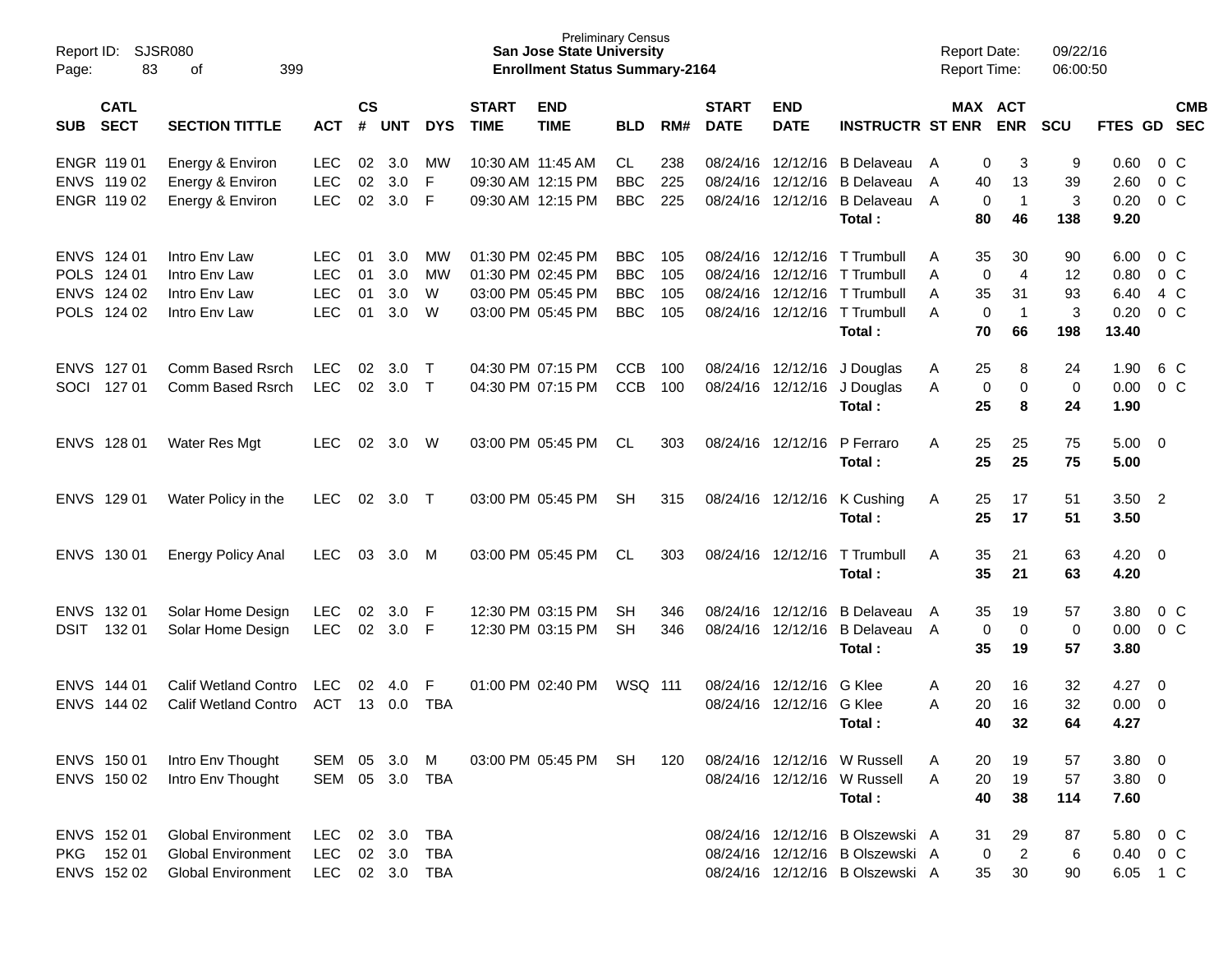| Page:      | Report ID:<br>SJSR080<br>84<br>399<br>οf<br><b>CATL</b><br><b>SECT</b>                 |                                                                                                                                                                |                                                                                  |                      |                                        |                                     |                             | <b>San Jose State University</b><br><b>Enrollment Status Summary-2164</b> | <b>Preliminary Census</b>           |                   |                             |                                                                      |                                                                                                                          | <b>Report Date:</b><br>Report Time: |                                                                                                                 | 09/22/16<br>06:00:50                 |                                                      |                                                                                  |                                |
|------------|----------------------------------------------------------------------------------------|----------------------------------------------------------------------------------------------------------------------------------------------------------------|----------------------------------------------------------------------------------|----------------------|----------------------------------------|-------------------------------------|-----------------------------|---------------------------------------------------------------------------|-------------------------------------|-------------------|-----------------------------|----------------------------------------------------------------------|--------------------------------------------------------------------------------------------------------------------------|-------------------------------------|-----------------------------------------------------------------------------------------------------------------|--------------------------------------|------------------------------------------------------|----------------------------------------------------------------------------------|--------------------------------|
| <b>SUB</b> |                                                                                        | <b>SECTION TITTLE</b>                                                                                                                                          | <b>ACT</b>                                                                       | $\mathsf{cs}$<br>#   | <b>UNT</b>                             | <b>DYS</b>                          | <b>START</b><br><b>TIME</b> | <b>END</b><br><b>TIME</b>                                                 | <b>BLD</b>                          | RM#               | <b>START</b><br><b>DATE</b> | <b>END</b><br><b>DATE</b>                                            | <b>INSTRUCTR ST ENR</b>                                                                                                  |                                     | MAX ACT<br><b>ENR</b>                                                                                           | <b>SCU</b>                           | FTES GD SEC                                          |                                                                                  | <b>CMB</b>                     |
| <b>PKG</b> | 152 02                                                                                 | <b>Global Environment</b>                                                                                                                                      | <b>LEC</b>                                                                       |                      | 02 3.0                                 | TBA                                 |                             |                                                                           |                                     |                   |                             | 08/24/16 12/12/16                                                    | B Olszewski A<br>Total:                                                                                                  |                                     | 0<br>$\overline{c}$<br>66<br>63                                                                                 | 6<br>189                             | 0.40<br>12.65                                        |                                                                                  | $0\,C$                         |
|            | ENVS 154 01<br>ENVS 154 02                                                             | Sustainable Agricult<br>Sustainable Agricult                                                                                                                   | <b>LEC</b><br><b>ACT</b>                                                         | 03<br>07             | 4.0<br>0.0                             | TR.<br>R                            |                             | 01:30 PM 02:45 PM<br>03:00 PM 05:45 PM                                    | <b>BBC</b><br><b>WSQ 115</b>        | 105               |                             | 08/24/16 12/12/16<br>08/24/16 12/12/16                               | G Bacigalupi A<br>G Bacigalupi A<br>Total:                                                                               | 25                                  | 22<br>25<br>22<br>50<br>44                                                                                      | 66<br>22<br>88                       | 5.93<br>0.00<br>5.93                                 | - 1<br>$\overline{\phantom{0}}$ 1                                                |                                |
|            | ENVS 158 01<br>ENVS 158 02<br>ENVS 158 03<br>ENVS 158 04                               | Environmental Educat LEC<br>Environmental Educat LEC<br>Environmental Educat LEC<br>Environmental Educat LEC                                                   |                                                                                  | 02<br>02<br>02       | 3.0<br>3.0<br>3.0<br>3.0               | $\top$<br>W<br>F                    |                             | 03:00 PM 05:45 PM<br>03:00 PM 05:45 PM<br>09:30 AM 12:15 PM               | CL<br><b>SH</b><br><b>CL</b>        | 303<br>120<br>204 |                             | 08/24/16 12/12/16                                                    | 08/24/16 12/12/16 G Bacigalupi A<br>G Bacigalupi A<br>08/24/16 12/12/16 L Hanneman A<br>Total:                           | 25<br>25<br>X                       | 25<br>24<br>25<br>22<br>$\pmb{0}$<br>$\mathbf 0$<br>75<br>71                                                    | 75<br>72<br>66<br>$\mathbf 0$<br>213 | 5.00<br>4.80<br>4.40<br>0.00<br>14.20                | - 0<br>0<br>$\overline{0}$<br>$\overline{0}$                                     |                                |
|            | ENVS 166 01<br>ENVS 166 02                                                             | Nature Photography<br>Nature Photography                                                                                                                       | <b>LEC</b><br><b>ACT</b>                                                         | 02<br>13             | 4.0<br>0.0                             | F<br><b>TBA</b>                     |                             | 11:00 AM 12:40 PM                                                         | WSQ 111                             |                   |                             | 08/24/16 12/12/16<br>08/24/16 12/12/16                               | G Klee<br>G Klee<br>Total:                                                                                               | Α<br>A<br>20                        | 20<br>14<br>14<br>40<br>28                                                                                      | 28<br>28<br>56                       | 3.80<br>0.00<br>3.80                                 | $\overline{\phantom{0}}$ 1<br>$\overline{\phantom{0}}$ 1                         |                                |
|            | ENVS 181 01<br>ENVS 181 02<br>ENVS 181 03<br>ENVS 181 04<br>ENVS 181 05<br>ENVS 181 06 | <b>Envir Res Center</b><br><b>Envir Res Center</b><br><b>Envir Res Center</b><br><b>Envir Res Center</b><br><b>Envir Res Center</b><br><b>Envir Res Center</b> | <b>ACT</b><br><b>ACT</b><br><b>ACT</b><br><b>SUP</b><br><b>SUP</b><br><b>SUP</b> | 25<br>25<br>25       | 1.0<br>2.0<br>3.0<br>1.0<br>2.0<br>3.0 | <b>TR</b><br><b>TR</b><br><b>TR</b> |                             | 03:00 PM 03:45 PM<br>03:00 PM 03:45 PM<br>03:00 PM 03:45 PM               | <b>SH</b><br><b>SH</b><br><b>SH</b> | 434<br>434<br>434 |                             | 08/24/16 12/12/16<br>08/24/16 12/12/16<br>08/24/16 12/12/16 L Trulio | L Trulio<br>L Trulio<br>Total:                                                                                           | Χ<br>Χ<br>Χ<br>A<br>A<br>A<br>21    | 0<br>0<br>0<br>0<br>0<br>$\mathbf 0$<br>$\overline{7}$<br>3<br>$\overline{7}$<br>8<br>$\overline{7}$<br>9<br>20 | 0<br>0<br>0<br>3<br>16<br>27<br>46   | 0.00<br>0.00<br>0.00<br>0.20<br>1.07<br>1.80<br>3.07 | - 0<br>$\overline{0}$<br>0<br>$\overline{0}$<br>$\overline{0}$<br>$\overline{0}$ |                                |
|            | ENVS 185 01<br>URBP 185 01<br>ENVS 185 02<br>URBP 185 02                               | Envir Impact Anal<br>Envir Impact Anal<br>Envir Impact Anal<br>Envir Impact Anal                                                                               | <b>LEC</b><br><b>LEC</b><br><b>ACT</b><br><b>ACT</b>                             | 02<br>02<br>13<br>13 | 4.0<br>4.0<br>0.0<br>0.0               | F<br>F<br><b>TBA</b><br><b>TBA</b>  |                             | 10:00 AM 12:45 PM<br>10:00 AM 12:45 PM                                    | CL.<br><b>CL</b>                    | 318<br>318        |                             | 08/24/16 12/12/16<br>08/24/16 12/12/16<br>08/24/16 12/12/16          | A Marguez<br>A Marguez<br>A Marguez<br>08/24/16 12/12/16 A Marquez<br>Total:                                             | A<br>A<br>A<br>A                    | 22<br>21<br>$\mathbf 0$<br>$\overline{\mathbf{1}}$<br>22<br>21<br>$\mathbf 0$<br>$\mathbf 1$<br>44<br>44        | 63<br>3<br>21<br>$\mathbf{1}$<br>88  | 5.73<br>0.33<br>0.00<br>0.00<br>6.07                 |                                                                                  | 2 C<br>$1\,C$<br>2 C<br>$1\,C$ |
|            | ENVS 187 01<br>ENVS 187 02                                                             | <b>Environ Restor</b><br><b>Environ Restor</b>                                                                                                                 | ACT 13 0.0 TBA                                                                   |                      |                                        |                                     |                             | LEC 02 4.0 TR  10:30 AM  11:45 AM  CCB  100                               |                                     |                   |                             | 08/24/16 12/12/16 M Melen<br>08/24/16 12/12/16 M Melen               | Total:                                                                                                                   | Α<br>A                              | 20<br>17<br>17<br>20<br>40<br>34                                                                                | 51<br>17<br>68                       | 4.60 1<br>$0.00$ 1<br>4.60                           |                                                                                  |                                |
|            | ENVS 190 01<br>URBP 190 01<br>ENVS 190 02<br>URBP 190 02                               | Adv EIA<br>Adv EIA<br>Adv EIA<br>Adv EIA                                                                                                                       | LEC 02 4.0 F<br>LEC 02 4.0 F<br>ACT 13 0.0                                       |                      |                                        | TBA<br>ACT 13 0.0 TBA               |                             | 01:00 PM 03:45 PM CL<br>01:00 PM 03:45 PM CL                              |                                     | 205<br>205        |                             |                                                                      | 08/24/16 12/12/16 A Marquez<br>08/24/16 12/12/16 A Marquez<br>08/24/16 12/12/16 A Marquez<br>08/24/16 12/12/16 A Marquez | A<br>A<br>A<br>- A                  | 18<br>9<br>$\overline{a}$<br>0<br>9<br>18<br>0<br>2                                                             | 27<br>6<br>9<br>$\overline{2}$       | 2.47 1 C<br>0.67 2 C<br>0.00 1 C<br>$0.00$ 2 C       |                                                                                  |                                |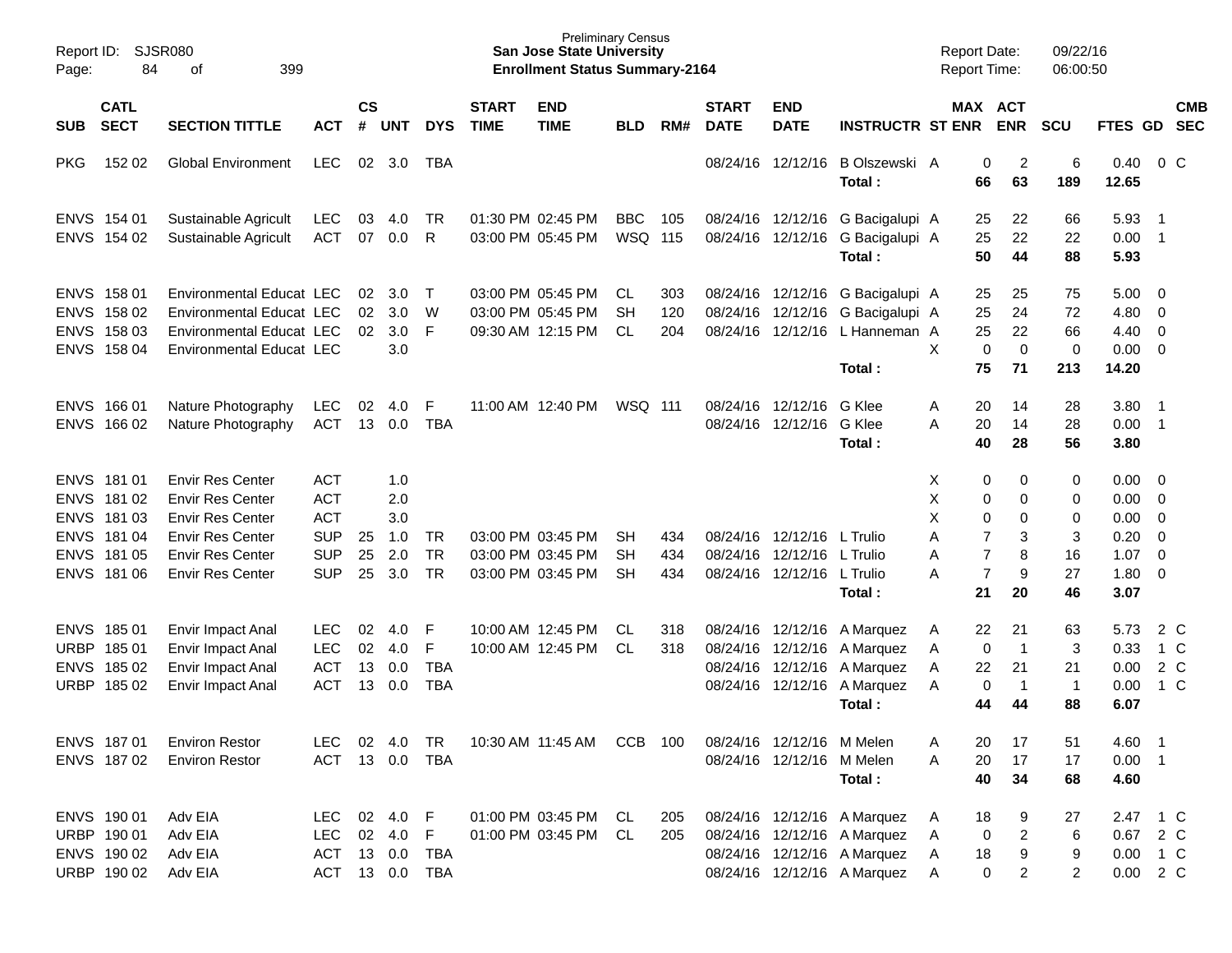| Report ID:<br>Page: | <b>SJSR080</b><br>85       | 399<br>оf                 |            |                    |            |            |                             | <b>San Jose State University</b><br><b>Enrollment Status Summary-2164</b> | <b>Preliminary Census</b> |     |                             |                           |                              | <b>Report Date:</b><br>Report Time: |                              | 09/22/16<br>06:00:50 |             |                          |                          |
|---------------------|----------------------------|---------------------------|------------|--------------------|------------|------------|-----------------------------|---------------------------------------------------------------------------|---------------------------|-----|-----------------------------|---------------------------|------------------------------|-------------------------------------|------------------------------|----------------------|-------------|--------------------------|--------------------------|
| <b>SUB</b>          | <b>CATL</b><br><b>SECT</b> | <b>SECTION TITTLE</b>     | <b>ACT</b> | $\mathsf{cs}$<br># | <b>UNT</b> | <b>DYS</b> | <b>START</b><br><b>TIME</b> | <b>END</b><br><b>TIME</b>                                                 | <b>BLD</b>                | RM# | <b>START</b><br><b>DATE</b> | <b>END</b><br><b>DATE</b> | <b>INSTRUCTR ST ENR</b>      |                                     | MAX ACT<br><b>ENR</b>        | <b>SCU</b>           | FTES GD     |                          | <b>CMB</b><br><b>SEC</b> |
|                     |                            |                           |            |                    |            |            |                             |                                                                           |                           |     |                             |                           | Total:                       | 36                                  | 22                           | 44                   | 3.13        |                          |                          |
|                     | ENVS 191 01                | <b>Adv Environ Restor</b> | <b>LEC</b> | 02                 | 4.0        | TR         |                             | 12:00 PM 01:15 PM                                                         | <b>CCB</b>                | 100 |                             | 08/24/16 12/12/16         | M Melen                      | A                                   | 9<br>20                      | 27                   | 2.53        | $\overline{2}$           |                          |
|                     | ENVS 191 02                | <b>Adv Environ Restor</b> | <b>ACT</b> | 13                 | 0.0        | <b>TBA</b> |                             |                                                                           |                           |     |                             | 08/24/16 12/12/16         | M Melen                      | 20<br>A                             | 9                            | 9                    | 0.00        | $\overline{2}$           |                          |
|                     |                            |                           |            |                    |            |            |                             |                                                                           |                           |     |                             |                           | Total:                       | 40                                  | 18                           | 36                   | 2.53        |                          |                          |
|                     | ENVS 193 01                | Supr Proj & Res           | <b>SUP</b> | 36                 | 1.0        | F          |                             | 09:00 AM 10:15 AM                                                         | WSQ 115                   |     |                             | 08/24/16 12/12/16         | B Olszewski A                |                                     | 5<br>5                       | 5                    | 0.33        | $\overline{0}$           |                          |
| <b>ENVS</b>         | 193 02                     | Supr Proj & Res           | <b>SUP</b> | 36                 | 2.0        | F          |                             | 09:00 AM 10:15 AM                                                         | <b>WSQ 115</b>            |     |                             | 08/24/16 12/12/16         | B Olszewski A                |                                     | 5<br>3                       | 6                    | 0.40        | $\overline{0}$           |                          |
| <b>ENVS</b>         | 193 03                     | Supr Proj & Res           | <b>SUP</b> | 36                 | 3.0        | F          |                             | 09:00 AM 10:15 AM                                                         | <b>WSQ 115</b>            |     |                             | 08/24/16 12/12/16         | B Olszewski A                | 15                                  | 10                           | 30                   | 2.00        | $\overline{0}$           |                          |
|                     | ENVS 193 04                | Supr Proj & Res           | <b>SUP</b> | 36                 | 4.0        | F          |                             | 09:00 AM 10:15 AM                                                         | <b>WSQ 115</b>            |     |                             | 08/24/16 12/12/16         | B Olszewski A                |                                     | $\overline{c}$<br>5          | 8                    | 0.53        | $\mathbf 0$              |                          |
| <b>ENVS</b>         | 193 05                     | Supr Proj & Res           | <b>SUP</b> | 36                 | 5.0        | F          |                             | 09:00 AM 10:15 AM                                                         | <b>WSQ 115</b>            |     |                             | 08/24/16 12/12/16         | B Olszewski A                |                                     | 5<br>1                       | 5                    | 0.33        | $\overline{0}$           |                          |
| <b>ENVS</b>         | 193 06                     | Supr Proj & Res           | <b>SUP</b> | 36                 | 6.0        | F          |                             | 09:00 AM 10:15 AM                                                         | WSQ 115                   |     |                             | 08/24/16 12/12/16         | B Olszewski A                |                                     | 5<br>2                       | 12                   | 0.80        | $\overline{0}$           |                          |
|                     |                            |                           |            |                    |            |            |                             |                                                                           |                           |     |                             |                           | Total:                       | 40                                  | 23                           | 66                   | 4.40        |                          |                          |
|                     | ENVS 194 01                | <b>Environment Intern</b> | <b>SUP</b> | 36                 | 1.0        | F          |                             | 03:00 PM 04:00 PM                                                         | <b>WSQ 111</b>            |     |                             | 08/24/16 12/12/16         | G Klee                       | Α                                   | 5<br>$\overline{2}$          | $\overline{2}$       | 0.13        | - 0                      |                          |
| <b>ENVS</b>         | 194 02                     | <b>Environment Intern</b> | <b>SUP</b> | 36                 | 2.0        | F          |                             | 03:00 PM 04:00 PM                                                         | <b>WSQ 111</b>            |     |                             | 08/24/16 12/12/16         | G Klee                       | Α                                   | 5<br>3                       | 6                    | 0.40        | 0                        |                          |
| <b>ENVS</b>         | 194 03                     | Environment Intern        | <b>SUP</b> | 36                 | 3.0        | F          |                             | 03:00 PM 04:00 PM                                                         | <b>WSQ 111</b>            |     |                             | 08/24/16 12/12/16         | G Klee                       | Α                                   | 5<br>6                       | 18                   | 1.20        | $\mathbf 0$              |                          |
| <b>ENVS</b>         | 194 04                     | <b>Environment Intern</b> | <b>SUP</b> | 36                 | 4.0        | F          |                             | 03:00 PM 04:00 PM                                                         | <b>WSQ 111</b>            |     |                             | 08/24/16 12/12/16         | G Klee                       | Α                                   | 5<br>8                       | 32                   | 2.13        | $\overline{0}$           |                          |
| <b>ENVS</b>         | 194 05                     | Environment Intern        | <b>SUP</b> | 36                 | 5.0        | F          |                             | 03:00 PM 04:00 PM                                                         | <b>WSQ 111</b>            |     |                             | 08/24/16 12/12/16         | G Klee                       | Α                                   | 5<br>7                       | 35                   | 2.33        | $\overline{0}$           |                          |
| <b>ENVS</b>         | 194 06                     | Environment Intern        | <b>SUP</b> | 36                 | 6.0        | W          |                             | 09:00 AM 10:00 AM                                                         | <b>WSQ 111</b>            |     |                             |                           | 08/24/16 12/12/16 R O'Malley | A                                   | 6<br>$\overline{\mathbf{c}}$ | 12                   | 0.80        | $\overline{0}$           |                          |
| <b>ENVS</b>         | 194 07                     | <b>Environment Intern</b> | <b>SUP</b> | 36                 | 7.0        | W          |                             | 09:00 AM 10:00 AM                                                         | <b>WSQ 111</b>            |     |                             |                           | 08/24/16 12/12/16 R O'Malley | A                                   | 6<br>3                       | 21                   | 1.40        | $\overline{0}$           |                          |
| <b>ENVS</b>         | 194 08                     | Environment Intern        | <b>SUP</b> | 36                 | 8.0        | W          |                             | 09:00 AM 10:00 AM                                                         | WSQ 111                   |     |                             | 08/24/16 12/12/16         | R O'Malley                   | A                                   | 6<br>$\mathbf 1$             | 8                    | 0.53        | $\overline{0}$           |                          |
| <b>ENVS</b>         | 194 09                     | Environment Intern        | <b>SUP</b> | 36                 | 9.0        | W          |                             | 09:00 AM 10:00 AM                                                         | WSQ 111                   |     |                             |                           | 08/24/16 12/12/16 R O'Malley | A                                   | 6<br>0                       | 0                    | 0.00        | $\overline{0}$           |                          |
|                     |                            |                           |            |                    |            |            |                             |                                                                           |                           |     |                             |                           | Total:                       | 49                                  | 32                           | 134                  | 8.93        |                          |                          |
| <b>ENVS</b>         | 195 01                     | Inst Asst Env Stud        | <b>SUP</b> | 36                 | 3.0        | TBA        |                             |                                                                           |                           |     |                             | 08/24/16 12/12/16         | W Russell                    | A                                   | 5<br>4                       | 12                   | 0.80        | $\overline{\mathbf{0}}$  |                          |
|                     |                            |                           |            |                    |            |            |                             |                                                                           |                           |     |                             |                           | Total:                       |                                     | 5<br>4                       | 12                   | 0.80        |                          |                          |
|                     | ENVS 198 01                | Sr Sem                    | SEM        | 05                 | 3.0        | $\top$     |                             | 03:00 PM 05:45 PM                                                         | <b>BBC</b>                | 105 |                             | 08/24/16 12/12/16         | R O'Malley                   | 18<br>A                             | 23                           | 69                   | 4.60        | 0                        |                          |
| <b>ENVS</b>         | 198 02                     | Sr Sem                    | <b>SEM</b> | 05                 | 3.0        | R          |                             | 03:00 PM 05:45 PM                                                         | IS                        | 215 |                             | 08/24/16 12/12/16         | R O'Malley                   | 11<br>A                             | 17                           | 51                   | 3.40        | $\overline{0}$           |                          |
|                     |                            |                           |            |                    |            |            |                             |                                                                           |                           |     |                             |                           | Total:                       | 29                                  | 40                           | 120                  | 8.00        |                          |                          |
|                     | ENVS 210 01                | <b>Environ Topics</b>     | <b>SUP</b> |                    | 1.0        |            |                             |                                                                           |                           |     |                             |                           |                              | X                                   | $\pmb{0}$<br>0               | 0                    | 0.00        | - 0                      |                          |
|                     | ENVS 210 02                | <b>Environ Topics</b>     | <b>SUP</b> |                    | 2.0        |            |                             |                                                                           |                           |     |                             |                           |                              | X                                   | $\pmb{0}$<br>0               | 0                    | $0.00 \t 0$ |                          |                          |
|                     | ENVS 210 03                | <b>Environ Topics</b>     | <b>SUP</b> |                    | 3.0        |            |                             |                                                                           |                           |     |                             |                           |                              | X                                   | 0<br>0                       | 0                    | 0.00        | $\overline{\phantom{0}}$ |                          |
|                     | ENVS 210 04                | <b>Environ Topics</b>     | <b>SUP</b> | 25                 | 1.0        | MW         |                             | 01:30 PM 02:45 PM                                                         | <b>WSQ 111</b>            |     |                             |                           | 08/24/16 12/12/16 R O'Malley | Α                                   | 4<br>$\overline{c}$          | 2                    | 0.17        | $\overline{2}$           |                          |
|                     | ENVS 210 05                | <b>Environ Topics</b>     | <b>SUP</b> | 25                 | 2.0        | МW         |                             | 01:30 PM 02:45 PM                                                         | WSQ 111                   |     |                             |                           | 08/24/16 12/12/16 R O'Malley | A                                   | 4<br>0                       | 0                    | 0.00        | $\overline{\mathbf{0}}$  |                          |
|                     | ENVS 210 06                | <b>Environ Topics</b>     | <b>SUP</b> |                    | 1.0        |            |                             |                                                                           |                           |     |                             |                           |                              | Χ                                   | 0<br>0                       | 0                    | $0.00 \t 0$ |                          |                          |
|                     | ENVS 210 07                | <b>Environ Topics</b>     | <b>SUP</b> | 25                 | 3.0        | MW         |                             | 01:30 PM 02:45 PM                                                         | WSQ 111                   |     |                             |                           | 08/24/16 12/12/16 R O'Malley | 10<br>A                             | 3                            | 9                    | $0.75$ 3    |                          |                          |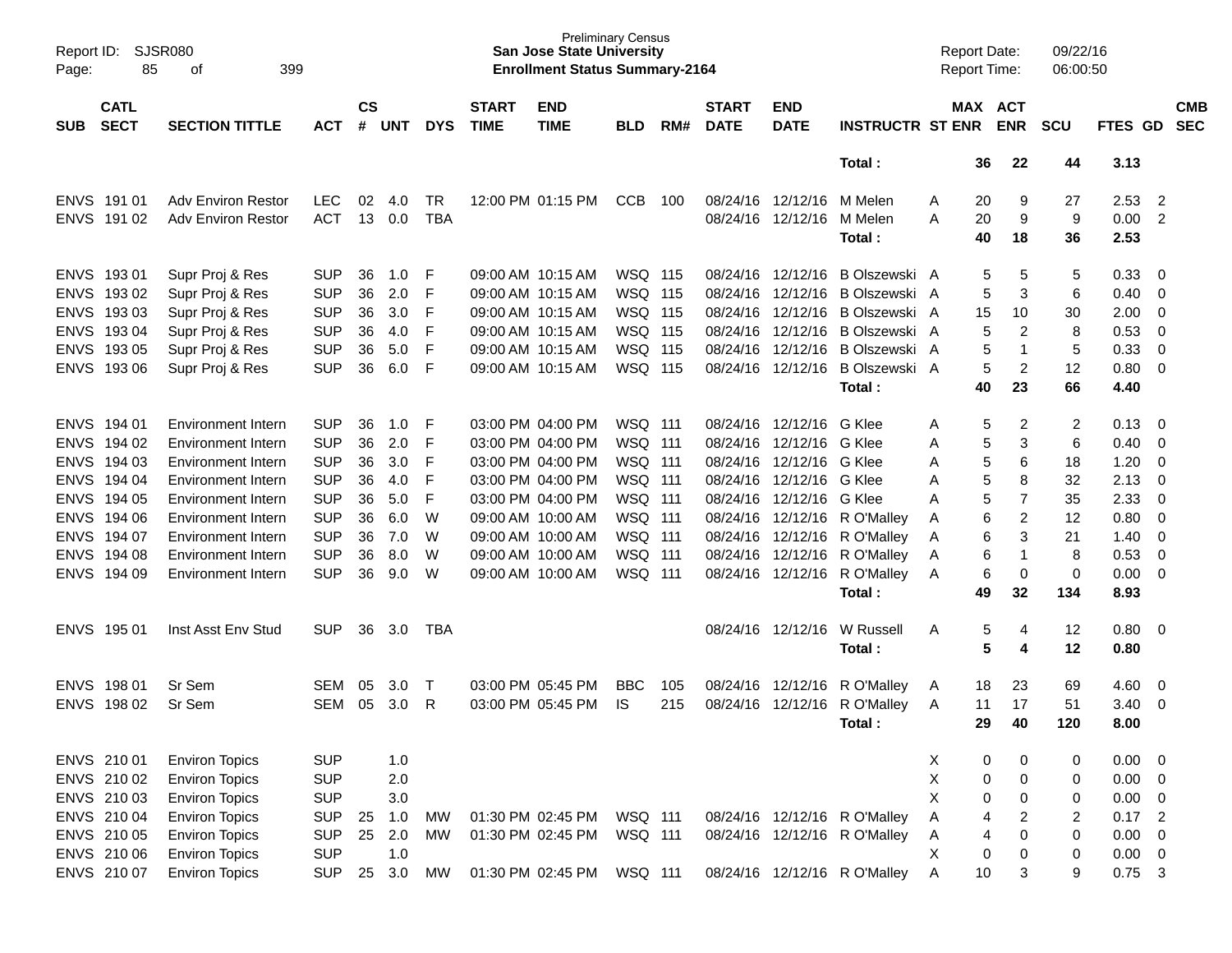| Report ID:<br>Page: | 86                         | <b>SJSR080</b><br>399<br>оf |            |                    |     |            |                             |                           | <b>Preliminary Census</b><br><b>San Jose State University</b><br><b>Enrollment Status Summary-2164</b> |     |                             |                           |                         |              | <b>Report Date:</b><br><b>Report Time:</b> |            | 09/22/16<br>06:00:50 |                     |                          |
|---------------------|----------------------------|-----------------------------|------------|--------------------|-----|------------|-----------------------------|---------------------------|--------------------------------------------------------------------------------------------------------|-----|-----------------------------|---------------------------|-------------------------|--------------|--------------------------------------------|------------|----------------------|---------------------|--------------------------|
| <b>SUB</b>          | <b>CATL</b><br><b>SECT</b> | <b>SECTION TITTLE</b>       | <b>ACT</b> | $\mathsf{cs}$<br># | UNT | <b>DYS</b> | <b>START</b><br><b>TIME</b> | <b>END</b><br><b>TIME</b> | <b>BLD</b>                                                                                             | RM# | <b>START</b><br><b>DATE</b> | <b>END</b><br><b>DATE</b> | <b>INSTRUCTR ST ENR</b> |              | MAX ACT<br><b>ENR</b>                      | <b>SCU</b> |                      | FTES GD             | <b>CMB</b><br><b>SEC</b> |
|                     |                            |                             |            |                    |     |            |                             |                           |                                                                                                        |     |                             |                           | Total:                  |              | 18<br>5                                    |            | 11                   | 0.92                |                          |
|                     | ENVS 250 01                | <b>Environ Thought</b>      | <b>SEM</b> |                    | 3.0 |            |                             |                           |                                                                                                        |     |                             |                           | Total:                  | X            | 0<br>0<br>$\mathbf 0$<br>$\bf{0}$          |            | 0<br>0               | $0.00 \t 0$<br>0.00 |                          |
| <b>ENVS</b>         | 28501                      | Grad Internship             | <b>SUP</b> | 25                 | 3.0 | <b>TBA</b> |                             |                           |                                                                                                        |     |                             | 08/24/16 12/12/16         | W Russell<br>Total:     | $\mathsf{A}$ | 5<br>$\overline{c}$<br>5<br>$\mathbf{2}$   |            | 6<br>6               | $0.50$ 2<br>0.50    |                          |
| <b>ENVS</b>         | 295 01                     | <b>Grad Teach Asst</b>      | <b>SUP</b> | 25                 | 3.0 | <b>TBA</b> |                             |                           |                                                                                                        |     |                             | 08/24/16 12/12/16         | W Russell<br>Total:     | A            | 5<br>1<br>5<br>$\blacktriangleleft$        |            | 3<br>3               | 0.25<br>0.25        | -1                       |
| <b>ENVS</b>         | 299 01                     | MS Thesis/Project           | <b>SUP</b> | 25                 | 1.0 | <b>TBA</b> |                             |                           |                                                                                                        |     | 08/24/16                    | 12/12/16                  | W Russell               | A            | 3<br>0                                     |            | 0                    | 0.00                | - 0                      |
| <b>ENVS</b>         | 299 02                     | <b>MS Thesis/Project</b>    | <b>SUP</b> | 25                 | 2.0 | <b>TBA</b> |                             |                           |                                                                                                        |     | 08/24/16                    | 12/12/16                  | W Russell               | A            | $\ensuremath{\mathsf{3}}$<br>0             |            | 0                    | 0.00                | 0                        |
| <b>ENVS</b>         | 299 03                     | <b>MS Thesis/Project</b>    | <b>SUP</b> | 25                 | 3.0 | <b>TBA</b> |                             |                           |                                                                                                        |     | 08/24/16                    | 12/12/16                  | W Russell               | A            | 3<br>0                                     |            | 0                    | 0.00                | 0                        |
|                     | ENVS 299 04                | <b>MS Thesis/Project</b>    | <b>SUP</b> | 25                 | 4.0 | <b>TBA</b> |                             |                           |                                                                                                        |     | 08/24/16                    | 12/12/16                  | W Russell               | A            | 3<br>0                                     |            | 0                    | 0.00                | 0                        |
|                     | ENVS 299 05                | MS Thesis/Project           | <b>SUP</b> | 25                 | 5.0 | <b>TBA</b> |                             |                           |                                                                                                        |     | 08/24/16                    | 12/12/16                  | W Russell               | A            | 3<br>0                                     |            | 0                    | 0.00                | 0                        |
|                     | ENVS 299 06                | <b>MS Thesis/Project</b>    | <b>SUP</b> | 25                 | 6.0 | <b>TBA</b> |                             |                           |                                                                                                        |     | 08/24/16                    | 12/12/16                  | W Russell               | A            | 3<br>3                                     |            | 18                   | $1.50 \t3$          |                          |
|                     |                            |                             |            |                    |     |            |                             |                           |                                                                                                        |     |                             |                           | Total:                  |              | 18<br>3                                    |            | 18                   | 1.50                |                          |
|                     |                            |                             |            |                    |     |            |                             |                           |                                                                                                        |     |                             |                           |                         |              |                                            |            |                      |                     |                          |

**Department : Environmental Studies** 

| <b>Department Total:</b>  | 1571 |      | 1306 3670 | 246.83 |
|---------------------------|------|------|-----------|--------|
| <b>Lower Division:</b>    | 320  | -317 | 951       | 63.40  |
| <b>Upper Division:</b>    | 1205 |      | 978 2681  | 180.27 |
| <b>Graduate Division:</b> | 46   | 11   | 38        | 3.17   |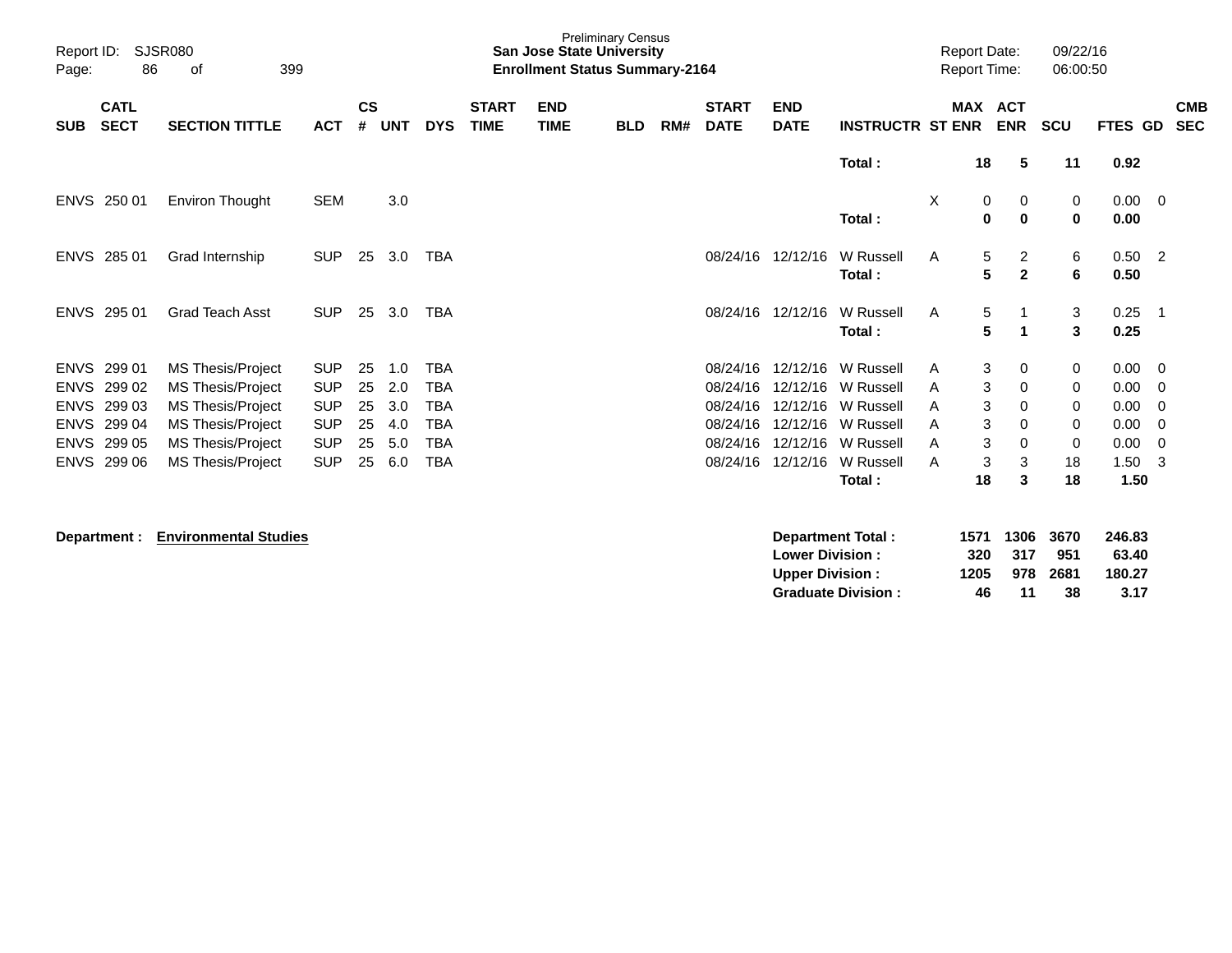| Report ID:<br>Page: | 87                         | SJSR080<br>399<br>οf          |               |               |       |            |                             | <b>Preliminary Census</b><br><b>San Jose State University</b><br><b>Enrollment Status Summary-2164</b> |            |     |                             |                             |                                  | <b>Report Date:</b><br><b>Report Time:</b> |             |             | 09/22/16<br>06:00:50 |               |                          |            |
|---------------------|----------------------------|-------------------------------|---------------|---------------|-------|------------|-----------------------------|--------------------------------------------------------------------------------------------------------|------------|-----|-----------------------------|-----------------------------|----------------------------------|--------------------------------------------|-------------|-------------|----------------------|---------------|--------------------------|------------|
| <b>SUB</b>          | <b>CATL</b><br><b>SECT</b> | <b>SECTION TITTLE</b>         | <b>ACT</b>    | $\mathsf{cs}$ | # UNT | <b>DYS</b> | <b>START</b><br><b>TIME</b> | <b>END</b><br><b>TIME</b>                                                                              | <b>BLD</b> | RM# | <b>START</b><br><b>DATE</b> | <b>END</b><br><b>DATE</b>   | <b>INSTRUCTR ST ENR</b>          | MAX ACT                                    |             | <b>ENR</b>  | <b>SCU</b>           | FTES GD SEC   |                          | <b>CMB</b> |
| College             |                            | <b>Social Sciences</b>        |               |               |       |            |                             |                                                                                                        |            |     |                             |                             |                                  |                                            |             |             |                      |               |                          |            |
|                     | Department :               | Geography                     |               |               |       |            |                             |                                                                                                        |            |     |                             |                             |                                  |                                            |             |             |                      |               |                          |            |
| GEOG 101            |                            | Geog Natural Env              | <b>LEC</b>    | 02            | 3.0   | МW         |                             | 09:00 AM 10:15 AM                                                                                      | CL         | 202 |                             | 08/24/16 12/12/16 E Collins |                                  | A                                          | 40          | 41          | 123                  | 8.20          | $\overline{\phantom{0}}$ |            |
| GEOG                | 102                        | Geog Natural Env              | <b>LEC</b>    |               | 3.0   |            |                             |                                                                                                        |            |     |                             |                             |                                  | X                                          | $\mathbf 0$ | 0           | $\mathbf 0$          | 0.00          | $\overline{0}$           |            |
| <b>GEOG</b>         | 1 0 3                      | Geog Natural Env              | <b>LEC</b>    | 02            | 3.0   | <b>TBA</b> |                             |                                                                                                        |            |     |                             | 08/24/16 12/12/16 E Pena    |                                  | A                                          | 40          | 40          | 120                  | 8.00          | $\overline{0}$           |            |
| GEOG 104            |                            | Geog Natural Env              | <b>LEC</b>    | 02            | 3.0   | <b>TBA</b> |                             |                                                                                                        |            |     |                             | 08/24/16 12/12/16 T Seeley  | Total :                          | A                                          | 35<br>115   | 35<br>116   | 105<br>348           | 7.00<br>23.20 | $\overline{\mathbf{0}}$  |            |
| GEOG 1001           |                            | <b>Cultural Geography</b>     | <b>LEC</b>    | 02            | 3.0   | TR         | 10:30 AM 11:45 AM           |                                                                                                        | CL.        | 202 |                             | 08/24/16 12/12/16 J Hasty   |                                  | A                                          | 40          | 40          | 120                  | 8.00          | $\overline{\mathbf{0}}$  |            |
| GEOG 1002           |                            | <b>Cultural Geography</b>     | LEC           | 02            | 3.0   | <b>TBA</b> |                             |                                                                                                        |            |     |                             | 08/24/16 12/12/16 E Pena    |                                  | Α                                          | 34          | 36          | 108                  | 7.20          | $\overline{0}$           |            |
| GEOG 1003           |                            | <b>Cultural Geography</b>     | <b>LEC</b>    |               | 3.0   |            |                             |                                                                                                        |            |     |                             |                             |                                  | X                                          | $\mathbf 0$ | $\mathbf 0$ | $\mathbf 0$          | 0.00          | $\overline{\phantom{0}}$ |            |
|                     |                            |                               |               |               |       |            |                             |                                                                                                        |            |     |                             |                             | Total:                           |                                            | 74          | 76          | 228                  | 15.20         |                          |            |
| GEOG 1201           |                            | Global Geography              | <b>LEC</b>    | 01            | 3.0   | MW         | 10:30 AM 11:45 AM           |                                                                                                        | CL.        | 202 |                             | 08/24/16 12/12/16           | E Collins                        | A                                          | 40          | 39          | 117                  | 7.80          | $\overline{\mathbf{0}}$  |            |
| GEOG 1202           |                            | Global Geography              | <b>LEC</b>    | 01            | 3.0   | <b>TR</b>  | 09:00 AM 10:15 AM           |                                                                                                        | CL.        | 224 |                             | 08/24/16 12/12/16           | E Collins                        | A                                          | 40          | 40          | 120                  | 8.00          | $\overline{0}$           |            |
| GEOG 1203           |                            | Global Geography              | <b>LEC</b>    | 01            | 3.0   | <b>TBA</b> |                             |                                                                                                        |            |     |                             | 08/24/16 12/12/16           | T Orf                            | A                                          | 40          | 35          | 105                  | 7.00          | $\overline{\mathbf{0}}$  |            |
|                     |                            |                               |               |               |       |            |                             |                                                                                                        |            |     |                             |                             | Total:                           |                                            | 120         | 114         | 342                  | 22.80         |                          |            |
|                     |                            | GEOG 100W 01 Writing Workshop | <b>SEM</b>    | 05            | 3.0   | TBA        |                             |                                                                                                        |            |     | 08/24/16                    | 12/12/16                    | J Goodman                        | A                                          | 20          | 6           | 18                   | 1.20          | $0\,C$                   |            |
|                     |                            | GLST 100W 01 Writing Workshop | SEM           | 05            | 3.0   | <b>TBA</b> |                             |                                                                                                        |            |     |                             |                             | 08/24/16 12/12/16 J Goodman      | A                                          | 0           | 13          | 39                   | 2.60          | 0 <sup>C</sup>           |            |
|                     |                            |                               |               |               |       |            |                             |                                                                                                        |            |     |                             |                             | Total:                           |                                            | 20          | 19          | 57                   | 3.80          |                          |            |
|                     | GEOG 105 02                | Urban Geog                    | <b>LEC</b>    | 02            | 3.0   | $\top$     |                             | 03:00 PM 05:45 PM                                                                                      | CL         | 224 |                             | 08/24/16 12/12/16           | K Richardson A                   |                                            | 30          | 14          | 42                   | 2.80          | $\overline{\mathbf{0}}$  |            |
|                     |                            |                               |               |               |       |            |                             |                                                                                                        |            |     |                             |                             | Total :                          |                                            | 30          | 14          | 42                   | 2.80          |                          |            |
|                     | GEOG 107 01                | Mapping the World             | <b>LEC</b>    | 02            | 3.0   | TBA        |                             |                                                                                                        |            |     | 08/24/16                    | 12/12/16                    | K Rohrmeier A                    |                                            | 30          | 34          | 102                  | 7.20          | - 8                      |            |
|                     |                            |                               |               |               |       |            |                             |                                                                                                        |            |     |                             |                             | Total:                           |                                            | 30          | 34          | 102                  | 7.20          |                          |            |
|                     | GEOG 112 02                | Nat Cult Terr Disp            | <b>LEC</b>    | 02            | 3.0   | <b>TBA</b> |                             |                                                                                                        |            |     | 08/24/16 12/12/16           |                             |                                  | Α                                          | 30          | 30          | 90                   | 6.00          | $\overline{\mathbf{0}}$  |            |
|                     | GEOG 112 03                | Nat Cult Terr Disp            | <b>LEC</b>    |               | 3.0   |            |                             |                                                                                                        |            |     |                             |                             |                                  | X                                          | 0           | $\mathbf 0$ | 0                    | 0.00          | $\overline{0}$           |            |
|                     | GEOG 112 04                | Nat Cult Terr Disp            | <b>LEC</b>    | 02            | 3.0   | MW         |                             | 12:00 PM 01:15 PM                                                                                      | CL         | 224 |                             | 08/24/16 12/12/16 M Kelley  |                                  | A                                          | 30          | 32          | 96                   | 6.40          | $\mathbf 0$              |            |
|                     |                            |                               |               |               |       |            |                             |                                                                                                        |            |     |                             |                             | Total:                           |                                            | 60          | 62          | 186                  | 12.40         |                          |            |
|                     | GEOG 115 01                | Geog Global Econ              | LEC 02 3.0 R  |               |       |            |                             | 03:00 PM 05:45 PM CL                                                                                   |            | 224 |                             |                             | 08/24/16 12/12/16 K Richardson A |                                            | 30          | 8           | 24                   | $1.65$ 1      |                          |            |
|                     |                            |                               |               |               |       |            |                             |                                                                                                        |            |     |                             |                             | Total:                           |                                            | 30          | 8           | 24                   | 1.65          |                          |            |
|                     |                            |                               |               |               |       |            |                             |                                                                                                        |            |     |                             |                             |                                  |                                            |             |             |                      |               |                          |            |
|                     | GEOG 117 02                | Adv Econ Geog                 | LEC 02 3.0 TR |               |       |            |                             | 12:00 PM 01:15 PM CL                                                                                   |            | 224 | 08/24/16 12/12/16           |                             | K Richardson A                   |                                            | 30          | 6           | 18                   | $1.25 - 1$    |                          |            |
|                     |                            |                               |               |               |       |            |                             |                                                                                                        |            |     |                             |                             | Total:                           |                                            | 30          | 6           | 18                   | 1.25          |                          |            |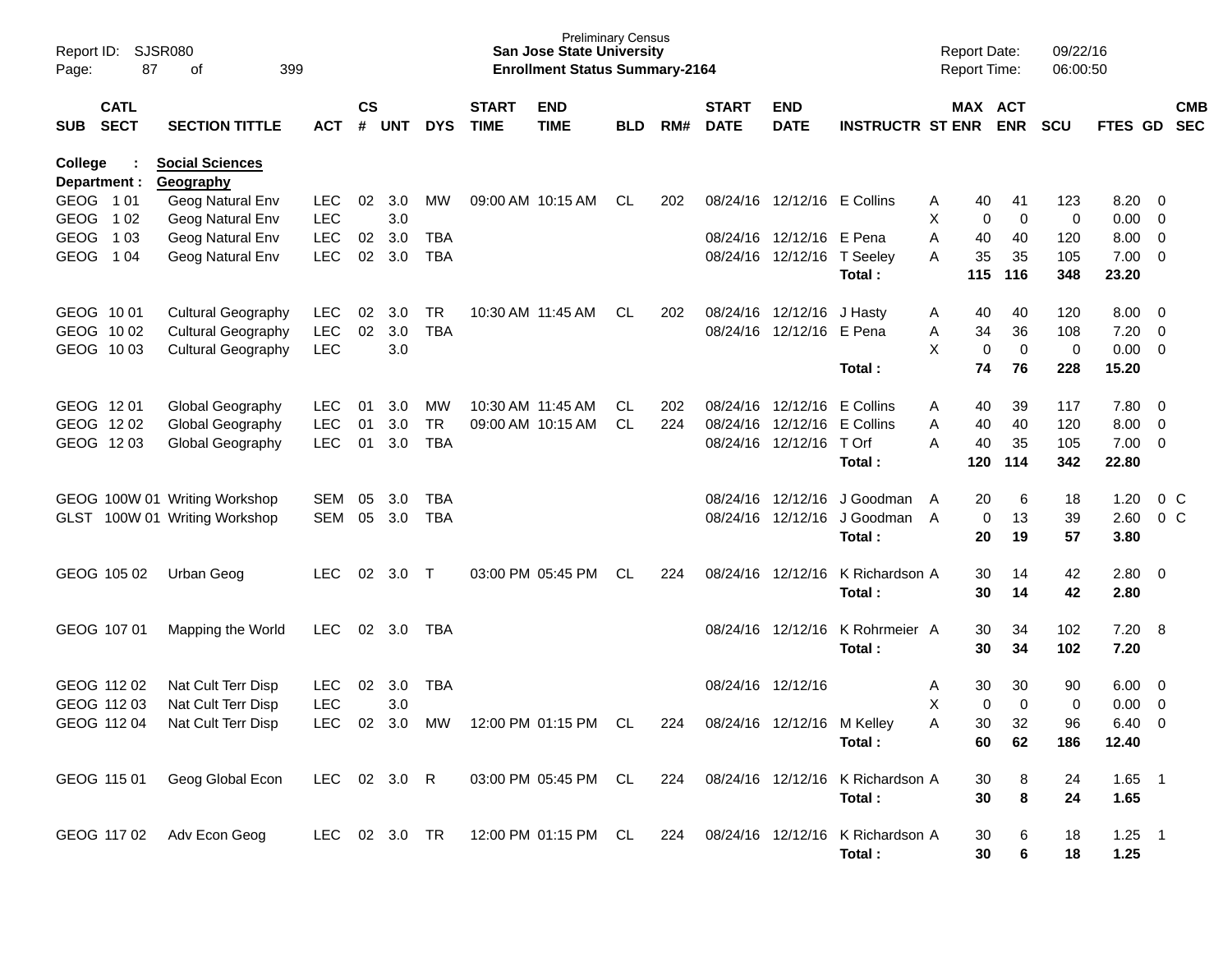| Report ID:<br>88<br>Page:                 | <b>SJSR080</b><br>399<br>οf                                    |                                        |                    |                   |                                        |                             | <b>San Jose State University</b><br><b>Enrollment Status Summary-2164</b> | <b>Preliminary Census</b>        |     |                             |                                                  |                                                                                               | <b>Report Date:</b><br>Report Time: |                                       |                                                                | 09/22/16<br>06:00:50     |                                  |                                                              |                          |
|-------------------------------------------|----------------------------------------------------------------|----------------------------------------|--------------------|-------------------|----------------------------------------|-----------------------------|---------------------------------------------------------------------------|----------------------------------|-----|-----------------------------|--------------------------------------------------|-----------------------------------------------------------------------------------------------|-------------------------------------|---------------------------------------|----------------------------------------------------------------|--------------------------|----------------------------------|--------------------------------------------------------------|--------------------------|
| <b>CATL</b><br><b>SECT</b><br><b>SUB</b>  | <b>SECTION TITTLE</b>                                          | <b>ACT</b>                             | $\mathsf{cs}$<br># | <b>UNT</b>        | <b>DYS</b>                             | <b>START</b><br><b>TIME</b> | <b>END</b><br><b>TIME</b>                                                 | <b>BLD</b>                       | RM# | <b>START</b><br><b>DATE</b> | <b>END</b><br><b>DATE</b>                        | <b>INSTRUCTR ST ENR</b>                                                                       |                                     |                                       | MAX ACT<br><b>ENR</b>                                          | SCU                      | FTES GD                          |                                                              | <b>CMB</b><br><b>SEC</b> |
| GEOG 121 02<br>ENVS 121 02                | Pop & Global Change LEC<br>Pop & Global Change LEC             |                                        |                    | 3.0<br>3.0        |                                        |                             |                                                                           |                                  |     |                             |                                                  | Total:                                                                                        | X<br>X                              | 0<br>0<br>0                           | 0<br>0<br>0                                                    | 0<br>0<br>0              | 0.00<br>0.00<br>0.00             | $\overline{\mathbf{0}}$<br>$\overline{\mathbf{0}}$           |                          |
| GEOG 124 01                               | <b>Topics Physcl Geog</b>                                      | <b>LEC</b>                             | 02                 | 3.0               | $\top$                                 |                             | 06:00 PM 08:45 PM                                                         | WSQ 109                          |     |                             | 08/24/16 12/12/16                                | K Rohrmeier A<br>Total:                                                                       |                                     | 50<br>50                              | 26<br>26                                                       | 78<br>78                 | 5.35<br>5.35                     | $\overline{\mathbf{3}}$                                      |                          |
| GEOG 140 01                               | <b>The United States</b>                                       | <b>LEC</b>                             | 02                 | 3.0               | TBA                                    |                             |                                                                           |                                  |     |                             | 08/24/16 12/12/16                                | T Orf<br>Total:                                                                               | A                                   | 30<br>30                              | 16<br>16                                                       | 48<br>48                 | $3.30$ 2<br>3.30                 |                                                              |                          |
| GEOG 170 01<br>GEOG 170 02                | Intro Map & GIS<br>Intro Map & GIS                             | <b>LEC</b><br>LAB                      | 02<br>15           | 3.0<br>0.0        | м<br>M                                 |                             | 03:00 PM 04:45 PM<br>05:00 PM 07:45 PM                                    | <b>WSQ 113</b><br><b>WSQ 113</b> |     | 08/24/16                    | 12/12/16 M Kelley<br>08/24/16 12/12/16           | M Kelley<br>Total:                                                                            | A<br>A                              | 20<br>20<br>40                        | 16<br>16<br>32                                                 | 32<br>16<br>48           | 3.30<br>0.00<br>3.30             | $\overline{2}$<br>$\overline{2}$                             |                          |
| GEOG 180 01<br>GEOG 180 02                | <b>Indiv Studies</b><br><b>Indiv Studies</b>                   | <b>SUP</b><br><b>SUP</b>               | 36<br>36           | 3.0<br>4.0        | <b>TBA</b><br><b>TBA</b>               |                             |                                                                           |                                  |     | 08/24/16                    | 12/12/16<br>08/24/16 12/12/16                    | M Davis<br>M Davis<br>Total:                                                                  | A<br>Α                              | $\overline{c}$<br>$\overline{c}$<br>4 | 3<br>0<br>3                                                    | 9<br>0<br>9              | 0.60<br>0.00<br>0.60             | $\overline{0}$<br>$\overline{\mathbf{0}}$                    |                          |
| GEOG 197 01<br>GEOG 197 02<br>GEOG 197 03 | Geog Internship<br>Geog Internship<br>Geog Internship          | <b>SUP</b><br><b>SUP</b><br><b>SUP</b> | 36<br>36<br>36     | 3.0<br>1.0<br>2.0 | <b>TBA</b><br><b>TBA</b><br><b>TBA</b> |                             |                                                                           |                                  |     | 08/24/16<br>08/24/16        |                                                  | 12/12/16 K Rohrmeier A<br>12/12/16 K Rohrmeier A<br>08/24/16 12/12/16 K Rohrmeier A<br>Total: |                                     | 1<br>1<br>1<br>3                      | 3<br>0<br>0<br>3                                               | 9<br>0<br>0<br>9         | 0.65<br>0.00<br>0.00<br>0.65     | $\overline{\phantom{1}}$<br>$\overline{0}$<br>$\overline{0}$ |                          |
| GEOG 279 01                               | Sem: GIS Appl                                                  | SEM                                    | 05                 | 3.0               | TBA                                    |                             |                                                                           |                                  |     |                             |                                                  | 08/24/16 12/12/16 K Rohrmeier A<br>Total:                                                     |                                     | 12<br>12                              | 14<br>14                                                       | 42<br>42                 | 3.40 12<br>3.40                  |                                                              |                          |
| GEOG 298 01<br>GEOG 298 02                | <b>Special Study</b><br><b>Special Study</b>                   | <b>SUP</b><br><b>SUP</b>               | 25                 | 3.0<br>25 4.0     | TBA<br><b>TBA</b>                      |                             |                                                                           |                                  |     | 08/24/16                    |                                                  | 12/12/16 K Rohrmeier A<br>08/24/16 12/12/16 K Rohrmeier A<br>Total:                           |                                     | 1<br>1<br>$\mathbf{2}$                | 2<br>0<br>$\mathbf{2}$                                         | 6<br>0<br>6              | 0.50<br>0.00<br>0.50             | $\overline{2}$<br>0                                          |                          |
|                                           | GEOG 299 01 MA Thesis/Project<br>GEOG 299 02 MA Thesis/Project | SUP 25 3.0 TBA<br>SUP 25 6.0 TBA       |                    |                   |                                        |                             |                                                                           |                                  |     |                             |                                                  | 08/24/16 12/12/16 K Richardson A<br>08/24/16 12/12/16 K Richardson A<br>Total:                |                                     | $2^{\circ}$<br>2<br>4                 | $\overline{1}$<br>$\overline{\phantom{0}}$ 1<br>$\overline{2}$ | 3<br>6<br>9              | $0.25$ 1<br>$0.50$ 1<br>0.75     |                                                              |                          |
| Department : Geography                    |                                                                |                                        |                    |                   |                                        |                             |                                                                           |                                  |     |                             | <b>Lower Division:</b><br><b>Upper Division:</b> | <b>Department Total:</b><br><b>Graduate Division:</b>                                         |                                     | 654<br>309<br>327<br>18               | 547<br>306<br>223<br>18                                        | 1596<br>918<br>621<br>57 | 108.15<br>61.20<br>42.30<br>4.65 |                                                              |                          |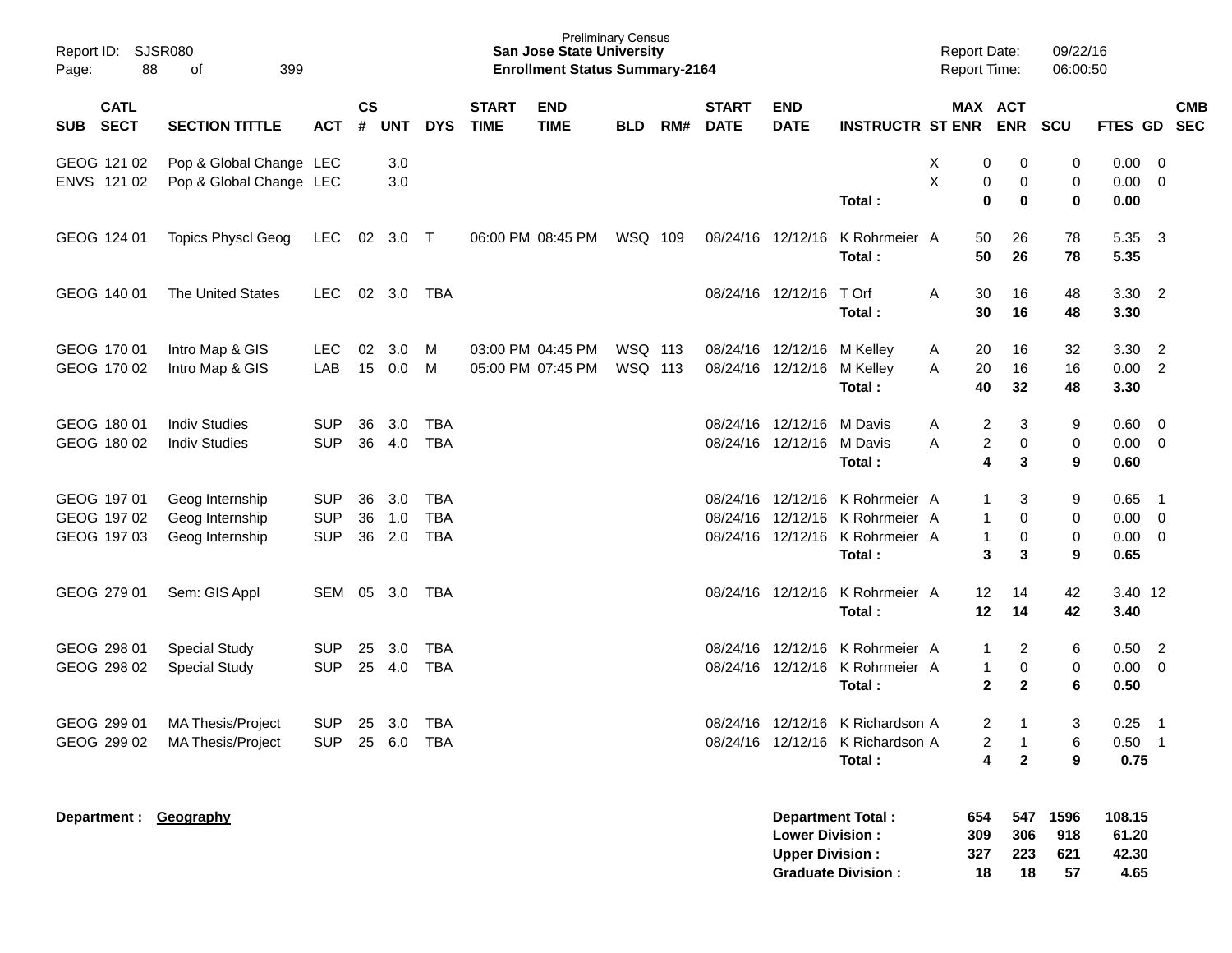| Page:                      | SJSR080<br>Report ID:<br>89<br>399<br>οf<br><b>CATL</b><br><b>SECT</b><br><b>SECTION TITTLE</b> |                                          |                          |                |                |                        |                             | <b>Preliminary Census</b><br><b>San Jose State University</b><br><b>Enrollment Status Summary-2164</b> |            |            |                             |                             |                                     |        | <b>Report Date:</b><br><b>Report Time:</b> |                       | 09/22/16<br>06:00:50 |                        |                                  |                          |
|----------------------------|-------------------------------------------------------------------------------------------------|------------------------------------------|--------------------------|----------------|----------------|------------------------|-----------------------------|--------------------------------------------------------------------------------------------------------|------------|------------|-----------------------------|-----------------------------|-------------------------------------|--------|--------------------------------------------|-----------------------|----------------------|------------------------|----------------------------------|--------------------------|
| <b>SUB</b>                 |                                                                                                 |                                          | <b>ACT</b>               | <b>CS</b><br># | UNT            | <b>DYS</b>             | <b>START</b><br><b>TIME</b> | <b>END</b><br><b>TIME</b>                                                                              | <b>BLD</b> | RM#        | <b>START</b><br><b>DATE</b> | <b>END</b><br><b>DATE</b>   | <b>INSTRUCTR ST ENR</b>             |        |                                            | MAX ACT<br><b>ENR</b> | <b>SCU</b>           | FTES GD                |                                  | <b>CMB</b><br><b>SEC</b> |
| <b>College</b>             | Department :                                                                                    | <b>Social Sciences</b><br><b>History</b> |                          |                |                |                        |                             |                                                                                                        |            |            |                             |                             |                                     |        |                                            |                       |                      |                        |                                  |                          |
| <b>HIST</b>                | 1A 01                                                                                           | World History to 150                     | LEC                      |                | 02 3.0         | МW                     |                             | 04:30 PM 05:45 PM                                                                                      | <b>SH</b>  | 313        |                             | 08/24/16 12/12/16           | A Katsev<br>Total:                  | Α      | 25<br>25                                   | 15<br>15              | 45<br>45             | 3.00<br>3.00           | - 0                              |                          |
| <b>HIST</b>                | 1B 01                                                                                           | World History from 1                     | LEC                      | 02             | 3.0            | TR.                    |                             | 03:00 PM 04:15 PM                                                                                      | ENG        | 403        | 08/24/16 12/12/16           |                             | M Wilson<br>Total:                  | Α      | 25<br>25                                   | 9<br>9                | 27<br>27             | 1.80<br>1.80           | - 0                              |                          |
| <b>HIST</b>                | 10A 01                                                                                          | <b>Western Civilizatn</b>                | <b>LEC</b>               | 02             | 3.0            | MW                     |                             | 09:00 AM 10:15 AM                                                                                      | <b>SH</b>  | 313        |                             | 08/24/16 12/12/16           | A Katsev                            | Α      | 25                                         | 25                    | 75                   | 5.00                   | - 0                              |                          |
| <b>HIST</b>                | 10A 02                                                                                          | <b>Western Civilizatn</b>                | <b>LEC</b>               | 02             | 3.0            | TR                     |                             | 12:00 PM 01:15 PM                                                                                      | <b>BBC</b> | 105        | 08/24/16 12/12/16           |                             | <b>R</b> Ciriviller<br>Total:       | A      | 25<br>50                                   | 30<br>55              | 90<br>165            | 6.00<br>11.00          | - 0                              |                          |
| HIST                       | 10B 01                                                                                          | <b>Western Civilizatn</b>                | <b>LEC</b>               | 02             | 3.0            | MW                     |                             | 12:00 PM 01:15 PM                                                                                      | <b>SH</b>  | 313        | 08/24/16 12/12/16           |                             | A Katsev<br>Total:                  | Α      | 25<br>25                                   | 25<br>25              | 75<br>75             | 5.00<br>5.00           | - 0                              |                          |
| <b>HIST</b>                | 15A 01                                                                                          | Essen. US History                        | <b>LEC</b>               | 01             | 3.0            | M                      |                             | 06:00 PM 08:45 PM                                                                                      | <b>SH</b>  | 120        |                             | 08/24/16 12/12/16           | M Wilson                            | Α      | 45                                         | 38                    | 114                  | 7.60                   | 0 <sup>o</sup>                   |                          |
| <b>POLS</b>                | 15A 01                                                                                          | Essen. US History                        | <b>LEC</b>               | 01             | 3.0            | м                      |                             | 06:00 PM 08:45 PM                                                                                      | <b>SH</b>  | 120        |                             | 08/24/16 12/12/16           | M Wilson                            | Α      | 0                                          | $\overline{7}$        | 21                   | 1.40                   | 0 <sup>o</sup>                   |                          |
| <b>HIST</b>                | 15A 02                                                                                          | Essen. US History                        | <b>LEC</b>               | 01             | 3.0            | MW                     |                             | 12:00 PM 01:15 PM                                                                                      | <b>ENG</b> | 303        |                             | 08/24/16 12/12/16           | M Wilson                            | A      | 40                                         | 38                    | 114                  | 7.60                   | 0 <sup>o</sup>                   |                          |
| <b>POLS</b>                | 15A 02                                                                                          | Essen. US History                        | <b>LEC</b>               | 01             | 3.0            | MW                     |                             | 12:00 PM 01:15 PM                                                                                      | <b>ENG</b> | 303        |                             | 08/24/16 12/12/16           | M Wilson                            | Α      | 0                                          | $\overline{1}$        | 3                    | 0.20                   | 0 <sup>o</sup>                   |                          |
| <b>HIST</b>                | 15A 03                                                                                          | Essen. US History                        | <b>LEC</b>               | 01             | 3.0            | MW                     |                             | 03:00 PM 04:15 PM                                                                                      | WSQ        | 207        | 08/24/16                    | 12/12/16                    | M McBane                            | A      | 125                                        | 102                   | 306                  | 20.40                  | 0 <sup>o</sup>                   |                          |
| <b>POLS</b>                | 15A 03                                                                                          | Essen. US History                        | <b>LEC</b>               | 01             | 3.0            | MW                     |                             | 03:00 PM 04:15 PM                                                                                      | WSQ        | 207        |                             | 08/24/16 12/12/16           | M McBane                            | Α      | 0                                          | 21                    | 63                   | 4.20                   | 0 <sup>o</sup>                   |                          |
| <b>HIST</b>                | 15A 04                                                                                          | Essen. US History                        | <b>LEC</b>               | 01             | 3.0            | TR                     |                             | 10:30 AM 11:45 AM                                                                                      | <b>SH</b>  | 313        |                             | 08/24/16 12/12/16           | R Buyco                             | Α      | 40                                         | 34                    | 102                  | 6.80                   | 0 <sup>o</sup>                   |                          |
| <b>POLS</b>                | 15A 04                                                                                          | Essen. US History                        | <b>LEC</b>               | 01             | 3.0            | <b>TR</b>              |                             | 10:30 AM 11:45 AM                                                                                      | <b>SH</b>  | 313        |                             | 08/24/16 12/12/16           | R Buyco                             | Α      | 0                                          | 6                     | 18                   | 1.20                   | 0 <sup>o</sup>                   |                          |
| <b>HIST</b>                | 15A 05                                                                                          | Essen. US History                        | <b>LEC</b>               | 01             | 3.0            | <b>TR</b>              |                             | 07:30 AM 08:45 AM                                                                                      | HGH        | 116        |                             | 08/24/16 12/12/16           | <b>R</b> Ciriviller                 | A      | 45                                         | 41                    | 123                  | 8.20                   | 0 <sup>o</sup>                   |                          |
| <b>POLS</b>                | 15A 05                                                                                          | Essen. US History                        | <b>LEC</b>               | 01             | 3.0            | <b>TR</b>              |                             | 07:30 AM 08:45 AM                                                                                      | HGH        | 116        |                             | 08/24/16 12/12/16           | <b>R</b> Ciriviller                 | A      | 0                                          | 3                     | 9                    | 0.60                   | 0 <sup>o</sup>                   |                          |
| <b>HIST</b>                | 15A 06                                                                                          | Essen. US History                        | <b>LEC</b>               | 01             | 3.0            | <b>TR</b>              |                             | 10:30 AM 11:45 AM                                                                                      | <b>ENG</b> | 303        | 08/24/16                    | 12/12/16                    | K Chilton                           | Α      | 40                                         | 40                    | 120                  | 8.00                   | 0 <sup>o</sup>                   |                          |
| <b>POLS</b>                | 15A 06                                                                                          | Essen. US History                        | <b>LEC</b>               | 01             | 3.0            | <b>TR</b>              |                             | 10:30 AM 11:45 AM                                                                                      | <b>ENG</b> | 303        | 08/24/16<br>08/24/16        | 12/12/16                    | K Chilton                           | Α      | 0                                          | 3                     | 9                    | 0.60                   | 0 <sup>o</sup>                   |                          |
| <b>HIST</b><br><b>POLS</b> | 15A 07<br>15A 07                                                                                | Essen. US History<br>Essen. US History   | <b>LEC</b><br><b>LEC</b> | 01<br>01       | 3.0<br>3.0     | <b>TR</b><br><b>TR</b> |                             | 03:00 PM 04:15 PM<br>03:00 PM 04:15 PM                                                                 | YUH<br>YUH | 124<br>124 | 08/24/16                    | 12/12/16<br>12/12/16        | <b>R</b> Ciriviller<br>R Ciriviller | A<br>Α | 125<br>0                                   | 116<br>11             | 348<br>33            | 23.20<br>2.20          | 0 <sup>o</sup><br>0 <sup>o</sup> |                          |
| <b>HIST</b>                | 15A 08                                                                                          | Essen. US History                        | <b>LEC</b>               | 01             | 3.0            | F                      |                             | 10:00 AM 12:45 PM                                                                                      | <b>SH</b>  | 313        | 08/24/16                    | 12/12/16                    | R Buyco                             | Α      | 40                                         | 30                    | 90                   | 6.00                   | 0 <sup>o</sup>                   |                          |
| <b>POLS</b>                | 15A 08                                                                                          | Essen. US History                        | <b>LEC</b>               | 01             | 3.0            | F                      |                             | 10:00 AM 12:45 PM                                                                                      | <b>SH</b>  | 313        |                             | 08/24/16 12/12/16           | R Buyco                             | Α      | 0                                          | 3                     | 9                    | 0.60                   | 0 <sup>o</sup>                   |                          |
|                            | HIST 15A 09                                                                                     | Essen. US History                        | LEC.                     | 01             | 3.0            | MW                     |                             | 09:00 AM 10:15 AM                                                                                      | BBC 224    |            |                             |                             | 08/24/16 12/12/16 R Ciriviller      |        | 45                                         | 41                    | 123                  | 8.20                   | 0 <sup>o</sup>                   |                          |
|                            | POLS 15A 09                                                                                     | Essen. US History                        | <b>LEC</b>               |                | 01 3.0         | MW                     |                             | 09:00 AM 10:15 AM                                                                                      | BBC 224    |            |                             |                             | 08/24/16 12/12/16 R Ciriviller      | Α      | 0                                          | $\overline{c}$        | 6                    | 0.40                   | 0 <sup>o</sup>                   |                          |
|                            |                                                                                                 | HIST 15A 80 Essen. US History            | LEC                      |                | $01 \quad 3.0$ | TBA                    |                             |                                                                                                        |            |            |                             |                             | 08/24/16 12/12/16 L Guardino        | A      | $30\,$                                     | 27                    | 81                   | 5.40                   | $0\,C$                           |                          |
|                            |                                                                                                 | POLS 15A 80 Essen. US History            | LEC                      |                | 01 3.0 TBA     |                        |                             |                                                                                                        |            |            |                             |                             | 08/24/16 12/12/16 L Guardino        | Α      | 0                                          | $\overline{1}$        | 3                    | 0.20                   | $0\,$ C                          |                          |
|                            |                                                                                                 |                                          |                          |                |                |                        |                             |                                                                                                        |            |            |                             |                             | Total:                              |        |                                            | 575 565               | 1695                 | 113.00                 |                                  |                          |
| HIST                       |                                                                                                 | 20A 80 Hist of Amer Peopl                | LEC 02 3.0 TBA           |                |                |                        |                             |                                                                                                        |            |            |                             | 08/24/16 12/12/16 K Chilton | Total:                              | A      | 25<br>25                                   | 22<br>22              | 66<br>66             | $4.40 \quad 0$<br>4.40 |                                  |                          |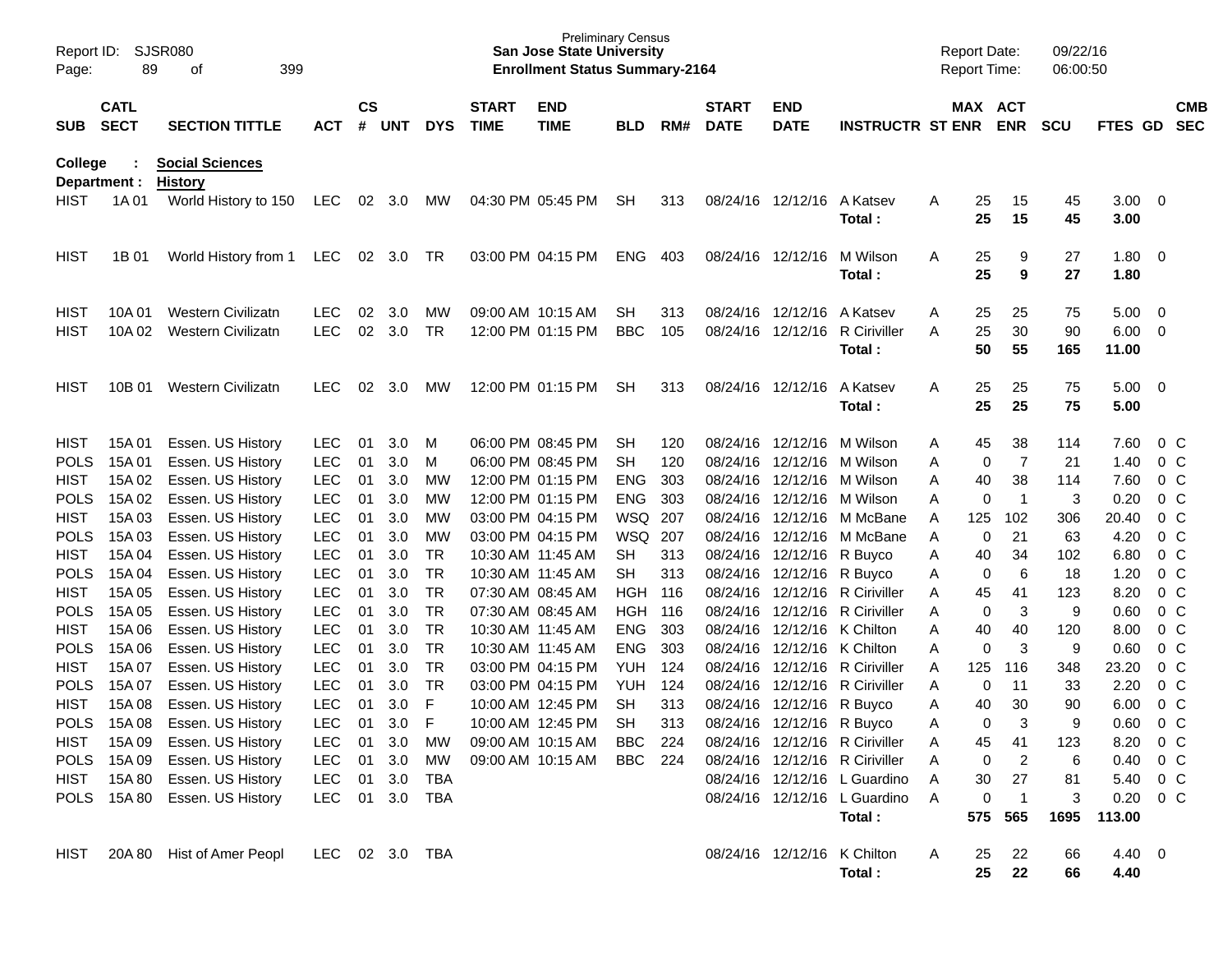| Page:                      | Report ID: SJSR080<br>90   | 399<br>of                                                  |                          |                    |                  |                        |                             | <b>Preliminary Census</b><br><b>San Jose State University</b><br><b>Enrollment Status Summary-2164</b> |                          |            |                             |                                              |                                           |         | <b>Report Date:</b><br><b>Report Time:</b>   | 09/22/16<br>06:00:50 |                                   |                            |            |
|----------------------------|----------------------------|------------------------------------------------------------|--------------------------|--------------------|------------------|------------------------|-----------------------------|--------------------------------------------------------------------------------------------------------|--------------------------|------------|-----------------------------|----------------------------------------------|-------------------------------------------|---------|----------------------------------------------|----------------------|-----------------------------------|----------------------------|------------|
| <b>SUB</b>                 | <b>CATL</b><br><b>SECT</b> | <b>SECTION TITTLE</b>                                      | <b>ACT</b>               | $\mathsf{cs}$<br># | <b>UNT</b>       | <b>DYS</b>             | <b>START</b><br><b>TIME</b> | <b>END</b><br><b>TIME</b>                                                                              | <b>BLD</b>               | RM#        | <b>START</b><br><b>DATE</b> | <b>END</b><br><b>DATE</b>                    | <b>INSTRUCTR ST ENR</b>                   |         | MAX ACT<br><b>ENR</b>                        | <b>SCU</b>           | FTES GD SEC                       |                            | <b>CMB</b> |
| <b>HIST</b><br><b>HIST</b> | 50 01<br>50 02             | <b>Historical Process</b><br><b>Historical Process</b>     | <b>SEM</b><br><b>SEM</b> | 04                 | 3.0<br>3.0 F     |                        |                             | 08:30 AM 11:15 AM                                                                                      | <b>ENG</b>               | 403        |                             | 08/24/16 12/12/16                            | E Narveson<br>Total:                      | X.<br>A | 0<br>0<br>25<br>23<br>25<br>23               | 0<br>69<br>69        | $0.00 \t 0$<br>$4.60$ 0<br>4.60   |                            |            |
| <b>HIST</b>                | 99 01                      | History Fundamentals SEM 05 3.0 TR                         |                          |                    |                  |                        |                             | 07:30 AM 08:45 AM                                                                                      | SH                       | 313        |                             | 08/24/16 12/12/16                            | L Guardino<br>Total:                      | A       | 25<br>26<br>25<br>26                         | 78<br>78             | $5.20 \ 0$<br>5.20                |                            |            |
| <b>HIST</b><br>HIST        |                            | 100W 01 History Writers' Wo<br>100W 02 History Writers' Wo | SEM<br>SEM               | 04                 | 3.0<br>3.0       | $\mathsf{R}$           |                             | 04:30 PM 06:30 PM                                                                                      | <b>WSQ 111</b>           |            |                             | 08/24/16 12/12/16                            | M Wilson<br>Total:                        | Χ<br>A  | 0<br>$\mathbf 0$<br>23<br>20<br>23<br>20     | 0<br>60<br>60        | $0.00 \t 0$<br>$4.00 \ 0$<br>4.00 |                            |            |
| HIST                       | 102 01                     | Historiography                                             | <b>LEC</b>               |                    | 02 4.0           | TBA                    |                             |                                                                                                        |                          |            | 08/24/16 12/12/16           |                                              | Total:                                    | Α       | 25<br>24<br>25<br>24                         | 96<br>96             | 6.47<br>6.47                      | $\overline{\phantom{0}}$ 1 |            |
| HIST<br>ASIA               |                            | 109A 01 Hist China to 1800<br>109A 01 Hist China to 1800   | <b>LEC</b><br><b>LEC</b> | 02<br>02           | 4.0<br>4.0       | <b>TR</b><br><b>TR</b> |                             | 01:30 PM 02:45 PM<br>01:30 PM 02:45 PM                                                                 | <b>ENG</b><br><b>ENG</b> | 303<br>303 |                             | 08/24/16 12/12/16<br>08/24/16 12/12/16 X Hou | X Hou<br>Total:                           | Α<br>A  | 16<br>25<br>$\overline{c}$<br>0<br>25<br>18  | 64<br>8<br>72        | 4.33<br>0.53<br>4.87              | 1 C<br>$0\,C$              |            |
| HIST                       | 11201                      | <b>Ancient West</b>                                        | LEC.                     | 02                 | 4.0              | MW                     |                             | 10:30 AM 11:45 AM                                                                                      | ENG                      | - 327      | 08/24/16 12/12/16           |                                              | J Roth<br>Total:                          | Α       | 25<br>23<br>25<br>23                         | 92<br>92             | 6.20<br>6.20                      | $\overline{\phantom{0}}$   |            |
| HIST                       | 122 01                     | Renaiss & Reforma                                          | <b>LEC</b>               |                    | 02 4.0           | TR                     |                             | 09:00 AM 10:15 AM                                                                                      | SH                       | 313        | 08/24/16 12/12/16           |                                              | K Olson<br>Total:                         | Α       | 25<br>$\overline{7}$<br>25<br>$\overline{7}$ | 28<br>28             | $1.87 \ 0$<br>1.87                |                            |            |
| HIST                       | 124 01                     | Early Modern Europe LEC 02 4.0 TR                          |                          |                    |                  |                        |                             | 12:00 PM 01:15 PM                                                                                      | ENG                      | 303        | 08/24/16 12/12/16           |                                              | K Olson<br>Total:                         | A       | 25<br>10<br>25<br>10                         | 40<br>40             | 2.73<br>2.73                      | $\overline{\phantom{0}}$   |            |
| HIST                       | 126 01                     | Adv Topic Medieval                                         | <b>LEC</b>               | 02                 | 4.0              | МW                     |                             | 01:30 PM 02:45 PM                                                                                      | ENG                      | 303        | 08/24/16 12/12/16           |                                              | J Roth<br>Total:                          | Α       | 25<br>19<br>25<br>19                         | 76<br>76             | $5.13 \quad 1$<br>5.13            |                            |            |
|                            | HIST 132 01<br>HIST 132 02 | Adv Topics World<br>Adv Topics World                       | <b>LEC</b><br>LEC        |                    | 02 4.0<br>02 4.0 | TBA<br>R               |                             | 03:00 PM 05:45 PM ENG 303                                                                              |                          |            | 08/24/16 12/12/16           |                                              | 08/24/16 12/12/16 G Vasquez<br>Total:     | Α<br>A  | 25<br>22<br>25<br>11<br>50<br>33             | 88<br>44<br>132      | 5.87 0<br>$3.00$ 1<br>8.87        |                            |            |
|                            | HIST 145 01                | Eur & Wld Fr 1945                                          | LEC 02 4.0 MW            |                    |                  |                        |                             | 01:30 PM 02:45 PM SH                                                                                   |                          | 313        |                             |                                              | 08/24/16 12/12/16 M Pickering A<br>Total: |         | 25<br>20<br>25<br>20                         | 80<br>80             | 5.40 1<br>5.40                    |                            |            |
|                            | HIST 146 01                | Adv Topic Euro Hist                                        | LEC 02 4.0 TBA           |                    |                  |                        |                             |                                                                                                        |                          |            |                             | 08/24/16 12/12/16                            |                                           | A       | 25<br>18                                     | 72                   | 4.87 1                            |                            |            |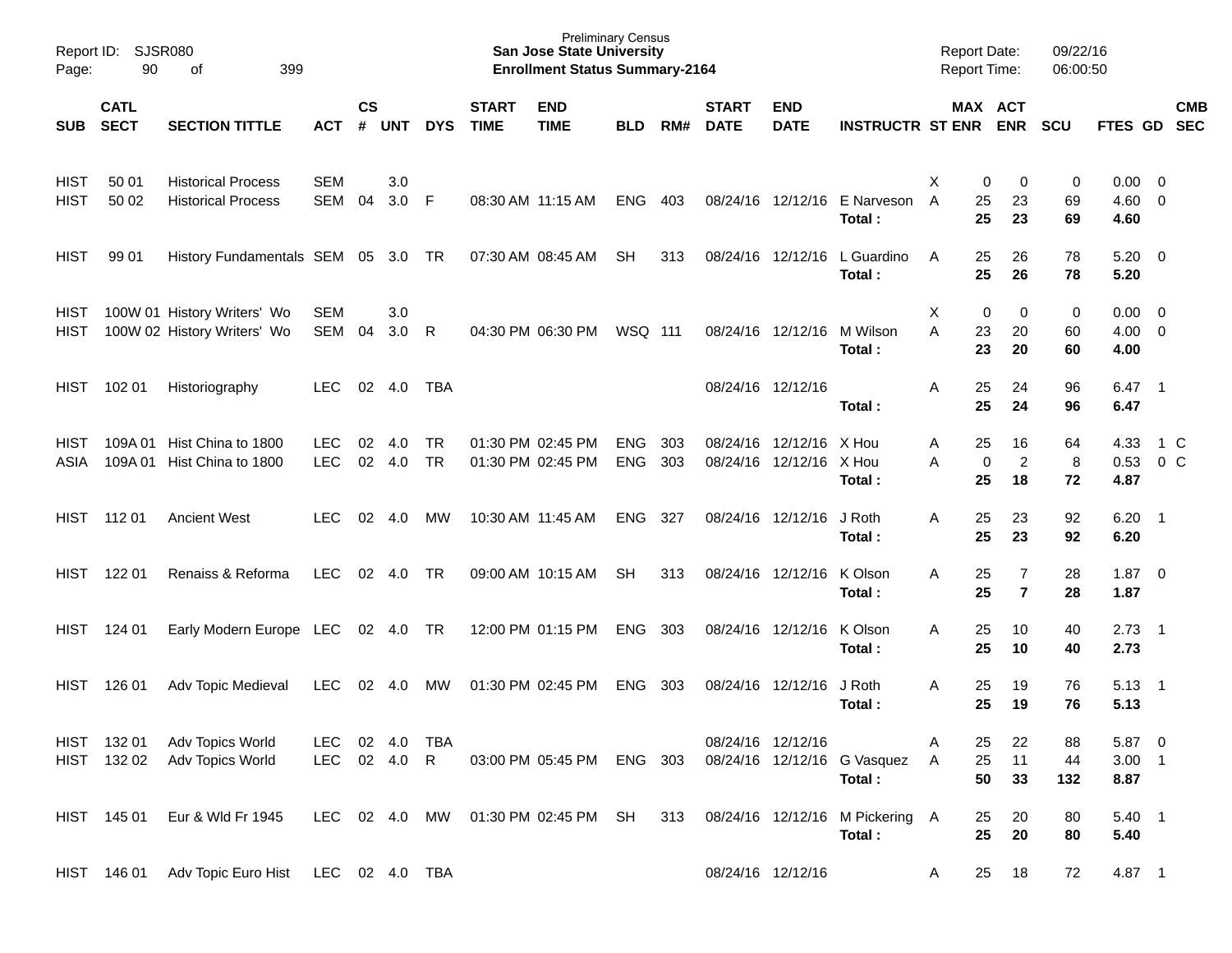| Report ID:<br>Page: | SJSR080<br>91              | 399                                 |                |                |            |            | <b>Preliminary Census</b><br><b>San Jose State University</b><br><b>Enrollment Status Summary-2164</b> |                           |            |     |                             |                             |                              | <b>Report Date:</b><br>Report Time: |             | 09/22/16<br>06:00:50 |                 |              |                            |            |
|---------------------|----------------------------|-------------------------------------|----------------|----------------|------------|------------|--------------------------------------------------------------------------------------------------------|---------------------------|------------|-----|-----------------------------|-----------------------------|------------------------------|-------------------------------------|-------------|----------------------|-----------------|--------------|----------------------------|------------|
| SUB                 | <b>CATL</b><br><b>SECT</b> | <b>SECTION TITTLE</b>               | <b>ACT</b>     | <b>CS</b><br># | <b>UNT</b> | <b>DYS</b> | <b>START</b><br><b>TIME</b>                                                                            | <b>END</b><br><b>TIME</b> | <b>BLD</b> | RM# | <b>START</b><br><b>DATE</b> | <b>END</b><br><b>DATE</b>   | <b>INSTRUCTR ST ENR</b>      |                                     | MAX ACT     | <b>ENR</b>           | <b>SCU</b>      | FTES GD SEC  |                            | <b>CMB</b> |
| <b>HIST</b>         | 14680                      | Adv Topic Euro Hist                 | <b>LEC</b>     |                | 4.0        |            |                                                                                                        |                           |            |     |                             |                             | Total:                       | X                                   | 0<br>25     | 0<br>18              | $\pmb{0}$<br>72 | 0.00<br>4.87 | - 0                        |            |
| <b>HIST</b>         | 155 01                     | 20th Century World                  | <b>LEC</b>     | 02             | 3.0        | MW         |                                                                                                        | 09:00 AM 10:15 AM         | <b>ENG</b> | 303 |                             | 08/24/16 12/12/16           | E Reynolds                   | A                                   | 25          | 25                   | 75              | 5.00         | $\overline{\mathbf{0}}$    |            |
| <b>HIST</b>         | 155 02                     | 20th Century World                  | <b>LEC</b>     | 02             | 3.0        | <b>TR</b>  |                                                                                                        | 09:00 AM 10:15 AM         | <b>ENG</b> | 303 |                             |                             | 08/24/16 12/12/16 E Reynolds | Α                                   | 25          | 26                   | 78              | 5.20         | $\overline{0}$             |            |
| <b>HIST</b>         | 155 03                     | 20th Century World                  | <b>LEC</b>     | 02             | 3.0        | MW         |                                                                                                        | 03:00 PM 04:15 PM         | <b>SH</b>  | 313 |                             | 08/24/16 12/12/16 A Katsev  |                              | A                                   | 25          | 26                   | 78              | 5.20         | $\overline{0}$             |            |
|                     |                            |                                     |                |                |            |            |                                                                                                        |                           |            |     |                             |                             | Total:                       |                                     | 75          | 77                   | 231             | 15.40        |                            |            |
| <b>HIST</b>         | 16380                      | Modern Latin Am                     | <b>LEC</b>     | 02             | 4.0        | TBA        |                                                                                                        |                           |            |     |                             | 08/24/16 12/12/16           | M Conniff<br>Total:          | A                                   | 25<br>25    | 17<br>17             | 68<br>68        | 4.60<br>4.60 | $\overline{\phantom{0}}$ 1 |            |
| <b>HIST</b>         | 16780                      | Topics Lat Am Hist                  | <b>LEC</b>     |                | 4.0        |            |                                                                                                        |                           |            |     |                             |                             |                              | X                                   | 0           | 0                    | 0               | 0.00         | $\overline{\phantom{0}}$   |            |
| <b>HIST</b>         | 16781                      | Topics Lat Am Hist                  | <b>LEC</b>     | 02             | 4.0        | <b>TBA</b> |                                                                                                        |                           |            |     |                             |                             | 08/24/16 12/12/16 M Conniff  | A                                   | 25          | 12                   | 48              | 3.27         | $\overline{\phantom{0}}$ 1 |            |
|                     |                            |                                     |                |                |            |            |                                                                                                        |                           |            |     |                             |                             | Total:                       |                                     | 25          | 12                   | 48              | 3.27         |                            |            |
| <b>HIST</b>         | 170 01                     | <b>Topics Amer Hist</b>             | <b>LEC</b>     | 02             | 3.0        | MW         |                                                                                                        | 10:30 AM 11:45 AM         | <b>ENG</b> | 303 |                             |                             | 08/24/16 12/12/16 M McBane   | A                                   | 25          | 23                   | 69              | 4.60         | $\overline{\mathbf{0}}$    |            |
| <b>HIST</b>         | 170 02                     | <b>Topics Amer Hist</b>             | <b>LEC</b>     | 02             | 3.0        | W          |                                                                                                        | 04:30 PM 07:15 PM         | <b>ENG</b> | 303 |                             |                             | 08/24/16 12/12/16 M Conniff  | Α                                   | 25          | 6                    | 18              | 1.20         | 0                          |            |
| <b>HIST</b>         | 170 03                     | <b>Topics Amer Hist</b>             | <b>LEC</b>     |                | 3.0        |            |                                                                                                        |                           |            |     |                             |                             |                              | X                                   | 0           | $\mathbf 0$          | $\pmb{0}$       | 0.00         | 0                          |            |
| <b>HIST</b>         | 170 04                     | <b>Topics Amer Hist</b>             | <b>LEC</b>     | 02             | 3.0        | <b>TR</b>  |                                                                                                        | 10:30 AM 11:45 AM         | <b>SH</b>  | 315 |                             |                             | 08/24/16 12/12/16 G Vasquez  | Α                                   | 25          | 16                   | 48              | 3.20         | 0                          |            |
| <b>HIST</b>         | 17080                      | <b>Topics Amer Hist</b>             | <b>LEC</b>     | 02             | 3.0        | <b>TBA</b> |                                                                                                        |                           |            |     |                             | 08/24/16 12/12/16 K Chilton |                              | A                                   | 25          | 24                   | 72              | 4.80         | $\overline{\mathbf{0}}$    |            |
| <b>HIST</b>         | 17081                      | <b>Topics Amer Hist</b>             | <b>LEC</b>     | 02             | 3.0        | <b>TBA</b> |                                                                                                        |                           |            |     |                             | 08/24/16 12/12/16 K Chilton |                              | A                                   | 25          | 26                   | 78              | 5.20         | $\overline{0}$             |            |
| <b>HIST</b>         | 17082                      | <b>Topics Amer Hist</b>             | <b>LEC</b>     | 02             | 3.0        | <b>TBA</b> |                                                                                                        |                           |            |     |                             |                             | 08/24/16 12/12/16 R Chopra   | A                                   | 34          | 30                   | 90              | 6.00         | $\overline{\mathbf{0}}$    |            |
|                     |                            |                                     |                |                |            |            |                                                                                                        |                           |            |     |                             |                             | Total:                       |                                     | 159         | 125                  | 375             | 25.00        |                            |            |
| HIST                | 170S 01                    | <b>Topics Am History</b>            | <b>LEC</b>     | 03             | 3.0        | $\top$     |                                                                                                        | 03:00 PM 05:45 PM         | <b>ENG</b> | 303 | 08/24/16 12/12/16           |                             | P Hill                       | A                                   | 25          | 21                   | 63              | 4.25         | $\overline{\phantom{0}}$ 1 |            |
|                     |                            |                                     |                |                |            |            |                                                                                                        |                           |            |     |                             |                             | Total:                       |                                     | 25          | 21                   | 63              | 4.25         |                            |            |
| <b>HIST</b>         | 17380                      | <b>New World Encount</b>            | <b>LEC</b>     |                | 4.0        |            |                                                                                                        |                           |            |     |                             |                             |                              | Χ                                   | 0           | 0                    | 0               | 0.00         | $\overline{\mathbf{0}}$    |            |
| <b>HIST</b>         | 17381                      | New World Encount                   | <b>LEC</b>     | 02             | 4.0        | <b>TBA</b> |                                                                                                        |                           |            |     |                             |                             | 08/24/16 12/12/16 R Chopra   | A                                   | 25          | 14                   | 56              | 3.80         | $\overline{\phantom{0}}$   |            |
|                     |                            |                                     |                |                |            |            |                                                                                                        |                           |            |     |                             |                             | Total:                       |                                     | 25          | 14                   | 56              | 3.80         |                            |            |
|                     | HIST 175 01                | Invent America 1800- LEC 02 4.0 TBA |                |                |            |            |                                                                                                        |                           |            |     | 08/24/16 12/12/16           |                             |                              | Α                                   | 25          | 19                   | 76              | $5.13$ 1     |                            |            |
|                     |                            |                                     |                |                |            |            |                                                                                                        |                           |            |     |                             |                             | Total:                       |                                     | 25          | 19                   | 76              | 5.13         |                            |            |
|                     | HIST 180 01                | <b>Indiv Studies</b>                | SUP 36 2.0 TBA |                |            |            |                                                                                                        |                           |            |     |                             | 08/24/16 12/12/16 PHill     |                              | A                                   |             | 0                    | 0               | $0.00 \t 0$  |                            |            |
|                     |                            |                                     |                |                |            |            |                                                                                                        |                           |            |     |                             |                             | Total:                       |                                     | $\mathbf 1$ | $\mathbf 0$          | 0               | 0.00         |                            |            |
|                     | HIST 181 01                | Adv Topics Am Hist                  | <b>LEC</b>     |                | 02 4.0     | <b>TBA</b> |                                                                                                        |                           |            |     | 08/24/16 12/12/16           |                             |                              | A                                   | 25          | 13                   | 52              | $3.47 \ 0$   |                            |            |
|                     |                            | HIST 181 02 Adv Topics Am Hist      | <b>LEC</b>     |                | 4.0        |            |                                                                                                        |                           |            |     |                             |                             |                              | X                                   | 0           | $\mathbf 0$          | 0               | $0.00 \t 0$  |                            |            |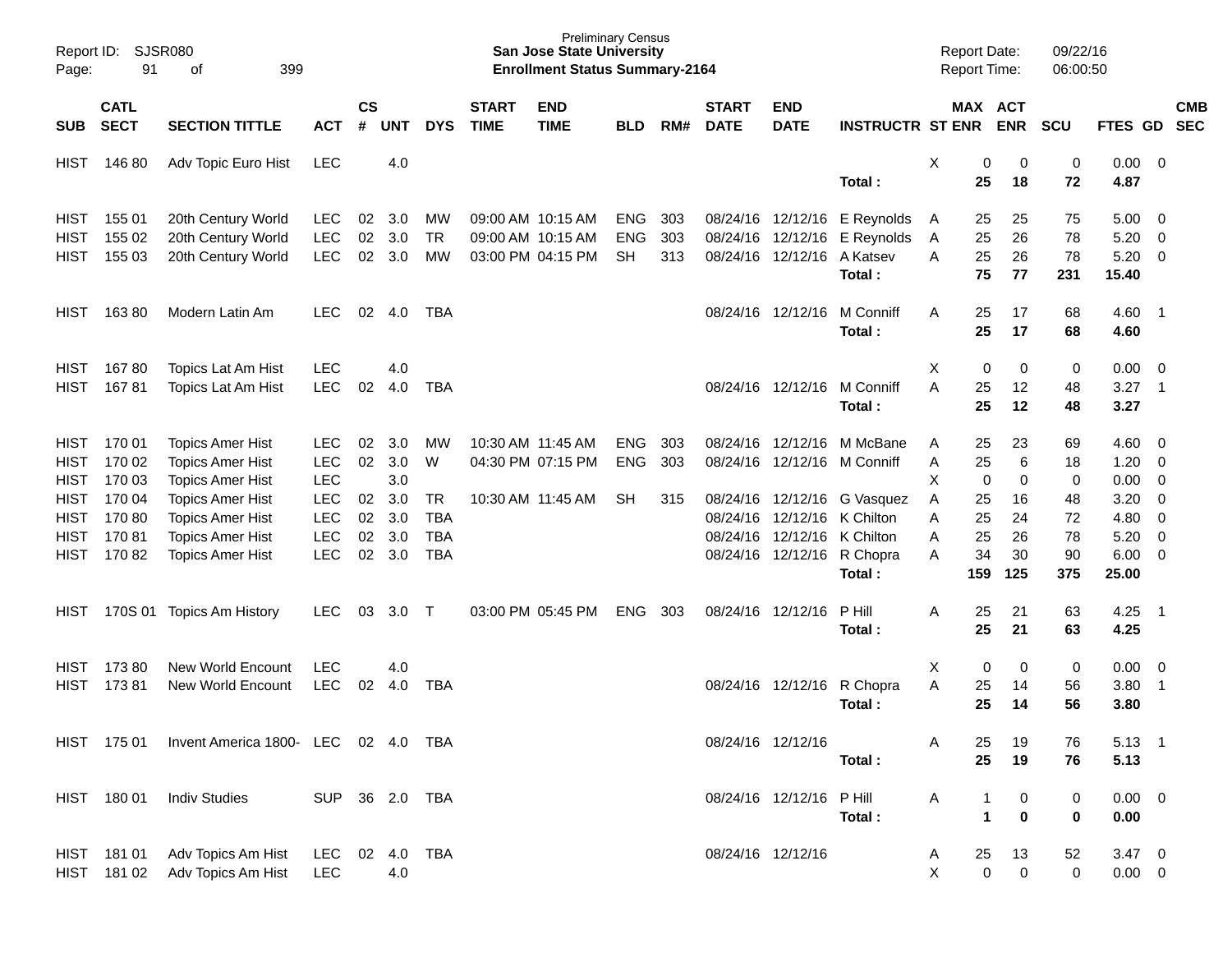| Report ID:<br>Page:                       | SJSR080<br>92              |                                                                   |                                        |                    |                   |            | <b>Preliminary Census</b><br><b>San Jose State University</b><br><b>Enrollment Status Summary-2164</b> |                                        |            |            |                             |                                                  | <b>Report Date:</b><br><b>Report Time:</b> |             |                   | 09/22/16<br>06:00:50            |                                         |                                            |                         |            |
|-------------------------------------------|----------------------------|-------------------------------------------------------------------|----------------------------------------|--------------------|-------------------|------------|--------------------------------------------------------------------------------------------------------|----------------------------------------|------------|------------|-----------------------------|--------------------------------------------------|--------------------------------------------|-------------|-------------------|---------------------------------|-----------------------------------------|--------------------------------------------|-------------------------|------------|
| <b>SUB</b>                                | <b>CATL</b><br><b>SECT</b> | <b>SECTION TITTLE</b>                                             | <b>ACT</b>                             | $\mathsf{cs}$<br># | <b>UNT</b>        | <b>DYS</b> | <b>START</b><br><b>TIME</b>                                                                            | <b>END</b><br><b>TIME</b>              | <b>BLD</b> | RM#        | <b>START</b><br><b>DATE</b> | <b>END</b><br><b>DATE</b>                        | <b>INSTRUCTR ST ENR</b>                    |             | MAX ACT           | <b>ENR</b>                      | SCU                                     | FTES GD SEC                                |                         | <b>CMB</b> |
| <b>HIST</b>                               | 18180                      | Adv Topics Am Hist                                                | <b>LEC</b>                             |                    | 02 4.0            | <b>TBA</b> |                                                                                                        |                                        |            |            |                             | 08/24/16 12/12/16                                | R Chopra<br>Total:                         | Α           | 25<br>50          | 10<br>23                        | 40<br>92                                | $2.80$ 2<br>6.27                           |                         |            |
| <b>HIST</b>                               | 18801                      | Hist Women in U.S.                                                | LEC                                    |                    | 02 3.0            | MW         |                                                                                                        | 01:30 PM 02:45 PM                      | CL.        | 303        |                             | 08/24/16 12/12/16                                | M McBane<br>Total:                         | A           | 25<br>25          | 20<br>20                        | 60<br>60                                | $4.00 \ 0$<br>4.00                         |                         |            |
| <b>HIST</b><br><b>HIST</b>                |                            | 189A 01 Ca Hist to 1900<br>189A 02 Ca Hist to 1900                | <b>LEC</b><br><b>LEC</b>               | 02                 | 4.0<br>4.0        | <b>TBA</b> |                                                                                                        |                                        |            |            |                             | 08/24/16 12/12/16                                | Total:                                     | X<br>A      | 0<br>25<br>25     | 0<br>26<br>26                   | $\pmb{0}$<br>104<br>104                 | 0.00<br>$7.07$ 2<br>7.07                   | $\overline{\mathbf{0}}$ |            |
| <b>HIST</b>                               |                            | 210B 01 Colloq 19th C Am                                          | <b>SEM</b>                             | 05                 | 4.0               | W          |                                                                                                        | 06:00 PM 08:45 PM                      | <b>CL</b>  | 318        |                             | 08/24/16 12/12/16                                | P Hill<br>Total:                           | A           | 15<br>15          | 10<br>10                        | 40<br>40                                | 3.33 10<br>3.33                            |                         |            |
| <b>HIST</b>                               | 220 01                     | Colloq World Hist                                                 | SEM                                    |                    | 05 4.0            | TBA        |                                                                                                        |                                        |            |            |                             | 08/24/16 12/12/16                                | Total:                                     | Α           | 15<br>15          | 3<br>3                          | 12<br>12                                | $1.00 \quad 3$<br>1.00                     |                         |            |
| <b>HIST</b>                               | 240 01                     | Sem Pre 20C Europe LEC                                            |                                        |                    |                   |            |                                                                                                        | 06:00 PM 08:45 PM                      | <b>SH</b>  | 313        |                             | 08/24/16 12/12/16                                | M Pickering<br>Total:                      | A           | 15<br>15          | 9<br>9                          | 36<br>36                                | $3.00$ 9<br>3.00                           |                         |            |
| <b>HIST</b>                               | 276 01                     | Sem Early Am Hist                                                 | LEC                                    |                    | 02 4.0            | TBA        |                                                                                                        |                                        |            |            |                             | 08/24/16 12/12/16                                | Total:                                     | A           | 15<br>15          | 12<br>12                        | 48<br>48                                | 4.00 12<br>4.00                            |                         |            |
| <b>HIST</b><br><b>HIST</b><br><b>HIST</b> | 298 01<br>298 02<br>298 03 | <b>Spec Studies</b><br><b>Spec Studies</b><br><b>Spec Studies</b> | <b>SUP</b><br><b>SUP</b><br><b>SUP</b> | 25<br>25           | 2.0<br>2.0<br>2.0 | M<br>M     |                                                                                                        | 06:00 PM 08:45 PM<br>06:00 PM 08:45 PM | MH<br>MH   | 233<br>233 |                             | 08/24/16 12/12/16<br>08/24/16 12/12/16 L Hilde   | L Hilde<br>Total:                          | X<br>A<br>A | 0<br>8<br>8<br>16 | 0<br>11<br>$\overline{1}$<br>12 | $\pmb{0}$<br>22<br>$\overline{c}$<br>24 | $0.00 \t 0$<br>1.83 11<br>$0.17$ 1<br>2.00 |                         |            |
|                                           | Department :               | <b>History</b>                                                    |                                        |                    |                   |            |                                                                                                        |                                        |            |            |                             | <b>Lower Division:</b><br><b>Upper Division:</b> | <b>Department Total:</b>                   | 1584        | 775<br>733        | 1332<br>740<br>546              | 4301<br>2220<br>1921                    | 290.52<br>148.00<br>129.18                 |                         |            |

**Graduate Division : 76 46 160 13.33**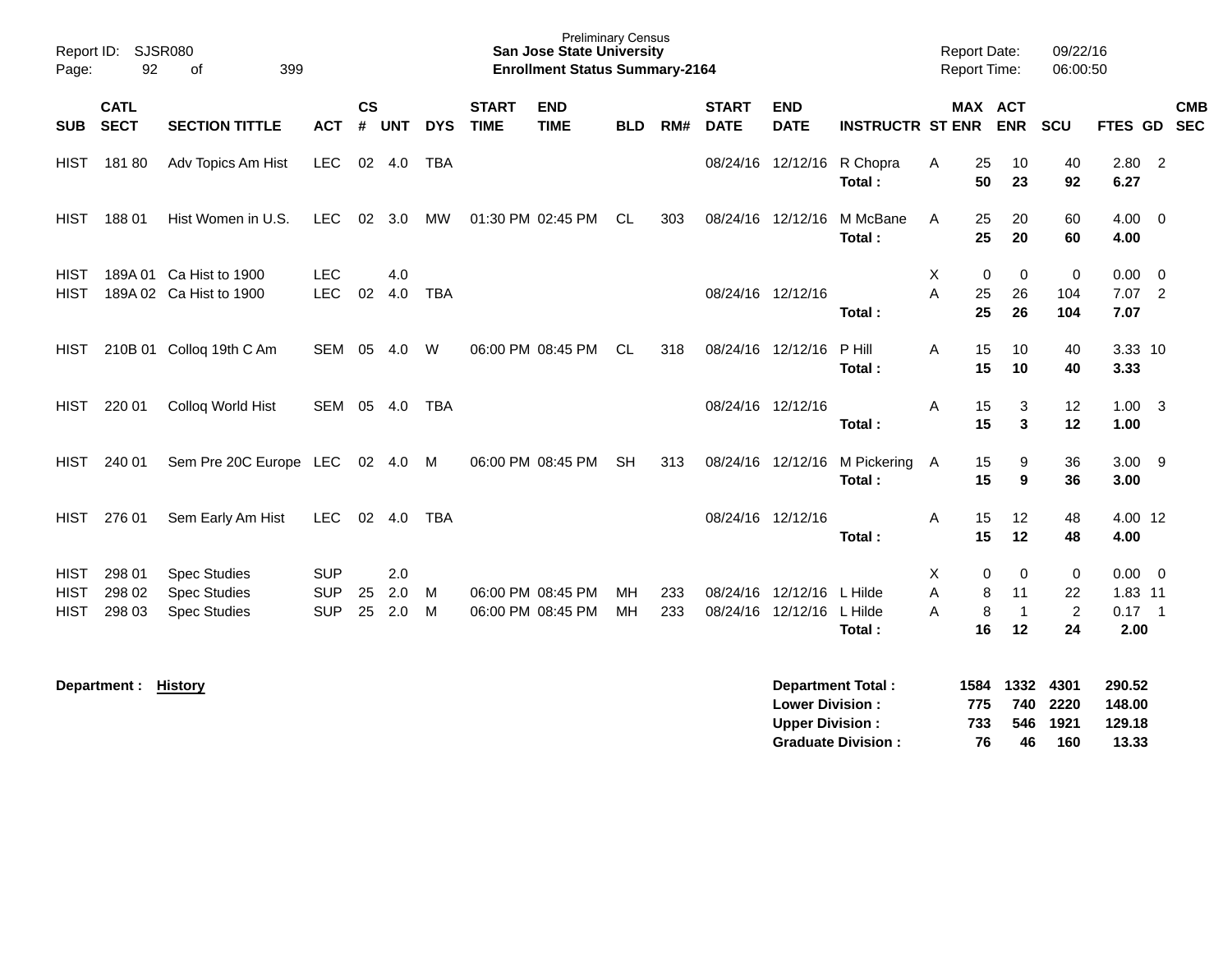| Report ID:<br>Page:                             | SJSR080<br>399<br>93<br>οf<br><b>CATL</b>                                     |            |                    |            |            |                             | <b>Preliminary Census</b><br><b>San Jose State University</b><br><b>Enrollment Status Summary-2164</b> |            |     |                             |                                                  |                                                | <b>Report Date:</b> | <b>Report Time:</b>             | 09/22/16<br>06:00:50              |                                |                          |                          |
|-------------------------------------------------|-------------------------------------------------------------------------------|------------|--------------------|------------|------------|-----------------------------|--------------------------------------------------------------------------------------------------------|------------|-----|-----------------------------|--------------------------------------------------|------------------------------------------------|---------------------|---------------------------------|-----------------------------------|--------------------------------|--------------------------|--------------------------|
| <b>SECT</b><br><b>SUB</b>                       | <b>SECTION TITTLE</b>                                                         | <b>ACT</b> | $\mathsf{cs}$<br># | <b>UNT</b> | <b>DYS</b> | <b>START</b><br><b>TIME</b> | <b>END</b><br><b>TIME</b>                                                                              | <b>BLD</b> | RM# | <b>START</b><br><b>DATE</b> | <b>END</b><br><b>DATE</b>                        | <b>INSTRUCTR ST ENR</b>                        | MAX                 | <b>ACT</b><br><b>ENR</b>        | SCU                               | <b>FTES GD</b>                 |                          | <b>CMB</b><br><b>SEC</b> |
| College<br>Department :<br><b>GLST</b><br>1A 01 | <b>Social Sciences</b><br><b>Int'l Global Studies</b><br>Intro to Global Stud | LEC.       | 03                 | 3.0        | <b>TR</b>  |                             | 10:30 AM 11:45 AM                                                                                      | <b>SH</b>  | 240 | 08/24/16                    | 12/12/16                                         | C Cox<br>Total:                                | A                   | 40<br>33<br>33<br>40            | 99<br>99                          | 6.60<br>6.60                   | $\overline{\phantom{0}}$ |                          |
| GLST 143 01                                     | Gender, Power, Intnl                                                          | <b>LEC</b> | 02                 | 3.0        | <b>TBA</b> |                             |                                                                                                        |            |     |                             | 08/24/16 12/12/16                                | Total:                                         | A                   | 30<br>29<br>29<br>30            | 87<br>87                          | 5.85<br>5.85                   | $\overline{\phantom{1}}$ |                          |
| 162 01<br><b>GLST</b>                           | <b>Global Issues</b>                                                          | <b>LEC</b> | 04                 | 3.0        | <b>TBA</b> |                             |                                                                                                        |            |     |                             | 08/24/16 12/12/16                                | Total:                                         | A                   | 30<br>30<br>30<br>30            | 90<br>90                          | $6.00 \quad 0$<br>6.00         |                          |                          |
| 18901<br><b>GLST</b>                            | <b>Global Experience</b>                                                      | <b>SUP</b> | 48                 | 3.0        | TBA        |                             |                                                                                                        |            |     | 08/24/16                    | 12/12/16                                         | M Davis<br>Total:                              | $\mathsf{A}$        | 3<br>3<br>3<br>3                | 9<br>9                            | $0.60 \quad 0$<br>0.60         |                          |                          |
| Department :                                    | <b>Int'l Global Studies</b>                                                   |            |                    |            |            |                             |                                                                                                        |            |     |                             | <b>Lower Division:</b><br><b>Upper Division:</b> | Department Total:<br><b>Graduate Division:</b> | 103                 | 95<br>33<br>40<br>63<br>62<br>0 | 285<br>99<br>186<br>$\bf{0}$<br>0 | 19.05<br>6.60<br>12.45<br>0.00 |                          |                          |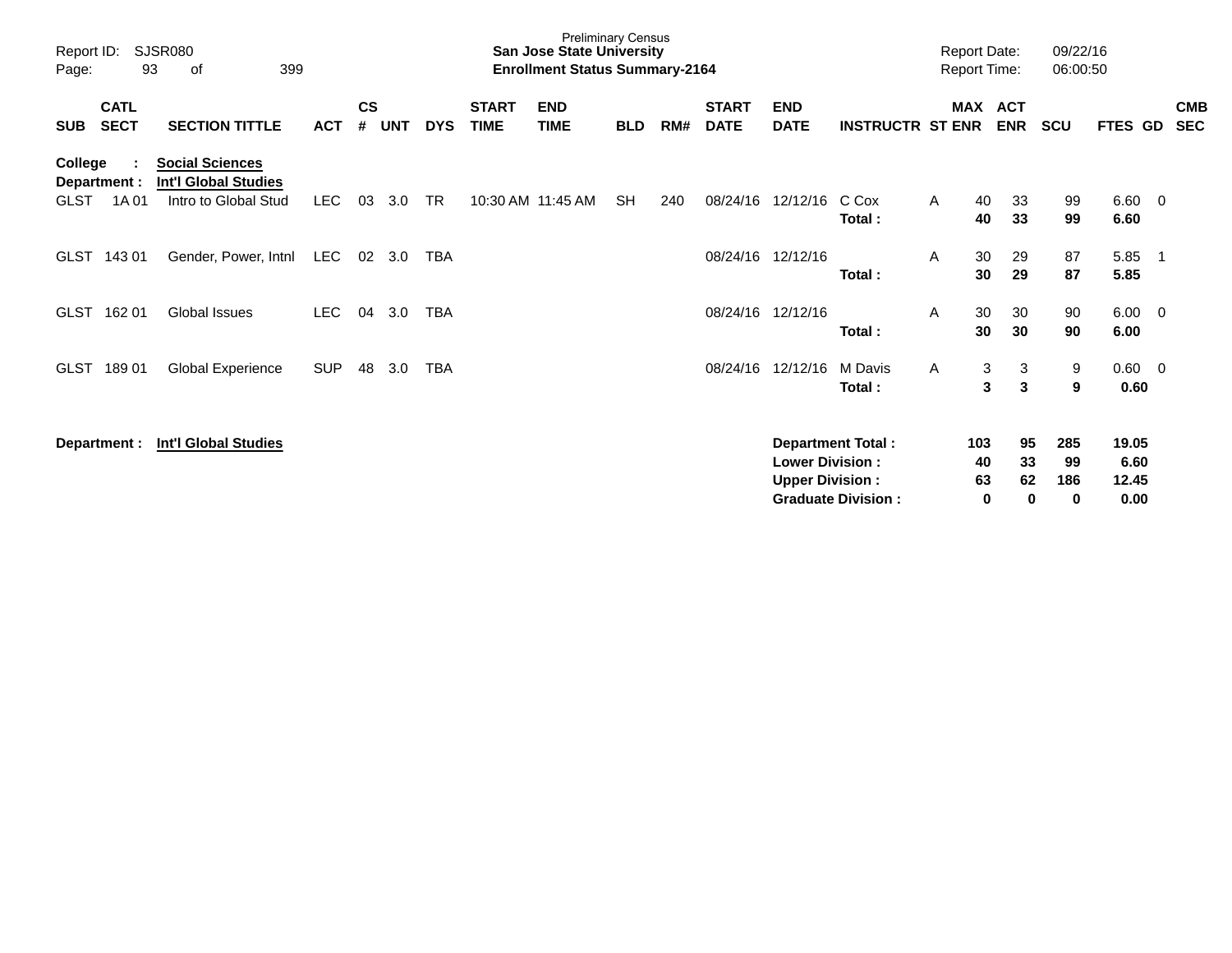| Report ID:<br>Page: | 94             | SJSR080<br>399<br>оf                                                                       |                          |               |            |                |              | <b>Preliminary Census</b><br><b>San Jose State University</b><br><b>Enrollment Status Summary-2164</b> |                        |            |                      |                           |                         | <b>Report Date:</b><br><b>Report Time:</b> |          |            | 09/22/16<br>06:00:50 |                |             |            |
|---------------------|----------------|--------------------------------------------------------------------------------------------|--------------------------|---------------|------------|----------------|--------------|--------------------------------------------------------------------------------------------------------|------------------------|------------|----------------------|---------------------------|-------------------------|--------------------------------------------|----------|------------|----------------------|----------------|-------------|------------|
|                     | <b>CATL</b>    |                                                                                            |                          | $\mathsf{cs}$ |            |                | <b>START</b> | <b>END</b>                                                                                             |                        |            | <b>START</b>         | <b>END</b>                |                         |                                            |          | MAX ACT    |                      |                |             | <b>CMB</b> |
| <b>SUB</b>          | <b>SECT</b>    | <b>SECTION TITTLE</b>                                                                      | <b>ACT</b>               | #             | UNT        | <b>DYS</b>     | <b>TIME</b>  | <b>TIME</b>                                                                                            | <b>BLD</b>             | RM#        | <b>DATE</b>          | <b>DATE</b>               | <b>INSTRUCTR ST ENR</b> |                                            |          | <b>ENR</b> | <b>SCU</b>           | FTES GD        |             | <b>SEC</b> |
| College             |                | <b>Social Sciences</b>                                                                     |                          |               |            |                |              |                                                                                                        |                        |            |                      |                           |                         |                                            |          |            |                      |                |             |            |
|                     | Department :   | <b>Mexican American Studies</b>                                                            |                          |               |            |                |              |                                                                                                        |                        |            |                      |                           |                         |                                            |          |            |                      |                |             |            |
| MAS                 | 10A01          | Mex Am US Hist/Gov                                                                         | LEC                      | 02            | 3.0        | MW             |              | 09:00 AM 10:15 AM                                                                                      | CL.                    | 226        | 08/24/16             |                           | 12/12/16 J Covarrubia A |                                            | 36       | 38         | 114                  | 7.60           | 0           |            |
| <b>MAS</b>          | 10A 02         | Mex Am US Hist/Gov                                                                         | <b>LEC</b>               | 02            | 3.0        | <b>MW</b>      |              | 09:00 AM 10:15 AM                                                                                      | CL                     | 226        | 08/24/16             | 12/12/16                  | J Gamboa                | A                                          | 36       | 40         | 120                  | 8.00           | 0           |            |
| <b>MAS</b>          | 10A03          | Mex Am US Hist/Gov                                                                         | <b>LEC</b>               | 02            | 3.0        | <b>MW</b>      |              | 10:30 AM 11:45 AM                                                                                      | <b>CL</b>              | 226        | 08/24/16             | 12/12/16                  | J Covarrubia A          |                                            | 36       | 39         | 117                  | 7.80           | 0           |            |
| <b>MAS</b>          | 10A 04         | Mex Am US Hist/Gov                                                                         | <b>LEC</b>               | 02            | 3.0        | <b>MW</b>      |              | 10:30 AM 11:45 AM                                                                                      | <b>CL</b>              | 226        | 08/24/16             | 12/12/16                  | F Ponce                 | Α                                          | 36       | 38         | 114                  | 7.60           | 0           |            |
| <b>MAS</b>          | 10A 05         | Mex Am US Hist/Gov                                                                         | <b>LEC</b>               | 02            | 3.0        | <b>TR</b>      |              | 09:00 AM 10:15 AM                                                                                      | <b>CL</b>              | 226        | 08/24/16             | 12/12/16                  | G Mora-Torre A          |                                            | 36       | 36         | 108                  | 7.20           | 0           |            |
| <b>MAS</b>          | 10A 06         | Mex Am US Hist/Gov                                                                         | <b>LEC</b>               | 02            | 3.0        | <b>TR</b>      |              | 09:00 AM 10:15 AM                                                                                      | <b>CL</b>              | 226        | 08/24/16             | 12/12/16                  | P Tabera                | Α                                          | 36       | 36         | 108                  | 7.20           | 0           |            |
| <b>MAS</b>          | 10A 07         | Mex Am US Hist/Gov                                                                         | <b>LEC</b>               | 02            | 3.0        | <b>TR</b>      |              | 10:30 AM 11:45 AM                                                                                      | <b>CL</b>              | 226        | 08/24/16             | 12/12/16                  | G Mora-Torre A          |                                            | 36       | 39         | 117                  | 7.80           | $\mathbf 0$ |            |
| <b>MAS</b>          | 10A 08         | Mex Am US Hist/Gov                                                                         | <b>LEC</b>               | 02            | 3.0        | <b>TR</b>      |              | 10:30 AM 11:45 AM                                                                                      | <b>CL</b>              | 226        | 08/24/16             | 12/12/16                  | P Tabera                | Α                                          | 36       | 38         | 114                  | 7.60           | 0           |            |
| <b>MAS</b>          | 10A 11         | Mex Am US Hist/Gov                                                                         | <b>LEC</b>               | 02            | 3.0        | <b>TR</b>      |              | 03:00 PM 04:15 PM                                                                                      | <b>CL</b>              | 234        | 08/24/16             | 12/12/16                  | M Callahan              | A                                          | 40       | 40         | 120                  | 8.00           | 0           |            |
| <b>MAS</b>          | 10A 12         | Mex Am US Hist/Gov                                                                         | <b>LEC</b>               | 02            | 3.0        | <b>MW</b>      |              | 07:30 AM 08:45 AM                                                                                      | <b>CL</b>              | 226        | 08/24/16             | 12/12/16                  | J Gamboa                | A                                          | 36       | 33         | 99                   | 6.60           | 0           |            |
| <b>MAS</b>          | 10A 13         | Mex Am US Hist/Gov                                                                         | <b>LEC</b>               | 02            | 3.0        | <b>MW</b>      |              | 07:30 AM 08:45 AM                                                                                      | <b>CL</b>              | 226        | 08/24/16             | 12/12/16                  | J Covarrubia A          |                                            | 36       | 36         | 108                  | 7.20           | $\mathbf 0$ |            |
| <b>MAS</b>          | 10A 14         | Mex Am US Hist/Gov                                                                         | <b>LEC</b>               | 02            | 3.0        | <b>TR</b>      |              | 12:00 PM 01:15 PM                                                                                      | <b>ENG</b>             | 331        | 08/24/16             | 12/12/16                  | M Callahan              | - A                                        | 80       | 80         | 240                  | 16.00          | $\mathbf 0$ |            |
|                     |                |                                                                                            |                          |               |            |                |              |                                                                                                        |                        |            |                      |                           | Total:                  |                                            | 480      | 493        | 1479                 | 98.60          |             |            |
| <b>MAS</b>          | 30 01          | Race and Ethnicity                                                                         | <b>SEM</b>               | 05            | 3.0        | <b>TR</b>      |              | 12:00 PM 01:15 PM                                                                                      | CL                     | 238        | 08/24/16             | 12/12/16                  | J Curry-Rodr A          |                                            | 30       | 24         | 72                   | 4.80           | 0           |            |
| <b>MAS</b>          | 30 02          | Race and Ethnicity                                                                         | <b>SEM</b>               | 05            | 3.0        | <b>TR</b>      |              | 03:00 PM 04:15 PM                                                                                      | <b>CL</b>              | 238        | 08/24/16             | 12/12/16                  | J Curry-Rodr A          |                                            | 30       | 10         | 30                   | 2.00           | 0           |            |
|                     |                |                                                                                            |                          |               |            |                |              |                                                                                                        |                        |            |                      |                           | Total:                  |                                            | 60       | 34         | 102                  | 6.80           |             |            |
|                     |                |                                                                                            |                          |               |            |                |              |                                                                                                        |                        |            |                      |                           |                         |                                            |          |            |                      |                |             |            |
| MAS                 | 74 01          | <b>Public Address</b>                                                                      | <b>SEM</b>               | 04            | 3.0        | MW             |              | 07:30 AM 08:45 AM                                                                                      | <b>CL</b>              | 243        | 08/24/16             | 12/12/16                  | P Tabera                | A                                          | 25       | 25         | 75                   | 5.00           | 0           |            |
| MAS                 | 74 02          | <b>Public Address</b>                                                                      | <b>SEM</b>               | 04            | 3.0        | <b>MW</b>      |              | 09:00 AM 10:15 AM                                                                                      | CL                     | 243        | 08/24/16             | 12/12/16                  | P Tabera                | A                                          | 25       | 23         | 69                   | 4.60           | 0           |            |
| MAS                 | 74 04          | <b>Public Address</b>                                                                      | <b>SEM</b>               | 04            | 3.0        | MW             |              | 03:00 PM 04:15 PM                                                                                      | <b>CL</b>              | 234        | 08/24/16             | 12/12/16                  | K Rios                  | A                                          | 25       | 25         | 75                   | 5.00           | 0           |            |
| MAS<br>MAS          | 74 05<br>74 06 | <b>Public Address</b><br><b>Public Address</b>                                             | <b>SEM</b><br><b>SEM</b> | 04<br>04      | 3.0<br>3.0 | W<br><b>TR</b> |              | 03:00 PM 05:45 PM<br>12:00 PM 01:15 PM                                                                 | <b>CL</b><br><b>CL</b> | 238<br>243 | 08/24/16<br>08/24/16 | 12/12/16<br>12/12/16      | R Alvarez<br>A Casas    | Α<br>A                                     | 25<br>25 | 24<br>25   | 72<br>75             | 4.80<br>5.00   | 0<br>0      |            |
| <b>MAS</b>          | 74 07          | <b>Public Address</b>                                                                      | <b>SEM</b>               | 04            | 3.0        | R              |              | 06:00 PM 08:45 PM                                                                                      | <b>CL</b>              | 243        | 08/24/16             | 12/12/16                  | F Ponce                 | A                                          | 25       | 15         | 45                   | 3.00           | 0           |            |
| MAS                 | 74 08          | <b>Public Address</b>                                                                      | <b>SEM</b>               | 04            | 3.0        | M              |              | 03:00 PM 05:45 PM                                                                                      | CL                     | 243        | 08/24/16             | 12/12/16                  | R Alvarez               | A                                          | 25       | 24         | 72                   | 4.80           | 0           |            |
| MAS                 | 74 09          | <b>Public Address</b>                                                                      | <b>SEM</b>               | 04            | 3.0        | <b>TR</b>      |              | 03:00 PM 04:15 PM                                                                                      | <b>ENG</b>             | 327        | 08/24/16             | 12/12/16                  | F Ponce                 | A                                          | 25       | 27         | 81                   | 5.40           | 0           |            |
| MAS                 | 74 10          | <b>Public Address</b>                                                                      | <b>SEM</b>               | 04            | 3.0        | T              |              | 06:00 PM 08:45 PM                                                                                      | <b>SH</b>              | 315        | 08/24/16             | 12/12/16                  | M Martinez              | A                                          | 25       | 21         | 63                   | 4.20           | 0           |            |
| <b>MAS</b>          | 74 11          | <b>Public Address</b>                                                                      | <b>SEM</b>               | 04            | 3.0        | <b>TR</b>      |              | 01:30 PM 02:45 PM                                                                                      | <b>CL</b>              | 234        | 08/24/16             | 12/12/16                  | A Casas                 | A                                          | 25       | 25         | 75                   | 5.00           | $\mathbf 0$ |            |
| <b>MAS</b>          | 74 12          | <b>Public Address</b>                                                                      | <b>SEM</b>               | 04            | 3.0        | <b>MW</b>      |              | 01:30 PM 02:45 PM                                                                                      | <b>HB</b>              | 407        | 08/24/16             | 12/12/16                  | K Rios                  | Α                                          | 25       | 25         | 75                   | 5.00           | $\Omega$    |            |
| MAS                 | 74 13          | <b>Public Address</b>                                                                      |                          |               |            |                |              | SEM 04 3.0 TR 03:00 PM 04:15 PM MH                                                                     |                        | 235        |                      | 08/24/16 12/12/16 A Casas |                         | A                                          | 25       | 22         | 66                   | 4.40           | - 0         |            |
|                     |                |                                                                                            |                          |               |            |                |              |                                                                                                        |                        |            |                      |                           | Total:                  |                                            | 300      | 281        | 843                  | 56.20          |             |            |
|                     |                |                                                                                            |                          |               |            |                |              |                                                                                                        |                        |            |                      |                           |                         |                                            |          |            |                      |                |             |            |
|                     | MAS 105 01     | Chicn: US/Mex Relt LEC 02 3.0 MW 01:30 PM 02:45 PM CL 243 08/24/16 12/12/16 G Mora-Torre A |                          |               |            |                |              |                                                                                                        |                        |            |                      |                           |                         |                                            | 30       | 23         | 69                   | $4.60$ 0       |             |            |
|                     |                |                                                                                            |                          |               |            |                |              |                                                                                                        |                        |            |                      |                           | Total:                  |                                            | 30       | 23         | 69                   | 4.60           |             |            |
|                     | MAS 11501      | Chicana/o Families                                                                         | LEC                      |               | 3.0        |                |              |                                                                                                        |                        |            |                      |                           |                         | $\boldsymbol{\mathsf{X}}$                  | 0        | 0          | 0                    | $0.00 \quad 0$ |             |            |
|                     |                |                                                                                            |                          |               |            |                |              |                                                                                                        |                        |            |                      |                           | Total:                  |                                            | 0        | 0          | 0                    | 0.00           |             |            |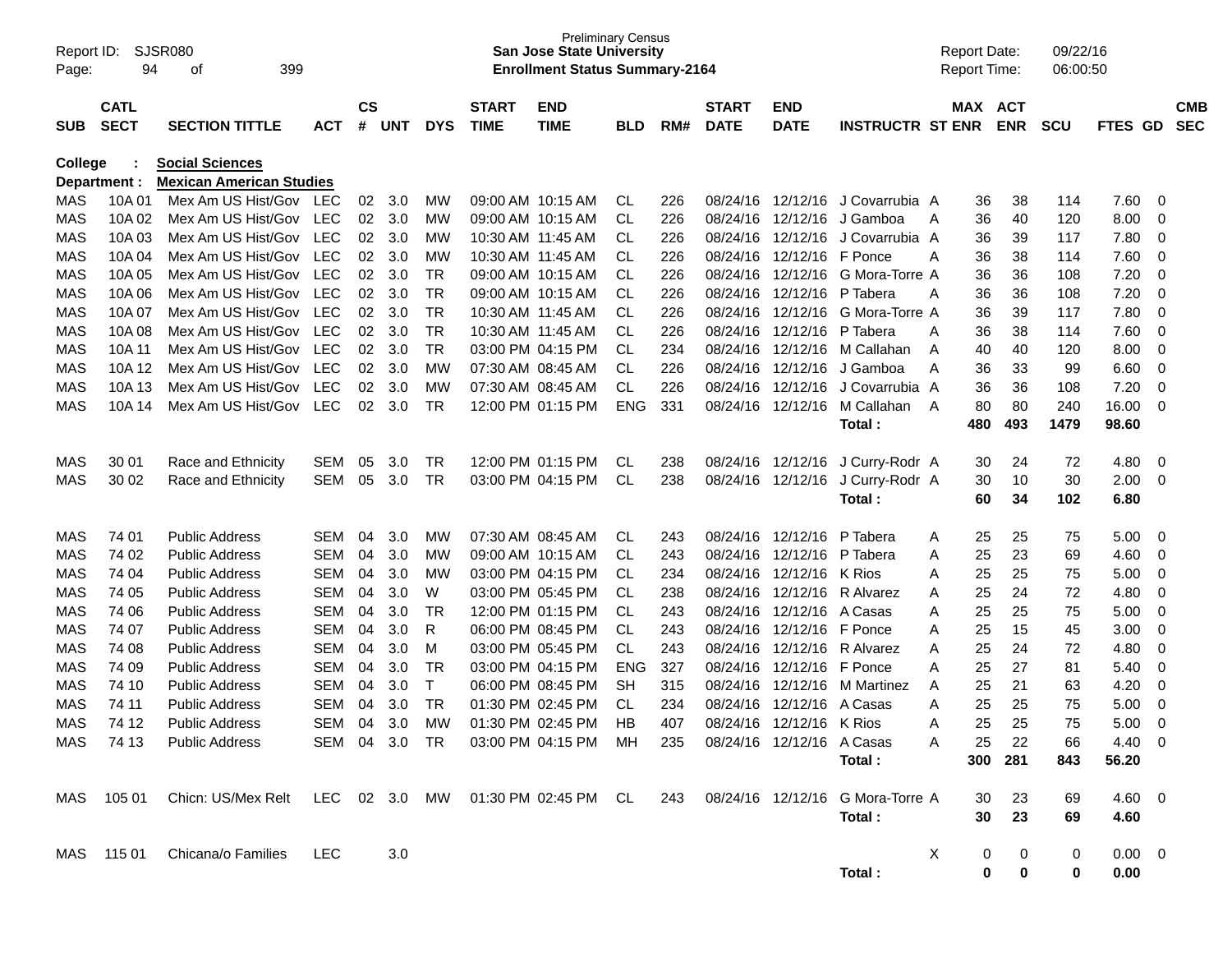| Report ID:<br>Page:             | 95                         | SJSR080<br>399<br>оf                                                 |                                        |                    |                   |                          |                             | <b>Preliminary Census</b><br><b>San Jose State University</b><br><b>Enrollment Status Summary-2164</b> |                  |            |                               |                                        |                                                                        | <b>Report Date:</b> | <b>Report Time:</b>                        | 09/22/16<br>06:00:50 |                                 |                                                  |            |
|---------------------------------|----------------------------|----------------------------------------------------------------------|----------------------------------------|--------------------|-------------------|--------------------------|-----------------------------|--------------------------------------------------------------------------------------------------------|------------------|------------|-------------------------------|----------------------------------------|------------------------------------------------------------------------|---------------------|--------------------------------------------|----------------------|---------------------------------|--------------------------------------------------|------------|
| <b>SUB</b>                      | <b>CATL</b><br><b>SECT</b> | <b>SECTION TITTLE</b>                                                | ACT                                    | $\mathsf{cs}$<br># | <b>UNT</b>        | <b>DYS</b>               | <b>START</b><br><b>TIME</b> | <b>END</b><br><b>TIME</b>                                                                              | <b>BLD</b>       | RM#        | <b>START</b><br><b>DATE</b>   | <b>END</b><br><b>DATE</b>              | <b>INSTRUCTR ST ENR</b>                                                |                     | MAX ACT<br><b>ENR</b>                      | <b>SCU</b>           | FTES GD SEC                     |                                                  | <b>CMB</b> |
| MAS<br><b>MAS</b>               | 130 01<br>130 02           | Chicna/o Amer Soc<br>Chicna/o Amer Soc                               | <b>LEC</b><br><b>LEC</b>               | 02<br>02           | 3.0<br>3.0        | TR<br><b>TR</b>          |                             | 09:00 AM 10:15 AM<br>01:30 PM 02:45 PM                                                                 | CL.<br><b>SH</b> | 243<br>311 |                               | 08/24/16 12/12/16<br>08/24/16 12/12/16 | M Cruz<br>J Troncoso<br>Total:                                         | Α<br>A              | 30<br>22<br>17<br>30<br>60<br>39           | 66<br>51<br>117      | 4.40<br>3.40<br>7.80            | - 0<br>$\overline{0}$                            |            |
| MAS                             | 135 01                     | Con Chicana/o Iss                                                    | <b>LEC</b>                             | 01                 | 3.0               | МW                       |                             | 12:00 PM 01:15 PM                                                                                      | CL.              | 243        |                               | 08/24/16 12/12/16                      | M Pizarro<br>Total:                                                    | A                   | 30<br>29<br>30<br>29                       | 87<br>87             | 5.80<br>5.80                    | $\overline{\mathbf{0}}$                          |            |
| MAS<br><b>MAS</b>               | 160 02<br>160 03           | Gender and Sexuality LEC<br>Gender and Sexuality LEC                 |                                        |                    | 02 3.0<br>02 3.0  | TR<br>TR                 |                             | 03:00 PM 04:15 PM<br>01:30 PM 02:45 PM                                                                 | CL.<br>CL        | 243<br>243 |                               | 08/24/16 12/12/16<br>08/24/16 12/12/16 | K Rios<br>K Rios<br>Total :                                            | Α<br>A              | 8<br>30<br>30<br>25<br>60<br>33            | 24<br>75<br>99       | 1.60<br>5.05<br>6.65            | $\overline{0}$<br>$\overline{1}$                 |            |
| MAS                             | 170 01                     | Hollywoods Latino                                                    | <b>LEC</b>                             | 02                 | 3.0               | M                        |                             | 03:00 PM 05:45 PM                                                                                      | CL               | 238        |                               | 08/24/16 12/12/16                      | M Barrera<br>Total:                                                    | A                   | 30<br>21<br>21<br>30                       | 63<br>63             | 4.20<br>4.20                    | $\overline{\mathbf{0}}$                          |            |
| MAS<br><b>MAS</b><br><b>MAS</b> | 180 01<br>180 02<br>180 03 | <b>Indiv Studies</b><br><b>Indiv Studies</b><br><b>Indiv Studies</b> | <b>SUP</b><br><b>SUP</b><br><b>SUP</b> | 36<br>36<br>36     | 3.0<br>3.0<br>1.0 | TBA<br><b>TBA</b>        | MWF 06:00 PM 08:00 PM       |                                                                                                        |                  |            | 08/24/16 12/12/16<br>08/24/16 | 12/12/16<br>08/24/16 12/12/16          | J Troncoso<br>I Sanchez<br>Total:                                      | Α<br>A<br>A         | 0<br>20<br>20<br>0<br>30<br>42<br>70<br>42 | 0<br>0<br>42<br>42   | 0.00<br>0.00<br>2.82<br>2.82    | $\overline{\mathbf{0}}$<br>$\overline{0}$<br>- 1 |            |
| MAS                             | 200 01                     | Ideology & Ch Exp                                                    | SEM                                    | 05                 | 3.0               | W                        |                             | 06:00 PM 08:45 PM                                                                                      | CL               | 243        |                               | 08/24/16 12/12/16                      | M Barrera<br>Total:                                                    | A                   | 15<br>9<br>15<br>9                         | 27<br>27             | 2.20<br>2.20                    | - 8                                              |            |
| MAS                             | 205 01                     | Chicana/o History                                                    | <b>SEM</b>                             | 05                 | 3.0               | $\top$                   |                             | 06:00 PM 08:45 PM                                                                                      | WSQ 111          |            |                               | 08/24/16 12/12/16                      | G Mora-Torre A<br>Total:                                               |                     | 15<br>12<br>15<br>12                       | 36<br>36             | 3.00 12<br>3.00                 |                                                  |            |
| MAS                             | 210 01                     | Foundatns in Ch St                                                   | SEM                                    | 05                 | 3.0               | -S                       |                             | 10:30 AM 03:00 PM                                                                                      | CL               | 243        |                               | 08/24/16 12/12/16                      | J Curry-Rodr A<br>Total:                                               |                     | 15<br>9<br>15<br>9                         | 27<br>27             | 2.25<br>2.25                    | - 9                                              |            |
| MAS                             | 230 01                     | <b>Policy Analysis</b>                                               | <b>SEM</b>                             | 05                 | 3.0               | R                        |                             | 06:00 PM 08:45 PM                                                                                      | <b>WSQ 115</b>   |            |                               | 08/24/16 12/12/16                      | J Troncoso<br>Total:                                                   | A                   | 15<br>5<br>15<br>5                         | 15<br>15             | 1.25<br>1.25                    | - 5                                              |            |
| MAS                             | 240 01                     | Applied CS Seminar SEM 05 3.0 M                                      |                                        |                    |                   |                          |                             | 06:00 PM 08:45 PM CL                                                                                   |                  | 243        |                               | 08/24/16 12/12/16                      | M Pizarro<br>Total:                                                    | A                   | 15<br>8<br>15<br>8                         | 24<br>24             | 2.00<br>2.00                    | $_{\rm 8}$                                       |            |
| MAS<br>MAS                      | 298 01<br>298 02           | <b>Special Studies</b><br><b>Special Studies</b>                     | <b>SUP</b><br><b>SUP</b>               |                    | 25 6.0<br>25 3.0  | <b>TBA</b><br><b>TBA</b> |                             |                                                                                                        |                  |            |                               |                                        | 08/24/16 12/12/16 J Troncoso<br>08/24/16 12/12/16 J Troncoso<br>Total: | Α<br>Α              | 0<br>0<br>3<br>10<br>3<br>10               | 0<br>9<br>9          | $0.00 \t 0$<br>$0.75$ 3<br>0.75 |                                                  |            |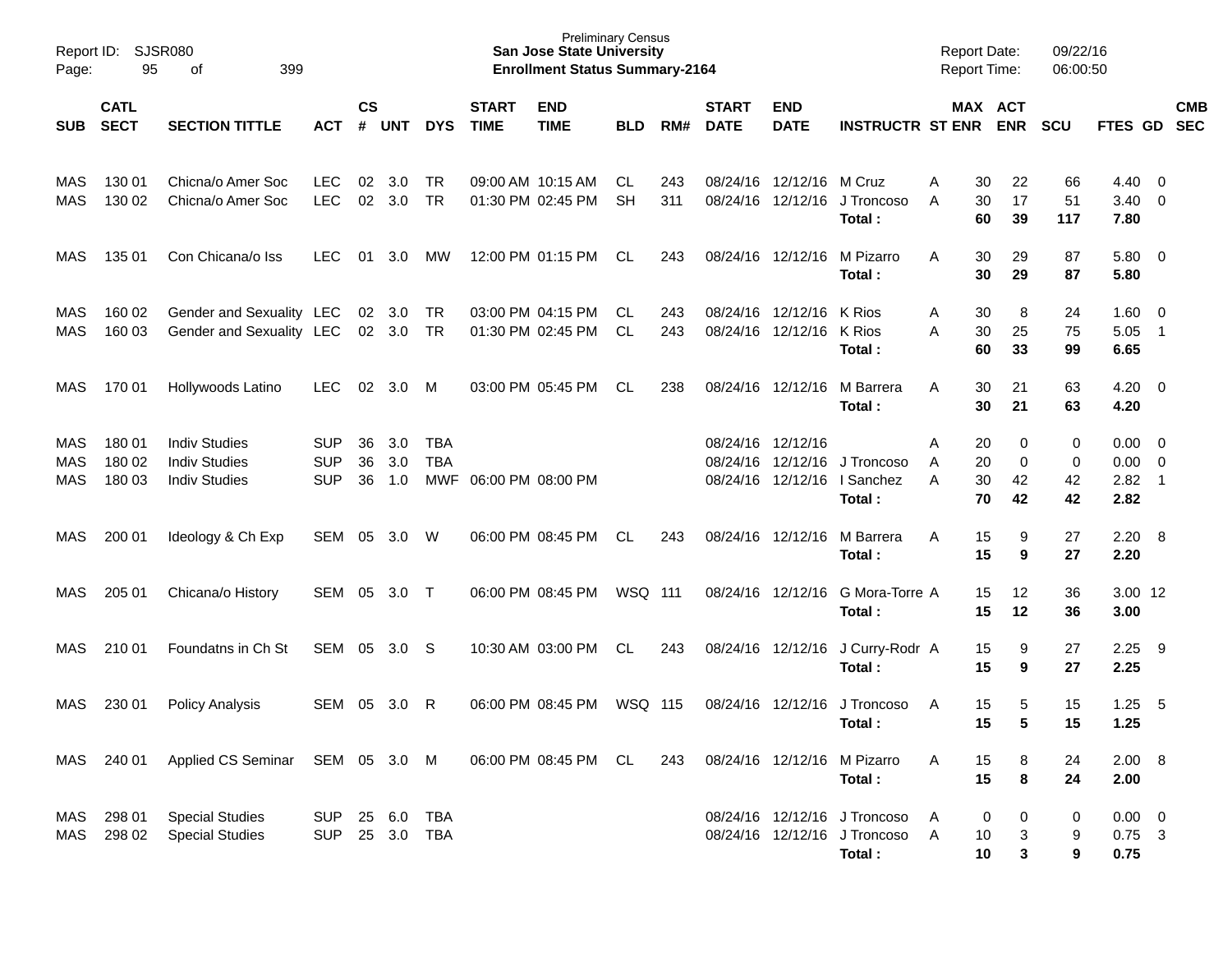| Report ID:<br>Page: | 96                         | SJSR080<br>399<br>оf                 |                          |                |            |                          |                             | <b>San Jose State University</b><br><b>Enrollment Status Summary-2164</b> | <b>Preliminary Census</b> |     |                             |                                                  |                                                       |        | <b>Report Date:</b><br><b>Report Time:</b> |                          | 09/22/16<br>06:00:50                    |                                    |                          |  |
|---------------------|----------------------------|--------------------------------------|--------------------------|----------------|------------|--------------------------|-----------------------------|---------------------------------------------------------------------------|---------------------------|-----|-----------------------------|--------------------------------------------------|-------------------------------------------------------|--------|--------------------------------------------|--------------------------|-----------------------------------------|------------------------------------|--------------------------|--|
| <b>SUB</b>          | <b>CATL</b><br><b>SECT</b> | <b>SECTION TITTLE</b>                | ACT                      | <b>CS</b><br># | <b>UNT</b> | <b>DYS</b>               | <b>START</b><br><b>TIME</b> | <b>END</b><br>TIME                                                        | <b>BLD</b>                | RM# | <b>START</b><br><b>DATE</b> | <b>END</b><br><b>DATE</b>                        | <b>INSTRUCTR ST ENR</b>                               |        | MAX                                        | ACT<br><b>ENR</b>        | <b>SCU</b>                              | <b>FTES GD</b>                     | <b>CMB</b><br><b>SEC</b> |  |
| MAS<br>MAS          | 299 01<br>299 02           | <b>MA Thesis</b><br><b>MA Thesis</b> | <b>SUP</b><br><b>SUP</b> | 25<br>25       | 6.0<br>3.0 | <b>TBA</b><br><b>TBA</b> |                             |                                                                           |                           |     | 08/24/16<br>08/24/16        | 12/12/16<br>12/12/16                             | J Troncoso<br>J Troncoso<br>Total:                    | A<br>A | 0<br>5<br>5                                | 0<br>0<br>0              | $\mathbf{0}$<br>$\Omega$<br>$\mathbf 0$ | $0.00\,$<br>$0.00 \quad 0$<br>0.00 | $\overline{\phantom{0}}$ |  |
|                     | Department :               | <b>Mexican American Studies</b>      |                          |                |            |                          |                             |                                                                           |                           |     |                             | <b>Lower Division:</b><br><b>Upper Division:</b> | <b>Department Total:</b><br><b>Graduate Division:</b> |        | 1210<br>840<br>295<br>75                   | 1041<br>808<br>196<br>37 | 3039<br>2424<br>504<br>111              | 204.92<br>161.60<br>34.07<br>9.25  |                          |  |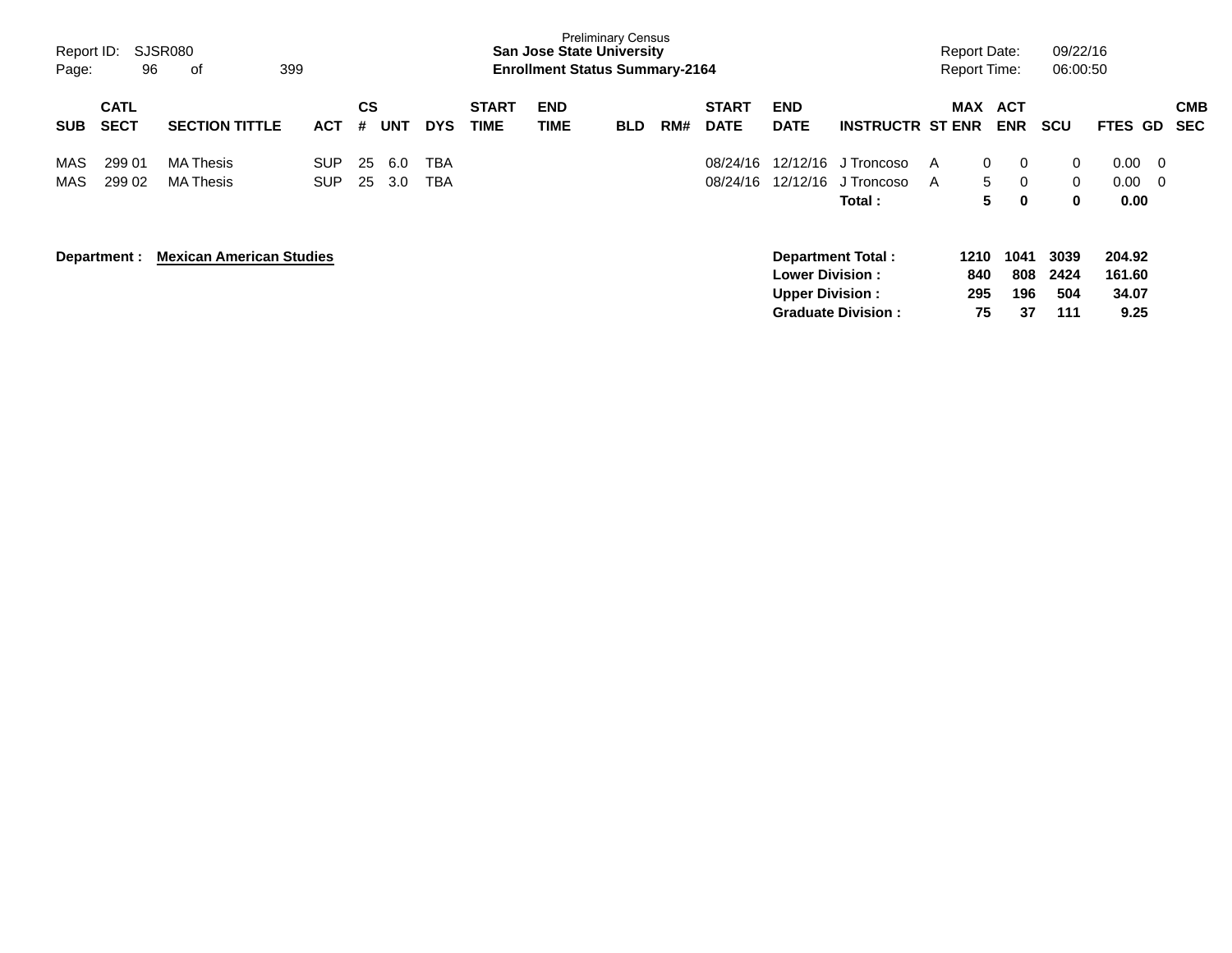| Report ID:<br>Page: | 97                          | SJSR080<br>399<br>οf                                                  |                            |                    |                  |                   |                             | <b>Preliminary Census</b><br><b>San Jose State University</b><br><b>Enrollment Status Summary-2164</b> |                 |            |                             |                           |                                       |        | <b>Report Date:</b><br>Report Time: |                                      | 09/22/16<br>06:00:50 |                           |                                            |                          |
|---------------------|-----------------------------|-----------------------------------------------------------------------|----------------------------|--------------------|------------------|-------------------|-----------------------------|--------------------------------------------------------------------------------------------------------|-----------------|------------|-----------------------------|---------------------------|---------------------------------------|--------|-------------------------------------|--------------------------------------|----------------------|---------------------------|--------------------------------------------|--------------------------|
| <b>SUB</b>          | <b>CATL</b><br><b>SECT</b>  | <b>SECTION TITTLE</b>                                                 | ACT                        | $\mathsf{cs}$<br># | <b>UNT</b>       | <b>DYS</b>        | <b>START</b><br><b>TIME</b> | <b>END</b><br><b>TIME</b>                                                                              | <b>BLD</b>      | RM#        | <b>START</b><br><b>DATE</b> | <b>END</b><br><b>DATE</b> | <b>INSTRUCTR ST ENR</b>               |        |                                     | <b>MAX ACT</b><br><b>ENR</b>         | <b>SCU</b>           | FTES GD                   |                                            | <b>CMB</b><br><b>SEC</b> |
| College             | Department :<br>PADM 210 01 | <b>Social Sciences</b><br><b>Political Science</b><br>Intro Pub Admin | <b>SEM</b>                 | 05                 | 3.0              | $\top$            |                             | 06:00 PM 08:45 PM                                                                                      | <b>CL</b>       | 306        | 08/24/16                    | 12/12/16                  | F Edwards                             | A      | 20                                  | 22                                   | 66                   | 5.50 22                   |                                            |                          |
|                     | PADM 212 01                 | Admin Research                                                        | <b>SEM</b>                 |                    | 3.0              |                   |                             |                                                                                                        |                 |            |                             |                           | Total :                               | X      | 20<br>0                             | 22<br>0                              | 66<br>0              | 5.50<br>$0.00 \t 0$       |                                            |                          |
|                     |                             |                                                                       |                            |                    |                  |                   |                             |                                                                                                        |                 |            |                             |                           | Total :                               |        | 0                                   | 0                                    | 0                    | 0.00                      |                                            |                          |
|                     | PADM 213 01                 | Pol Analysis & Eval                                                   | SEM                        | 05                 | 3.0              | R                 |                             | 06:00 PM 08:45 PM                                                                                      | <b>CL</b>       | 306        |                             | 08/24/16 12/12/16         | F Keeley<br>Total :                   | A      | 20<br>20                            | 16<br>16                             | 48<br>48             | 4.00 16<br>4.00           |                                            |                          |
| <b>URBP</b>         | PADM 214 01<br>214 01       | Intro to Public Mana<br>Intro to Public Mana                          | <b>SEM</b><br><b>SEM</b>   |                    | 3.0<br>3.0       |                   |                             |                                                                                                        |                 |            |                             |                           |                                       | х<br>X | 0<br>0                              | 0<br>0                               | 0<br>0               | 0.00<br>0.00              | $\overline{\phantom{0}}$<br>$\overline{0}$ |                          |
|                     | PADM 214 02<br>URBP 214 02  | Intro to Public Mana<br>Intro to Public Mana                          | <b>SEM</b><br><b>SEM</b>   | 05<br>05           | 3.0<br>3.0       | W<br>W            |                             | 06:00 PM 08:45 PM<br>06:00 PM 08:45 PM                                                                 | CL<br><b>CL</b> | 306<br>306 | 08/24/16<br>08/24/16        | 12/12/16<br>12/12/16      | F Edwards<br>F Edwards<br>Total :     | Α<br>A | 20<br>$\mathbf 0$<br>20             | 17<br>$\mathbf 0$<br>17              | 51<br>0<br>51        | 4.25 17 C<br>0.00<br>4.25 |                                            | 0 <sup>o</sup>           |
|                     | PADM 215 01<br>PADM 215 02  | <b>Public Pers Admin</b><br>Public Pers Admin                         | <b>SEM</b><br><b>SEM</b>   | 05                 | 3.0<br>3.0       | R                 |                             | 06:00 PM 08:45 PM                                                                                      | <b>BBC</b>      | 326        |                             | 08/24/16 12/12/16         | E Ramones<br>Total :                  | X<br>A | 0<br>20<br>20                       | 0<br>19<br>19                        | 0<br>57<br>57        | 0.00<br>4.75 19<br>4.75   | - 0                                        |                          |
|                     | PADM 218 01                 | <b>Public Budgeting</b>                                               | <b>SEM</b>                 |                    | 3.0              |                   |                             |                                                                                                        |                 |            |                             |                           | Total:                                | х      | 0<br>0                              | 0<br>0                               | 0<br>0               | $0.00 \t 0$<br>0.00       |                                            |                          |
|                     | PADM 281 01                 | Pub Adm Internship                                                    | <b>SUP</b>                 | 25                 | 3.0              | <b>TBA</b>        |                             |                                                                                                        |                 |            |                             | 08/24/16 12/12/16         | <b>G</b> Percival<br>Total:           | A      | 5<br>5                              | $\overline{c}$<br>$\mathbf{2}$       | 6<br>6               | $0.50$ 2<br>0.50          |                                            |                          |
|                     | PADM 295 01                 | Topics Public Admn                                                    | <b>SEM</b>                 | 05                 | 3.0              | M                 |                             | 06:00 PM 08:45 PM                                                                                      | <b>CL</b>       | 306        |                             | 08/24/16 12/12/16         | F Edwards<br>Total:                   | A      | 20<br>20                            | 17<br>17                             | 51<br>51             | 4.25 17<br>4.25           |                                            |                          |
|                     | PADM 297 01                 | <b>Advanced Seminar</b>                                               | SEM 05 3.0 T               |                    |                  |                   |                             | 06:00 PM 08:45 PM                                                                                      | <b>BBC</b>      | 326        |                             | 08/24/16 12/12/16 P Haas  | Total:                                | A      | 20<br>20                            | 24<br>24                             | 72<br>72             | 6.00 24<br>6.00           |                                            |                          |
|                     | PADM 298 01<br>PADM 298 02  | <b>Special Problems</b><br><b>Special Problems</b>                    | <b>SUP</b><br><b>SUP</b>   |                    | 25 3.0<br>25 3.0 | <b>TBA</b><br>TBA |                             |                                                                                                        |                 |            |                             | 08/24/16 12/12/16 P Haas  | 08/24/16 12/12/16 F Edwards<br>Total: | A<br>A | 10<br>10<br>20                      | 4<br>$\mathbf{1}$<br>$5\phantom{.0}$ | 12<br>3<br>15        | 1.004<br>$0.25$ 1<br>1.25 |                                            |                          |
|                     | POLS 101<br>POLS 102        | Amer Govt<br>Amer Govt                                                | LEC 02 3.0<br>LEC 02 3.0 M |                    |                  | MW                |                             | 09:00 AM 10:15 AM HGH 116<br>06:00 PM 08:45 PM                                                         | HGH 116         |            |                             | 08/24/16 12/12/16 K Nuger | 08/24/16 12/12/16 L Gerston           | A<br>A | 42<br>42                            | 41<br>41                             | 123<br>123           | 8.20 0<br>8.25 1          |                                            |                          |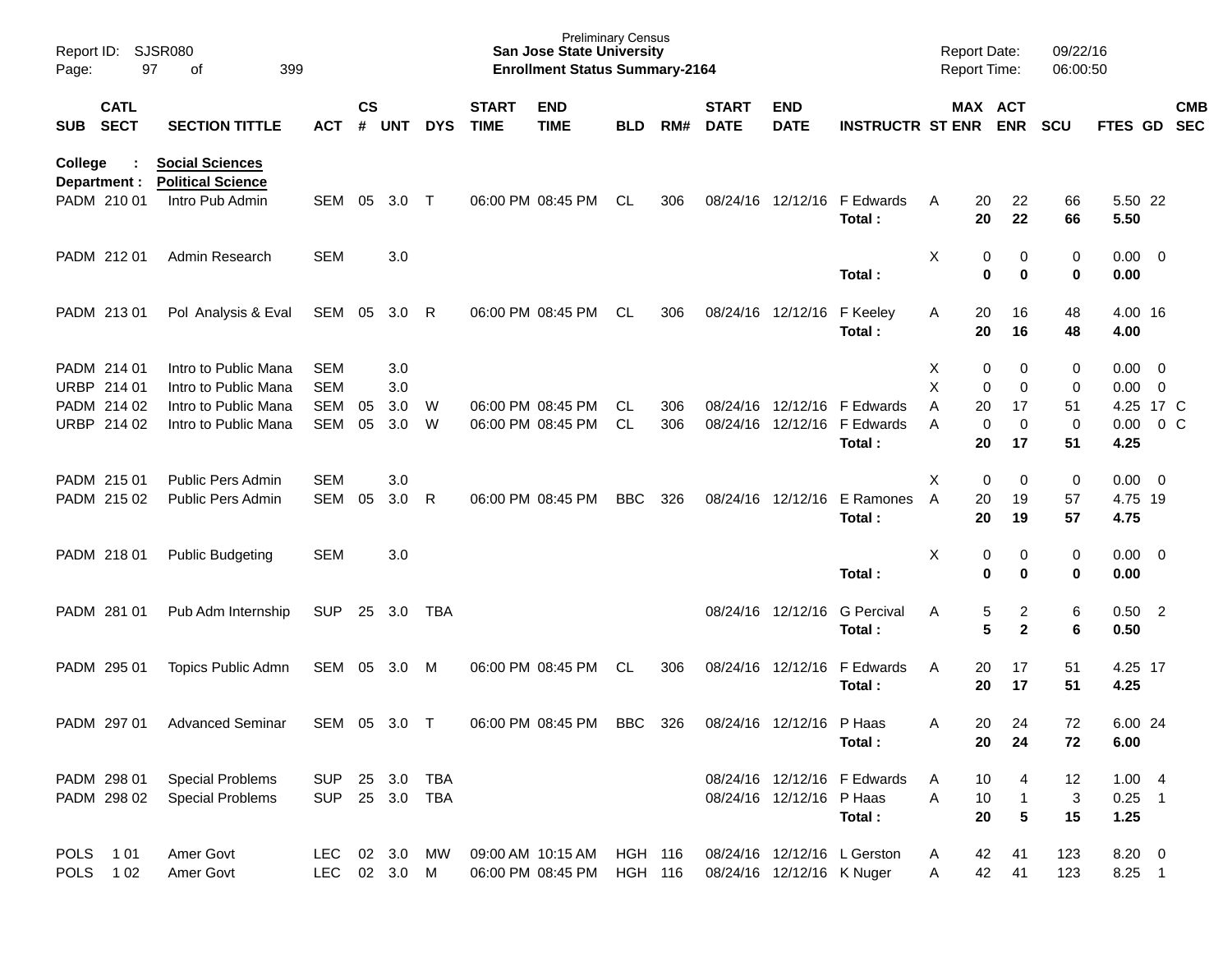| Report ID:<br>Page:        | 98               | SJSR080<br>399<br>οf                     |             |               |                  |            |                       | <b>Preliminary Census</b><br><b>San Jose State University</b><br><b>Enrollment Status Summary-2164</b> |                           |            |              |                               |                                                            | <b>Report Date:</b><br><b>Report Time:</b> |               | 09/22/16<br>06:00:50 |                  |                                  |            |
|----------------------------|------------------|------------------------------------------|-------------|---------------|------------------|------------|-----------------------|--------------------------------------------------------------------------------------------------------|---------------------------|------------|--------------|-------------------------------|------------------------------------------------------------|--------------------------------------------|---------------|----------------------|------------------|----------------------------------|------------|
|                            | <b>CATL</b>      |                                          |             | $\mathsf{cs}$ |                  |            | <b>START</b>          | <b>END</b>                                                                                             |                           |            | <b>START</b> | <b>END</b>                    |                                                            |                                            | MAX ACT       |                      |                  |                                  | <b>CMB</b> |
| <b>SUB</b>                 | <b>SECT</b>      | <b>SECTION TITTLE</b>                    | <b>ACT</b>  | $\pmb{\#}$    | <b>UNT</b>       | <b>DYS</b> | <b>TIME</b>           | <b>TIME</b>                                                                                            | <b>BLD</b>                | RM#        | <b>DATE</b>  | <b>DATE</b>                   | <b>INSTRUCTR ST ENR</b>                                    |                                            | <b>ENR</b>    | SCU                  | <b>FTES</b>      | GD                               | <b>SEC</b> |
| <b>POLS</b>                | 1 0 3            | Amer Govt                                | <b>LEC</b>  | 02            | 3.0              | MW         |                       | 12:00 PM 01:15 PM                                                                                      | <b>HGH 116</b>            |            |              |                               | 08/24/16 12/12/16 A Schendan A                             |                                            | 41<br>42      | 123                  | 8.20             | - 0                              |            |
| <b>POLS</b>                | 1 04             | Amer Govt                                | <b>LEC</b>  | 02            | 3.0              | МW         |                       | 03:00 PM 04:15 PM                                                                                      | <b>HGH 116</b>            |            | 08/24/16     | 12/12/16 K Nuger              |                                                            | 42<br>Α                                    | 40            | 120                  | 8.00             | -0                               |            |
| <b>POLS</b>                | 1 0 5            | Amer Govt                                | <b>LEC</b>  | 02            | 3.0              | TBA        |                       |                                                                                                        |                           |            | 08/24/16     | 12/12/16 J Brent              |                                                            | 42<br>Α                                    | 37            | 111                  | 7.40             | -0                               |            |
| <b>POLS</b>                | 1 0 6            | Amer Govt                                | <b>LEC</b>  | 02            | 3.0              | <b>TBA</b> |                       |                                                                                                        |                           |            | 08/24/16     | 12/12/16 J Brent              |                                                            | 42<br>Α                                    | 36            | 108                  | 7.20             | -0                               |            |
| <b>POLS</b>                | 1 07             | Amer Govt                                | <b>LEC</b>  |               | 3.0              |            |                       |                                                                                                        |                           |            |              |                               |                                                            | X                                          | 0<br>0        | 0                    | 0.00             | -0                               |            |
| <b>POLS</b>                | 1 0 8            | Amer Govt                                | <b>LEC</b>  |               | 3.0              |            |                       |                                                                                                        |                           |            |              |                               |                                                            | X                                          | 0<br>0        | 0                    | 0.00             | -0                               |            |
| <b>POLS</b>                | 1 10             | Amer Govt                                | <b>LEC</b>  | 02            | 3.0              | TR         |                       | 12:00 PM 01:15 PM                                                                                      | <b>SH</b>                 | 347        |              | 08/24/16 12/12/16             | J Abrams                                                   | Α<br>42                                    | 43            | 129                  | 8.60             | -0                               |            |
| <b>POLS</b>                | 1 2 0            | <b>Amer Govt</b>                         | <b>LEC</b>  | 02            | 3.0              |            | MWRF09:00 AM 10:15 AM |                                                                                                        | <b>OFF</b>                |            |              | CAMP 08/24/16 12/12/16        | M Jackson                                                  | 30<br>Α                                    | 23            | 69                   | 4.60             | -0                               |            |
|                            |                  |                                          |             |               |                  |            |                       |                                                                                                        |                           |            |              |                               | Total:                                                     | 324                                        | 302           | 906                  | 60.45            |                                  |            |
| <b>POLS</b>                | 201              | Intro Comp Pol                           | <b>LEC</b>  | 02            | 3.0              | TR         |                       | 09:00 AM 10:15 AM                                                                                      | <b>BBC</b>                | 326        |              | 08/24/16 12/12/16             | S Bejar Lope A                                             |                                            | 44<br>42      | 132                  | 8.80             | - 0                              |            |
| <b>POLS</b>                | 202              | Intro Comp Pol                           | <b>LEC</b>  | 02            | 3.0              | <b>TBA</b> |                       |                                                                                                        |                           |            |              | 08/24/16 12/12/16             | S Bejar Lope A                                             | 42                                         | 25            | 75                   | 5.00             | - 0                              |            |
|                            |                  |                                          |             |               |                  |            |                       |                                                                                                        |                           |            |              |                               | Total :                                                    |                                            | 84<br>69      | 207                  | 13.80            |                                  |            |
| <b>POLS</b>                | 301              | Intro Pol Thought                        | <b>LEC</b>  | 03            | 3.0              | TR         | 10:30 AM 11:45 AM     |                                                                                                        | CL.                       | 303        |              | 08/24/16 12/12/16             | L Quill                                                    | 42<br>Α                                    | 42            | 126                  | 8.40             | - 0                              |            |
| <b>POLS</b>                | 302              | Intro Pol Thought                        | <b>LEC</b>  | 03            | 3.0              | <b>TR</b>  |                       | 03:00 PM 04:15 PM                                                                                      | HGH                       | 116        |              | 08/24/16 12/12/16             | L Quill                                                    | 42<br>A                                    | 37            | 111                  | 7.40             | - 0                              |            |
|                            |                  |                                          |             |               |                  |            |                       |                                                                                                        |                           |            |              |                               | <b>Total :</b>                                             |                                            | 84<br>79      | 237                  | 15.80            |                                  |            |
| <b>POLS</b>                | 4 0 1            | Intro Intl Rel                           | <b>LEC</b>  | 02            | 3.0              | MW         |                       | 12:00 PM 01:15 PM                                                                                      | <b>BBC</b>                | 326        |              | 08/24/16 12/12/16             | S Pinnell                                                  | 42<br>A                                    | 39            | 117                  | 7.80             | - 0                              |            |
| <b>POLS</b>                | 4 0 2            | Intro Intl Rel                           | <b>LEC</b>  | 02            | 3.0              | W          |                       | 06:00 PM 08:45 PM                                                                                      | <b>HGH 116</b>            |            |              | 08/24/16 12/12/16             | S Pinnell                                                  | 42<br>A                                    | 37            | 111                  | 7.40             | - 0                              |            |
|                            |                  |                                          |             |               |                  |            |                       |                                                                                                        |                           |            |              |                               | <b>Total :</b>                                             |                                            | 76<br>84      | 228                  | 15.20            |                                  |            |
|                            |                  |                                          |             |               |                  |            |                       |                                                                                                        |                           |            |              |                               |                                                            |                                            |               |                      |                  |                                  |            |
| <b>POLS</b>                | 15B 01           | Essen. US & CA Gov                       | LEC         | 03            | 3.0              | MW         |                       | 01:30 PM 02:45 PM                                                                                      | WSQ 207                   |            |              | 08/24/16 12/12/16 R Ovetz     |                                                            | 45<br>A                                    | 21            | 63                   | 4.20             | $0\,$ C                          |            |
| <b>HIST</b>                | 15B 01           | Essen. US & CA Gov                       | LEC         | 03            | 3.0              | МW         |                       | 01:30 PM 02:45 PM                                                                                      | WSQ 207                   |            |              | 08/24/16 12/12/16 R Ovetz     |                                                            | A                                          | 0<br>29       | 87                   | 5.80             | 0 <sup>o</sup>                   |            |
| <b>POLS</b>                | 15B 02           | Essen. US & CA Gov                       | <b>LEC</b>  | 03            | 3.0              | МW         |                       | 01:30 PM 02:45 PM                                                                                      | WSQ 207                   |            |              | 08/24/16 12/12/16 R Ovetz     |                                                            | 45<br>A                                    | 21            | 63                   | 4.20             | 0 <sup>o</sup>                   |            |
| <b>HIST</b>                | 15B 02           | Essen. US & CA Gov                       | <b>LEC</b>  | 03            | 3.0              | МW         |                       | 01:30 PM 02:45 PM                                                                                      | WSQ 207<br><b>HGH 116</b> |            |              | 08/24/16 12/12/16 R Ovetz     |                                                            | A                                          | 21<br>0       | 63                   | 4.20             | 0 <sup>o</sup>                   |            |
| <b>POLS</b>                | 15B 03<br>15B 03 | Essen. US & CA Gov                       | <b>LEC</b>  | 03            | 3.0<br>3.0       | F<br>F     |                       | 09:30 AM 12:15 PM                                                                                      |                           |            | 08/24/16     |                               | 12/12/16 M Jackson                                         | 45<br>A                                    | 25            | 75                   | 5.00             | 0 <sup>o</sup>                   |            |
| <b>HIST</b><br><b>POLS</b> | 15B 04           | Essen. US & CA Gov<br>Essen. US & CA Gov | LEC.<br>LEC | 03<br>03      | 3.0              | <b>MW</b>  |                       | 09:30 AM 12:15 PM<br>04:30 PM 05:45 PM                                                                 | HGH<br><b>BBC</b>         | 116<br>102 | 08/24/16     | 08/24/16 12/12/16<br>12/12/16 | M Jackson<br>P McKenzie                                    | A<br>45<br>A                               | 21<br>0<br>22 | 63<br>66             | 4.20<br>4.40     | 0 <sup>o</sup><br>0 <sup>o</sup> |            |
| <b>HIST</b>                | 15B 04           | Essen. US & CA Gov                       | LEC         | 03            | 3.0              | МW         |                       | 04:30 PM 05:45 PM                                                                                      | <b>BBC</b>                | 102        |              |                               | 08/24/16 12/12/16 P McKenzie                               |                                            | 22<br>0       | 66                   | 4.40             | 0 <sup>o</sup>                   |            |
| <b>POLS</b>                |                  | Essen. US & CA Gov LEC                   |             |               |                  | R          |                       | 06:00 PM 08:45 PM                                                                                      | <b>SH</b>                 | 100        |              |                               |                                                            | A                                          | 16<br>45      | 48                   | 3.20             | $0\,C$                           |            |
|                            | 15B 05           | Essen. US & CA Gov LEC                   |             |               | 03 3.0           |            |                       |                                                                                                        |                           |            |              |                               | 08/24/16 12/12/16 D Caserta<br>08/24/16 12/12/16 D Caserta |                                            |               |                      | 6.40 0 C         |                                  |            |
| <b>HIST</b><br><b>POLS</b> | 15B 05<br>15B 06 | Essen. US & CA Gov LEC                   |             |               | 03 3.0           | R          |                       | 06:00 PM 08:45 PM SH<br>06:00 PM 08:45 PM                                                              |                           | 100        |              |                               |                                                            | Α                                          | 32<br>0       | 96                   | 2.60 0 C         |                                  |            |
|                            | 15B 06           | Essen. US & CA Gov LEC                   |             |               | 03 3.0           | R          |                       |                                                                                                        | SH                        | 100        |              |                               | 08/24/16 12/12/16 D Caserta                                | 45<br>Α                                    | 13            | 39                   |                  |                                  |            |
| HIST<br><b>POLS</b>        | 15B 07           | Essen. US & CA Gov LEC                   |             |               | 03 3.0<br>03 3.0 | R<br>TR    |                       | 06:00 PM 08:45 PM<br>03:00 PM 04:15 PM                                                                 | SH<br>WSQ 207             | 100        |              | 08/24/16 12/12/16 D Dudley    | 08/24/16 12/12/16 D Caserta                                | A                                          | 0<br>31<br>10 | 93<br>30             | 6.20 0 C<br>2.00 | $0\,$ C                          |            |
| HIST                       | 15B 07           | Essen. US & CA Gov LEC                   |             |               | 03 3.0           | TR         |                       | 03:00 PM 04:15 PM                                                                                      | WSQ 207                   |            |              | 08/24/16 12/12/16 D Dudley    |                                                            | A<br>45<br>Α                               | 0<br>32       | 96                   | 6.40             | 0 C                              |            |
| <b>POLS</b>                | 15B 08           | Essen. US & CA Gov LEC                   |             |               | 03 3.0           | <b>TR</b>  |                       | 03:00 PM 04:15 PM                                                                                      | WSQ 207                   |            |              | 08/24/16 12/12/16 D Dudley    |                                                            | Α                                          | 12            | 36                   | 2.40             | $0\,$ C                          |            |
| <b>HIST</b>                | 15B 08           | Essen. US & CA Gov LEC                   |             |               | 03 3.0           | TR         |                       | 03:00 PM 04:15 PM                                                                                      | WSQ 207                   |            |              | 08/24/16 12/12/16 D Dudley    |                                                            | 45<br>Α                                    | 0<br>28       | 84                   | 5.60             | $0\,$ C                          |            |
| <b>POLS</b>                | 15B 09           | Essen. US & CA Gov LEC                   |             |               | 03 3.0           | МW         |                       | 09:00 AM 10:15 AM                                                                                      | WSQ 207                   |            |              |                               | 08/24/16 12/12/16 A Schendan A                             | 45                                         | 19            | 57                   | 3.80 0 C         |                                  |            |
|                            |                  |                                          |             |               |                  |            |                       |                                                                                                        |                           |            |              |                               |                                                            |                                            |               |                      |                  |                                  |            |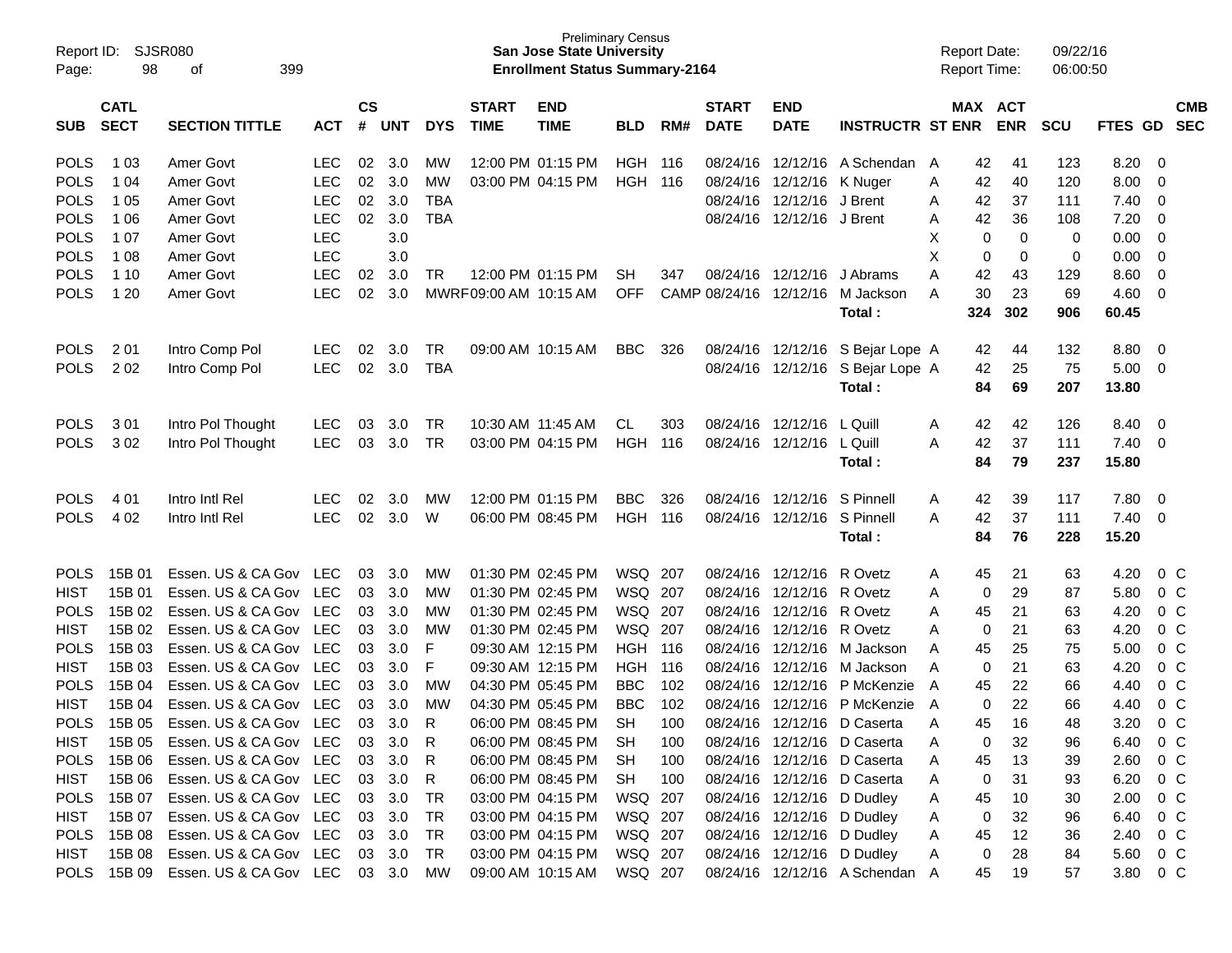| Report ID:<br>Page: | 99                         | <b>SJSR080</b><br>399<br>οf                         |                |                    |            |            |                             | <b>Preliminary Census</b><br><b>San Jose State University</b><br><b>Enrollment Status Summary-2164</b> |            |       |                             |                           |                         |   | <b>Report Date:</b><br><b>Report Time:</b> |            | 09/22/16<br>06:00:50 |                |                |                          |
|---------------------|----------------------------|-----------------------------------------------------|----------------|--------------------|------------|------------|-----------------------------|--------------------------------------------------------------------------------------------------------|------------|-------|-----------------------------|---------------------------|-------------------------|---|--------------------------------------------|------------|----------------------|----------------|----------------|--------------------------|
| <b>SUB</b>          | <b>CATL</b><br><b>SECT</b> | <b>SECTION TITTLE</b>                               | <b>ACT</b>     | $\mathsf{cs}$<br># | <b>UNT</b> | <b>DYS</b> | <b>START</b><br><b>TIME</b> | <b>END</b><br><b>TIME</b>                                                                              | <b>BLD</b> | RM#   | <b>START</b><br><b>DATE</b> | <b>END</b><br><b>DATE</b> | <b>INSTRUCTR ST ENR</b> |   | MAX ACT                                    | <b>ENR</b> | <b>SCU</b>           | FTES GD        |                | <b>CMB</b><br><b>SEC</b> |
| <b>HIST</b>         | 15B 09                     | Essen. US & CA Gov                                  | <b>LEC</b>     | 03                 | 3.0        | MW         | 09:00 AM 10:15 AM           |                                                                                                        | WSQ 207    |       | 08/24/16                    |                           | 12/12/16 A Schendan A   |   | 0                                          | 32         | 96                   | 6.40           |                | $0\,C$                   |
| <b>POLS</b>         | 15B 10                     | Essen. US & CA Gov                                  | LEC            | 03                 | 3.0        | МW         | 09:00 AM 10:15 AM           |                                                                                                        | WSQ 207    |       | 08/24/16                    | 12/12/16                  | A Schendan              | A | 45                                         | 23         | 69                   | 4.60           |                | $0\,C$                   |
| <b>HIST</b>         | 15B 10                     | Essen. US & CA Gov                                  | <b>LEC</b>     | 03                 | 3.0        | MW         | 09:00 AM 10:15 AM           |                                                                                                        | WSQ 207    |       | 08/24/16                    | 12/12/16                  | A Schendan              | A | 0                                          | 19         | 57                   | 3.80           |                | 0 <sup>C</sup>           |
| <b>POLS</b>         | 15B 11                     | Essen. US & CA Gov                                  | <b>LEC</b>     | 03                 | 3.0        | TR         | 10:30 AM 11:45 AM           |                                                                                                        | <b>ENG</b> | 403   | 08/24/16                    | 12/12/16                  | G Stern                 | A | 40                                         | 15         | 45                   | 3.00           |                | 0 <sup>C</sup>           |
| <b>HIST</b>         | 15B 11                     | Essen. US & CA Gov                                  | <b>LEC</b>     | 03                 | 3.0        | <b>TR</b>  | 10:30 AM 11:45 AM           |                                                                                                        | <b>ENG</b> | 403   | 08/24/16                    | 12/12/16                  | G Stern                 | A | 0                                          | 22         | 66                   | 4.40           |                | $0\,C$                   |
| <b>POLS</b>         | 15B 12                     | Essen. US & CA Gov                                  | <b>LEC</b>     | 03                 | 3.0        | <b>TR</b>  |                             | 01:30 PM 02:45 PM                                                                                      | <b>ENG</b> | 403   | 08/24/16                    | 12/12/16                  | G Stern                 | A | 40                                         | 19         | 57                   | 3.80           |                | $0\,C$                   |
| <b>HIST</b>         | 15B 12                     | Essen. US & CA Gov                                  | <b>LEC</b>     | 03                 | 3.0        | <b>TR</b>  |                             | 01:30 PM 02:45 PM                                                                                      | <b>ENG</b> | 403   |                             | 08/24/16 12/12/16         | G Stern                 | A | 0                                          | 17         | 51                   | 3.40           | $0\,$ C        |                          |
|                     |                            |                                                     |                |                    |            |            |                             |                                                                                                        |            |       |                             |                           | Total :                 |   | 530                                        | 522        | 1566                 | 104.40         |                |                          |
| <b>POLS</b>         |                            | 100W 01 Writing Workshop                            | <b>SEM</b>     | 04                 | 3.0        | TR         | 09:00 AM 10:15 AM           |                                                                                                        | HGH        | - 116 |                             | 08/24/16 12/12/16         | L Quill                 | A | 25                                         | 9          | 27                   | 1.80           | - 0            |                          |
| <b>POLS</b>         |                            | 100W 02 Writing Workshop                            | <b>SEM</b>     | 04                 | 3.0        | <b>TR</b>  |                             | 12:00 PM 01:15 PM                                                                                      | <b>ENG</b> | 403   | 08/24/16                    | 12/12/16                  | S Benson                | A | 25                                         | 18         | 54                   | 3.60           | $\overline{0}$ |                          |
| <b>POLS</b>         |                            | 100W 03 Writing Workshop                            | <b>SEM</b>     |                    | 3.0        |            |                             |                                                                                                        |            |       |                             |                           |                         | X | 0                                          | 0          | 0                    | 0.00           | 0              |                          |
|                     |                            |                                                     |                |                    |            |            |                             |                                                                                                        |            |       |                             |                           | Total:                  |   | 50                                         | 27         | 81                   | 5.40           |                |                          |
|                     | POLS 101 01                | Teaching US Govt.                                   | <b>LEC</b>     | 03                 | 3.0        | M          |                             | 06:00 PM 08:45 PM                                                                                      | МH         | 423   |                             | 08/24/16 12/12/16         | C Fowler                | Α | 35                                         | 18         | 54                   | $3.60 \quad 0$ |                |                          |
|                     |                            |                                                     |                |                    |            |            |                             |                                                                                                        |            |       |                             |                           | Total:                  |   | 35                                         | 18         | 54                   | 3.60           |                |                          |
|                     | POLS 102 01                | <b>State Politics</b>                               | LEC            | 02                 | 4.0        | MW         |                             | 03:00 PM 04:15 PM                                                                                      | <b>BBC</b> | 022   |                             | 08/24/16 12/12/16         | D Caserta               | Α | 35                                         | 34         | 136                  | $9.13 \quad 1$ |                |                          |
|                     |                            |                                                     |                |                    |            |            |                             |                                                                                                        |            |       |                             |                           | Total :                 |   | 35                                         | 34         | 136                  | 9.13           |                |                          |
|                     | POLS 103 01                | <b>Local Politics</b>                               | <b>LEC</b>     | 02                 | 4.0        | <b>TBA</b> |                             |                                                                                                        |            |       |                             | 08/24/16 12/12/16         |                         | A | 35                                         | 19         | 76                   | 5.13           |                | 1 C                      |
|                     | URBP 103 01                | <b>Local Politics</b>                               | <b>LEC</b>     | 02                 | 4.0        | <b>TBA</b> |                             |                                                                                                        |            |       |                             | 08/24/16 12/12/16         |                         | A | 0                                          | 0          | 0                    | 0.00           |                | 0 <sup>C</sup>           |
|                     |                            |                                                     |                |                    |            |            |                             |                                                                                                        |            |       |                             |                           | Total:                  |   | 35                                         | 19         | 76                   | 5.13           |                |                          |
|                     | POLS 106 01                | U S Presidency                                      | <b>LEC</b>     | 02                 | 4.0        | TBA        |                             |                                                                                                        |            |       |                             | 08/24/16 12/12/16         |                         | A | 35                                         | 16         | 64                   | $4.27 \t 0$    |                |                          |
|                     |                            |                                                     |                |                    |            |            |                             |                                                                                                        |            |       |                             |                           | Total :                 |   | 35                                         | 16         | 64                   | 4.27           |                |                          |
|                     | POLS 108 01                | Poli Participation                                  | <b>LEC</b>     | 02                 | 4.0        | TBA        |                             |                                                                                                        |            |       |                             | 08/24/16 12/12/16         |                         | A | 35                                         | 13         | 52                   | $3.47 \quad 0$ |                |                          |
|                     |                            |                                                     |                |                    |            |            |                             |                                                                                                        |            |       |                             |                           | Total:                  |   | 35                                         | 13         | 52                   | 3.47           |                |                          |
|                     | POLS 110 01                | Race and Politics                                   | LEC 02 4.0     |                    |            | <b>TBA</b> |                             |                                                                                                        |            |       |                             | 08/24/16 12/12/16         |                         | A | 35                                         | 26         | 104                  | 6.93           | - 0            |                          |
|                     |                            |                                                     |                |                    |            |            |                             |                                                                                                        |            |       |                             |                           | Total:                  |   | 35                                         | 26         | 104                  | 6.93           |                |                          |
|                     | POLS 114 01                | Intro Pub Admin                                     | LEC 02 4.0 TBA |                    |            |            |                             |                                                                                                        |            |       |                             | 08/24/16 12/12/16         |                         | A | 35                                         | 11         | 44                   | $2.93$ 0       |                |                          |
|                     |                            |                                                     |                |                    |            |            |                             |                                                                                                        |            |       |                             |                           | Total:                  |   | 35                                         | 11         | 44                   | 2.93           |                |                          |
|                     | POLS 120 01                | U S Law and Society LEC 02 3.0 MW 10:30 AM 11:45 AM |                |                    |            |            |                             |                                                                                                        | ENG 403    |       |                             | 08/24/16 12/12/16 K Nuger |                         | A | 40                                         | 17         | 51                   | $3.40 \quad 0$ |                |                          |
|                     | POLS 120 02                | U S Law and Society LEC 02 3.0 MW 12:00 PM 01:15 PM |                |                    |            |            |                             |                                                                                                        | ENG 403    |       |                             | 08/24/16 12/12/16 K Nuger |                         | A | 40                                         | 21         | 63                   | $4.20 \ 0$     |                |                          |
|                     |                            |                                                     |                |                    |            |            |                             |                                                                                                        |            |       |                             |                           | Total:                  |   | 80                                         | 38         | 114                  | 7.60           |                |                          |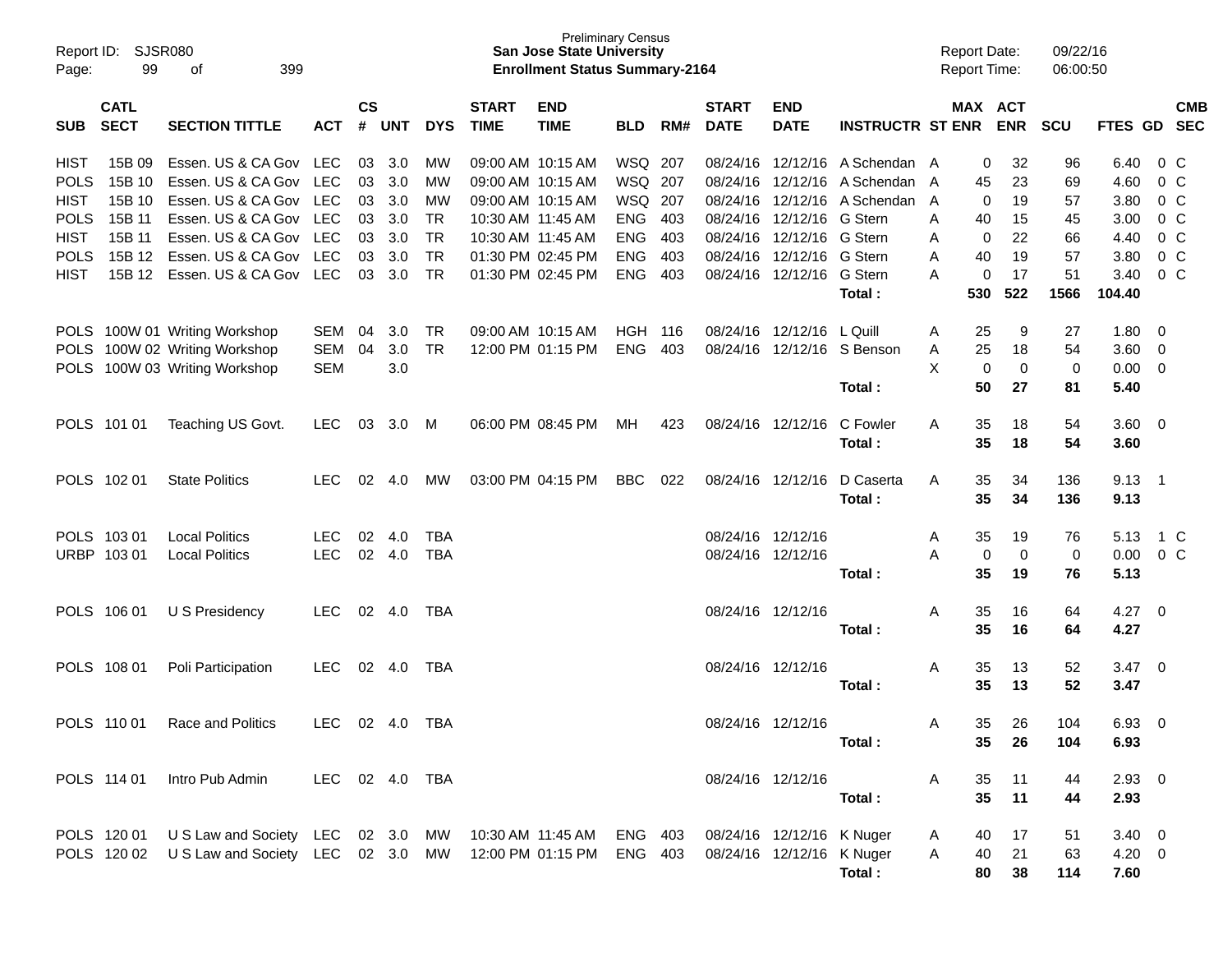| Page:    | Report ID: SJSR080<br>100<br>399<br>of    |                                                                         |                                        |               |                      |                                        |                             | <b>Preliminary Census</b><br><b>San Jose State University</b><br><b>Enrollment Status Summary-2164</b> |                |     |                             |                                                             |                             | <b>Report Date:</b><br><b>Report Time:</b> |                                                           | 09/22/16<br>06:00:50 |                                       |                |  |
|----------|-------------------------------------------|-------------------------------------------------------------------------|----------------------------------------|---------------|----------------------|----------------------------------------|-----------------------------|--------------------------------------------------------------------------------------------------------|----------------|-----|-----------------------------|-------------------------------------------------------------|-----------------------------|--------------------------------------------|-----------------------------------------------------------|----------------------|---------------------------------------|----------------|--|
| SUB SECT | <b>CATL</b>                               | <b>SECTION TITTLE</b>                                                   | ACT                                    | $\mathsf{cs}$ | # UNT                | <b>DYS</b>                             | <b>START</b><br><b>TIME</b> | <b>END</b><br><b>TIME</b>                                                                              | <b>BLD</b>     | RM# | <b>START</b><br><b>DATE</b> | <b>END</b><br><b>DATE</b>                                   | <b>INSTRUCTR ST ENR ENR</b> |                                            | MAX ACT                                                   | SCU                  | FTES GD SEC                           | <b>CMB</b>     |  |
|          |                                           | POLS 121A 01 Institutional Powers                                       | LEC                                    |               | 02 4.0               | TBA                                    |                             |                                                                                                        |                |     |                             | 08/24/16 12/12/16                                           | Total:                      | 35<br>Α<br>35                              | 9<br>9                                                    | 36<br>36             | $2.40 \ 0$<br>2.40                    |                |  |
|          |                                           | POLS 121B 01 Civil Liberties                                            | <b>LEC</b>                             |               | 4.0                  |                                        |                             |                                                                                                        |                |     |                             |                                                             | Total:                      | X                                          | 0<br>0<br>$\bf{0}$<br>0                                   | 0<br>$\mathbf 0$     | $0.00 \t 0$<br>0.00                   |                |  |
|          | POLS 130 01                               | <b>Public Policy</b>                                                    | <b>LEC</b>                             |               | 4.0                  |                                        |                             |                                                                                                        |                |     |                             |                                                             | Total:                      | X                                          | 0<br>0<br>$\mathbf 0$<br>0                                | 0<br>$\bf{0}$        | $0.00 \t 0$<br>0.00                   |                |  |
|          | POLS 140 01                               | European Union                                                          | <b>LEC</b>                             | 02            | 4.0                  | <b>TR</b>                              |                             | 12:00 PM 01:15 PM                                                                                      | <b>BBC</b>     | 326 |                             | 08/24/16 12/12/16                                           | D Dudley<br>Total:          | 35<br>A<br>35                              | 26<br>26                                                  | 104<br>104           | $6.93$ 0<br>6.93                      |                |  |
|          | POLS 144 01<br>JWSS 144 01<br>MDES 144 01 | Middle Eastern Pol<br>Middle Eastern Pol<br>Middle Eastern Pol          | <b>LEC</b><br><b>LEC</b><br><b>LEC</b> | 02<br>02      | 4.0<br>4.0<br>02 4.0 | <b>TBA</b><br><b>TBA</b><br><b>TBA</b> |                             |                                                                                                        |                |     |                             | 08/24/16 12/12/16<br>08/24/16 12/12/16<br>08/24/16 12/12/16 | Total:                      | 35<br>A<br>Α<br>Α<br>35                    | 32<br>$\pmb{0}$<br>$\mathbf 0$<br>0<br>$\mathbf{1}$<br>33 | 128<br>0<br>4<br>132 | 8.53<br>$0.00 \t 0 C$<br>0.27<br>8.80 | 0 C<br>$0\,$ C |  |
|          | POLS 146 01                               | Latin American Pol                                                      | LEC                                    |               | 02 4.0               | TBA                                    |                             |                                                                                                        |                |     |                             | 08/24/16 12/12/16                                           | Total:                      | 35<br>Α<br>35                              | 12<br>12                                                  | 48<br>48             | $3.20 \ 0$<br>3.20                    |                |  |
|          | POLS 150 01                               | War and Peace                                                           | <b>LEC</b>                             |               | 02 3.0 F             |                                        |                             | 10:00 AM 12:45 PM                                                                                      | CL             | 303 |                             | 08/24/16 12/12/16                                           | S Pinnell<br>Total:         | 35<br>A<br>35                              | 24<br>24                                                  | 72<br>72             | $4.80\ 0$<br>4.80                     |                |  |
|          |                                           | POLS 152A 01 Int'l Organizations/                                       | LEC                                    |               | 02 4.0               | TBA                                    |                             |                                                                                                        |                |     |                             | 08/24/16 12/12/16                                           | Total:                      | Α<br>35<br>35                              | 15<br>15                                                  | 60<br>60             | $4.00 \ 0$<br>4.00                    |                |  |
|          | POLS 154 01                               | US Foreign Policy                                                       | LEC                                    |               | 02 4.0               | TBA                                    |                             |                                                                                                        |                |     |                             | 08/24/16 12/12/16                                           | Total:                      | 35<br>Α<br>35                              | 34<br>34                                                  | 136<br>136           | $9.07$ 0<br>9.07                      |                |  |
|          |                                           | POLS 160A 01 Class Pol Thought                                          | <b>LEC</b>                             |               | 03 3.0 T             |                                        |                             | 06:00 PM 08:45 PM                                                                                      | <b>HGH 116</b> |     |                             | 08/24/16 12/12/16 K Peter                                   | Total:                      | 35<br>A<br>35                              | 16<br>16                                                  | 48<br>48             | $3.20 \ 0$<br>3.20                    |                |  |
|          |                                           | POLS 160C 01 Recent Pol Thought LEC 03 3.0 TR 01:30 PM 02:45 PM BBC 326 |                                        |               |                      |                                        |                             |                                                                                                        |                |     |                             | 08/24/16 12/12/16                                           | L Quill<br>Total:           | 35<br>A<br>35                              | 21<br>21                                                  | 63<br>63             | $4.20 \ 0$<br>4.20                    |                |  |
|          |                                           | POLS 170V 01 Amer Pol Global                                            | SEM 03 3.0 MW                          |               |                      |                                        |                             | 10:30 AM 11:45 AM HGH 116                                                                              |                |     |                             | 08/24/16 12/12/16                                           | S Pinnell<br>Total:         | 35<br>A<br>35                              | 41<br>41                                                  | 123<br>123           | $8.20 \ 0$<br>8.20                    |                |  |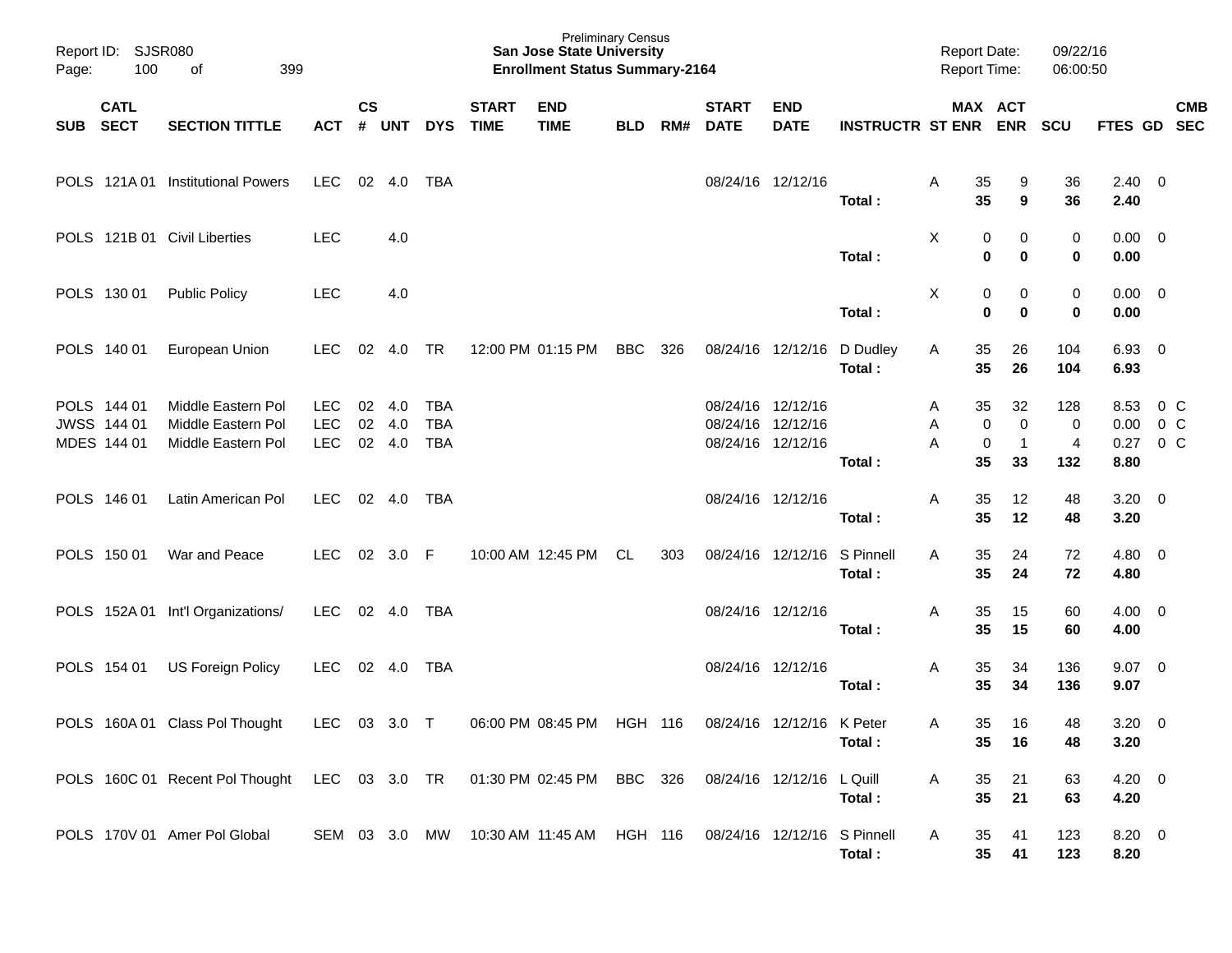| Report ID:<br>101<br>Page:                                                  | <b>Preliminary Census</b><br><b>SJSR080</b><br><b>San Jose State University</b><br>399<br><b>Enrollment Status Summary-2164</b><br>οf |                                                      |                |                          |                          |                             |                           |            |     |                             |                                                                              |                                                    |                  | <b>Report Date:</b><br>Report Time: |                                                          | 09/22/16<br>06:00:50                         |                                      |                                                      |
|-----------------------------------------------------------------------------|---------------------------------------------------------------------------------------------------------------------------------------|------------------------------------------------------|----------------|--------------------------|--------------------------|-----------------------------|---------------------------|------------|-----|-----------------------------|------------------------------------------------------------------------------|----------------------------------------------------|------------------|-------------------------------------|----------------------------------------------------------|----------------------------------------------|--------------------------------------|------------------------------------------------------|
| <b>CATL</b><br><b>SECT</b><br><b>SUB</b>                                    | <b>SECTION TITTLE</b>                                                                                                                 | <b>ACT</b>                                           | <b>CS</b><br># | <b>UNT</b>               | <b>DYS</b>               | <b>START</b><br><b>TIME</b> | <b>END</b><br><b>TIME</b> | <b>BLD</b> | RM# | <b>START</b><br><b>DATE</b> | <b>END</b><br><b>DATE</b>                                                    | <b>INSTRUCTR ST ENR</b>                            |                  | MAX ACT                             | <b>ENR</b>                                               | SCU                                          | FTES GD                              | <b>CMB</b><br><b>SEC</b>                             |
| <b>POLS</b><br>18001<br><b>POLS</b><br>180 02<br>POLS 180 03<br>POLS 180 04 | <b>Indiv Studies</b><br><b>Indiv Studies</b><br><b>Indiv Studies</b><br><b>Indiv Studies</b>                                          | <b>SUP</b><br><b>SUP</b><br><b>SUP</b><br><b>SUP</b> | 36             | 2.0<br>2.0<br>3.0<br>3.0 | <b>TBA</b>               |                             |                           |            |     |                             | 08/24/16 12/12/16                                                            | P Haas<br>Total:                                   | Х<br>X<br>X<br>А | 0<br>0<br>0<br>5<br>5               | 0<br>0<br>0<br>$\overline{c}$<br>$\overline{\mathbf{2}}$ | 0<br>0<br>0<br>6<br>6                        | 0.00<br>0.00<br>0.00<br>0.50<br>0.50 | 0<br>0<br>$\mathbf 0$<br>2                           |
| POLS 181 01                                                                 | Internships                                                                                                                           | SEM                                                  | 06             | 4.0                      | TBA                      |                             |                           |            |     | 08/24/16 12/12/16           |                                                                              | Total:                                             | A                | 20<br>20                            | 4<br>$\overline{\mathbf{4}}$                             | 16<br>16                                     | 1.07<br>1.07                         | 0                                                    |
| POLS 184 01<br>POLS 184 02<br>POLS 184 03<br>POLS 184 04                    | Directed Reading<br>Directed Reading<br>Directed Reading<br><b>Directed Reading</b>                                                   | <b>SUP</b><br><b>SUP</b><br><b>SUP</b><br><b>SUP</b> | 36<br>36       | 1.0<br>3.0<br>2.0<br>3.0 | <b>TBA</b><br><b>TBA</b> |                             |                           |            |     | 08/24/16                    | 12/12/16                                                                     | F Edwards<br>08/24/16 12/12/16 F Edwards<br>Total: | X<br>A<br>A<br>X | 0<br>10<br>5<br>$\mathbf 0$<br>15   | 0<br>$\overline{c}$<br>$\mathbf{1}$<br>0<br>3            | 0<br>6<br>$\overline{c}$<br>$\mathbf 0$<br>8 | 0.00<br>0.50<br>0.17<br>0.00<br>0.67 | 0<br>$\overline{2}$<br>$\overline{1}$<br>$\mathbf 0$ |
| POLS 190 01<br>POLS 190 02                                                  | Senior Seminar<br>Senior Seminar                                                                                                      | <b>SEM</b><br><b>SEM</b>                             | 05<br>05       | 4.0<br>4.0               | <b>TBA</b><br><b>TBA</b> |                             |                           |            |     | 08/24/16 12/12/16           | 08/24/16 12/12/16                                                            | <b>G</b> Percival<br>Total:                        | A<br>A           | 20<br>20<br>40                      | 20<br>20<br>40                                           | 80<br>80<br>160                              | 5.33<br>5.33<br>10.67                | $\overline{0}$<br>0                                  |
| <b>POLS</b><br><b>POLS</b>                                                  | 190H 01 Honors Thesis<br>190H 02 Honors Thesis                                                                                        | <b>SUP</b><br><b>SUP</b>                             | 25<br>25       | 1.0<br>1.0               | <b>TBA</b><br><b>TBA</b> |                             |                           |            |     | 08/24/16                    | 12/12/16<br>08/24/16 12/12/16                                                | <b>G</b> Percival<br>C DanopoulosA<br>Total:       | A                | 5<br>5<br>10                        | 1<br>3<br>4                                              | -1<br>3<br>4                                 | 0.07<br>0.20<br>0.27                 | 0<br>$\mathbf 0$                                     |
| 195A01<br><b>POLS</b>                                                       | <b>Political Inquiry</b>                                                                                                              | LEC                                                  | 02             | 4.0                      | <b>TBA</b>               |                             |                           |            |     | 08/24/16 12/12/16           |                                                                              | Total:                                             | Α                | 35<br>35                            | 31<br>31                                                 | 124<br>124                                   | 8.27 0<br>8.27                       |                                                      |
| Department :                                                                | <b>Political Science</b>                                                                                                              |                                                      |                |                          |                          |                             |                           |            |     |                             | <b>Department Total:</b><br><b>Lower Division:</b><br><b>Upper Division:</b> |                                                    |                  | 2101<br>1106<br>850                 | 1687<br>1048<br>517                                      | 5375<br>3144<br>1865                         | 364.85<br>209.65<br>124.70           |                                                      |

**Graduate Division : 145 122 366 30.50**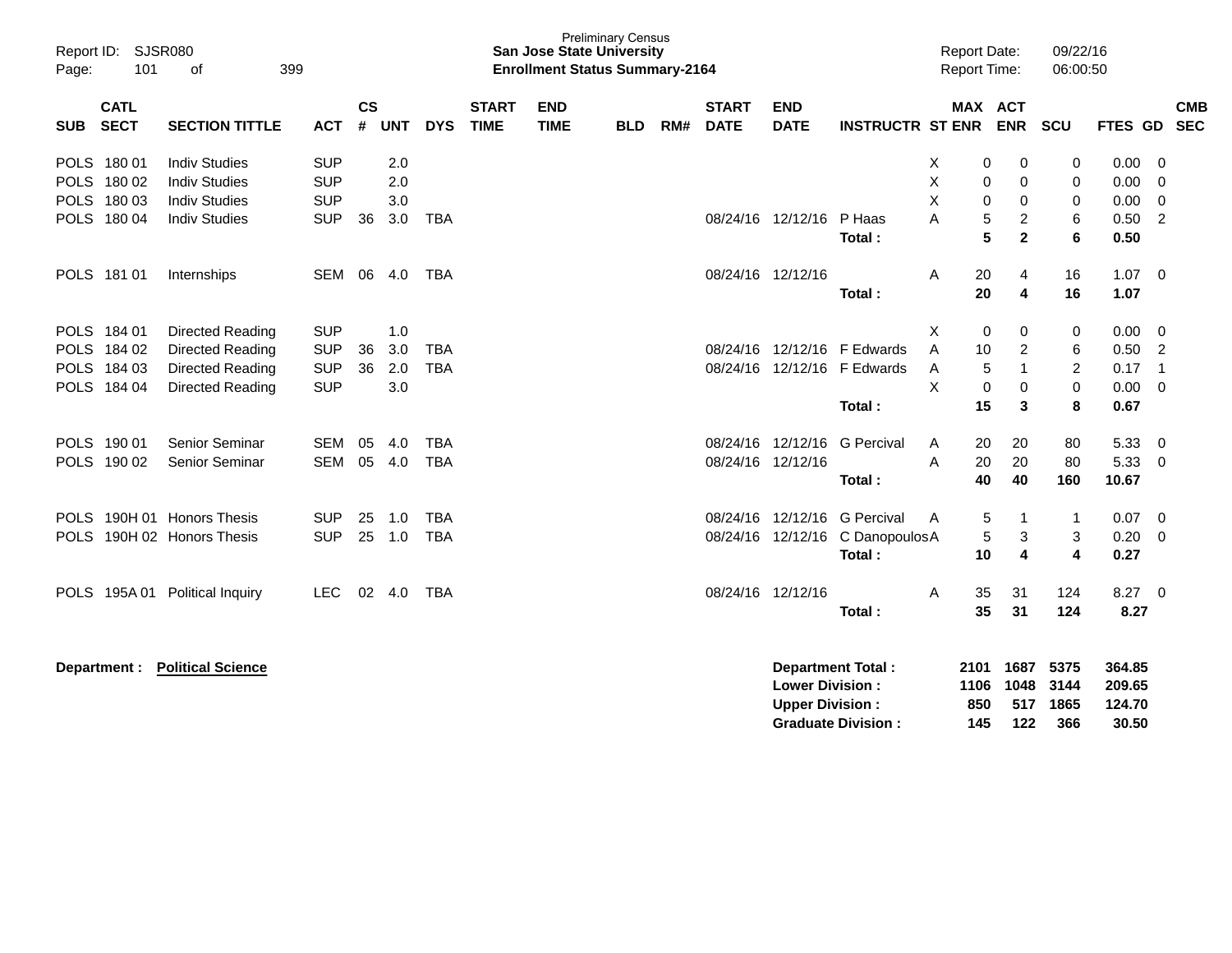| Report ID:                 | SJSR080          |                                                      |                   |               |            |                 |                   | <b>Preliminary Census</b><br><b>San Jose State University</b> |                          |            |                   |                              |                                         |   | <b>Report Date:</b> |                    | 09/22/16   |                |                         |            |
|----------------------------|------------------|------------------------------------------------------|-------------------|---------------|------------|-----------------|-------------------|---------------------------------------------------------------|--------------------------|------------|-------------------|------------------------------|-----------------------------------------|---|---------------------|--------------------|------------|----------------|-------------------------|------------|
| Page:                      | 102<br>399<br>оf |                                                      |                   |               |            |                 |                   | <b>Enrollment Status Summary-2164</b>                         |                          |            |                   |                              |                                         |   | Report Time:        |                    | 06:00:50   |                |                         |            |
|                            | <b>CATL</b>      |                                                      |                   | $\mathsf{cs}$ |            |                 | <b>START</b>      | <b>END</b>                                                    |                          |            | <b>START</b>      | <b>END</b>                   |                                         |   | MAX ACT             |                    |            |                |                         | <b>CMB</b> |
| <b>SUB</b>                 | <b>SECT</b>      | <b>SECTION TITTLE</b>                                | <b>ACT</b>        | #             | <b>UNT</b> | <b>DYS</b>      | <b>TIME</b>       | <b>TIME</b>                                                   | <b>BLD</b>               | RM#        | <b>DATE</b>       | <b>DATE</b>                  | <b>INSTRUCTR ST ENR</b>                 |   |                     | <b>ENR</b>         | <b>SCU</b> | <b>FTES GD</b> |                         | <b>SEC</b> |
| <b>College</b>             |                  | <b>Social Sciences</b>                               |                   |               |            |                 |                   |                                                               |                          |            |                   |                              |                                         |   |                     |                    |            |                |                         |            |
| Department :               |                  | <b>Psychology</b>                                    |                   |               |            |                 |                   |                                                               |                          |            |                   |                              |                                         |   |                     |                    |            |                |                         |            |
| <b>PSYC</b>                | 1 0 1            | General Psychology                                   | <b>LEC</b>        | 02            | 3.0        | TR              |                   | 01:30 PM 02:45 PM                                             | MD                       | 101        |                   | 08/24/16 12/12/16 G Feist    |                                         | A | 275                 | 273                | 819        | 54.60          | - 0                     |            |
| <b>PSYC</b>                | 1 0 2            | General Psychology                                   | <b>LEC</b>        | 02            | 3.0        | MW              |                   | 03:00 PM 04:15 PM                                             | <b>BBC</b>               | 204        |                   | 08/24/16 12/12/16 N Rattan   |                                         | A | 115                 | 115                | 345        | 23.00          | 0                       |            |
| <b>PSYC</b>                | 1 0 3            | General Psychology                                   | <b>LEC</b>        | 02            | 3.0        | MW              |                   | 03:00 PM 04:15 PM                                             | MD                       | 101        |                   | 08/24/16 12/12/16 V Favilla  |                                         | A | 275                 | 279                | 837        | 55.80          | 0                       |            |
| <b>PSYC</b>                | 1 0 4            | General Psychology                                   | <b>LEC</b>        | 02            | 3.0        | МW              | 10:30 AM 11:45 AM |                                                               | DH                       | 243        |                   | 08/24/16 12/12/16            | M Van Selst                             | A | 40                  | 40                 | 120        | 8.00           | - 0                     |            |
| <b>PSYC</b>                | 1 0 5            | General Psychology                                   | <b>LEC</b>        | 02            | 3.0        | R               |                   | 06:00 PM 08:45 PM                                             | DH                       | 243        |                   | 08/24/16 12/12/16            | J Danese                                | A | 40                  | 27                 | 81         | 5.40           | $\overline{0}$          |            |
| <b>PSYC</b>                | 1 0 6            | General Psychology                                   | <b>LEC</b>        | 02            | 3.0        | MW              |                   | 10:30 AM 11:45 AM                                             | MН                       | 324        |                   | 08/24/16 12/12/16            | S Macramalla A                          |   | 40                  | 50                 | 150        | 10.00          | $\overline{0}$          |            |
| <b>PSYC</b>                | 1 0 7            | General Psychology                                   | <b>LEC</b>        | 02            | 3.0        | MW              |                   | 10:30 AM 11:45 AM                                             | <b>BBC</b>               | 226        |                   | 08/24/16 12/12/16            | S Del Chiaro A                          |   | 40                  | 40                 | 120        | 8.00           | 0                       |            |
| <b>PSYC</b>                | 1 0 8            | General Psychology                                   | <b>LEC</b>        | 02            | 3.0        | <b>TR</b>       |                   | 12:00 PM 01:15 PM                                             | DH.                      | 243        |                   | 08/24/16 12/12/16            | C Feria                                 | A | 40                  | 40                 | 120        | 8.00           | $\overline{0}$          |            |
| <b>PSYC</b>                | 1 0 9            | General Psychology                                   | <b>LEC</b>        | 02            | 3.0        | F               |                   | 12:00 PM 02:45 PM                                             | DH                       | 243        |                   | 08/24/16 12/12/16            | C Feria                                 | Α | 40                  | 40                 | 120        | 8.00           | 0                       |            |
|                            |                  |                                                      |                   |               |            |                 |                   |                                                               |                          |            |                   |                              | Total:                                  |   | 905                 | 904                | 2712       | 180.80         |                         |            |
|                            |                  |                                                      |                   |               |            |                 |                   |                                                               |                          |            |                   |                              |                                         |   |                     |                    |            |                |                         |            |
| <b>PSYC</b>                | 2Q 01            | Identity / Prejudice                                 | <b>SEM</b>        | 05            | 3.0        | <b>MW</b>       |                   | 10:30 AM 11:45 AM                                             | CL                       | 243        | 08/24/16 12/12/16 |                              | N Rattan                                | A | 20                  | 20                 | 60         | 4.00           | $\overline{\mathbf{0}}$ |            |
|                            |                  |                                                      |                   |               |            |                 |                   |                                                               |                          |            |                   |                              | Total:                                  |   | 20                  | 20                 | 60         | 4.00           |                         |            |
|                            |                  |                                                      |                   |               |            |                 |                   |                                                               |                          |            |                   |                              |                                         |   |                     |                    |            |                |                         |            |
| <b>PSYC</b>                | 30 01            | Intro Psychbiology                                   | LEC.              | 02            | 3.0        | TR.             |                   | 12:00 PM 01:15 PM                                             | WSQ                      | 207        |                   | 08/24/16 12/12/16            | C Chancellor A                          |   | 123                 | 113                | 339        | 22.60          | - 0                     |            |
| <b>PSYC</b>                | 30 02            | Intro Psychbiology                                   | <b>LEC</b>        | 02            | 3.0        | MW              |                   | 03:00 PM 04:15 PM                                             | CL.                      | 111        |                   | 08/24/16 12/12/16 S Trafalis |                                         | A | 42                  | 43                 | 129        | 8.60           | - 0                     |            |
| <b>PSYC</b>                | 30 03            | Intro Psychbiology                                   | <b>LEC</b>        |               | 3.0        |                 |                   |                                                               |                          |            |                   |                              |                                         | X | 0                   | 0                  | 0          | 0.00           | 0                       |            |
| <b>PSYC</b>                | 30 04            | Intro Psychbiology                                   | <b>LEC</b>        | 02            | 3.0        | TR              |                   | 09:00 AM 10:15 AM                                             | <b>SH</b>                | 120        |                   | 08/24/16 12/12/16            | Z Miguel Mal A                          |   | 42                  | 44                 | 132        | 8.80           | $\overline{0}$          |            |
| <b>PSYC</b>                | 30 05            | Intro Psychbiology                                   | <b>LEC</b>        |               | 3.0        |                 |                   |                                                               |                          |            |                   |                              |                                         | X | $\mathbf 0$         | $\mathbf 0$        | 0          | 0.00           | 0                       |            |
|                            |                  |                                                      |                   |               |            |                 |                   |                                                               |                          |            |                   |                              | Total:                                  |   | 207                 | 200                | 600        | 40.00          |                         |            |
|                            |                  |                                                      | SEM               | 04            | 3.0        |                 |                   | 12:00 PM 01:15 PM                                             |                          | 243        |                   | 08/24/16 12/12/16            | L Cabral                                |   |                     | 23                 |            | 4.60           |                         |            |
|                            |                  | PSYC 100W 01 Writing Workshop                        | SEM               | 04            | 3.0        | <b>MW</b><br>MW |                   | 03:00 PM 04:15 PM                                             | DH.<br><b>BBC</b>        | 225        |                   | 08/24/16 12/12/16            | J Fanos                                 | A | 23<br>23            | 23                 | 69<br>69   | 4.60           | - 0                     |            |
|                            |                  | PSYC 100W 02 Writing Workshop                        |                   |               |            |                 |                   |                                                               |                          |            |                   |                              |                                         | A |                     |                    |            |                | - 0                     |            |
| <b>PSYC</b>                |                  | PSYC 100W 03 Writing Workshop                        | SEM<br><b>SEM</b> | 04<br>04      | 3.0<br>3.0 | TR<br><b>TR</b> |                   | 10:30 AM 11:45 AM<br>04:30 PM 05:45 PM                        | <b>DBH</b><br>CL.        | 202<br>234 | 08/24/16          | 12/12/16                     | 08/24/16 12/12/16 S Lundquist<br>E Herb | A | 23<br>23            | 24<br>23           | 72<br>69   | 4.80<br>4.60   | 0                       |            |
| <b>PSYC</b>                |                  | 100W 04 Writing Workshop<br>100W 05 Writing Workshop | <b>SEM</b>        | 04            | 3.0        | МW              |                   | 03:00 PM 04:15 PM                                             | <b>ENG</b>               | 327        | 08/24/16          | 12/12/16                     | J Maletis                               | A | 23                  | 22                 | 66         | 4.40           | 0                       |            |
|                            |                  |                                                      |                   |               |            |                 |                   |                                                               |                          |            |                   |                              | 08/24/16 12/12/16 L Jones-Haga A        | A |                     |                    |            |                | 0                       |            |
| <b>PSYC</b><br><b>PSYC</b> |                  | 100W 06 Writing Workshop<br>100W 07 Writing Workshop | SEM<br><b>SEM</b> | 04<br>04      | 3.0<br>3.0 | MW<br><b>MW</b> |                   | 09:00 AM 10:15 AM<br>07:30 AM 08:45 AM                        | <b>CCB</b><br><b>ENG</b> | 100<br>403 | 08/24/16          | 12/12/16                     | L Jones-Haga A                          |   | 23<br>23            | 25<br>26           | 75<br>78   | 5.00<br>5.20   | 0                       |            |
|                            |                  | PSYC 100W 08 Writing Workshop                        | <b>SEM</b>        | 04            | 3.0        | <b>TR</b>       |                   | 07:30 AM 08:45 AM                                             | <b>BBC</b>               | 126        |                   | 08/24/16 12/12/16 L Cabral   |                                         |   | 23                  | 14                 | 42         | 2.80           | 0<br>$\overline{0}$     |            |
|                            |                  |                                                      |                   |               |            |                 |                   |                                                               |                          |            |                   |                              |                                         | A |                     |                    |            |                |                         |            |
|                            |                  | PSYC 100W 09 Writing Workshop                        | SEM 04            |               | 3.0        | TR              |                   | 09:00 AM 10:15 AM                                             | WSQ 111                  |            |                   |                              | 08/24/16 12/12/16 C Oyamot              | Α | 23                  | 23                 | 69         | 4.60 0         |                         |            |
|                            |                  | PSYC 100W 10 Writing Workshop                        | SEM 04            |               | 3.0        | M               |                   | 06:00 PM 08:45 PM                                             | <b>BBC</b>               | 126        |                   |                              | 08/24/16 12/12/16 R Majzler             | A | 23                  | 24                 | 72         | 4.80 0         |                         |            |
|                            |                  | PSYC 100W 11 Writing Workshop                        | SEM 04 3.0        |               |            | TR              |                   | 01:30 PM 02:45 PM                                             | WSQ 111                  |            |                   |                              | 08/24/16 12/12/16 N Wagner              | A | 23                  | 23                 | 69         | $4.60$ 0       |                         |            |
|                            |                  | PSYC 100W 12 Writing Workshop                        | SEM 04 3.0        |               |            | $\top$          |                   | 06:00 PM 08:45 PM                                             | DH                       | 243        |                   |                              | 08/24/16 12/12/16 J Danese              | A | 23                  | 21                 | 63         | $4.20 \ 0$     |                         |            |
|                            |                  |                                                      |                   |               |            |                 |                   |                                                               |                          |            |                   |                              | Total:                                  |   | 276                 | 271                | 813        | 54.20          |                         |            |
|                            | PSYC 102 01      |                                                      | <b>LEC</b>        |               | 02 3.0     | TR              |                   | 10:30 AM 11:45 AM                                             | SH                       |            |                   |                              |                                         |   |                     |                    |            |                |                         |            |
|                            | PSYC 102 02      | Child Psych                                          |                   |               |            |                 |                   |                                                               |                          | 100        |                   |                              | 08/24/16 12/12/16 M Alvarez             | A |                     | 120 117<br>120 120 | 351        | 23.40 0        |                         |            |
|                            |                  | Child Psych                                          | LEC 02 3.0 MW     |               |            |                 |                   | 03:00 PM 04:15 PM                                             | SH                       | 100        |                   | 08/24/16 12/12/16 S Duh      |                                         | A |                     |                    | 360        | 24.00 0        |                         |            |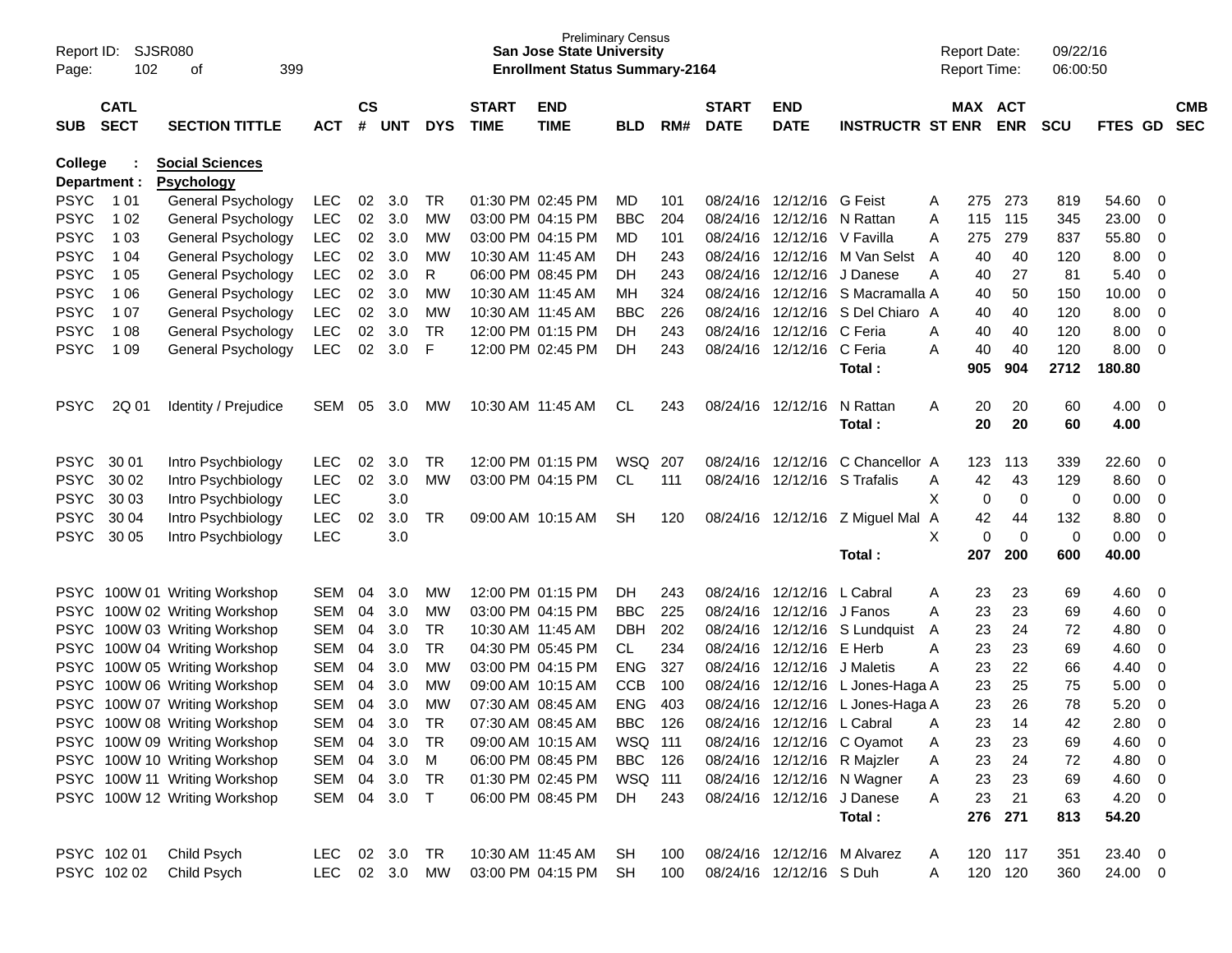| Report ID:<br>Page:                      | SJSR080<br>103<br>399<br>οf     |            |                |        |            |                             | <b>San Jose State University</b><br><b>Enrollment Status Summary-2164</b> | <b>Preliminary Census</b> |     |                             |                             |                                  | <b>Report Date:</b><br><b>Report Time:</b> |                       | 09/22/16<br>06:00:50 |                         |                          |                          |
|------------------------------------------|---------------------------------|------------|----------------|--------|------------|-----------------------------|---------------------------------------------------------------------------|---------------------------|-----|-----------------------------|-----------------------------|----------------------------------|--------------------------------------------|-----------------------|----------------------|-------------------------|--------------------------|--------------------------|
| <b>CATL</b><br><b>SECT</b><br><b>SUB</b> | <b>SECTION TITTLE</b>           | <b>ACT</b> | <b>CS</b><br># | UNT    | <b>DYS</b> | <b>START</b><br><b>TIME</b> | <b>END</b><br><b>TIME</b>                                                 | <b>BLD</b>                | RM# | <b>START</b><br><b>DATE</b> | <b>END</b><br><b>DATE</b>   | <b>INSTRUCTR ST ENR</b>          |                                            | MAX ACT<br><b>ENR</b> | <b>SCU</b>           | FTES GD                 |                          | <b>CMB</b><br><b>SEC</b> |
| PSYC 10203                               | Child Psych                     | <b>LEC</b> | 02             | 3.0    | TR         |                             | 06:00 PM 07:15 PM                                                         | DH                        | 351 |                             | 08/24/16 12/12/16           | P Cravalho<br>Total:             | 45<br>A<br>285                             | 37<br>274             | 111<br>822           | $7.40 \quad 0$<br>54.80 |                          |                          |
| PSYC 105 01                              | <b>Special Topics</b>           | <b>LEC</b> | 02             | 3.0    | <b>MW</b>  |                             | 01:30 PM 02:45 PM                                                         | SН                        | 120 |                             | 08/24/16 12/12/16           | S Robins<br>Total:               | Α<br>30<br>30                              | 29<br>29              | 87<br>87             | 5.80 0<br>5.80          |                          |                          |
| PSYC 107 01                              | Psych of Women                  | <b>LEC</b> | 02             | 3.0    | MW         |                             | 10:30 AM 11:45 AM                                                         | <b>BBC</b>                | 105 |                             | 08/24/16 12/12/16 E Herb    |                                  | 35<br>A                                    | 35                    | 105                  | 7.00                    |                          | $0\,C$                   |
| <b>WOMS 107 01</b>                       | Psych of Women                  | <b>LEC</b> | 02             | 3.0    | MW         |                             | 10:30 AM 11:45 AM                                                         | <b>BBC</b>                | 105 | 08/24/16                    | 12/12/16                    | E Herb                           | Α                                          | $\overline{c}$<br>0   | 6                    | 0.40                    |                          | 0 <sup>o</sup>           |
| PSYC 107 02                              | Psych of Women                  | <b>LEC</b> | 02             | 3.0    | <b>TR</b>  |                             | 01:30 PM 02:45 PM                                                         | SH                        | 315 |                             | 08/24/16 12/12/16 A Caffrey |                                  | 34<br>Α                                    | 30                    | 90                   | 6.00                    |                          | 0 <sup>o</sup>           |
| WOMS 107 02                              | Psych of Women                  | <b>LEC</b> | 02             | 3.0    | TR         |                             | 01:30 PM 02:45 PM                                                         | <b>SH</b>                 | 315 |                             | 08/24/16 12/12/16 A Caffrey |                                  | Α                                          | $\boldsymbol{2}$<br>0 | 6                    | 0.40                    |                          | 0 <sup>o</sup>           |
|                                          |                                 |            |                |        |            |                             |                                                                           |                           |     |                             |                             | Total:                           | 69                                         | 69                    | 207                  | 13.80                   |                          |                          |
| PSYC 110 01                              | Abnormal Psy                    | LEC.       | 02             | 3.0    | MW         |                             | 04:30 PM 05:45 PM                                                         | WSQ                       | 207 |                             | 08/24/16 12/12/16           | J Maletis                        | 119<br>A                                   | 117                   | 351                  | 23.40                   | $\overline{\phantom{0}}$ |                          |
| PSYC 110 02                              | Abnormal Psy                    | <b>LEC</b> | 02             | 3.0    | TR         |                             | 01:30 PM 02:45 PM                                                         | <b>CL</b>                 | 111 | 08/24/16                    | 12/12/16                    | J Gregg                          | 42<br>Α                                    | 47                    | 141                  | 9.40                    | $\overline{\phantom{0}}$ |                          |
| PSYC 110 03                              | Abnormal Psy                    | <b>LEC</b> | 02             | 3.0    | TR         |                             | 03:00 PM 04:15 PM                                                         | <b>CL</b>                 | 225 | 08/24/16                    | 12/12/16 E Herb             |                                  | 42<br>Α                                    | 42                    | 126                  | 8.40                    | $\overline{\phantom{0}}$ |                          |
| PSYC 110 04                              | Abnormal Psy                    | <b>LEC</b> | 02             | 3.0    | R          |                             | 06:00 PM 08:45 PM                                                         | <b>BBC</b>                | 105 | 08/24/16                    | 12/12/16 L Tinson           |                                  | 42<br>А                                    | 36                    | 108                  | 7.25                    | $\overline{1}$           |                          |
| PSYC 110 05                              | Abnormal Psy                    | <b>LEC</b> | 02             | 3.0    | F          |                             | 09:30 AM 12:15 PM                                                         | CL.                       | 111 |                             |                             | 08/24/16 12/12/16 S Del Chiaro A | 42                                         | 43                    | 129                  | $8.60$ 0                |                          |                          |
| PSYC 110 06                              | Abnormal Psy                    | <b>LEC</b> |                | 3.0    |            |                             |                                                                           |                           |     |                             |                             |                                  | X                                          | 0<br>0                | 0                    | 0.00                    | $\overline{\phantom{0}}$ |                          |
| PSYC 110 07                              | <b>Abnormal Psy</b>             | <b>LEC</b> | 02             | 3.0    | MW         |                             | 09:00 AM 10:15 AM                                                         | <b>BBC</b>                | 226 |                             |                             | 08/24/16 12/12/16 S Del Chiaro A | 42                                         | 44                    | 132                  | 8.80 0                  |                          |                          |
|                                          |                                 |            |                |        |            |                             |                                                                           |                           |     |                             |                             | Total:                           | 329                                        | 329                   | 987                  | 65.85                   |                          |                          |
| PSYC 112 02                              | Psych of Adoles                 | <b>LEC</b> | 02             | 3.0    | TR         |                             | 04:30 PM 05:45 PM                                                         | CL.                       | 111 |                             | 08/24/16 12/12/16           | P Cravalho                       | 41<br>A                                    | 39                    | 117                  | 7.80 0                  |                          |                          |
| PSYC 11203                               | Psych of Adoles                 | <b>LEC</b> | 02             | 3.0    | MW         |                             | 01:30 PM 02:45 PM                                                         | <b>CL</b>                 | 111 | 08/24/16                    | 12/12/16                    | L Jones-Haga A                   | 41                                         | 42                    | 126                  | 8.40                    | $\overline{0}$           |                          |
| PSYC 11204                               | Psych of Adoles                 | <b>LEC</b> | 02             | 3.0    | TR         |                             | 09:00 AM 10:15 AM                                                         | <b>BBC</b>                | 103 |                             | 08/24/16 12/12/16           | M Alvarez                        | 41<br>A                                    | 42                    | 126                  | 8.40 0                  |                          |                          |
|                                          |                                 |            |                |        |            |                             |                                                                           |                           |     |                             |                             | Total:                           | 123                                        | 123                   | 369                  | 24.60                   |                          |                          |
| PSYC 117 01                              | Psych Tests & Meas              | <b>LEC</b> | 02             | 3.0    | MW         |                             | 07:30 AM 08:45 AM                                                         | CL.                       | 111 | 08/24/16                    | 12/12/16                    | <b>B</b> Oliveira                | 43<br>Α                                    | 43                    | 129                  | $8.60 \quad 0$          |                          |                          |
| PSYC 117 02                              | Psych Tests & Meas              | <b>LEC</b> | 02             | 3.0    | <b>TR</b>  |                             | 09:00 AM 10:15 AM                                                         | CL.                       | 111 | 08/24/16                    | 12/12/16 G Feist            |                                  | 43<br>Α                                    | 49                    | 147                  | 9.80 0                  |                          |                          |
| PSYC 117 03                              | Psych Tests & Meas              | <b>LEC</b> | 02             | 3.0    | MW         |                             | 09:00 AM 10:15 AM                                                         | CL                        | 111 | 08/24/16                    | 12/12/16                    | <b>B</b> Oliveira                | 43<br>Α                                    | 43                    | 129                  | $8.60$ 0                |                          |                          |
| PSYC 117 04                              | Psych Tests & Meas              | <b>LEC</b> |                | 3.0    |            |                             |                                                                           |                           |     |                             |                             |                                  | X                                          | 0<br>0                | 0                    | 0.00                    | $\overline{0}$           |                          |
| PSYC 117 05                              | Psych Tests & Meas              | <b>LEC</b> | 02             | 3.0    | MW         |                             | 05:00 PM 06:15 PM                                                         | <b>BBC</b>                | 203 |                             |                             | 08/24/16 12/12/16 S Trafalis     | Α<br>43                                    | 30                    | 90                   | 6.00                    | $\overline{0}$           |                          |
|                                          |                                 |            |                |        |            |                             |                                                                           |                           |     |                             |                             | Total:                           |                                            | 172 165               | 495                  | 33.00                   |                          |                          |
|                                          |                                 |            |                |        |            |                             |                                                                           |                           |     |                             |                             |                                  |                                            |                       |                      |                         |                          |                          |
| PSYC 120 10                              | Adv Res Meth & Des LEC          |            |                | 02 4.0 | МW         |                             | 04:30 PM 05:45 PM                                                         | CL                        | 111 |                             |                             | 08/24/16 12/12/16 G Savage       | 46<br>A                                    | 50                    | 150                  | 13.33 0                 |                          |                          |
| PSYC 120 11                              | Adv Res Meth & Des              | ACT        |                | 07 0.0 | M          |                             | 06:00 PM 08:00 PM                                                         | <b>CCB</b>                | 100 |                             |                             | 08/24/16 12/12/16 G Savage       | 23<br>A                                    | 24                    | 24                   | $0.00 \t 0$             |                          |                          |
| PSYC 12012                               | Adv Res Meth & Des              | ACT        |                | 07 0.0 | W          |                             | 06:00 PM 08:00 PM                                                         | МH                        | 332 |                             |                             | 08/24/16 12/12/16 G Savage       | Α<br>25                                    | 26                    | 26                   | $0.00 \t 0$             |                          |                          |
| PSYC 120 20                              | Adv Res Meth & Des              | LEC        |                | 02 4.0 | MW         |                             | 01:30 PM 02:45 PM                                                         | CL                        | 117 |                             |                             | 08/24/16 12/12/16 S Torabian-B A | 46                                         | 47                    | 141                  | $12.53$ 0               |                          |                          |
| PSYC 120 21                              | Adv Res Meth & Des              | ACT        |                | 07 0.0 | M          |                             | 03:00 PM 05:00 PM                                                         | МH                        | 332 |                             |                             | 08/24/16 12/12/16 S Torabian-B A | 23                                         | 24                    | 24                   | $0.00 \t 0$             |                          |                          |
| PSYC 120 22                              | Adv Res Meth & Des ACT 07 0.0 W |            |                |        |            |                             | 03:00 PM 05:00 PM                                                         | МH                        | 332 |                             |                             | 08/24/16 12/12/16 S Torabian-B A |                                            | 23<br>23              | 23                   | $0.00 \t 0$             |                          |                          |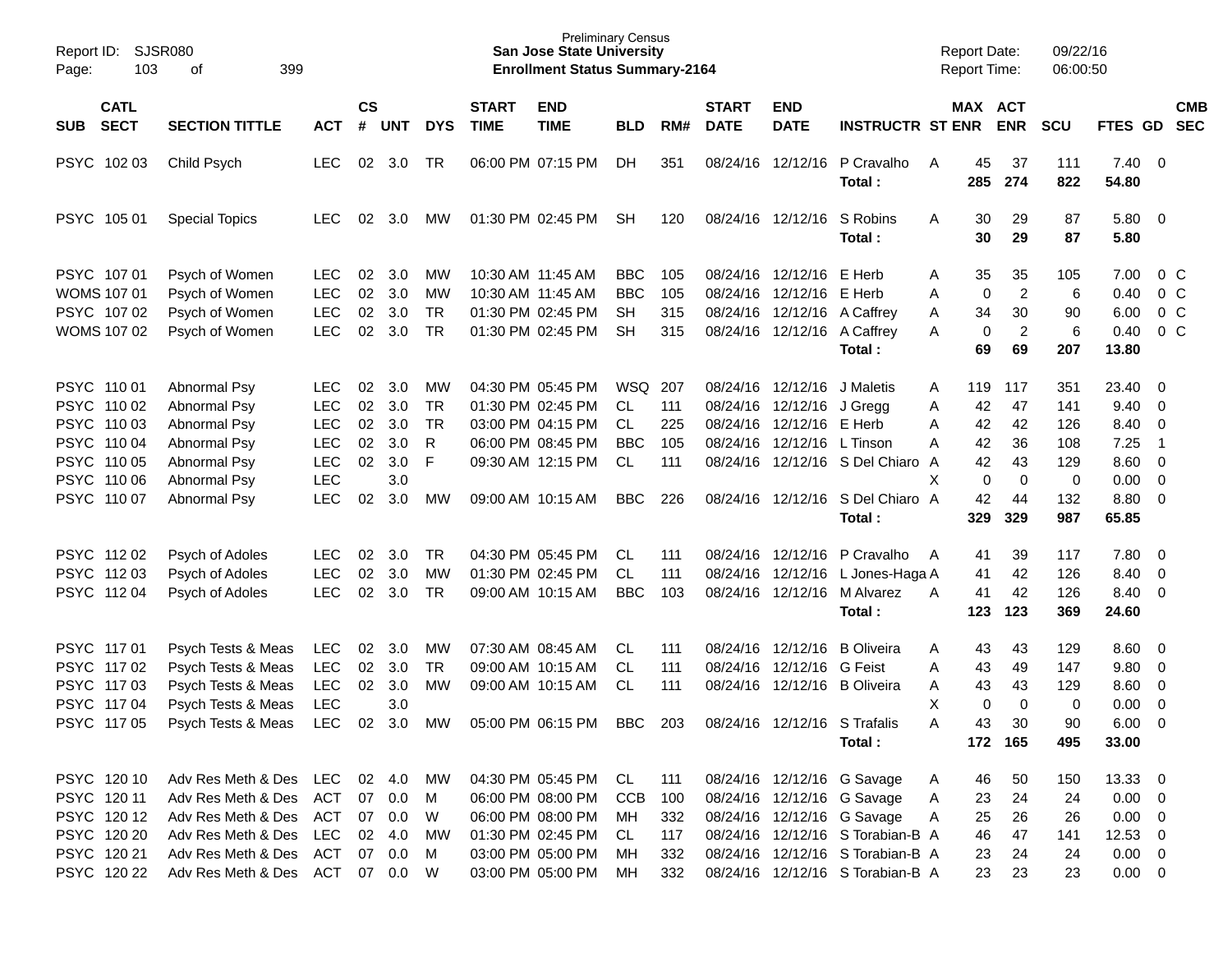| Report ID:<br>Page: | SJSR080<br>104             | 399<br>оf                        |                          |                    |            |              |                             | <b>Preliminary Census</b><br><b>San Jose State University</b><br><b>Enrollment Status Summary-2164</b> |            |            |                             |                           |                                                            |        | <b>Report Date:</b><br>Report Time: |                | 09/22/16<br>06:00:50 |         |                          |                          |
|---------------------|----------------------------|----------------------------------|--------------------------|--------------------|------------|--------------|-----------------------------|--------------------------------------------------------------------------------------------------------|------------|------------|-----------------------------|---------------------------|------------------------------------------------------------|--------|-------------------------------------|----------------|----------------------|---------|--------------------------|--------------------------|
| <b>SUB</b>          | <b>CATL</b><br><b>SECT</b> | <b>SECTION TITTLE</b>            | <b>ACT</b>               | $\mathsf{cs}$<br># | <b>UNT</b> | <b>DYS</b>   | <b>START</b><br><b>TIME</b> | <b>END</b><br><b>TIME</b>                                                                              | <b>BLD</b> | RM#        | <b>START</b><br><b>DATE</b> | <b>END</b><br><b>DATE</b> | <b>INSTRUCTR ST ENR</b>                                    |        | <b>MAX ACT</b>                      | <b>ENR</b>     | <b>SCU</b>           | FTES GD |                          | <b>CMB</b><br><b>SEC</b> |
|                     |                            |                                  |                          |                    |            |              |                             |                                                                                                        |            |            |                             |                           |                                                            |        |                                     |                |                      |         |                          |                          |
|                     | PSYC 120 30                | Adv Res Meth & Des               | <b>LEC</b>               | 02                 | 4.0        | TR           | 04:30 PM 05:45 PM           |                                                                                                        | CL         | 117        | 08/24/16                    | 12/12/16                  | T Brown                                                    | A      | 46                                  | 45             | 135                  | 12.00   | 0                        |                          |
|                     | PSYC 12031                 | Adv Res Meth & Des               | <b>ACT</b>               | 07                 | 0.0        | $\mathsf{T}$ | 06:00 PM 08:00 PM           |                                                                                                        | <b>WSQ</b> | 113        | 08/24/16                    | 12/12/16                  | T Brown                                                    | A      | 23                                  | 22             | 22                   | 0.00    | 0                        |                          |
|                     | PSYC 120 32                | Adv Res Meth & Des               | <b>ACT</b>               | 07                 | 0.0        | R            | 06:00 PM 08:00 PM           |                                                                                                        | <b>CCB</b> | 100        | 08/24/16                    | 12/12/16                  | T Brown                                                    | Α      | 23                                  | 23             | 23                   | 0.00    | $\mathbf 0$              |                          |
|                     | PSYC 120 40<br>PSYC 12041  | Adv Res Meth & Des               | <b>LEC</b>               | 02                 | 4.0        | <b>TR</b>    | 01:30 PM 02:45 PM           |                                                                                                        | <b>CL</b>  | 117        | 08/24/16                    | 12/12/16                  | S Trafalis                                                 | A      | 46                                  | 48             | 144                  | 12.80   | $\mathbf 0$              |                          |
|                     |                            | Adv Res Meth & Des               | <b>ACT</b>               | 07                 | 0.0        | $\mathsf{T}$ | 03:00 PM 05:00 PM           |                                                                                                        | MН         | 332        | 08/24/16                    | 12/12/16                  | S Trafalis                                                 | A      | 23                                  | 25             | 25                   | 0.00    | $\Omega$                 |                          |
| PSYC                | 120 42                     | Adv Res Meth & Des               | <b>ACT</b>               | 07                 | 0.0        | R            | 03:00 PM 05:00 PM           |                                                                                                        | <b>MH</b>  | 332        | 08/24/16                    | 12/12/16                  | S Trafalis                                                 | A      | 23                                  | 23             | 23                   | 0.00    | $\mathbf 0$              |                          |
|                     |                            |                                  |                          |                    |            |              |                             |                                                                                                        |            |            |                             |                           | Total:                                                     |        | 370                                 | 380            | 760                  | 50.67   |                          |                          |
| <b>PSYC</b>         | 121A 20                    | Adv Res Meth Social/             | <b>SEM</b>               | 04                 | 2.0        | W            | 10:30 AM 11:30 AM           |                                                                                                        | <b>CCB</b> | 100        | 08/24/16                    | 12/12/16                  | S Trafalis                                                 | A      | 22                                  | 22             | 22                   | 2.93    | $\mathbf 0$              |                          |
| <b>PSYC</b>         | 121A 21                    | Adv Res Meth Social/             | LAB                      | 16                 | 0.0        | W            | 11:45 AM 02:45 PM           |                                                                                                        | <b>CCB</b> | 100        | 08/24/16                    | 12/12/16                  | S Trafalis                                                 | A      | 22                                  | 22             | 22                   | 0.00    | $\mathbf 0$              |                          |
|                     |                            |                                  |                          |                    |            |              |                             |                                                                                                        |            |            |                             |                           | Total:                                                     |        | 44                                  | 44             | 44                   | 2.93    |                          |                          |
|                     |                            | PSYC 121C 10 Adv R Met: Clinical | <b>SEM</b>               | 04                 | 2.0        | F            | 09:00 AM 10:00 AM           |                                                                                                        | <b>BBC</b> | 126        | 08/24/16                    | 12/12/16 J Fanos          |                                                            | A      | 22                                  | 22             | 22                   | 2.93    | 0                        |                          |
|                     |                            | PSYC 121C 11 Adv R Met: Clinical | LAB                      |                    | 0.0        |              |                             |                                                                                                        |            |            |                             |                           |                                                            | X      | 0                                   | $\mathbf 0$    | 0                    | 0.00    | $\mathbf 0$              |                          |
| <b>PSYC</b>         |                            | 121C 12 Adv R Met: Clinical      | LAB                      | 16                 | 0.0        | F            | 10:15 AM 01:15 PM           |                                                                                                        | <b>BBC</b> | 126        | 08/24/16                    | 12/12/16                  | J Fanos                                                    | A      | 22                                  | 22             | 22                   | 0.00    | $\mathbf 0$              |                          |
|                     |                            |                                  |                          |                    |            |              |                             |                                                                                                        |            |            |                             |                           | Total :                                                    |        | 44                                  | 44             | 44                   | 2.93    |                          |                          |
|                     |                            |                                  |                          |                    |            |              |                             |                                                                                                        |            |            |                             |                           |                                                            |        |                                     |                |                      |         |                          |                          |
| <b>PSYC</b>         | 126 01                     | Drugs + Brain & Beh              | <b>LEC</b>               | 02                 | 3.0        | TR           | 03:00 PM 04:15 PM           |                                                                                                        | CL.        | 111        | 08/24/16                    | 12/12/16                  | S Snycerski                                                | A      | 45                                  | 41             | 123                  | 8.20    | 0 <sup>o</sup>           |                          |
| HS.                 | 126 01                     | Drugs + Brain & Beh              | <b>LEC</b>               | 02                 | 3.0        | <b>TR</b>    | 03:00 PM 04:15 PM           |                                                                                                        | <b>CL</b>  | 111        | 08/24/16                    | 12/12/16                  | S Snycerski A                                              |        | 0                                   | 3              | 9                    | 0.60    | $0\,C$                   |                          |
|                     |                            |                                  |                          |                    |            |              |                             |                                                                                                        |            |            |                             |                           | Total:                                                     |        | 45                                  | 44             | 132                  | 8.80    |                          |                          |
| <b>PSYC</b>         | 129 01                     | Neuroscience                     | <b>LEC</b>               | 02                 | 3.0        | <b>TR</b>    | 01:30 PM 02:45 PM           |                                                                                                        | SH         | 434        | 08/24/16                    | 12/12/16                  | V Carr                                                     | A      | 42                                  | 39             | 117                  | 7.80    | 0 <sup>C</sup>           |                          |
| BIOL                | 129 01                     | Neuroscience                     | <b>LEC</b>               | 02                 | 3.0        | <b>TR</b>    | 01:30 PM 02:45 PM           |                                                                                                        | <b>SH</b>  | 434        | 08/24/16                    | 12/12/16 V Carr           |                                                            | A      | 0                                   | $\overline{4}$ | 12                   | 0.85    | $1\,C$                   |                          |
|                     |                            |                                  |                          |                    |            |              |                             |                                                                                                        |            |            |                             |                           | Total :                                                    |        | 42                                  | 43             | 129                  | 8.65    |                          |                          |
|                     | PSYC 135 01                | Cognition                        | SEM                      | 05                 | 3.0        | МW           | 09:00 AM 10:15 AM           |                                                                                                        | DН         | 318        | 08/24/16                    | 12/12/16                  | M Van Selst A                                              |        | 42                                  | 45             | 135                  | 9.00    | 0                        |                          |
|                     | PSYC 135 02                | Cognition                        | SEM                      | 05                 | 3.0        | <b>TR</b>    | 12:00 PM 01:15 PM           |                                                                                                        | <b>SH</b>  | 345        | 08/24/16                    | 12/12/16                  | L Huntsman A                                               |        | 42                                  | 39             | 117                  | 8.05    | 5                        |                          |
|                     | PSYC 135 03                | Cognition                        | <b>SEM</b>               | 05                 | 3.0        | <b>TR</b>    | 10:30 AM 11:45 AM           |                                                                                                        | CL.        | 111        | 08/24/16                    | 12/12/16                  | E Palmer                                                   | A      | 42                                  | 43             | 129                  | 8.65    | $\overline{1}$           |                          |
| <b>PSYC</b>         | 135 04                     | Cognition                        | <b>SEM</b>               | 05                 | 3.0        | <b>TR</b>    | 01:30 PM 02:45 PM           |                                                                                                        | <b>SH</b>  | 347        | 08/24/16                    | 12/12/16                  | S Macramalla A                                             |        | 42                                  | 42             | 126                  | 8.45    | -1                       |                          |
|                     |                            |                                  |                          |                    |            |              |                             |                                                                                                        |            |            |                             |                           | Total :                                                    |        | 168                                 | 169            | 507                  | 34.15   |                          |                          |
|                     | PSYC 139 01                |                                  |                          | 02                 | 3.0        | W            | 06:00 PM 08:45 PM           |                                                                                                        | CL         |            |                             |                           |                                                            |        |                                     | 47             |                      | 9.40    | 0                        |                          |
|                     | PSYC 139 02                | Psy of Person<br>Psy of Person   | <b>LEC</b><br><b>LEC</b> | 02                 | 3.0        | MW           | 01:30 PM 02:45 PM           |                                                                                                        | DH         | 111<br>318 |                             |                           | 08/24/16 12/12/16 B Oliveira<br>08/24/16 12/12/16 N Wagner | Α<br>Α | 42<br>42                            | 43             | 141<br>129           | 8.60    | - 0                      |                          |
|                     | PSYC 139 03                | Psy of Person                    | <b>LEC</b>               |                    | 02 3.0     | TR           |                             | 03:00 PM 04:15 PM                                                                                      | DH         | 318        |                             | 08/24/16 12/12/16 G Feist |                                                            | Α      | 42                                  | 48             | 144                  | 9.60    | 0                        |                          |
|                     |                            |                                  |                          |                    |            |              |                             |                                                                                                        |            |            |                             |                           | Total:                                                     |        | 126                                 | 138            | 414                  | 27.60   |                          |                          |
|                     |                            |                                  |                          |                    |            |              |                             |                                                                                                        |            |            |                             |                           |                                                            |        |                                     |                |                      |         |                          |                          |
|                     | PSYC 142 01                | Child Psychopatholog LEC         |                          |                    | 02 3.0     | TR           |                             | 09:00 AM 10:15 AM                                                                                      | SH         | 239        |                             |                           | 08/24/16 12/12/16 S Torabian-B A                           |        | 42                                  | 41             | 123                  | 8.20    | $\overline{\phantom{0}}$ |                          |
|                     | PSYC 142 02                | Child Psychopatholog LEC         |                          |                    | 02 3.0     | <b>MW</b>    | 10:30 AM 11:45 AM           |                                                                                                        | DH         | 318        |                             |                           | 08/24/16 12/12/16 N Wagner                                 | A      | 42                                  | 42             | 126                  | 8.40 0  |                          |                          |
|                     | PSYC 142 03                | Child Psychopatholog LEC         |                          |                    | 02 3.0 MW  |              |                             | 07:30 AM 08:45 AM                                                                                      | DH         | 318        |                             |                           | 08/24/16 12/12/16 N Wagner                                 | A      | 42                                  | 41             | 123                  | 8.20 0  |                          |                          |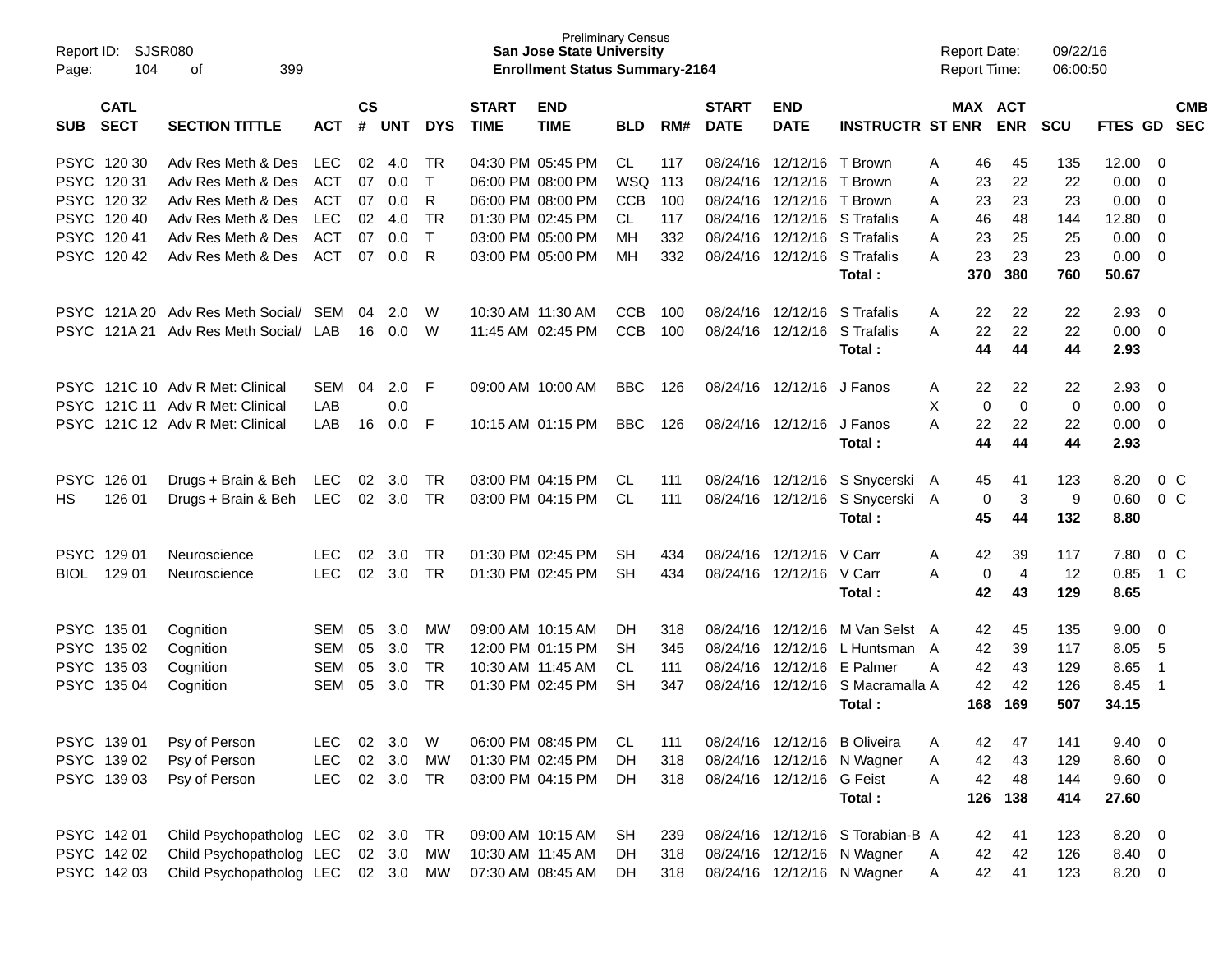| Report ID:<br>Page: | SJSR080<br>105                                           | 399<br>οf                                                                              |                                                |                      |                          |                                    |                             | <b>San Jose State University</b><br><b>Enrollment Status Summary-2164</b>        | <b>Preliminary Census</b>                  |                          |                             |                                                                |                                                                              | <b>Report Date:</b><br><b>Report Time:</b>      |                             | 09/22/16<br>06:00:50            |                                                      |                                           |  |
|---------------------|----------------------------------------------------------|----------------------------------------------------------------------------------------|------------------------------------------------|----------------------|--------------------------|------------------------------------|-----------------------------|----------------------------------------------------------------------------------|--------------------------------------------|--------------------------|-----------------------------|----------------------------------------------------------------|------------------------------------------------------------------------------|-------------------------------------------------|-----------------------------|---------------------------------|------------------------------------------------------|-------------------------------------------|--|
| <b>SUB</b>          | <b>CATL</b><br><b>SECT</b>                               | <b>SECTION TITTLE</b>                                                                  | <b>ACT</b>                                     | <b>CS</b><br>#       | UNT                      | <b>DYS</b>                         | <b>START</b><br><b>TIME</b> | <b>END</b><br><b>TIME</b>                                                        | <b>BLD</b>                                 | RM#                      | <b>START</b><br><b>DATE</b> | <b>END</b><br><b>DATE</b>                                      | <b>INSTRUCTR ST ENR</b>                                                      | MAX ACT                                         | <b>ENR</b>                  | <b>SCU</b>                      | FTES GD                                              | <b>CMB</b><br><b>SEC</b>                  |  |
|                     |                                                          |                                                                                        |                                                |                      |                          |                                    |                             |                                                                                  |                                            |                          |                             |                                                                | Total:                                                                       | 126                                             | 124                         | 372                             | 24.80                                                |                                           |  |
|                     | PSYC 150 01                                              | Educ Psych                                                                             | LEC.                                           | 02                   | 3.0                      | TR                                 |                             | 03:00 PM 04:15 PM                                                                | <b>BBC</b>                                 | 201                      |                             | 08/24/16 12/12/16                                              | P Cravalho<br>Total:                                                         | 38<br>A<br>38                                   | 37<br>37                    | 111<br>111                      | $7.40 \quad 0$<br>7.40                               |                                           |  |
|                     | PSYC 153 02                                              | Psych in Courtroom                                                                     | <b>LEC</b>                                     | 02                   | 3.0                      | $\top$                             |                             | 06:00 PM 08:45 PM                                                                | CL.                                        | 318                      |                             | 08/24/16 12/12/16                                              | R Karlsson<br>Total:                                                         | 25<br>A<br>25                                   | 25<br>25                    | 75<br>75                        | 5.05<br>5.05                                         | $\overline{\phantom{0}}$ 1                |  |
|                     | PSYC 154 01<br>PSYC 154 02<br>PSYC 154 03<br>PSYC 154 04 | Social Psy<br>Social Psy<br>Social Psy<br>Social Psy                                   | LEC.<br><b>LEC</b><br><b>LEC</b><br><b>LEC</b> | 02<br>02<br>02<br>02 | 3.0<br>3.0<br>3.0<br>3.0 | TR<br><b>TR</b><br><b>TR</b><br>МW |                             | 10:30 AM 11:45 AM<br>07:30 AM 08:45 AM<br>09:00 AM 10:15 AM<br>10:30 AM 11:45 AM | <b>BBC</b><br><b>DH</b><br>DH<br><b>CL</b> | 102<br>318<br>318<br>117 | 08/24/16<br>08/24/16        | 08/24/16 12/12/16<br>12/12/16<br>12/12/16<br>08/24/16 12/12/16 | J Ventura<br>A Asuncion<br>A Asuncion<br>J Ventura<br>Total:                 | 48<br>Α<br>48<br>A<br>48<br>A<br>48<br>А<br>192 | 50<br>49<br>49<br>53<br>201 | 150<br>147<br>147<br>159<br>603 | $10.00 \t 0$<br>9.80 0<br>9.80 0<br>10.60 0<br>40.20 |                                           |  |
|                     | PSYC 155 01<br>PSYC 155 02<br>PSYC 155 03                | Human Learning<br>Human Learning<br>Human Learning                                     | <b>LEC</b><br><b>LEC</b><br><b>LEC</b>         | 02<br>02<br>02       | 3.0<br>3.0<br>3.0        | TR<br><b>TR</b><br><b>TR</b>       |                             | 10:30 AM 11:45 AM<br>03:00 PM 04:15 PM<br>01:30 PM 02:45 PM                      | DH<br><b>SH</b><br>SН                      | 243<br>311<br>120        | 08/24/16                    | 08/24/16 12/12/16 V Carr<br>12/12/16 V Carr                    | 08/24/16 12/12/16 S Snycerski<br>Total:                                      | Α<br>40<br>40<br>Α<br>40<br>A<br>120            | 40<br>40<br>40<br>120       | 120<br>120<br>120<br>360        | $8.00 \t 0$<br>8.00<br>$8.00 \t 0$<br>24.00          | $\overline{0}$                            |  |
|                     | PSYC 158 01<br>PSYC 158 02                               | Perception<br>Perception                                                               | LEC.<br><b>LEC</b>                             | 02<br>02             | 3.0<br>3.0               | TR<br>TR                           |                             | 09:00 AM 10:15 AM<br>01:30 PM 02:45 PM                                           | DH<br>DH                                   | 243<br>243               |                             | 08/24/16 12/12/16<br>08/24/16 12/12/16 C Feria                 | C Feria<br>Total:                                                            | 38<br>Α<br>38<br>A<br>76                        | 40<br>40<br>80              | 120<br>120<br>240               | 8.10<br>8.15<br>16.25                                | $\overline{2}$<br>$\overline{\mathbf{3}}$ |  |
| <b>PSYC</b>         | PSYC 160 01<br>PSYC 160 02<br>160 03                     | <b>Clinical Psychology</b><br><b>Clinical Psychology</b><br><b>Clinical Psychology</b> | <b>LEC</b><br><b>LEC</b><br><b>LEC</b>         | 02<br>02<br>02       | 3.0<br>3.0<br>3.0        | MW<br>M<br>TR                      |                             | 12:00 PM 01:15 PM<br>06:00 PM 08:45 PM<br>09:00 AM 10:15 AM                      | DH<br>SН<br><b>CL</b>                      | 318<br>413<br>303        | 08/24/16                    | 08/24/16 12/12/16<br>12/12/16                                  | N Wagner<br>L Tobin<br>08/24/16 12/12/16 S Nadeau<br>Total:                  | 44<br>A<br>Α<br>40<br>44<br>A<br>128            | 45<br>38<br>50<br>133       | 135<br>114<br>150<br>399        | 9.00<br>$7.60 \t 0$<br>$10.00 \t 0$<br>26.60         | $\overline{\phantom{0}}$                  |  |
| <b>PSYC</b>         | PSYC 165 01<br>165 02                                    | <b>Theory Meth Couns</b><br><b>Theory Meth Couns</b>                                   | <b>LEC</b><br><b>LEC</b>                       | 03<br>03             | 3.0<br>3.0               | F<br>TR                            |                             | 01:00 PM 03:45 PM<br>04:30 PM 05:45 PM                                           | CL.<br>DH                                  | 111<br>243               | 08/24/16                    | 08/24/16 12/12/16<br>12/12/16                                  | S Del Chiaro A<br>S Lundquist A<br>Total:                                    | 38<br>38<br>76                                  | 30<br>36<br>66              | 90<br>108<br>198                | 6.00<br>7.20<br>13.20                                | $\overline{\mathbf{0}}$<br>$\overline{0}$ |  |
| KIN.                | PSYC 16701<br>167 01                                     | Sports Psychology<br>Sports Psychology                                                 | <b>LEC</b><br><b>LEC</b>                       | 02                   | 3.0<br>02 3.0 TR         | TR                                 |                             | 09:00 AM 10:15 AM<br>09:00 AM 10:15 AM                                           | <b>SPXE 163</b><br><b>SPXE 163</b>         |                          |                             |                                                                | 08/24/16 12/12/16 T Semerjian A<br>08/24/16 12/12/16 T Semerjian A<br>Total: | 40<br>0<br>40                                   | 11<br>33<br>44              | 33<br>99<br>132                 | 2.20<br>6.70 2 C<br>8.90                             | $0\,C$                                    |  |
|                     | PSYC 170 01<br>PSYC 170 02                               | Indus Psy<br>Indus Psy                                                                 | <b>LEC</b><br><b>LEC</b>                       |                      | 02 3.0 W<br>02 3.0 T     |                                    |                             | 06:00 PM 08:45 PM<br>03:00 PM 05:45 PM                                           | <b>SH</b><br>HB                            | 311<br>407               |                             | 08/24/16 12/12/16 N Rattan<br>08/24/16 12/12/16 T Shirley      | Total:                                                                       | 40<br>Α<br>42<br>Α<br>82                        | 43<br>43<br>86              | 129<br>129<br>258               | $8.60$ 0<br>8.60 0<br>17.20                          |                                           |  |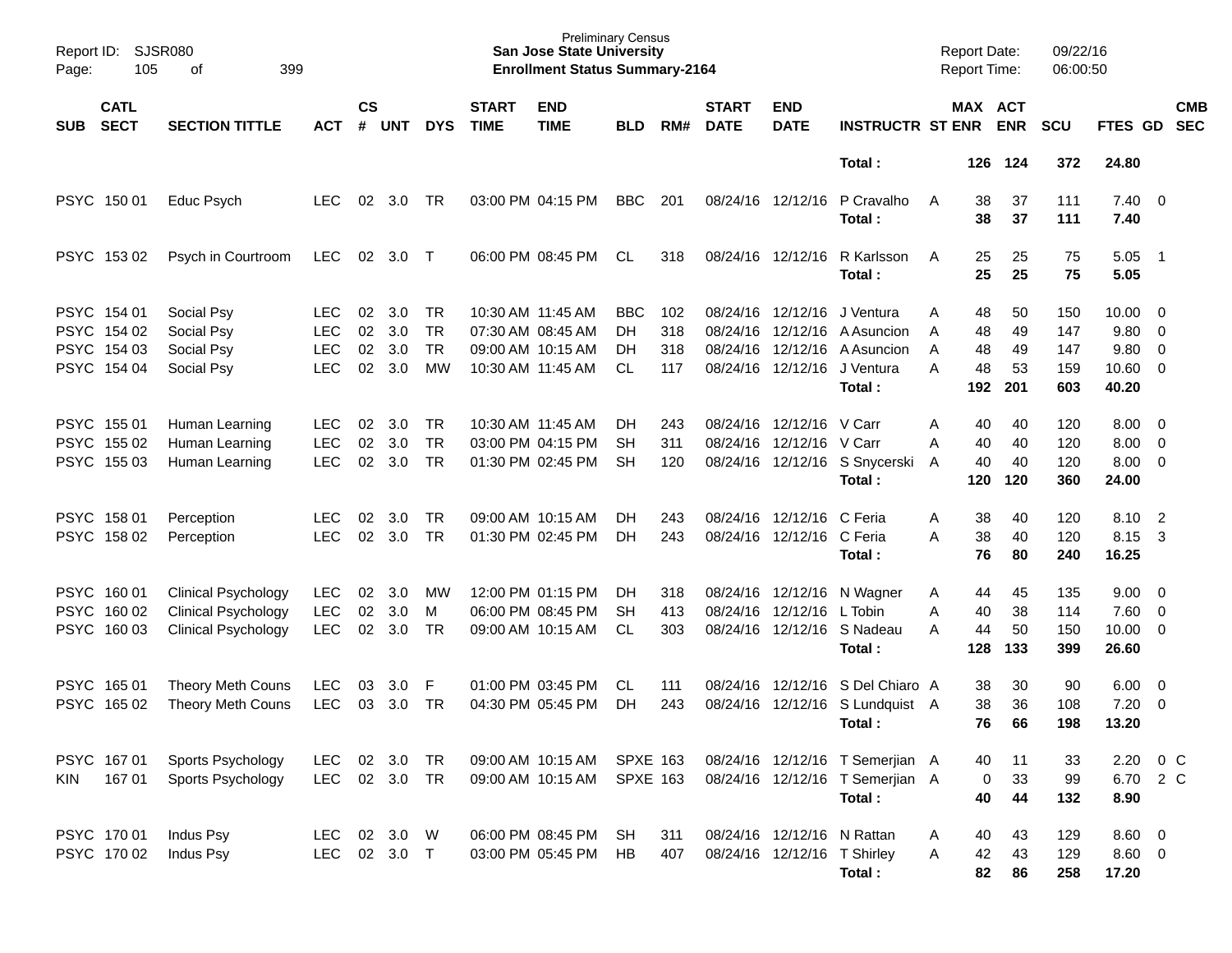| Page:      | Report ID: SJSR080<br>106  | 399<br>οf             |            |                    |            |            |                             | <b>Preliminary Census</b><br><b>San Jose State University</b><br><b>Enrollment Status Summary-2164</b> |            |     |                             |                           |                         | <b>Report Date:</b><br><b>Report Time:</b> |          |                         | 09/22/16<br>06:00:50 |              |                          |                          |
|------------|----------------------------|-----------------------|------------|--------------------|------------|------------|-----------------------------|--------------------------------------------------------------------------------------------------------|------------|-----|-----------------------------|---------------------------|-------------------------|--------------------------------------------|----------|-------------------------|----------------------|--------------|--------------------------|--------------------------|
| <b>SUB</b> | <b>CATL</b><br><b>SECT</b> | <b>SECTION TITTLE</b> | <b>ACT</b> | $\mathsf{cs}$<br># | <b>UNT</b> | <b>DYS</b> | <b>START</b><br><b>TIME</b> | <b>END</b><br><b>TIME</b>                                                                              | <b>BLD</b> | RM# | <b>START</b><br><b>DATE</b> | <b>END</b><br><b>DATE</b> | <b>INSTRUCTR ST ENR</b> |                                            | MAX ACT  | <b>ENR</b>              | SCU                  | FTES GD      |                          | <b>CMB</b><br><b>SEC</b> |
|            | PSYC 17301                 | Human Factors         | <b>LEC</b> | 02                 | 3.0        | MW.        |                             | 03:00 PM 04:15 PM                                                                                      | DH         | 243 |                             | 08/24/16 12/12/16         | E Palmer<br>Total:      | A                                          | 38<br>38 | 31<br>31                | 93<br>93             | 6.20<br>6.20 | $\overline{\phantom{0}}$ |                          |
|            | PSYC 175 01                | Management Psy        | <b>LEC</b> | 02                 | 3.0        | M          |                             | 06:00 PM 08:45 PM                                                                                      | DH         | 243 |                             | 08/24/16 12/12/16         | N Patel<br>Total:       | A                                          | 35<br>35 | 30<br>30                | 90<br>90             | 6.00<br>6.00 | $\overline{\phantom{0}}$ |                          |
|            | PSYC 180 01                | <b>Indiv Studies</b>  | <b>SUP</b> | 36                 | 4.0        | TBA        |                             |                                                                                                        |            |     |                             | 08/24/16 12/12/16         |                         | Α                                          | 0        | 0                       | 0                    | 0.00         | 0                        |                          |
|            | PSYC 180 02                | <b>Indiv Studies</b>  | <b>SUP</b> | 36                 | 1.0        | <b>TBA</b> |                             |                                                                                                        |            |     |                             | 08/24/16 12/12/16         | G Feist                 | Α                                          | 3        | -1                      | 1                    | 0.07         | 0                        |                          |
|            | PSYC 180 03                | <b>Indiv Studies</b>  | <b>SUP</b> | 36                 | 1.0        | <b>TBA</b> |                             |                                                                                                        |            |     |                             | 08/24/16 12/12/16         |                         | Α                                          | 3        | 0                       | 0                    | 0.00         | $\mathbf 0$              |                          |
|            | PSYC 180 04                | <b>Indiv Studies</b>  | <b>SUP</b> | 36                 | 1.0        | <b>TBA</b> |                             |                                                                                                        |            |     |                             | 08/24/16 12/12/16         |                         | Α                                          | 3        | 0                       | 0                    | 0.00         | $\mathbf 0$              |                          |
|            | PSYC 180 05                | <b>Indiv Studies</b>  | <b>SUP</b> | 36                 | 1.0        | <b>TBA</b> |                             |                                                                                                        |            |     |                             | 08/24/16 12/12/16         |                         | Α                                          | 3        | 0                       | 0                    | 0.00         | $\mathbf 0$              |                          |
|            | PSYC 180 06                | <b>Indiv Studies</b>  | <b>SUP</b> | 36                 | 2.0        | <b>TBA</b> |                             |                                                                                                        |            |     |                             | 08/24/16 12/12/16         |                         | Α                                          | 3        | 0                       | 0                    | 0.00         | $\mathbf 0$              |                          |
|            | PSYC 180 07                | <b>Indiv Studies</b>  | <b>SUP</b> | 36                 | 2.0        | <b>TBA</b> |                             |                                                                                                        |            |     |                             | 08/24/16 12/12/16         | E Klaw                  | Α                                          | 3        | $\mathbf 1$             | 2                    | 0.13         | 0                        |                          |
|            | PSYC 180 08                | <b>Indiv Studies</b>  | <b>SUP</b> | 36                 | 2.0        | <b>TBA</b> |                             |                                                                                                        |            |     |                             | 08/24/16 12/12/16         |                         | Α                                          | 3        | 0                       | 0                    | 0.00         | 0                        |                          |
|            | PSYC 180 09                | <b>Indiv Studies</b>  | <b>SUP</b> | 36                 | 2.0        | <b>TBA</b> |                             |                                                                                                        |            |     |                             | 08/24/16 12/12/16         |                         | Α                                          | 3        | 0                       | 0                    | 0.00         | $\mathbf 0$              |                          |
|            | PSYC 180 10                | <b>Indiv Studies</b>  | <b>SUP</b> | 36                 | 1.0        | <b>TBA</b> |                             |                                                                                                        |            |     |                             | 08/24/16 12/12/16         | M Van Selst             | A                                          | 2        | 2                       | 2                    | 0.13         | $\mathbf 0$              |                          |
|            | PSYC 180 12                | <b>Indiv Studies</b>  | <b>SUP</b> | 36                 | 3.0        | <b>TBA</b> |                             |                                                                                                        |            |     |                             | 08/24/16 12/12/16         |                         | Α                                          | 3        | 0                       | 0                    | 0.00         | 0                        |                          |
|            | PSYC 180 13                | <b>Indiv Studies</b>  | <b>SUP</b> | 36                 | 3.0        | <b>TBA</b> |                             |                                                                                                        |            |     |                             | 08/24/16 12/12/16         |                         | Α                                          | 3        | 0                       | 0                    | 0.00         | $\mathbf 0$              |                          |
|            | PSYC 180 14                | <b>Indiv Studies</b>  | <b>SUP</b> | 36                 | 3.0        | <b>TBA</b> |                             |                                                                                                        |            |     |                             | 08/24/16 12/12/16         |                         | Α                                          | 3        | 0                       | 0                    | 0.00         | $\mathbf 0$              |                          |
|            | PSYC 180 15                | <b>Indiv Studies</b>  | <b>SUP</b> | 36                 | 3.0        | <b>TBA</b> |                             |                                                                                                        |            |     |                             | 08/24/16 12/12/16         |                         | А                                          | 3        | 0                       | 0                    | 0.00         | 0                        |                          |
|            |                            |                       |            |                    |            |            |                             |                                                                                                        |            |     |                             |                           | Total:                  |                                            | 38       | 4                       | 5                    | 0.33         |                          |                          |
|            | PSYC 184 01                | Directed Reading      | <b>SUP</b> | 36                 | 4.0        | <b>TBA</b> |                             |                                                                                                        |            |     |                             | 08/24/16 12/12/16         |                         | Α                                          | 0        | 0                       | 0                    | 0.00         | 0                        |                          |
|            | PSYC 184 02                | Directed Reading      | <b>SUP</b> | 36                 | 1.0        | <b>TBA</b> |                             |                                                                                                        |            |     |                             | 08/24/16 12/12/16         |                         | Α                                          | 3        | 0                       | 0                    | 0.00         | 0                        |                          |
|            | PSYC 184 03                | Directed Reading      | <b>SUP</b> | 36                 | 1.0        | <b>TBA</b> |                             |                                                                                                        |            |     |                             | 08/24/16 12/12/16         |                         | Α                                          | 3        | 0                       | 0                    | 0.00         | 0                        |                          |
|            | PSYC 184 05                | Directed Reading      | <b>SUP</b> | 36                 | 2.0        | <b>TBA</b> |                             |                                                                                                        |            |     |                             | 08/24/16 12/12/16         | L Heiden                | Α                                          | 3        | 4                       | 8                    | 0.53         | 0                        |                          |
|            | PSYC 184 06                | Directed Reading      | <b>SUP</b> | 36                 | 3.0        | <b>TBA</b> |                             |                                                                                                        |            |     |                             | 08/24/16 12/12/16         |                         | Α                                          | 3        | 0                       | 0                    | 0.00         | 0                        |                          |
|            | PSYC 184 07                | Directed Reading      | <b>SUP</b> | 36                 | 4.0        | <b>TBA</b> |                             |                                                                                                        |            |     |                             | 08/24/16 12/12/16         |                         | Α                                          | 3        | 0                       | 0                    | 0.00         | 0                        |                          |
|            | PSYC 184 08                | Directed Reading      | <b>SUP</b> | 36                 | 3.0        | <b>TBA</b> |                             |                                                                                                        |            |     |                             | 08/24/16 12/12/16         | S Del Chiaro A          |                                            | 3        | 3                       | 9                    | 0.60         | 0                        |                          |
|            | PSYC 184 09                | Directed Reading      | <b>SUP</b> | 36                 | 2.0        | <b>TBA</b> |                             |                                                                                                        |            |     |                             | 08/24/16 12/12/16         |                         | Α                                          | 3        | $\Omega$                | $\Omega$             | 0.00         | $\mathbf 0$              |                          |
|            |                            |                       |            |                    |            |            |                             |                                                                                                        |            |     |                             |                           | Total:                  |                                            | 21       | $\overline{\mathbf{r}}$ | 17                   | 1.13         |                          |                          |
|            | PSYC 186 01                | Psych Field Wk        | <b>SUP</b> | 36                 | 4.0        | <b>TBA</b> |                             |                                                                                                        |            |     |                             | 08/24/16 12/12/16         |                         | A                                          | 0        | 0                       | 0                    | 0.00         | $\overline{\phantom{0}}$ |                          |
|            | PSYC 186 02                | Psych Field Wk        | <b>SUP</b> |                    | 36 1.0     | <b>TBA</b> |                             |                                                                                                        |            |     |                             | 08/24/16 12/12/16         |                         | Α                                          | 3        | 0                       | 0                    | 0.00         | $\overline{\mathbf{0}}$  |                          |
|            | PSYC 186 04                | Psych Field Wk        | <b>SUP</b> |                    | 36 2.0     | <b>TBA</b> |                             |                                                                                                        |            |     |                             | 08/24/16 12/12/16 E Klaw  |                         | Α                                          | 3        | $\overline{1}$          | 2                    | 0.13         | $\overline{\phantom{0}}$ |                          |
|            | PSYC 186 05                | Psych Field Wk        | <b>SUP</b> |                    | 36 3.0     | <b>TBA</b> |                             |                                                                                                        |            |     |                             | 08/24/16 12/12/16         |                         | Α                                          | 3        | 0                       | 0                    | 0.00         | $\overline{\mathbf{0}}$  |                          |
|            | PSYC 186 08                | Psych Field Wk        | <b>SUP</b> |                    | 36 4.0     | <b>TBA</b> |                             |                                                                                                        |            |     |                             | 08/24/16 12/12/16         |                         | Α                                          | 3        | 0                       | 0                    | 0.00         | $\overline{\mathbf{0}}$  |                          |
|            |                            |                       |            |                    |            |            |                             |                                                                                                        |            |     |                             |                           | Total:                  |                                            | 12       | 1                       | $\mathbf{2}$         | 0.13         |                          |                          |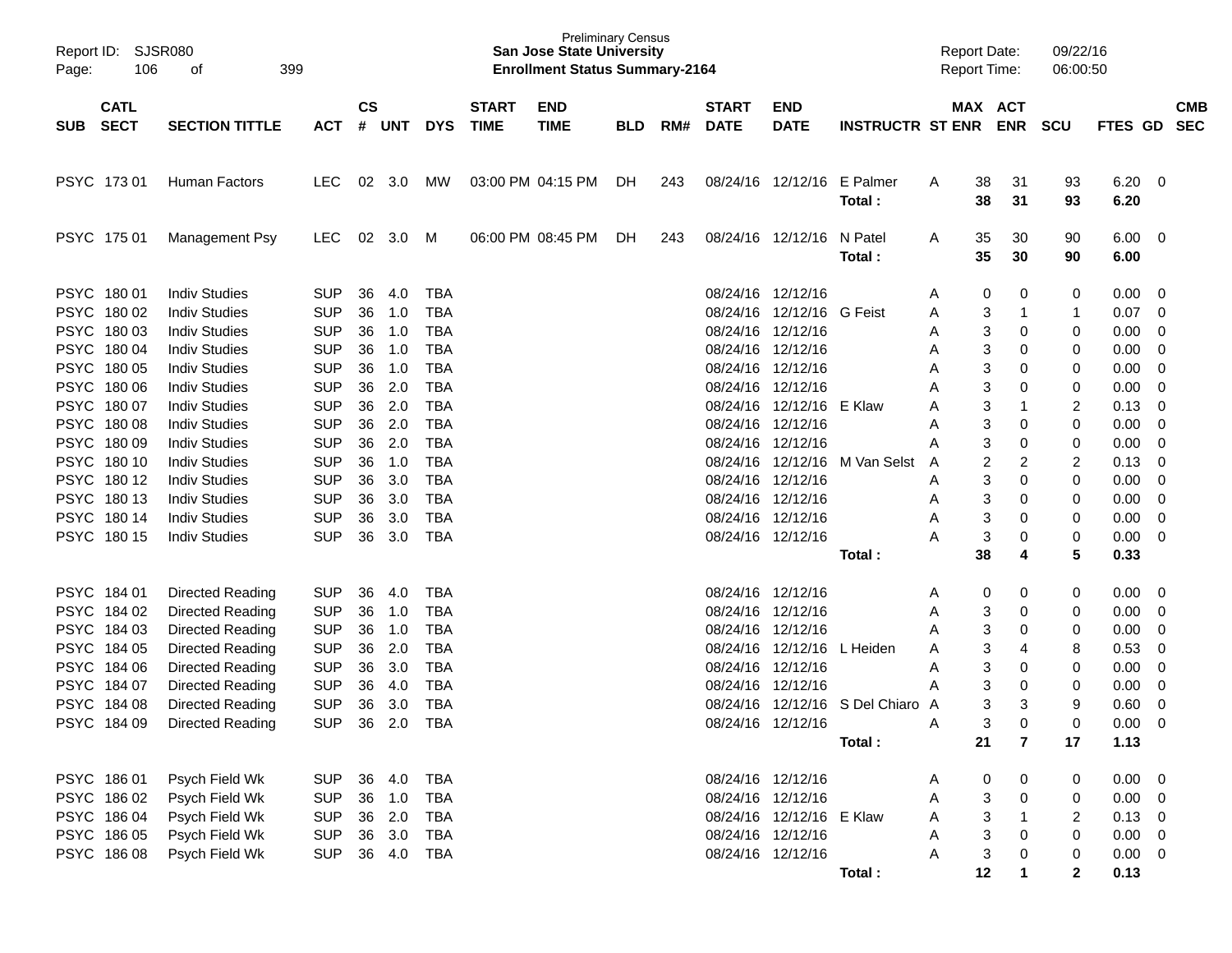| Report ID:<br>107<br>Page:               | SJSR080<br>399<br>οf           |                |                    |            |            |                             | <b>Preliminary Census</b><br><b>San Jose State University</b><br><b>Enrollment Status Summary-2164</b> |                |     |                             |                             |                               |   | <b>Report Date:</b><br><b>Report Time:</b> |             | 09/22/16<br>06:00:50 |                |     |                          |
|------------------------------------------|--------------------------------|----------------|--------------------|------------|------------|-----------------------------|--------------------------------------------------------------------------------------------------------|----------------|-----|-----------------------------|-----------------------------|-------------------------------|---|--------------------------------------------|-------------|----------------------|----------------|-----|--------------------------|
| <b>CATL</b><br><b>SECT</b><br><b>SUB</b> | <b>SECTION TITTLE</b>          | <b>ACT</b>     | $\mathsf{cs}$<br># | <b>UNT</b> | <b>DYS</b> | <b>START</b><br><b>TIME</b> | <b>END</b><br><b>TIME</b>                                                                              | <b>BLD</b>     | RM# | <b>START</b><br><b>DATE</b> | <b>END</b><br><b>DATE</b>   | <b>INSTRUCTR ST ENR</b>       |   | MAX ACT                                    | <b>ENR</b>  | <b>SCU</b>           | <b>FTES GD</b> |     | <b>CMB</b><br><b>SEC</b> |
|                                          |                                |                |                    |            |            |                             |                                                                                                        |                |     |                             |                             |                               |   |                                            |             |                      |                |     |                          |
| PSYC 190 01                              | Current Issues Capst SEM       |                | 05                 | 3.0        | <b>MW</b>  |                             | 12:00 PM 01:15 PM                                                                                      | CL.            | 234 |                             | 08/24/16 12/12/16 J Maletis |                               | A | 23                                         | 22          | 66                   | 4.40           | - 0 |                          |
| PSYC 190 02                              | Current Issues Capst SEM       |                | 05                 | 3.0        | MW         |                             | 03:00 PM 04:15 PM                                                                                      | <b>DBH</b>     | 202 | 08/24/16                    | 12/12/16 E Klaw             |                               | A | 23                                         | 5           | 15                   | 1.00           | 0   |                          |
| PSYC 190 03                              | Current Issues Capst SEM       |                | 05                 | 3.0        | <b>TR</b>  |                             | 10:30 AM 11:45 AM                                                                                      | HGH            | 217 | 08/24/16                    |                             | 12/12/16 C Chancellor A       |   | 23                                         | 21          | 63                   | 4.20           | 0   |                          |
| PSYC 190 04                              | Current Issues Capst SEM       |                | 05                 | 3.0        | TR         |                             | 12:00 PM 01:15 PM                                                                                      | <b>BBC</b>     | 225 | 08/24/16                    | 12/12/16                    | J Gregg                       | A | 23                                         | 25          | 75                   | 5.00           | - 0 |                          |
| PSYC 190 05                              | Current Issues Capst SEM       |                | 05                 | 3.0        | M          |                             | 04:30 PM 07:15 PM                                                                                      | <b>WSQ 111</b> |     | 08/24/16                    | 12/12/16 J Fanos            |                               | A | 23                                         | 23          | 69                   | 4.60           | 0   |                          |
| PSYC 190 06                              | Current Issues Capst SEM       |                | 05                 | 3.0        | W          |                             | 04:30 PM 07:15 PM                                                                                      | DH             | 243 | 08/24/16                    | 12/12/16 J Fanos            |                               | A | 23                                         | 24          | 72                   | 4.80           | 0   |                          |
| PSYC 190 07                              | Current Issues Capst SEM       |                | 05                 | 3.0        | TR         |                             | 03:00 PM 04:15 PM                                                                                      | DH             | 243 |                             | 08/24/16 12/12/16 A Caffrey |                               | A | 23                                         | 22          | 66                   | 4.40           | - 0 |                          |
|                                          |                                |                |                    |            |            |                             |                                                                                                        |                |     |                             |                             | Total:                        |   | 161                                        | 142         | 426                  | 28.40          |     |                          |
| PSYC 191 01                              | Psych of Prejudice             | <b>LEC</b>     | 02                 | 3.0        | <b>TR</b>  |                             | 01:30 PM 02:45 PM                                                                                      | HGH            | 122 |                             |                             | 08/24/16 12/12/16 S Lundquist | A | 42                                         | 42          | 126                  | 8.40           | - 0 |                          |
| PSYC 191 02                              | Psych of Prejudice             | <b>LEC</b>     | 02                 | 3.0        | <b>TBA</b> |                             |                                                                                                        |                |     |                             | 08/24/16 12/12/16           |                               | A | 42                                         | 38          | 114                  | 7.60           | 0   |                          |
| PSYC 191 03                              | Psych of Prejudice             | <b>LEC</b>     | 02                 | 3.0        | <b>TR</b>  |                             | 12:00 PM 01:15 PM                                                                                      | DH.            | 318 |                             | 08/24/16 12/12/16           | A Asuncion                    | A | 42                                         | 42          | 126                  | 8.40           | 0   |                          |
| PSYC 191 04                              | Psych of Prejudice             | <b>LEC</b>     | 02                 | 3.0        | <b>TR</b>  |                             | 01:30 PM 02:45 PM                                                                                      | DH             | 318 | 08/24/16                    | 12/12/16                    | A Asuncion                    | A | 42                                         | 42          | 126                  | 8.40           | 0   |                          |
| PSYC 191 05                              | Psych of Prejudice             | <b>LEC</b>     | 02                 | 3.0        | <b>MW</b>  |                             | 12:00 PM 01:15 PM                                                                                      | CL.            | 111 |                             | 08/24/16 12/12/16           | N Rattan                      | A | 42                                         | 45          | 135                  | 9.00           | - 0 |                          |
|                                          |                                |                |                    |            |            |                             |                                                                                                        |                |     |                             |                             | Total:                        |   | 210                                        | 209         | 627                  | 41.80          |     |                          |
| PSYC 199 01                              | Senior Hon Thesis              | <b>SUP</b>     | 36                 | 3.0        | <b>TBA</b> |                             |                                                                                                        |                |     |                             | 08/24/16 12/12/16           | M Van Selst                   | A | 2                                          | -1          | 3                    | 0.20           | - 0 |                          |
| PSYC 199 02                              | Senior Hon Thesis              | <b>SUP</b>     | 36                 | 3.0        | <b>TBA</b> |                             |                                                                                                        |                |     |                             | 08/24/16 12/12/16           |                               | A | 2                                          | 0           | 0                    | 0.00           | - 0 |                          |
|                                          |                                |                |                    |            |            |                             |                                                                                                        |                |     |                             |                             | Total:                        |   | 4                                          | $\mathbf 1$ | 3                    | 0.20           |     |                          |
| PSYC 203A01                              | <b>Clinical Assess I</b>       | SEM            | 05                 | 3.0        | W          |                             | 09:00 AM 11:45 AM                                                                                      | BBC            | 126 |                             | 08/24/16 12/12/16           | M Capriotti                   | A | 13                                         | 14          | 42                   | 3.50 14        |     |                          |
|                                          |                                |                |                    |            |            |                             |                                                                                                        |                |     |                             |                             | Total:                        |   | 13                                         | 14          | 42                   | 3.50           |     |                          |
| PSYC 204 01                              | Grad Sem Dev Psyc              | SEM            | 05                 | 3.0        | MW         |                             | 01:30 PM 02:45 PM                                                                                      | <b>SH</b>      | 315 |                             | 08/24/16 12/12/16           | S Duh                         | A | 13                                         | 8           | 24                   | 2.00 8         |     |                          |
|                                          |                                |                |                    |            |            |                             |                                                                                                        |                |     |                             |                             | Total:                        |   | 13                                         | 8           | 24                   | 2.00           |     |                          |
|                                          |                                |                |                    |            |            |                             |                                                                                                        |                |     |                             |                             |                               |   |                                            |             |                      |                |     |                          |
| PSYC 210 01                              | Adsv Psychopath                | SEM            | 05                 | 3.0        | R          |                             | 09:00 AM 11:45 AM                                                                                      | <b>BBC</b>     | 126 |                             | 08/24/16 12/12/16           | J Gregg                       | A | 13                                         | 14          | 42                   | 3.50 14        |     |                          |
|                                          |                                |                |                    |            |            |                             |                                                                                                        |                |     |                             |                             | Total:                        |   | 13                                         | 14          | 42                   | 3.50           |     |                          |
|                                          |                                |                |                    |            |            |                             |                                                                                                        |                |     |                             |                             |                               |   |                                            |             |                      |                |     |                          |
| PSYC 222 01                              | <b>Gender Ethnic Iss</b>       | SEM            | 05                 | 3.0        | м          |                             | 12:00 PM 02:45 PM                                                                                      | BBC            | 126 |                             | 08/24/16 12/12/16           | E Klaw                        | A | 13                                         | 14          | 42                   | 3.50 14        |     |                          |
|                                          |                                |                |                    |            |            |                             |                                                                                                        |                |     |                             |                             | Total:                        |   | 13                                         | 14          | 42                   | 3.50           |     |                          |
|                                          | PSYC 224A 01 Clin Psych Prac I | SUP 25 3.0 TBA |                    |            |            |                             |                                                                                                        |                |     |                             | 08/24/16 12/12/16 E Klaw    |                               | A | 13                                         | 11          | 33                   | 2.75 11        |     |                          |
|                                          |                                |                |                    |            |            |                             |                                                                                                        |                |     |                             |                             | Total:                        |   | 13                                         | 11          | 33                   | 2.75           |     |                          |
|                                          |                                |                |                    |            |            |                             |                                                                                                        |                |     |                             |                             |                               |   |                                            |             |                      |                |     |                          |
| PSYC 228 01                              | Prof Eth Psyglsts              | SEM 05 3.0 R   |                    |            |            |                             | 12:00 PM 02:45 PM BBC 126                                                                              |                |     |                             | 08/24/16 12/12/16 A Prins   |                               | A | 13                                         | 14          | 42                   | 3.50 14        |     |                          |
|                                          |                                |                |                    |            |            |                             |                                                                                                        |                |     |                             |                             | Total:                        |   | 13                                         | 14          | 42                   | 3.50           |     |                          |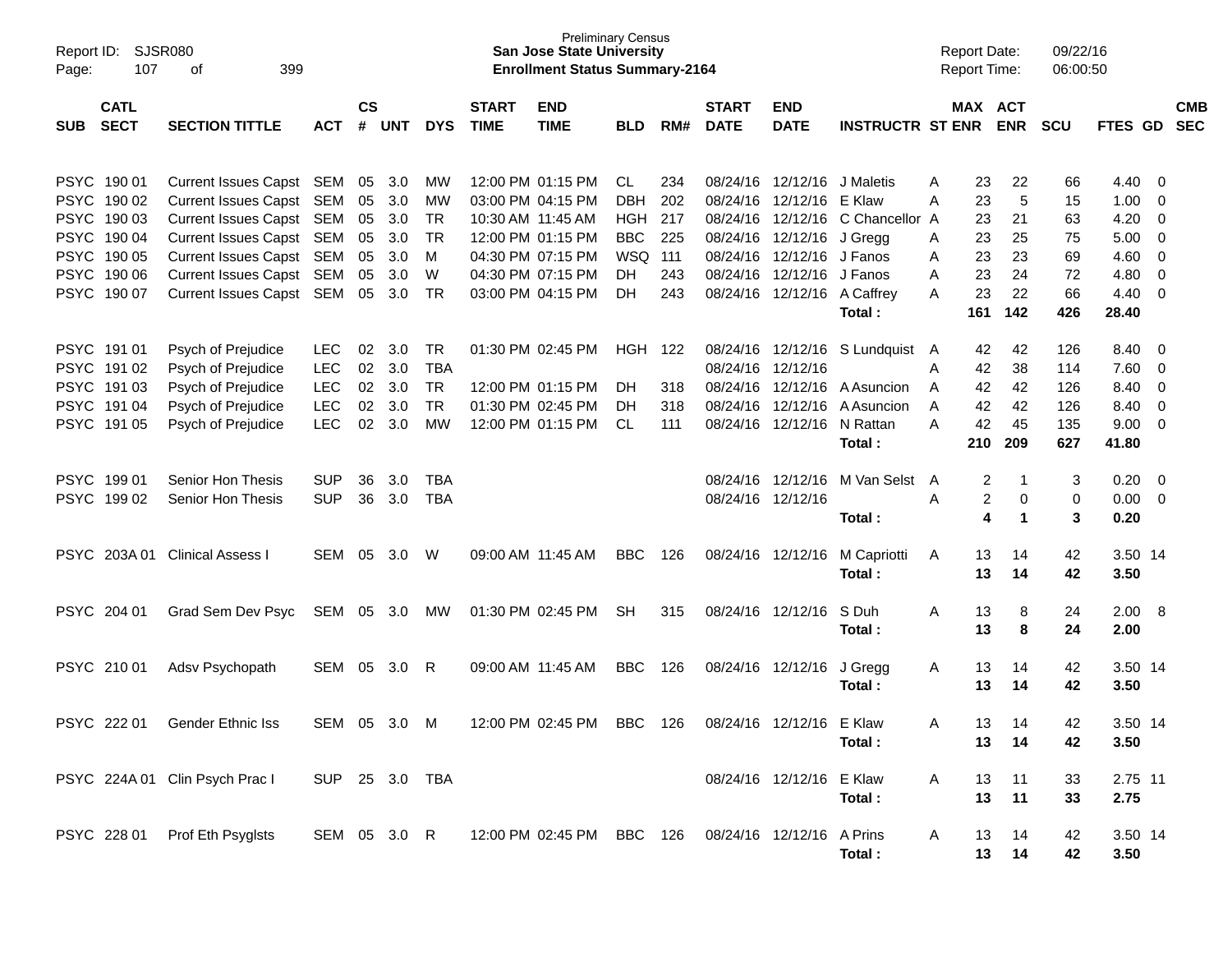| Report ID:<br>Page: | 108                                                      | SJSR080<br>399<br>of                                                                     |                                               |                    |                                |                                                      |                             | <b>Preliminary Census</b><br><b>San Jose State University</b><br><b>Enrollment Status Summary-2164</b> |            |     |                             |                                                             |                                          | <b>Report Date:</b><br><b>Report Time:</b> |                                                 | 09/22/16<br>06:00:50        |                                                       |            |
|---------------------|----------------------------------------------------------|------------------------------------------------------------------------------------------|-----------------------------------------------|--------------------|--------------------------------|------------------------------------------------------|-----------------------------|--------------------------------------------------------------------------------------------------------|------------|-----|-----------------------------|-------------------------------------------------------------|------------------------------------------|--------------------------------------------|-------------------------------------------------|-----------------------------|-------------------------------------------------------|------------|
| <b>SUB</b>          | <b>CATL</b><br><b>SECT</b>                               | <b>SECTION TITTLE</b>                                                                    | <b>ACT</b>                                    | $\mathsf{cs}$<br># | <b>UNT</b>                     | <b>DYS</b>                                           | <b>START</b><br><b>TIME</b> | <b>END</b><br><b>TIME</b>                                                                              | <b>BLD</b> | RM# | <b>START</b><br><b>DATE</b> | <b>END</b><br><b>DATE</b>                                   | <b>INSTRUCTR ST ENR ENR</b>              |                                            | MAX ACT                                         | SCU                         | FTES GD SEC                                           | <b>CMB</b> |
|                     | PSYC 235 01<br>PSYC 235 02                               | Sem Cognitive Psy<br>Sem Cognitive Psy                                                   | <b>SEM</b><br><b>SEM</b>                      | 05                 | 3.0<br>3.0                     | MW                                                   |                             | 10:30 AM 11:45 AM                                                                                      | HB         | 405 |                             | 08/24/16 12/12/16 E Palmer                                  | Total:                                   | Χ<br>A<br>13                               | 0<br>0<br>13<br>13<br>13                        | 0<br>39<br>39               | $0.00 \t 0$<br>3.25 13<br>3.25                        |            |
|                     | PSYC 240 01                                              | App Psychometrics                                                                        | SEM                                           | 05                 | 3.0                            | МW                                                   |                             | 03:00 PM 04:15 PM                                                                                      | <b>BBC</b> | 126 |                             |                                                             | 08/24/16 12/12/16 H Tokunaga A<br>Total: |                                            | 11<br>22<br>22<br>11                            | 33<br>33                    | 2.75 11<br>2.75                                       |            |
|                     | PSYC 243 01<br>PSYC 243 02                               | Field Wk in Psych<br>Field Wk in Psych                                                   | SEM<br><b>SEM</b>                             | 06<br>06           | 6.0<br>3.0                     | TBA<br>$\top$                                        |                             | 12:00 PM 02:45 PM                                                                                      | <b>BBC</b> | 126 |                             | 08/24/16 12/12/16                                           | 08/24/16 12/12/16 M Capriotti<br>Total:  | Α<br>A<br>13                               | 0<br>0<br>11<br>13<br>11                        | $\mathbf 0$<br>11<br>11     | $0.00 \t 0$<br>2.75 11<br>2.75                        |            |
|                     | PSYC 249 02                                              | I/O Psy Field Work                                                                       | <b>SUP</b>                                    | 25                 | 3.0                            | $\top$                                               |                             | 07:30 PM 10:15 PM                                                                                      | WSQ 115    |     |                             | 08/24/16 12/12/16                                           | M Hosoda<br>Total:                       | A<br>15                                    | 15<br>12<br>12                                  | 36<br>36                    | 3.00 12<br>3.00                                       |            |
|                     | PSYC 258 01                                              | Methods Psychother                                                                       | SEM 06                                        |                    | $3.0$ T                        |                                                      |                             | 09:00 AM 11:45 AM                                                                                      | <b>BBC</b> | 126 |                             | 08/24/16 12/12/16                                           | J Gregg<br>Total:                        | Α<br>13                                    | 13<br>14<br>14                                  | 42<br>42                    | 3.50 14<br>3.50                                       |            |
|                     | PSYC 260 01                                              | <b>Crisis Counseling</b>                                                                 | <b>SEM</b>                                    | 06                 | 3.0                            | W                                                    |                             | 12:00 PM 02:45 PM                                                                                      | <b>BBC</b> | 126 |                             | 08/24/16 12/12/16                                           | A Prins<br>Total:                        | A<br>13                                    | 13<br>11<br>11                                  | 33<br>33                    | 2.75 11<br>2.75                                       |            |
|                     | PSYC 270 01                                              | Sem Ind/Org Psych                                                                        | SEM                                           | 05                 | 3.0                            | MW                                                   |                             | 04:30 PM 05:45 PM                                                                                      | <b>BBC</b> | 126 |                             | 08/24/16 12/12/16                                           | M Hosoda<br>Total:                       | A<br>15                                    | 15<br>10<br>10                                  | 30<br>30                    | 2.50 10<br>2.50                                       |            |
|                     | PSYC 272 01                                              | Training & Develop                                                                       | <b>SEM</b>                                    | 05                 | 3.0                            | $\top$                                               |                             | 04:30 PM 07:15 PM                                                                                      | <b>SH</b>  | 414 |                             | 08/24/16 12/12/16                                           | A Rogers<br>Total:                       | A                                          | 15<br>18<br>15<br>18                            | 54<br>54                    | 4.50 18<br>4.50                                       |            |
|                     | PSYC 273 01                                              | Sem Human Factors                                                                        | SEM                                           | 05                 | 3.0                            | $\top$                                               |                             | 03:00 PM 05:45 PM                                                                                      | <b>SH</b>  | 242 |                             | 08/24/16 12/12/16                                           | A Andre<br>Total:                        | A                                          | 35<br>32<br>35<br>32                            | 96<br>96                    | 8.00 32<br>8.00                                       |            |
|                     | PSYC 280 01                                              | <b>General Seminar</b>                                                                   | <b>SEM</b>                                    | 05                 | 3.0                            | <b>TR</b>                                            |                             | 10:30 AM 11:45 AM                                                                                      | WSQ 111    |     | 08/24/16                    |                                                             | 12/12/16 C Oyamot<br>Total:              | A                                          | 12<br>13<br>12<br>13                            | 36<br>36                    | 3.00 12<br>3.00                                       |            |
|                     | PSYC 291 01                                              | Meth & Des App Res SEM 05 3.0 M                                                          |                                               |                    |                                |                                                      |                             | 09:00 AM 11:45 AM BBC 126                                                                              |            |     |                             |                                                             | 08/24/16 12/12/16 M Capriotti<br>Total:  | A                                          | 13<br>11<br>13<br>11                            | 33<br>33                    | 2.75 11<br>2.75                                       |            |
|                     | PSYC 298 01<br>PSYC 298 02<br>PSYC 298 03<br>PSYC 298 04 | <b>Special Prob</b><br><b>Special Prob</b><br><b>Special Prob</b><br><b>Special Prob</b> | SUP<br><b>SUP</b><br><b>SUP</b><br><b>SUP</b> | 25<br>25           | 25 6.0<br>1.0<br>1.0<br>25 2.0 | <b>TBA</b><br><b>TBA</b><br><b>TBA</b><br><b>TBA</b> |                             |                                                                                                        |            |     |                             | 08/24/16 12/12/16<br>08/24/16 12/12/16<br>08/24/16 12/12/16 | 08/24/16 12/12/16 E Woodhead A           | A<br>A<br>Α                                | 0<br>0<br>3<br>$\mathbf{1}$<br>3<br>0<br>3<br>0 | 0<br>$\mathbf{1}$<br>0<br>0 | $0.00 \t 0$<br>$0.08$ 1<br>$0.00 \t 0$<br>$0.00 \t 0$ |            |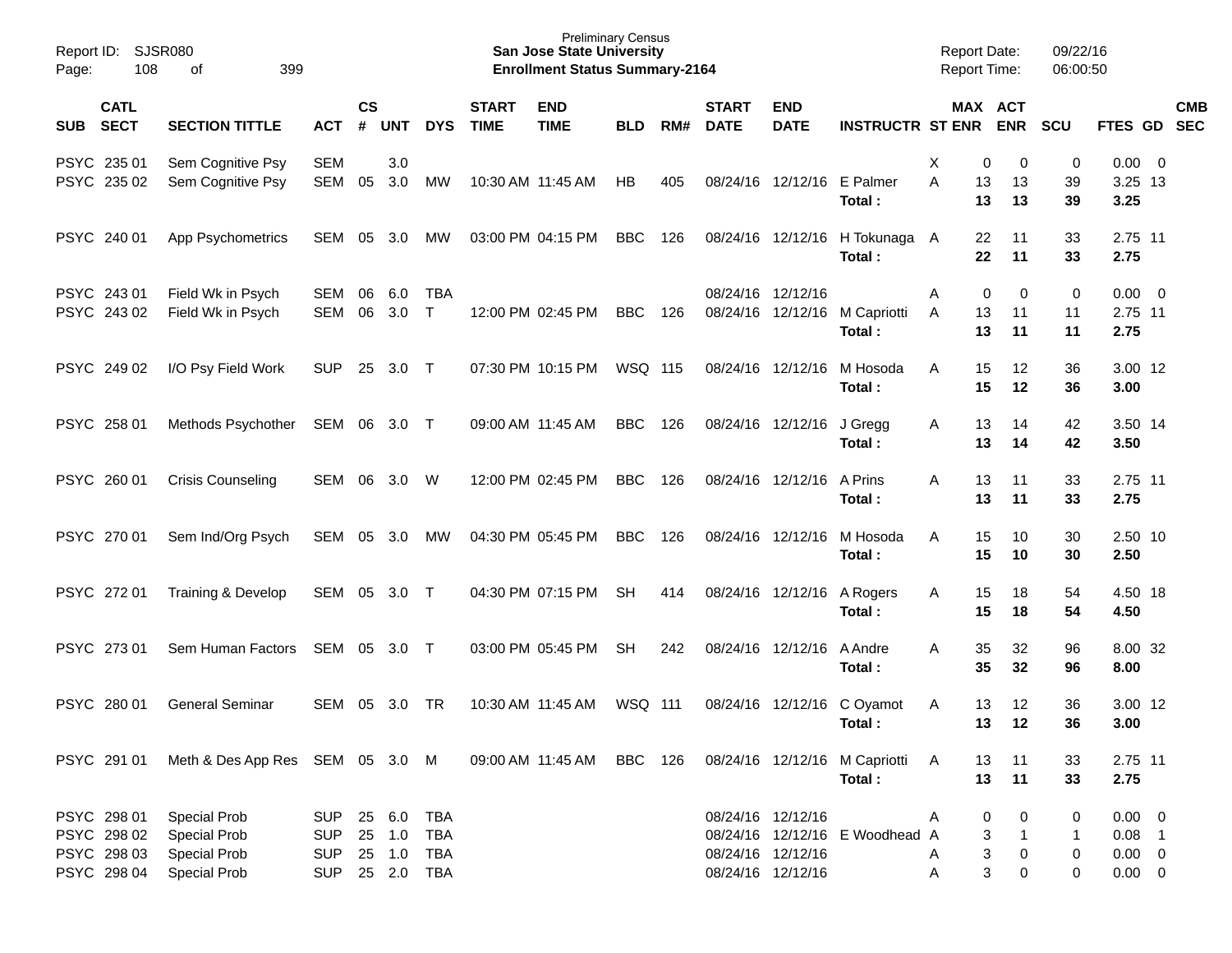| Report ID:<br>Page: | SJSR080<br>109             | 399<br>оf             |            |                    |            |            |                             | <b>Preliminary Census</b><br><b>San Jose State University</b><br><b>Enrollment Status Summary-2164</b> |            |     |                             |                            |                                  | <b>Report Date:</b><br>Report Time: |                       |                      | 09/22/16<br>06:00:50 |                         |                          |
|---------------------|----------------------------|-----------------------|------------|--------------------|------------|------------|-----------------------------|--------------------------------------------------------------------------------------------------------|------------|-----|-----------------------------|----------------------------|----------------------------------|-------------------------------------|-----------------------|----------------------|----------------------|-------------------------|--------------------------|
| <b>SUB</b>          | <b>CATL</b><br><b>SECT</b> | <b>SECTION TITTLE</b> | ACT        | $\mathsf{cs}$<br># | UNT        | <b>DYS</b> | <b>START</b><br><b>TIME</b> | <b>END</b><br><b>TIME</b>                                                                              | <b>BLD</b> | RM# | <b>START</b><br><b>DATE</b> | <b>END</b><br><b>DATE</b>  | <b>INSTRUCTR ST ENR</b>          |                                     | MAX ACT<br><b>ENR</b> | scu                  | FTES GD              |                         | <b>CMB</b><br><b>SEC</b> |
|                     | PSYC 298 05                | Special Prob          | <b>SUP</b> | 25                 | 2.0        | <b>TBA</b> |                             |                                                                                                        |            |     | 08/24/16                    | 12/12/16                   |                                  | A                                   | 3                     | 0<br>0               | 0.00                 | 0                       |                          |
|                     | PSYC 298 06                | <b>Special Prob</b>   | <b>SUP</b> | 25                 | 3.0        | <b>TBA</b> |                             |                                                                                                        |            |     | 08/24/16                    | 12/12/16 V Carr            |                                  | Α                                   | 3                     | 3<br>9               | 0.75                 | -3                      |                          |
|                     | PSYC 298 07                | <b>Special Prob</b>   | <b>SUP</b> | 25                 | 3.0        | <b>TBA</b> |                             |                                                                                                        |            |     | 08/24/16                    | 12/12/16                   | E Woodhead A                     |                                     | 12                    | 11<br>33             | 2.75                 | 11                      |                          |
|                     | PSYC 298 08                | <b>Special Prob</b>   | <b>SUP</b> | 25                 | 4.0        | <b>TBA</b> |                             |                                                                                                        |            |     | 08/24/16                    | 12/12/16                   |                                  | Α                                   | 3                     | $\mathbf 0$<br>0     | 0.00                 | 0                       |                          |
|                     | PSYC 298 09                | <b>Special Prob</b>   | <b>SUP</b> | 25                 | 4.0        | <b>TBA</b> |                             |                                                                                                        |            |     | 08/24/16                    | 12/12/16                   | C Oyamot                         | Α                                   | 3                     | 0<br>0               | 0.00                 | 0                       |                          |
|                     | PSYC 298 10                | <b>Special Prob</b>   | <b>SUP</b> | 25                 | 3.0        | <b>TBA</b> |                             |                                                                                                        |            |     | 08/24/16                    |                            | 12/12/16 A Asuncion              | A                                   | 5                     | 3<br>1               | 0.25                 | $\overline{1}$          |                          |
|                     | PSYC 298 12                | Special Prob          | <b>SUP</b> | 25                 | 3.0        | <b>TBA</b> |                             |                                                                                                        |            |     | 08/24/16                    | 12/12/16                   | C Chancellor A                   |                                     | 3                     | 3<br>1               | 0.25                 | -1                      |                          |
|                     | PSYC 298 13                | Special Prob          | <b>SUP</b> | 25                 | 3.0        | <b>TBA</b> |                             |                                                                                                        |            |     | 08/24/16                    | 12/12/16                   | D Schuster                       | A                                   | 3                     | 3<br>-1              | 0.25                 | $\overline{1}$          |                          |
|                     | PSYC 298 14                | <b>Special Prob</b>   | <b>SUP</b> | 25                 | 6.0        | <b>TBA</b> |                             |                                                                                                        |            |     | 08/24/16 12/12/16           |                            |                                  | A                                   | 3                     | 0<br>0               | 0.00                 | 0                       |                          |
|                     |                            |                       |            |                    |            |            |                             |                                                                                                        |            |     |                             |                            | Total :                          |                                     | 47                    | 18<br>52             | 4.33                 |                         |                          |
|                     | PSYC 299 01                | <b>Masters Thesis</b> | <b>SUP</b> | 25                 | 6.0        | <b>TBA</b> |                             |                                                                                                        |            |     | 08/24/16 12/12/16           |                            |                                  | A                                   | 0                     | 0<br>0               | 0.00                 | 0                       |                          |
|                     | PSYC 299 02                | <b>Masters Thesis</b> | <b>SUP</b> | 25                 | 1.0        | <b>TBA</b> |                             |                                                                                                        |            |     | 08/24/16 12/12/16           |                            |                                  | Α                                   | 3                     | 0<br>0               | 0.00                 | 0                       |                          |
|                     | PSYC 299 03                | <b>Masters Thesis</b> | <b>SUP</b> | 25                 | 2.0        | <b>TBA</b> |                             |                                                                                                        |            |     | 08/24/16 12/12/16           |                            |                                  | Α                                   | 3                     | 0<br>0               | 0.00                 | 0                       |                          |
|                     | PSYC 299 04                | <b>Masters Thesis</b> | <b>SUP</b> | 25                 | 2.0        | <b>TBA</b> |                             |                                                                                                        |            |     | 08/24/16 12/12/16           |                            |                                  |                                     | 3                     | 0<br>0               | 0.00                 | 0                       |                          |
|                     | PSYC 299 05                | <b>Masters Thesis</b> | <b>SUP</b> | 25                 | 3.0        | <b>TBA</b> |                             |                                                                                                        |            |     |                             | 08/24/16 12/12/16          | H Tokunaga                       | A                                   | 3                     | 12<br>4              | 1.00                 | 4                       |                          |
|                     | PSYC 299 06                | <b>Masters Thesis</b> | <b>SUP</b> | 25                 | 3.0        | <b>TBA</b> |                             |                                                                                                        |            |     | 08/24/16 12/12/16           |                            |                                  | Α                                   | 3                     | 0<br>0               | 0.00                 | 0                       |                          |
|                     | PSYC 299 07                | <b>Masters Thesis</b> | <b>SUP</b> | 25                 | 3.0        | <b>TBA</b> |                             |                                                                                                        |            |     | 08/24/16 12/12/16           |                            |                                  | A                                   | 3                     | 0<br>0               | 0.00                 | 0                       |                          |
|                     | PSYC 299 08                | <b>Masters Thesis</b> | <b>SUP</b> | 25                 | 3.0        | TBA        |                             |                                                                                                        |            |     | 08/24/16                    | 12/12/16                   |                                  | Α                                   | 3                     | 0<br>0               | 0.00                 | 0                       |                          |
|                     | PSYC 299 09                | <b>Masters Thesis</b> | <b>SUP</b> | 25                 | 4.0        | <b>TBA</b> |                             |                                                                                                        |            |     | 08/24/16 12/12/16           |                            |                                  |                                     | 3                     | 0<br>0               | 0.00                 | 0                       |                          |
|                     | PSYC 299 10                | <b>Masters Thesis</b> | <b>SUP</b> | 25                 | 5.0        | <b>TBA</b> |                             |                                                                                                        |            |     |                             |                            | 08/24/16 12/12/16 H Tokunaga     | A                                   | 3                     | 2<br>10              | 0.83                 | 2                       |                          |
|                     | PSYC 299 11                | <b>Masters Thesis</b> | <b>SUP</b> | 25                 | 6.0        | <b>TBA</b> |                             |                                                                                                        |            |     |                             |                            | 08/24/16 12/12/16 H Tokunaga     | A                                   | 3                     | $\overline{c}$<br>12 | 1.00                 | $\overline{2}$          |                          |
|                     | PSYC 299 12                | <b>Masters Thesis</b> | <b>SUP</b> | 25                 | 6.0        | <b>TBA</b> |                             |                                                                                                        |            |     | 08/24/16                    | 12/12/16                   | M Hosoda                         | Α                                   | 3                     | 6<br>1               | 0.50                 | $\overline{1}$          |                          |
|                     | PSYC 299 13                | <b>Masters Thesis</b> | <b>SUP</b> | 25                 | 6.0        | <b>TBA</b> |                             |                                                                                                        |            |     | 08/24/16                    | 12/12/16                   | M Van Selst A                    |                                     | 3                     | 6<br>1               | 0.50                 | $\overline{1}$          |                          |
|                     | PSYC 299 14                | <b>Masters Thesis</b> | <b>SUP</b> | 25                 | 3.0        | <b>TBA</b> |                             |                                                                                                        |            |     | 08/24/16                    | 12/12/16                   | M Hosoda                         | A                                   | 3                     | 3<br>1               | 0.25                 | $\overline{1}$          |                          |
|                     | PSYC 299 19                | <b>Masters Thesis</b> | <b>SUP</b> | 25                 | 6.0        | <b>TBA</b> |                             |                                                                                                        |            |     | 08/24/16 12/12/16           |                            |                                  | A                                   | 3                     | 0<br>0               | 0.00                 | 0                       |                          |
|                     |                            |                       |            |                    |            |            |                             |                                                                                                        |            |     |                             |                            | Total :                          |                                     | 42                    | 11<br>49             | 4.08                 |                         |                          |
| <b>STAT</b>         | 95 01                      | <b>Elem Stat</b>      | LEC        | 02                 | 3.0        | мw         |                             | 01:30 PM 02:45 PM                                                                                      | SН         | 100 |                             |                            | 08/24/16 12/12/16 L Huntsman A   |                                     | 120<br>119            | 357                  | 23.80                | 0                       |                          |
| <b>STAT</b>         | 95 02                      | <b>Elem Stat</b>      | <b>LEC</b> |                    | 02 3.0     | МW         |                             | 10:30 AM 11:45 AM                                                                                      | WSQ 207    |     |                             |                            | 08/24/16 12/12/16 H Tokunaga A   |                                     | 123 127               | 381                  | 25.40                | 0                       |                          |
|                     | STAT 95 03                 | Elem Stat             | LEC        |                    | 02 3.0 TBA |            |                             |                                                                                                        |            |     |                             |                            | 08/24/16 12/12/16 C Oyamot       | $\overline{A}$                      | 42                    | 43<br>129            | 8.60                 | $\overline{\mathbf{0}}$ |                          |
| <b>STAT</b>         | 95 04                      | Elem Stat             | <b>LEC</b> |                    | 02 3.0     | F          |                             | 10:30 AM 01:15 PM DH                                                                                   |            | 318 |                             |                            | 08/24/16 12/12/16 L Huntsman A   |                                     | 42                    | 42<br>126            | 8.40                 | 0                       |                          |
| <b>STAT</b>         | 95 05                      | Elem Stat             | <b>LEC</b> |                    | 02 3.0     | MW         |                             | 10:30 AM 11:45 AM                                                                                      | CL.        | 111 |                             | 08/24/16 12/12/16 A Rogers |                                  | A                                   | 42                    | 44<br>132            | 8.80                 | 0                       |                          |
| <b>STAT</b>         | 95 06                      | Elem Stat             | <b>LEC</b> |                    | 02 3.0     | M          |                             | 06:00 PM 08:45 PM                                                                                      | - DH       | 318 |                             |                            | 08/24/16 12/12/16 K LaRocque A   |                                     | 42                    | 45<br>135            | 9.10                 | $\overline{c}$          |                          |
| <b>STAT</b>         | 95 07                      | Elem Stat             | <b>LEC</b> |                    | 02 3.0     | MW         |                             | 03:00 PM 04:15 PM                                                                                      | CL.        | 310 |                             |                            | 08/24/16 12/12/16 S Macramalla A |                                     | 42                    | 57<br>171            | 11.50                | $\overline{c}$          |                          |
| <b>STAT</b>         | 95 10                      | Elem Stat             | <b>LEC</b> |                    | 02 3.0     | W          |                             | 06:00 PM 08:45 PM                                                                                      | MН         | 423 |                             |                            | 08/24/16 12/12/16 S Macramalla A |                                     | 42                    | 44<br>132            | 8.80                 | 0                       |                          |
| <b>STAT</b>         | 95 11                      | Elem Stat             | <b>LEC</b> |                    | 02 3.0     | R          |                             | 06:00 PM 08:45 PM                                                                                      | - DH       | 318 |                             |                            | 08/24/16 12/12/16 G Savage       | A                                   | 42                    | 43<br>129            | 8.60                 | 0                       |                          |
| <b>STAT</b>         | 95 12                      | Elem Stat             | <b>LEC</b> |                    | 02 3.0     | -F         |                             | 10:00 AM 12:45 PM CL                                                                                   |            | 224 |                             |                            | 08/24/16 12/12/16 G Savage       | A                                   | 42                    | 46<br>138            | 9.20                 | 0                       |                          |
|                     |                            |                       |            |                    |            |            |                             |                                                                                                        |            |     |                             |                            | Total:                           |                                     | 579 610               | 1830                 | 122.20               |                         |                          |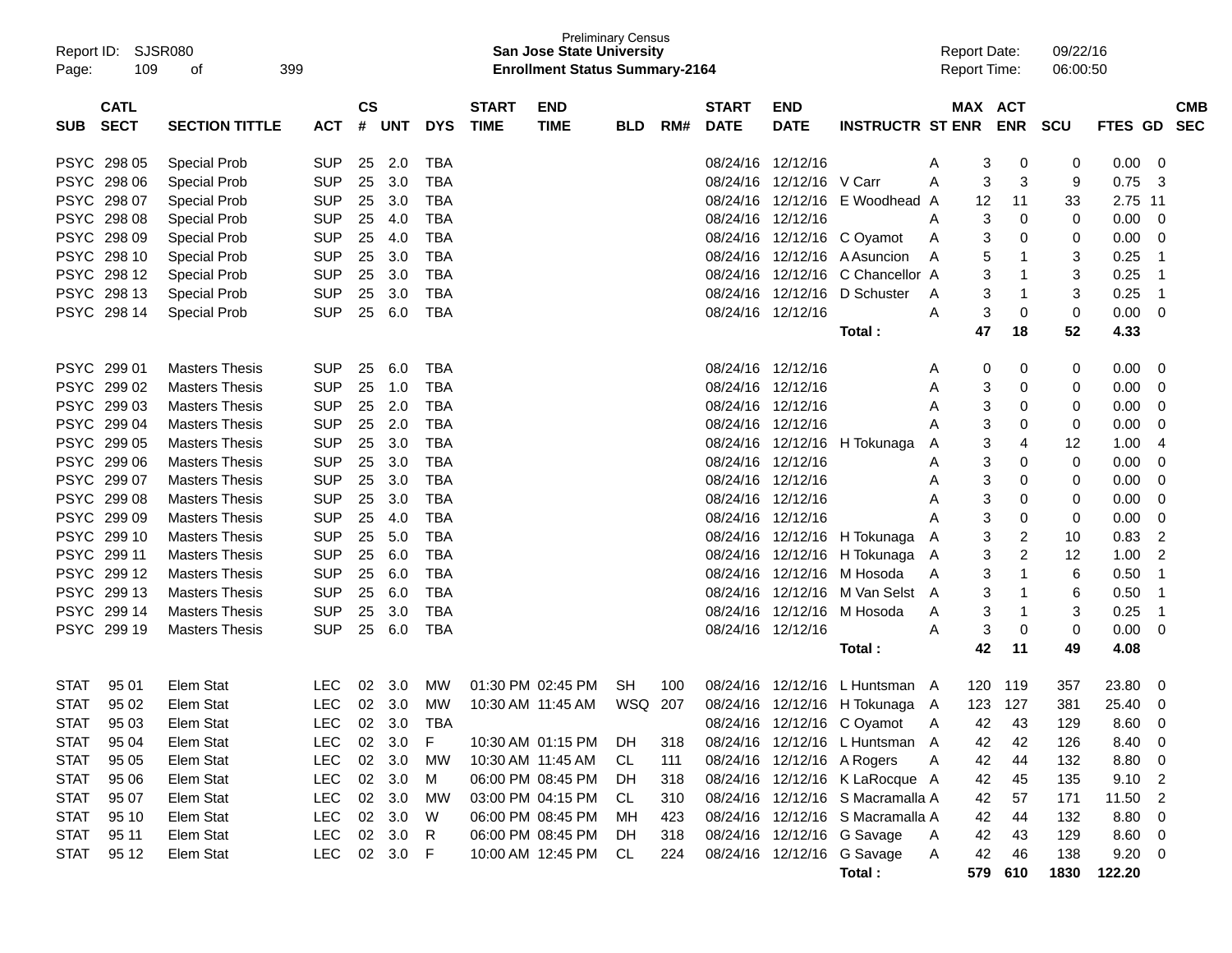| Report ID:<br>Page:        | 110                        | SJSR080<br>399<br>оf                           |                          |                |            |                 |                             | <b>Preliminary Census</b><br><b>San Jose State University</b><br><b>Enrollment Status Summary-2164</b> |            |            |                             |                                                   |                                                       |        | <b>Report Date:</b><br><b>Report Time:</b> |                            | 09/22/16<br>06:00:50                    |                                      |                          |                          |
|----------------------------|----------------------------|------------------------------------------------|--------------------------|----------------|------------|-----------------|-----------------------------|--------------------------------------------------------------------------------------------------------|------------|------------|-----------------------------|---------------------------------------------------|-------------------------------------------------------|--------|--------------------------------------------|----------------------------|-----------------------------------------|--------------------------------------|--------------------------|--------------------------|
| <b>SUB</b>                 | <b>CATL</b><br><b>SECT</b> | <b>SECTION TITTLE</b>                          | <b>ACT</b>               | <b>CS</b><br># | <b>UNT</b> | <b>DYS</b>      | <b>START</b><br><b>TIME</b> | <b>END</b><br><b>TIME</b>                                                                              | <b>BLD</b> | RM#        | <b>START</b><br><b>DATE</b> | <b>END</b><br><b>DATE</b>                         | <b>INSTRUCTR ST ENR</b>                               |        | <b>MAX</b>                                 | <b>ACT</b><br><b>ENR</b>   | <b>SCU</b>                              | <b>FTES</b>                          | <b>GD</b>                | <b>CMB</b><br><b>SEC</b> |
| <b>STAT</b><br><b>STAT</b> | 115 01<br>115 02           | Interm Stat<br>Interm Stat                     | LEC.<br><b>LEC</b>       | 02<br>02       | 3.0<br>3.0 | MW<br><b>TR</b> |                             | 03:00 PM 04:15 PM<br>03:00 PM 04:15 PM                                                                 | DH<br>CL.  | 318<br>117 | 08/24/16<br>08/24/16        | 12/12/16<br>12/12/16                              | M Hosoda<br>D Schuster<br>Total:                      | A<br>A | 43<br>43<br>86                             | 42<br>44<br>86             | 126<br>132<br>258                       | 8.55<br>8.85<br>17.40                | - 3<br>- 1               |                          |
| <b>STAT</b><br><b>STAT</b> | 245 01<br>245 02           | <b>Adv Statistics</b><br><b>Adv Statistics</b> | <b>SEM</b><br><b>SEM</b> | 05             | 3.0<br>3.0 | <b>TR</b>       |                             | 01:30 PM 02:45 PM                                                                                      | CCB        | 100        | 08/24/16                    | 12/12/16                                          | D Schuster<br>Total:                                  | X<br>A | 0<br>20<br>20                              | $\overline{0}$<br>20<br>20 | 0<br>60<br>60                           | 0.00<br>5.00 20<br>5.00              | $\overline{\phantom{0}}$ |                          |
|                            | Department :               | <b>Psychology</b>                              |                          |                |            |                 |                             |                                                                                                        |            |            |                             | <b>Lower Division :</b><br><b>Upper Division:</b> | <b>Department Total:</b><br><b>Graduate Division:</b> |        | 5709<br>1711<br>3631<br>367                | 1734<br>279                | 5562 16110<br>5202<br>3549 10079<br>829 | 1090.90<br>347.00<br>672.98<br>70.92 |                          |                          |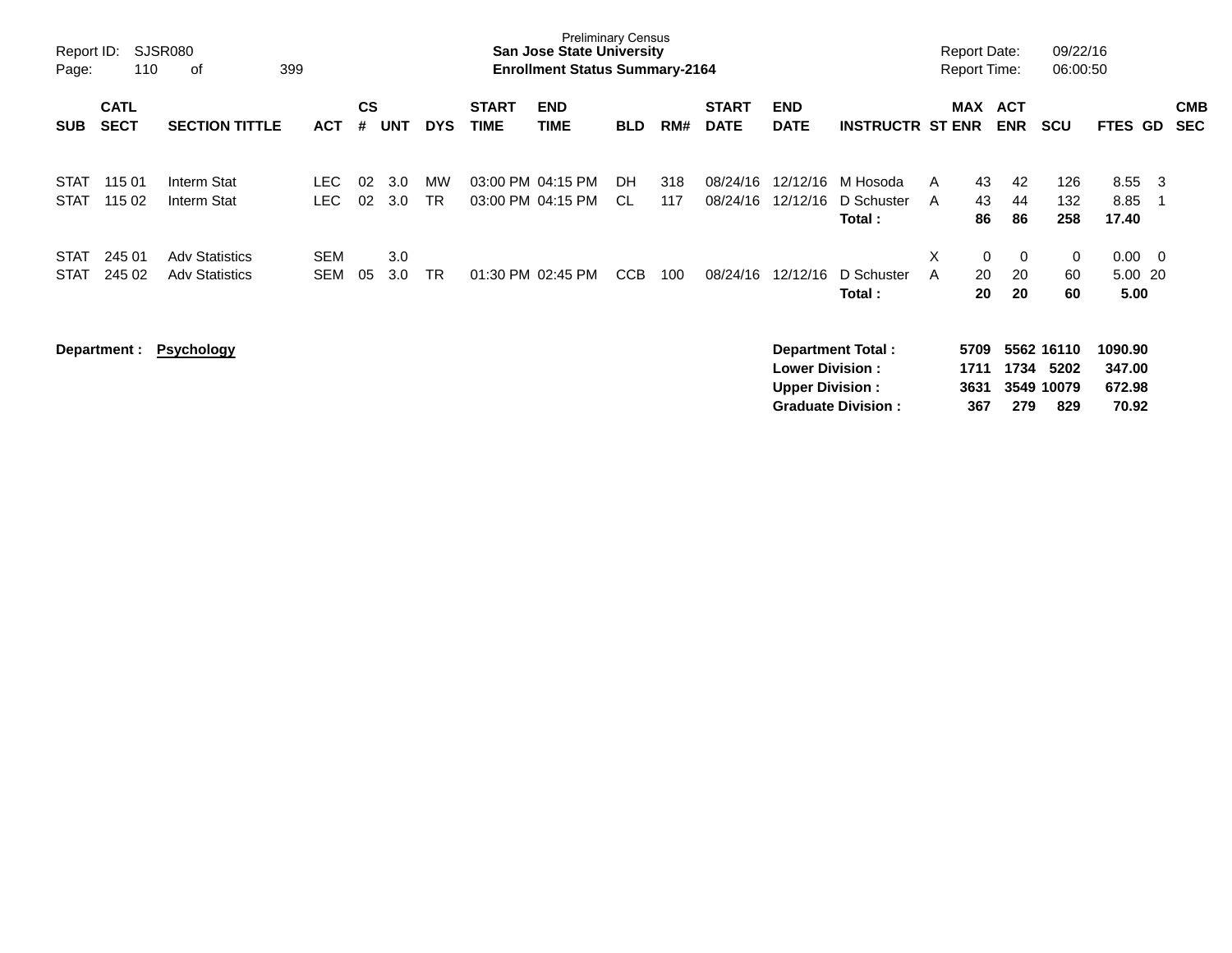| Report ID:<br>Page: | 111                        | SJSR080<br>399<br>оf                     |            |                    |                |            |                             | <b>Preliminary Census</b><br><b>San Jose State University</b><br><b>Enrollment Status Summary-2164</b> |            |     |                             |                           |                         | <b>Report Date:</b><br><b>Report Time:</b> |                      | 09/22/16<br>06:00:50 |         |             |                          |
|---------------------|----------------------------|------------------------------------------|------------|--------------------|----------------|------------|-----------------------------|--------------------------------------------------------------------------------------------------------|------------|-----|-----------------------------|---------------------------|-------------------------|--------------------------------------------|----------------------|----------------------|---------|-------------|--------------------------|
| <b>SUB</b>          | <b>CATL</b><br><b>SECT</b> | <b>SECTION TITTLE</b>                    | <b>ACT</b> | $\mathsf{cs}$<br># | <b>UNT</b>     | <b>DYS</b> | <b>START</b><br><b>TIME</b> | <b>END</b><br><b>TIME</b>                                                                              | <b>BLD</b> | RM# | <b>START</b><br><b>DATE</b> | <b>END</b><br><b>DATE</b> | <b>INSTRUCTR ST ENR</b> | MAX ACT                                    | <b>ENR</b>           | <b>SCU</b>           | FTES GD |             | <b>CMB</b><br><b>SEC</b> |
| <b>College</b>      |                            | <b>Social Sciences</b>                   |            |                    |                |            |                             |                                                                                                        |            |     |                             |                           |                         |                                            |                      |                      |         |             |                          |
|                     | Department :               | <b>Interdisciplinary Social Sciences</b> |            |                    |                |            |                             |                                                                                                        |            |     |                             |                           |                         |                                            |                      |                      |         |             |                          |
| AAS                 | 33A01                      | <b>AAS History I</b>                     | <b>LEC</b> | 02                 | 3.0            | МW         |                             | 10:30 AM 11:45 AM                                                                                      | <b>ENG</b> | 343 | 08/24/16                    | 12/12/16 H Do             |                         | A<br>45                                    | 46                   | 138                  | 9.20    | 0           |                          |
| AAS                 | 33A 02                     | <b>AAS History I</b>                     | <b>LEC</b> | 02                 | 3.0            | <b>MW</b>  |                             | 10:30 AM  11:45 AM                                                                                     | <b>ENG</b> | 343 | 08/24/16                    | 12/12/16 J Franks         |                         | 45<br>A                                    | 45                   | 135                  | 9.00    | 0           |                          |
| AAS                 | 33A03                      | <b>AAS History I</b>                     | <b>LEC</b> | 02                 | 3.0            | МW         |                             | 12:00 PM 01:15 PM                                                                                      | <b>ENG</b> | 343 | 08/24/16                    | 12/12/16 S Choi           |                         | 45<br>A                                    | 45                   | 135                  | 9.00    | $\mathbf 0$ |                          |
| AAS                 | 33A 04                     | <b>AAS History I</b>                     | <b>LEC</b> | 02                 | 3.0            | МW         |                             | 12:00 PM 01:15 PM                                                                                      | <b>ENG</b> | 343 | 08/24/16                    | 12/12/16 J Franks         |                         | 45<br>A                                    | 45                   | 135                  | 9.00    | 0           |                          |
| AAS                 | 33A 05                     | <b>AAS History I</b>                     | <b>LEC</b> | 02                 | 3.0            | МW         |                             | 01:30 PM 02:45 PM                                                                                      | <b>ENG</b> | 343 | 08/24/16                    |                           | 12/12/16 A Yamato       | 45<br>A                                    | 44                   | 132                  | 8.80    | 0           |                          |
| AAS                 | 33A 06                     | <b>AAS History I</b>                     | <b>LEC</b> | 02                 | 3.0            | <b>MW</b>  |                             | 01:30 PM 02:45 PM                                                                                      | <b>ENG</b> | 343 | 08/24/16                    | 12/12/16 S Choi           |                         | Α<br>45                                    | 45                   | 135                  | 9.00    | $\mathbf 0$ |                          |
| AAS                 | 33A 07                     | <b>AAS History I</b>                     | <b>LEC</b> | 02                 | 3.0            | <b>MW</b>  |                             | 03:00 PM 04:15 PM                                                                                      | <b>ENG</b> | 343 | 08/24/16                    | 12/12/16 H Do             |                         | 45<br>A                                    | 43                   | 129                  | 8.60    | $\mathbf 0$ |                          |
| AAS                 | 33A 08                     | <b>AAS History I</b>                     | <b>LEC</b> | 02                 | 3.0            | <b>MW</b>  |                             | 03:00 PM 04:15 PM                                                                                      | <b>ENG</b> | 343 | 08/24/16                    | 12/12/16 J Franks         |                         | 45<br>A                                    | 45                   | 135                  | 9.00    | $\mathbf 0$ |                          |
| AAS                 | 33A 09                     | <b>AAS History I</b>                     | <b>LEC</b> | 02                 | 3.0            | <b>TR</b>  |                             | 09:00 AM 10:15 AM                                                                                      | <b>ENG</b> | 343 | 08/24/16                    | 12/12/16 S Choi           |                         | 45<br>A                                    | 45                   | 135                  | 9.00    | $\mathbf 0$ |                          |
| AAS                 | 33A 10                     | <b>AAS History I</b>                     | <b>LEC</b> | 02                 | 3.0            | <b>TR</b>  | 10:30 AM 11:45 AM           |                                                                                                        | <b>ENG</b> | 343 | 08/24/16                    | 12/12/16 H Do             |                         | 45<br>A                                    | 46                   | 138                  | 9.20    | $\mathbf 0$ |                          |
| AAS                 | 33A 11                     | <b>AAS History I</b>                     | <b>LEC</b> | 02                 | 3.0            | <b>TR</b>  | 10:30 AM 11:45 AM           |                                                                                                        | <b>ENG</b> | 343 | 08/24/16                    | 12/12/16 S Doi            |                         | 45<br>A                                    | 45                   | 135                  | 9.00    | $\mathbf 0$ |                          |
| AAS                 | 33A 12                     | <b>AAS History I</b>                     | <b>LEC</b> | 02                 | 3.0            | <b>TR</b>  |                             | 12:00 PM 01:15 PM                                                                                      | <b>CL</b>  | 303 | 08/24/16                    |                           | 12/12/16 A Berney       | 45<br>Α                                    | 46                   | 138                  | 9.20    | $\Omega$    |                          |
| AAS                 | 33A 13                     | <b>AAS History I</b>                     | <b>LEC</b> | 02                 | 3.0            | <b>TR</b>  |                             | 01:30 PM 02:45 PM                                                                                      | <b>ENG</b> | 343 | 08/24/16                    | 12/12/16 S Choi           |                         | 45<br>A                                    | 45                   | 135                  | 9.00    | $\Omega$    |                          |
| AAS                 | 33A 14                     | <b>AAS History I</b>                     | <b>LEC</b> | 02                 | 3.0            | <b>TR</b>  |                             | 01:30 PM 02:45 PM                                                                                      | <b>ENG</b> | 343 | 08/24/16                    |                           | 12/12/16 A Berney       | 45<br>Α                                    | 44                   | 132                  | 8.80    | $\mathbf 0$ |                          |
| AAS                 | 33A 15                     | <b>AAS History I</b>                     | <b>LEC</b> | 02                 | 3.0            | <b>TR</b>  |                             | 03:00 PM 04:15 PM                                                                                      | <b>ENG</b> | 343 | 08/24/16                    | 12/12/16                  | A Berney                | 45<br>Α                                    | 45                   | 135                  | 9.00    | $\mathbf 0$ |                          |
| AAS                 | 33A 16                     | <b>AAS History I</b>                     | <b>LEC</b> | 02                 | 3.0            | <b>TR</b>  |                             | 03:00 PM 04:15 PM                                                                                      | <b>ENG</b> | 343 | 08/24/16                    | 12/12/16 S Doi            |                         | 45<br>A                                    | 45                   | 135                  | 9.00    | 0           |                          |
| AAS                 | 33A 17                     | <b>AAS History I</b>                     | <b>LEC</b> | 01                 | 3.0            | <b>TR</b>  |                             | 04:30 PM 05:45 PM                                                                                      | <b>BBC</b> | 326 | 08/24/16                    | 12/12/16                  | A Berney                | 45<br>Α                                    | 47                   | 141                  | 9.40    | $\Omega$    |                          |
| AAS                 | 33A 18                     | <b>AAS History I</b>                     | <b>LEC</b> | 01                 | 3.0            | F          |                             | 09:30 AM 12:15 PM                                                                                      | <b>BBC</b> | 205 | 08/24/16                    | 12/12/16                  | S Choi                  | 45<br>Α                                    | 45                   | 135                  | 9.00    | $\Omega$    |                          |
|                     |                            |                                          |            |                    |                |            |                             |                                                                                                        |            |     |                             |                           | Total:                  | 810                                        | 811                  | 2433                 | 162.20  |             |                          |
| AAS                 | 175 01                     | Asian Am Comm                            | <b>LEC</b> | 02                 | 3.0            | МW         |                             | 12:00 PM 01:15 PM                                                                                      | <b>ENG</b> | 301 | 08/24/16                    | 12/12/16                  | A Yamato                | Α<br>40                                    | 28                   | 84                   | 5.60    | - 0         |                          |
|                     |                            |                                          |            |                    |                |            |                             |                                                                                                        |            |     |                             |                           | Total:                  | 40                                         | 28                   | 84                   | 5.60    |             |                          |
| AAS                 | 18001                      | <b>Individual Studies</b>                | <b>SUP</b> | 36                 | 4.0            | <b>TBA</b> |                             |                                                                                                        |            |     | 08/24/16                    | 12/12/16                  |                         | 0<br>A                                     | 0                    | 0                    | 0.00    | 0           |                          |
| AAS                 | 180 31                     | Individual Studies                       | <b>SUP</b> | 36                 | 3.0            | <b>TBA</b> |                             |                                                                                                        |            |     |                             | 08/24/16 12/12/16         | H Do                    | 3<br>A                                     | $\mathbf 1$          | 3                    | 0.20    | $\Omega$    |                          |
|                     |                            |                                          |            |                    |                |            |                             |                                                                                                        |            |     |                             |                           | Total:                  | 3                                          | $\blacktriangleleft$ | 3                    | 0.20    |             |                          |
| AAS                 | 190 01                     | Internship                               | SUP        | 36                 | 3.0            | <b>TBA</b> |                             |                                                                                                        |            |     |                             | 08/24/16 12/12/16         |                         | A<br>5                                     | 0                    | 0                    | 0.00    | 0           |                          |
|                     |                            |                                          |            |                    |                |            |                             |                                                                                                        |            |     |                             |                           | Total :                 | 5                                          | 0                    | 0                    | 0.00    |             |                          |
|                     | SOCS 137 01                | CA Hist Soc Sci Pers LEC                 |            |                    | 02 3.0         | TR.        | 10:30 AM 11:45 AM           |                                                                                                        | SH         | 347 |                             | 08/24/16 12/12/16 W Rouse |                         | 40<br>A                                    | 7                    | 21                   | 1.40    | $0\,C$      |                          |
|                     | ANTH 137 01                | CA Hist Soc Sci Pers                     | LEC        |                    | 02 3.0         | TR         | 10:30 AM 11:45 AM           |                                                                                                        | <b>SH</b>  | 347 |                             | 08/24/16 12/12/16 W Rouse |                         | 0<br>A                                     | $\overline{2}$       | 6                    | 0.40    | $0\,$ C     |                          |
|                     | HIST 137 01                | CA Hist Soc Sci Pers                     | LEC        |                    | 02 3.0         | TR         | 10:30 AM 11:45 AM           |                                                                                                        | <b>SH</b>  | 347 |                             | 08/24/16 12/12/16 W Rouse |                         | 0<br>A                                     | 3                    | 9                    | 0.60    | $0\,C$      |                          |
|                     | GEOG 137 01                | CA Hist Soc Sci Pers                     | <b>LEC</b> |                    | $02 \quad 3.0$ | <b>TR</b>  |                             | 10:30 AM 11:45 AM                                                                                      | <b>SH</b>  | 347 |                             | 08/24/16 12/12/16 W Rouse |                         | 0<br>A                                     | 22                   | 66                   | 4.40    | $0\,$ C     |                          |
|                     | SOCS 137 02                | CA Hist Soc Sci Pers                     | LEC        |                    | 02 3.0         | <b>TR</b>  |                             | 09:00 AM 10:15 AM                                                                                      | МH         | 234 |                             | 08/24/16 12/12/16 W Rouse |                         | 30<br>A                                    | 6                    | 18                   | 1.20    | $0\,C$      |                          |
|                     | ANTH 137 02                | CA Hist Soc Sci Pers                     | LEC        |                    | 02 3.0         | <b>TR</b>  |                             | 09:00 AM 10:15 AM                                                                                      | МH         | 234 |                             | 08/24/16 12/12/16 W Rouse |                         | 0<br>A                                     | 1                    | 3                    | 0.20    | 0 C         |                          |
|                     | HIST 137 02                | CA Hist Soc Sci Pers LEC                 |            |                    | 02 3.0         | TR         |                             | 09:00 AM 10:15 AM                                                                                      | МH         | 234 |                             | 08/24/16 12/12/16 W Rouse |                         | A<br>0                                     | $\overline{2}$       | 6                    | 0.40    | $0\,C$      |                          |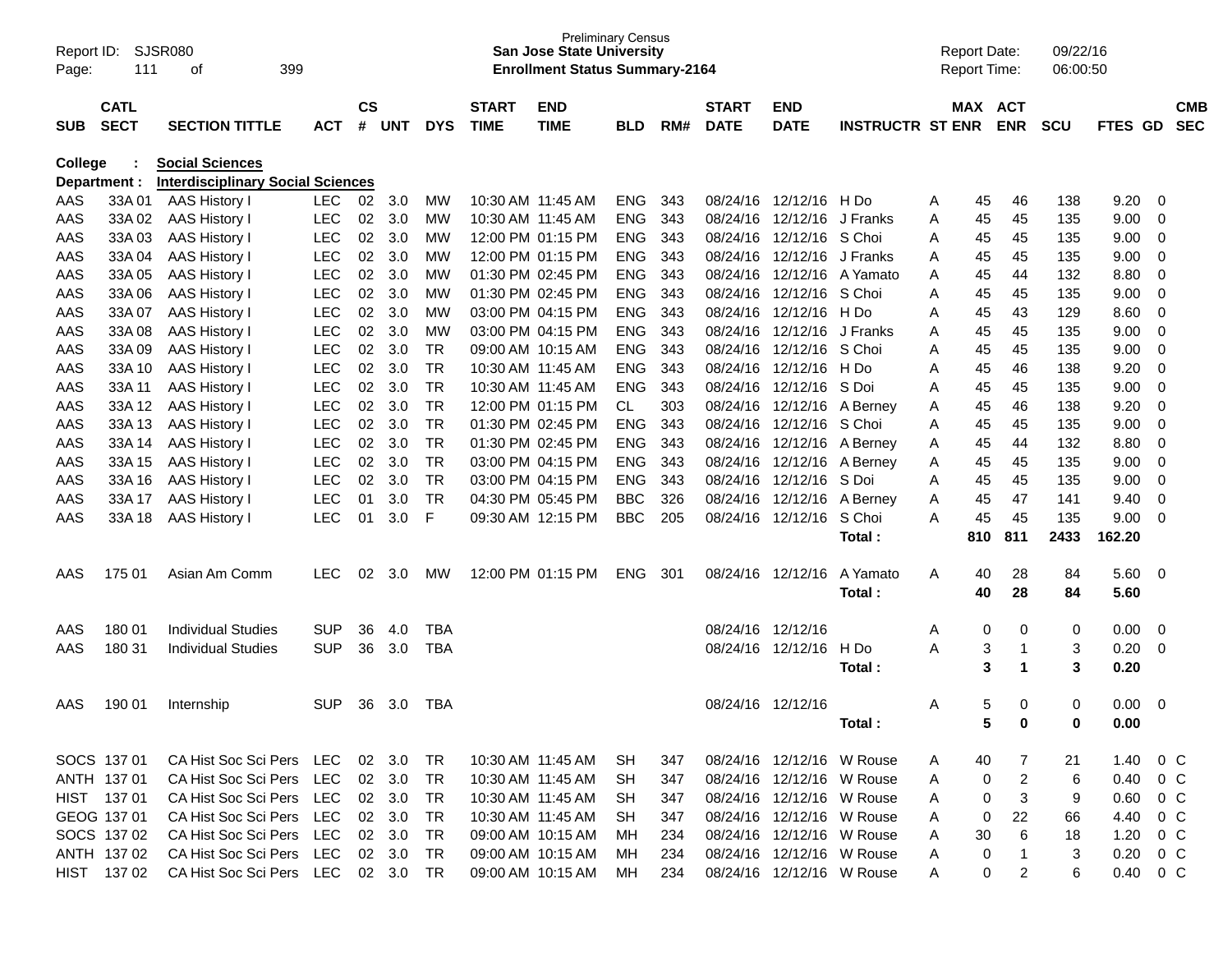| Report ID:<br>Page:       | <b>SJSR080</b><br>112<br>399<br>оf<br><b>CATL</b>               |            |                |            |              |                             | <b>Preliminary Census</b><br><b>San Jose State University</b><br><b>Enrollment Status Summary-2164</b> |            |     |                             |                           |                         | <b>Report Date:</b><br>Report Time: |             |                       | 09/22/16<br>06:00:50 |                 |                |                          |
|---------------------------|-----------------------------------------------------------------|------------|----------------|------------|--------------|-----------------------------|--------------------------------------------------------------------------------------------------------|------------|-----|-----------------------------|---------------------------|-------------------------|-------------------------------------|-------------|-----------------------|----------------------|-----------------|----------------|--------------------------|
| <b>SECT</b><br><b>SUB</b> | <b>SECTION TITTLE</b><br><b>ACT</b><br>CA Hist Soc Sci Pers LEC |            | <b>CS</b><br># | <b>UNT</b> | <b>DYS</b>   | <b>START</b><br><b>TIME</b> | <b>END</b><br><b>TIME</b>                                                                              | <b>BLD</b> | RM# | <b>START</b><br><b>DATE</b> | <b>END</b><br><b>DATE</b> | <b>INSTRUCTR ST ENR</b> |                                     |             | MAX ACT<br><b>ENR</b> | <b>SCU</b>           | FTES GD         |                | <b>CMB</b><br><b>SEC</b> |
| GEOG 137 02               |                                                                 |            | 02             | 3.0        | TR           |                             | 09:00 AM 10:15 AM                                                                                      | МH         | 234 | 08/24/16                    | 12/12/16                  | W Rouse<br>Total:       | A                                   | 0<br>70     | 15<br>58              | 45<br>174            | 3.00<br>11.60   |                | $0\,C$                   |
| SOCS 138 01               | US Hist Soc Sci Pers LEC                                        |            |                | 3.0        |              |                             |                                                                                                        |            |     |                             |                           |                         | Х                                   | 0           | 0                     | 0                    | 0.00            | - 0            |                          |
| ANTH 138 01               | US Hist Soc Sci Pers                                            | LEC        |                | 3.0        |              |                             |                                                                                                        |            |     |                             |                           |                         | X                                   | 0           | 0                     | 0                    | 0.00            | $\overline{0}$ |                          |
| GEOG 138 01               | US Hist Soc Sci Pers                                            | <b>LEC</b> |                | 3.0        |              |                             |                                                                                                        |            |     |                             |                           |                         | X                                   | 0           | 0                     | 0                    | 0.00            | $\overline{0}$ |                          |
| <b>HIST</b><br>138 01     | US Hist Soc Sci Pers                                            | LEC        |                | 3.0        |              |                             |                                                                                                        |            |     |                             |                           |                         | X                                   | 0           | 0                     | 0                    | 0.00            | $\mathbf 0$    |                          |
| SOCS 138 03               | US Hist Soc Sci Pers                                            | <b>LEC</b> | 02             | 3.0        | $\top$       |                             | 04:30 PM 07:15 PM                                                                                      | MН         | 523 |                             | 08/24/16 12/12/16         | W Thowdis               | A                                   | 40          | 8                     | 24                   | 1.60            |                | 0 <sup>C</sup>           |
| ANTH 138 03               | US Hist Soc Sci Pers                                            | <b>LEC</b> | 02             | 3.0        | $\mathsf{T}$ |                             | 04:30 PM 07:15 PM                                                                                      | MН         | 523 | 08/24/16                    | 12/12/16                  | W Thowdis               | A                                   | 0           | $\overline{7}$        | 21                   | 1.40            |                | $0\,C$                   |
| GEOG 138 03               | US Hist Soc Sci Pers                                            | <b>LEC</b> | 02             | 3.0        | $\mathsf{T}$ |                             | 04:30 PM 07:15 PM                                                                                      | MН         | 523 | 08/24/16                    | 12/12/16                  | W Thowdis               | A                                   | $\mathbf 0$ | 21                    | 63                   | 4.20            |                | $0\,C$                   |
| <b>HIST</b><br>138 03     | US Hist Soc Sci Pers                                            | LEC        | 02             | 3.0        | $\mathsf{T}$ |                             | 04:30 PM 07:15 PM                                                                                      | MН         | 523 |                             | 08/24/16 12/12/16         | W Thowdis               | A                                   | 0           | 5                     | 15                   | 1.00            |                | $0\,C$                   |
|                           |                                                                 |            |                |            |              |                             |                                                                                                        |            |     |                             |                           | Total:                  |                                     | 40          | 41                    | 123                  | 8.20            |                |                          |
| SOCS 139 01               | Wrl Hist Soc Sci Per                                            | <b>LEC</b> |                | 3.0        |              |                             |                                                                                                        |            |     |                             |                           |                         | х                                   | 0           | 0                     | 0                    | 0.00            | - 0            |                          |
| <b>HIST</b><br>139 01     | Wrl Hist Soc Sci Per                                            | <b>LEC</b> |                | 3.0        |              |                             |                                                                                                        |            |     |                             |                           |                         | X                                   | 0           | 0                     | 0                    | 0.00            | $\overline{0}$ |                          |
| GEOG 139 01               | Wrl Hist Soc Sci Per                                            | <b>LEC</b> |                | 3.0        |              |                             |                                                                                                        |            |     |                             |                           |                         | X                                   | 0           | 0                     | 0                    | 0.00            | $\mathbf 0$    |                          |
| ANTH 139 01               | Wrl Hist Soc Sci Per                                            | <b>LEC</b> |                | 3.0        |              |                             |                                                                                                        |            |     |                             |                           |                         | X                                   | 0           | 0                     | 0                    | 0.00            | $\mathbf 0$    |                          |
| SOCS 139 02               | Wrl Hist Soc Sci Per                                            | LEC        | 03             | 3.0        | R            |                             | 04:30 PM 07:15 PM                                                                                      | <b>SH</b>  | 239 |                             | 08/24/16 12/12/16         | J Narveson              | A                                   | 40          | 5                     | 15                   | 1.00            |                | 0 <sup>C</sup>           |
| <b>HIST</b><br>139 02     | Wrl Hist Soc Sci Per                                            | LEC        | 03             | 3.0        | R            |                             | 04:30 PM 07:15 PM                                                                                      | <b>SH</b>  | 239 |                             | 08/24/16 12/12/16         | J Narveson              | A                                   | 0           | 20                    | 60                   | 4.00            |                | $0\,C$                   |
| GEOG 139 02               | Wrl Hist Soc Sci Per                                            | LEC        | 03             | 3.0        | R            |                             | 04:30 PM 07:15 PM                                                                                      | <b>SH</b>  | 239 |                             | 08/24/16 12/12/16         | J Narveson              | A                                   | 0           | 10                    | 30                   | 2.00            |                | $0\,C$                   |
| ANTH 139 02               | Wrl Hist Soc Sci Per                                            | <b>LEC</b> | 03             | 3.0        | R            |                             | 04:30 PM 07:15 PM                                                                                      | <b>SH</b>  | 239 |                             | 08/24/16 12/12/16         | J Narveson              | A                                   | 0           | $\mathbf{3}$          | 9                    | 0.60            |                | $0\,C$                   |
|                           |                                                                 |            |                |            |              |                             |                                                                                                        |            |     |                             |                           | Total:                  |                                     | 40          | 38                    | 114                  | 7.60            |                |                          |
| SOCS 177 01               | Soci Education                                                  | <b>LEC</b> | 02             | 3.0        | TR           |                             | 09:00 AM 10:15 AM                                                                                      | <b>SH</b>  | 347 |                             | 08/24/16 12/12/16         | M Alaniz                | A                                   | 40          | 8                     | 24                   | 1.60            |                | $0\,C$                   |
| SOCI 177 01               | Soci Education                                                  | LEC        | 02             | 3.0        | <b>TR</b>    |                             | 09:00 AM 10:15 AM                                                                                      | <b>SH</b>  | 347 |                             | 08/24/16 12/12/16         | M Alaniz                | A                                   | 0           | 22                    | 66                   | 4.40            |                | 0 <sup>C</sup>           |
| SOCS 177 02               | Soci Education                                                  | <b>LEC</b> | 02             | 3.0        | <b>TR</b>    |                             | 12:00 PM 01:15 PM                                                                                      | <b>CL</b>  | 234 |                             | 08/24/16 12/12/16         | M Alaniz                | A                                   | 40          | 11                    | 33                   | 2.25            |                | 1 C                      |
| SOCI<br>17702             | Soci Education                                                  | <b>LEC</b> | 02             | 3.0        | TR           |                             | 12:00 PM 01:15 PM                                                                                      | <b>CL</b>  | 234 |                             | 08/24/16 12/12/16         | M Alaniz                | A                                   | 0           | 20                    | 60                   | 4.00            |                | 0 <sup>C</sup>           |
|                           |                                                                 |            |                |            |              |                             |                                                                                                        |            |     |                             |                           | Total:                  |                                     | 80          | 61                    | 183                  | 12.25           |                |                          |
| SOCS 180 01               | <b>Indiv Studies</b>                                            | <b>SUP</b> | 36             | 4.0        | <b>TBA</b>   |                             |                                                                                                        |            |     |                             | 08/24/16 12/12/16         |                         | A                                   | 0           | 0                     | 0                    | 0.00            | 0              |                          |
| SOCS 180 02               | <b>Indiv Studies</b>                                            | <b>SUP</b> |                | 1.0        |              |                             |                                                                                                        |            |     |                             |                           |                         | X                                   | 0           | $\Omega$              | 0                    | 0.00            | $\mathbf 0$    |                          |
| SOCS 180 03               | <b>Indiv Studies</b>                                            | <b>SUP</b> |                | 2.0        |              |                             |                                                                                                        |            |     |                             |                           |                         | Χ                                   | 0           | 0                     | 0                    | $0.00 \t 0$     |                |                          |
| SOCS 180 04               | <b>Indiv Studies</b>                                            | <b>SUP</b> |                | 3.0        |              |                             |                                                                                                        |            |     |                             |                           |                         | Χ                                   | 0           | 0                     | 0                    | $0.00 \t 0$     |                |                          |
| SOCS 180 05               | <b>Indiv Studies</b>                                            | <b>SUP</b> |                | 4.0        |              |                             |                                                                                                        |            |     |                             |                           |                         | Х                                   | 0           | 0                     | 0                    | $0.00 \t 0$     |                |                          |
| SOCS 180 11               | <b>Indiv Studies</b>                                            | <b>SUP</b> | 36             | 1.0        | <b>TBA</b>   |                             |                                                                                                        |            |     |                             | 08/24/16 12/12/16         |                         | Α                                   | 3           | 0                     | 0                    | $0.00 \t 0$     |                |                          |
| SOCS 180 21               | <b>Indiv Studies</b>                                            | <b>SUP</b> | 36             | 2.0        | <b>TBA</b>   |                             |                                                                                                        |            |     |                             | 08/24/16 12/12/16         |                         | A                                   | 3           | 0                     | 0                    | $0.00 \t 0$     |                |                          |
| SOCS 180 31               | <b>Indiv Studies</b>                                            | <b>SUP</b> | 36             | 3.0        | <b>TBA</b>   |                             |                                                                                                        |            |     |                             | 08/24/16 12/12/16 E Boas  |                         | Α                                   | 3           | 2                     | 6                    | $0.40 \ 0$      |                |                          |
| SOCS 180 32               | <b>Indiv Studies</b>                                            | <b>SUP</b> | 36             | 3.0        | <b>TBA</b>   |                             |                                                                                                        |            |     |                             | 08/24/16 12/12/16         |                         | Α                                   | 3           | 2                     | 6                    | $0.40 \ 0$      |                |                          |
| SOCS 180 33               | <b>Indiv Studies</b>                                            | <b>SUP</b> |                |            | 36 3.0 TBA   |                             |                                                                                                        |            |     |                             | 08/24/16 12/12/16         |                         | A                                   | 3           | 0                     | 0                    | $0.00\quad$ $0$ |                |                          |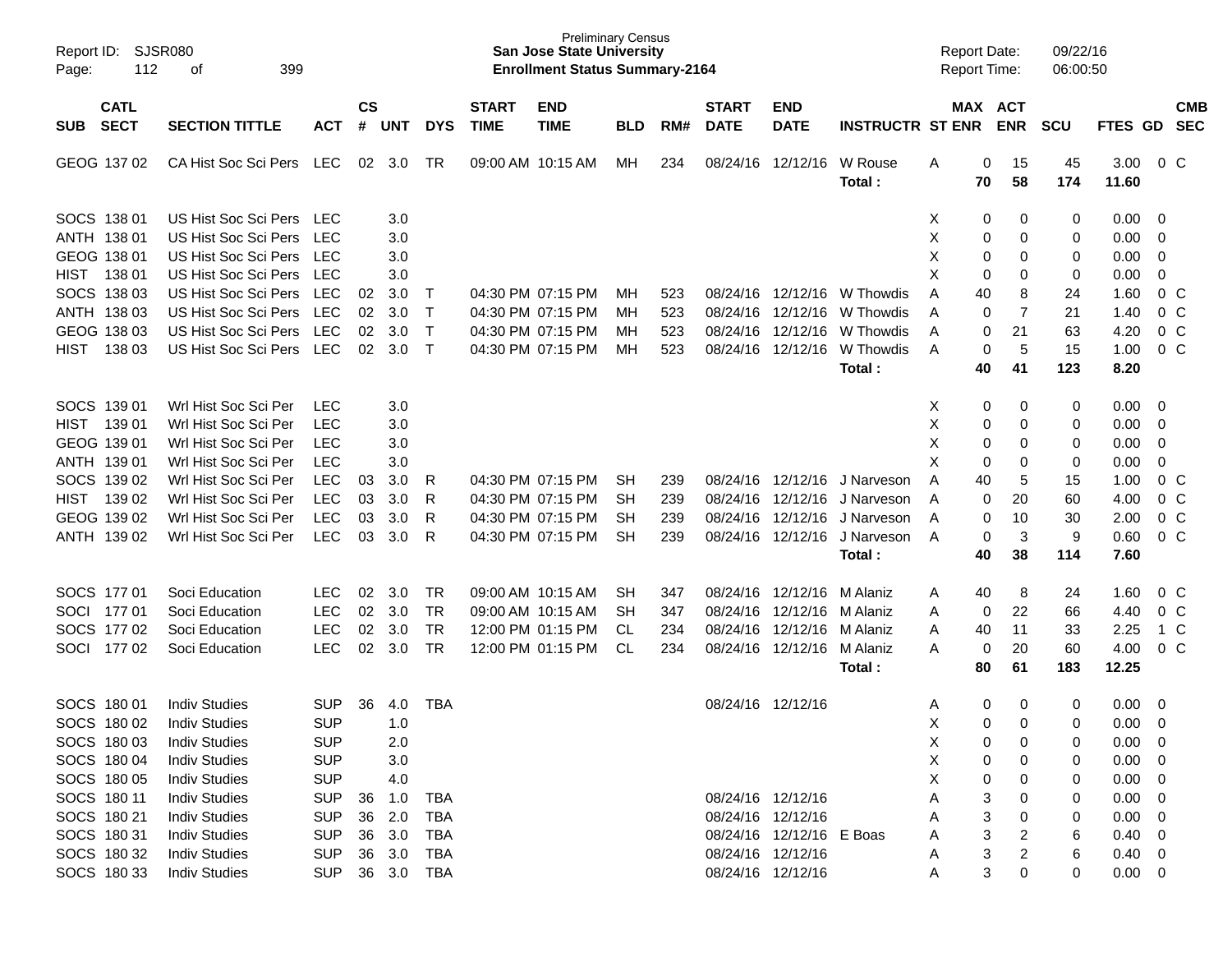| Page: | <b>SJSR080</b><br>Report ID:<br>113<br>399<br>of<br><b>CATL</b> |                           |            |                |                |              |                             | <b>Preliminary Census</b><br><b>San Jose State University</b><br><b>Enrollment Status Summary-2164</b> |            |     |                             |                           |                                      | <b>Report Date:</b><br>Report Time: |                  |                       | 09/22/16<br>06:00:50 |               |                          |                |
|-------|-----------------------------------------------------------------|---------------------------|------------|----------------|----------------|--------------|-----------------------------|--------------------------------------------------------------------------------------------------------|------------|-----|-----------------------------|---------------------------|--------------------------------------|-------------------------------------|------------------|-----------------------|----------------------|---------------|--------------------------|----------------|
| SUB   | <b>SECT</b>                                                     | <b>SECTION TITTLE</b>     | <b>ACT</b> | <b>CS</b><br># | <b>UNT</b>     | <b>DYS</b>   | <b>START</b><br><b>TIME</b> | <b>END</b><br><b>TIME</b>                                                                              | <b>BLD</b> | RM# | <b>START</b><br><b>DATE</b> | <b>END</b><br><b>DATE</b> | <b>INSTRUCTR ST ENR</b>              |                                     |                  | MAX ACT<br><b>ENR</b> | <b>SCU</b>           | FTES GD SEC   |                          | <b>CMB</b>     |
|       | SOCS 180 34                                                     | <b>Indiv Studies</b>      | <b>SUP</b> | 36             | 3.0            | TBA          |                             |                                                                                                        |            |     |                             | 08/24/16 12/12/16         |                                      | Α                                   | 3                | 0                     | 0                    | 0.00          | - 0                      |                |
|       | SOCS 180 35                                                     | <b>Indiv Studies</b>      | <b>SUP</b> | 36             | 3.0            | <b>TBA</b>   |                             |                                                                                                        |            |     |                             | 08/24/16 12/12/16         | Total:                               | A                                   | 3<br>21          | 0<br>4                | 0<br>12              | 0.00<br>0.80  | $\overline{0}$           |                |
|       | SOCS 190 01                                                     | Internship                | <b>SUP</b> | 36             | 3.0            | TBA          |                             |                                                                                                        |            |     |                             | 08/24/16 12/12/16         | M Alaniz<br>Total:                   | A                                   | 0<br>$\mathbf 0$ | 2<br>$\mathbf{2}$     | 6<br>6               | 0.40<br>0.40  | $\overline{\phantom{0}}$ |                |
|       | SOCS 195 01                                                     | Thry Pract Soc Sci        | SEM        | 05             | 3.0            | TR.          |                             | 03:00 PM 04:15 PM                                                                                      | <b>DBH</b> | 202 |                             | 08/24/16 12/12/16         | W Rouse<br>Total:                    | Α                                   | 24<br>24         | 8<br>8                | 24<br>24             | 1.60<br>1.60  | $\overline{\phantom{0}}$ |                |
|       | <b>WOMS 1001</b>                                                | Women, Gender & Sex LEC   |            | 02             | 3.0            | МW           |                             | 10:30 AM 11:45 AM                                                                                      | SH         | 347 |                             | 08/24/16 12/12/16         | S Gerami                             | A                                   | 38               | 38                    | 114                  | 7.60          | $\overline{\mathbf{0}}$  |                |
|       | <b>WOMS 1002</b>                                                | Women, Gender &Sex LEC    |            | 02             | 3.0            | МW           |                             | 03:00 PM 04:15 PM                                                                                      | <b>SH</b>  | 444 |                             | 08/24/16 12/12/16         | S Gerami                             | Α                                   | 30               | 31                    | 93                   | 6.20          | $\overline{0}$           |                |
|       | <b>WOMS 1003</b>                                                | Women, Gender &Sex LEC    |            | 02             | 3.0            | $\mathsf{T}$ |                             | 06:00 PM 08:45 PM                                                                                      | <b>ENG</b> | 301 |                             |                           | 08/24/16 12/12/16 S Gerami<br>Total: | А                                   | 40<br>108        | 40<br>109             | 120<br>327           | 8.00<br>21.80 | $\overline{0}$           |                |
|       |                                                                 |                           |            |                |                |              |                             |                                                                                                        |            |     |                             |                           |                                      |                                     |                  |                       |                      |               |                          |                |
|       | <b>WOMS 2001</b>                                                | Wom of Color in US        | <b>LEC</b> | 02             | 3.0            | TR           |                             | 06:00 PM 07:15 PM                                                                                      | MН         | 423 |                             | 08/24/16 12/12/16         | S Gallardo                           | A                                   | 40               | 22                    | 66                   | 4.40          |                          | $0\,$ C        |
| AAS   | 20 01                                                           | Wom of Color in US        | <b>LEC</b> | 02             | 3.0            | <b>TR</b>    |                             | 06:00 PM 07:15 PM                                                                                      | MН         | 423 |                             | 08/24/16 12/12/16         | S Gallardo                           | A                                   | $\mathbf 0$      | 10                    | 30                   | 2.00          |                          | 0 <sup>o</sup> |
|       | <b>WOMS 2002</b>                                                | Wom of Color in US        | <b>LEC</b> | 02             | 3.0            | <b>TR</b>    |                             | 12:00 PM 01:15 PM                                                                                      | CL.        | 202 |                             |                           | 08/24/16 12/12/16 S Gallardo         | A                                   | 40               | 23                    | 69                   | 4.60          |                          | 0 <sup>o</sup> |
| AAS   | 20 02                                                           | Wom of Color in US        | <b>LEC</b> | 02             | 3.0            | <b>TR</b>    |                             | 12:00 PM 01:15 PM                                                                                      | <b>CL</b>  | 202 |                             |                           | 08/24/16 12/12/16 S Gallardo         | Α                                   | 0                | 16                    | 48                   | 3.20          |                          | 0 <sup>o</sup> |
|       | <b>WOMS 2003</b>                                                | Wom of Color in US        | <b>LEC</b> |                | 3.0            |              |                             |                                                                                                        |            |     |                             |                           |                                      | X                                   | 0                | 0                     | 0                    | 0.00          | $\mathbf 0$              |                |
| AAS   | 20 03                                                           | Wom of Color in US        | <b>LEC</b> |                | 3.0            |              |                             |                                                                                                        |            |     |                             |                           |                                      | X                                   | 0                | 0                     | 0                    | 0.00          | $\overline{0}$           |                |
|       |                                                                 |                           |            |                |                |              |                             |                                                                                                        |            |     |                             |                           | Total:                               |                                     | 80               | 71                    | 213                  | 14.20         |                          |                |
|       | <b>WOMS 101 01</b>                                              | Study of Women            | <b>LEC</b> | 02             | 3.0            | <b>TR</b>    |                             | 01:30 PM 02:45 PM                                                                                      | <b>BBC</b> | 324 |                             | 08/24/16 12/12/16         | S Gallardo                           | A                                   | 40               | 15                    | 45                   | 3.00          | - 0                      |                |
|       | WOMS 101 03                                                     | Study of Women            | <b>LEC</b> | 02             | 3.0            | MW           |                             | 06:00 PM 07:15 PM                                                                                      | <b>BBC</b> | 125 |                             | 08/24/16 12/12/16         | T Bakhru                             | Α                                   | 40               | $\overline{7}$        | 21                   | 1.40          | $\overline{0}$           |                |
|       |                                                                 |                           |            |                |                |              |                             |                                                                                                        |            |     |                             |                           | Total:                               |                                     | 80               | 22                    | 66                   | 4.40          |                          |                |
|       | <b>WOMS 102 01</b>                                              | Global Women              | <b>LEC</b> | 02             | 3.0            | МW           |                             | 03:00 PM 04:15 PM                                                                                      | SH.        | 413 |                             | 08/24/16 12/12/16         | A Castillo                           | A                                   | 35               | 30                    | 90                   | 6.00          | $\overline{\mathbf{0}}$  |                |
|       | <b>WOMS 102 02</b>                                              | Global Women              | <b>LEC</b> | 02             | 3.0            | R            |                             | 06:00 PM 08:45 PM                                                                                      | <b>ENG</b> | 301 | 08/24/16                    | 12/12/16                  | T Bakhru                             | Α                                   | 35               | 30                    | 90                   | 6.00          | $\mathbf 0$              |                |
|       | <b>WOMS 102 03</b>                                              | Global Women              | <b>LEC</b> | 02             | 3.0            | F            |                             | 12:00 PM 02:45 PM                                                                                      | <b>CL</b>  | 310 |                             | 08/24/16 12/12/16         | A Castillo                           | А                                   | 40               | 24                    | 72                   | 4.80          | $\mathbf 0$              |                |
|       |                                                                 |                           |            |                |                |              |                             |                                                                                                        |            |     |                             |                           | Total:                               |                                     | 110              | 84                    | 252                  | 16.80         |                          |                |
|       | <b>WOMS 169 01</b>                                              | Sexuality Body            | <b>LEC</b> |                | $02 \quad 3.0$ | MW           |                             | 01:30 PM 02:45 PM                                                                                      | SH.        | 347 |                             | 08/24/16 12/12/16         | T Bakhru                             | A                                   | 38               | 23                    | 69                   | $4.60$ 0      |                          |                |
|       |                                                                 |                           |            |                |                |              |                             |                                                                                                        |            |     |                             |                           | Total:                               |                                     | 38               | 23                    | 69                   | 4.60          |                          |                |
|       | <b>WOMS 180 01</b>                                              | <b>Individual Studies</b> | <b>SUP</b> | 36             | 4.0            | <b>TBA</b>   |                             |                                                                                                        |            |     | 08/24/16 12/12/16           |                           |                                      | A                                   | 0                | 0                     | 0                    | 0.00          | $\overline{\phantom{0}}$ |                |
|       | <b>WOMS 180 11</b>                                              | <b>Individual Studies</b> | <b>SUP</b> | 36             | 1.0            | <b>TBA</b>   |                             |                                                                                                        |            |     | 08/24/16 12/12/16           |                           |                                      | Α                                   | 3                | 0                     | 0                    | $0.00 \t 0$   |                          |                |
|       | <b>WOMS 180 31</b>                                              | <b>Individual Studies</b> | <b>SUP</b> | 36             | 3.0            | <b>TBA</b>   |                             |                                                                                                        |            |     | 08/24/16 12/12/16           |                           |                                      | A                                   | 3                | 0                     | 0                    | $0.00 \t 0$   |                          |                |
|       | <b>WOMS 180 32</b>                                              | <b>Individual Studies</b> | <b>SUP</b> |                | 36 3.0 TBA     |              |                             |                                                                                                        |            |     |                             | 08/24/16 12/12/16         |                                      | Α                                   | 3                | 0                     | 0                    | $0.00 \t 0$   |                          |                |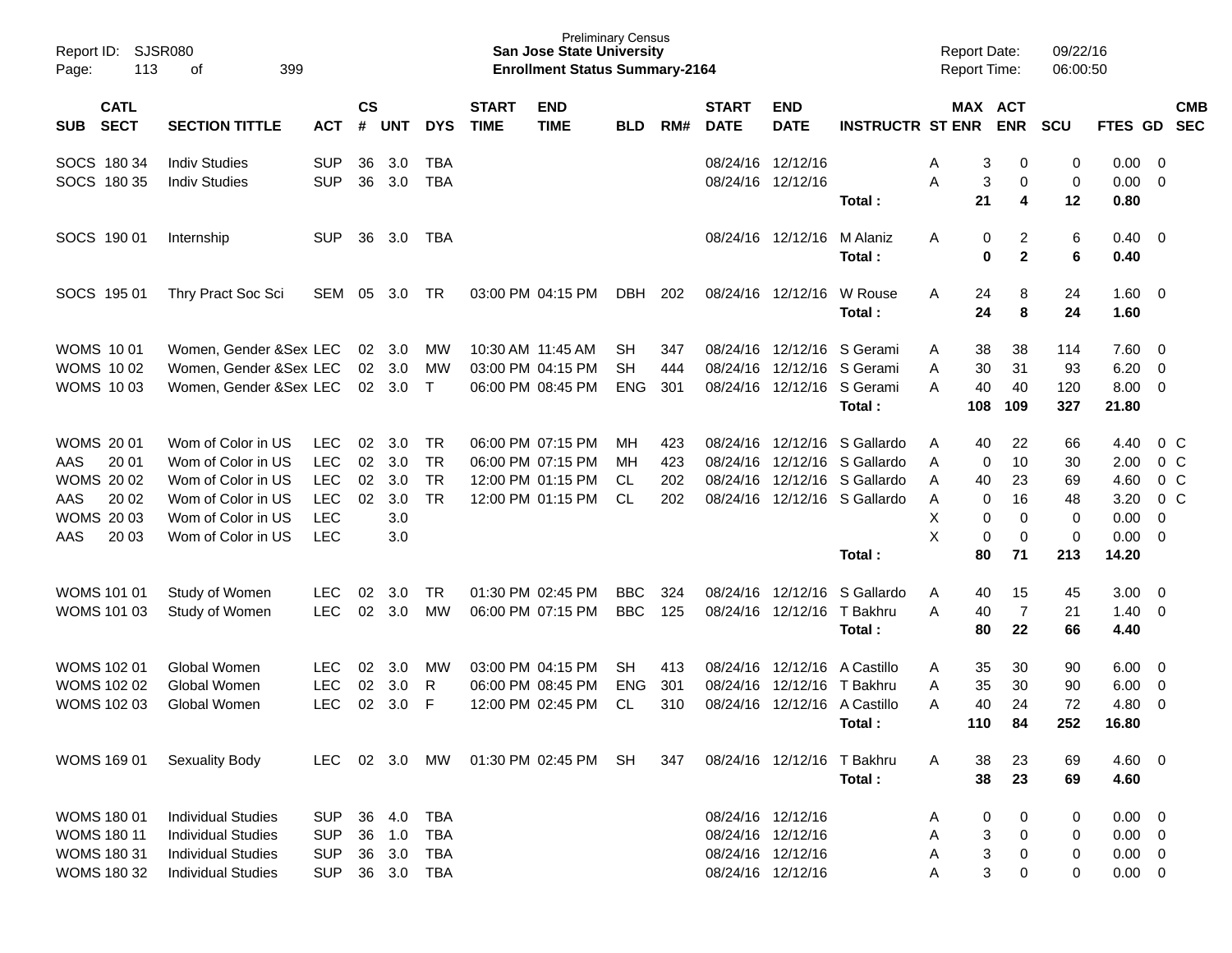| Report ID:<br>Page: | 114                        | SJSR080<br>399<br>οf                     |            |                |            |            |                             | <b>Preliminary Census</b><br><b>San Jose State University</b><br><b>Enrollment Status Summary-2164</b> |            |     |                             |                                                   |                                                       |              | <b>Report Date:</b><br><b>Report Time:</b> |                                    | 09/22/16<br>06:00:50      |                                   |                          |
|---------------------|----------------------------|------------------------------------------|------------|----------------|------------|------------|-----------------------------|--------------------------------------------------------------------------------------------------------|------------|-----|-----------------------------|---------------------------------------------------|-------------------------------------------------------|--------------|--------------------------------------------|------------------------------------|---------------------------|-----------------------------------|--------------------------|
| <b>SUB</b>          | <b>CATL</b><br><b>SECT</b> | <b>SECTION TITTLE</b>                    | <b>ACT</b> | <b>CS</b><br># | <b>UNT</b> | <b>DYS</b> | <b>START</b><br><b>TIME</b> | <b>END</b><br><b>TIME</b>                                                                              | <b>BLD</b> | RM# | <b>START</b><br><b>DATE</b> | <b>END</b><br><b>DATE</b>                         | <b>INSTRUCTR ST ENR</b>                               |              | MAX                                        | <b>ACT</b><br><b>ENR</b>           | <b>SCU</b>                | FTES GD                           | <b>CMB</b><br><b>SEC</b> |
|                     |                            |                                          |            |                |            |            |                             |                                                                                                        |            |     |                             |                                                   | Total:                                                |              | 9                                          | $\mathbf 0$                        | 0                         | 0.00                              |                          |
|                     | <b>WOMS 190 01</b>         | Internship                               | <b>SUP</b> | 36             | 4.0        | TBA        |                             |                                                                                                        |            |     | 08/24/16                    | 12/12/16                                          | Total:                                                | $\mathsf{A}$ | $\mathbf{0}$<br>0                          | $\overline{0}$<br>$\mathbf{0}$     | $\mathbf 0$<br>0          | $0.00 \quad 0$<br>0.00            |                          |
|                     | Department :               | <b>Interdisciplinary Social Sciences</b> |            |                |            |            |                             |                                                                                                        |            |     |                             | <b>Lower Division :</b><br><b>Upper Division:</b> | <b>Department Total:</b><br><b>Graduate Division:</b> |              | 1558<br>998<br>560<br>0                    | 1361<br>991<br>370<br>$\mathbf{0}$ | 4083<br>2973<br>1110<br>0 | 272.25<br>198.20<br>74.05<br>0.00 |                          |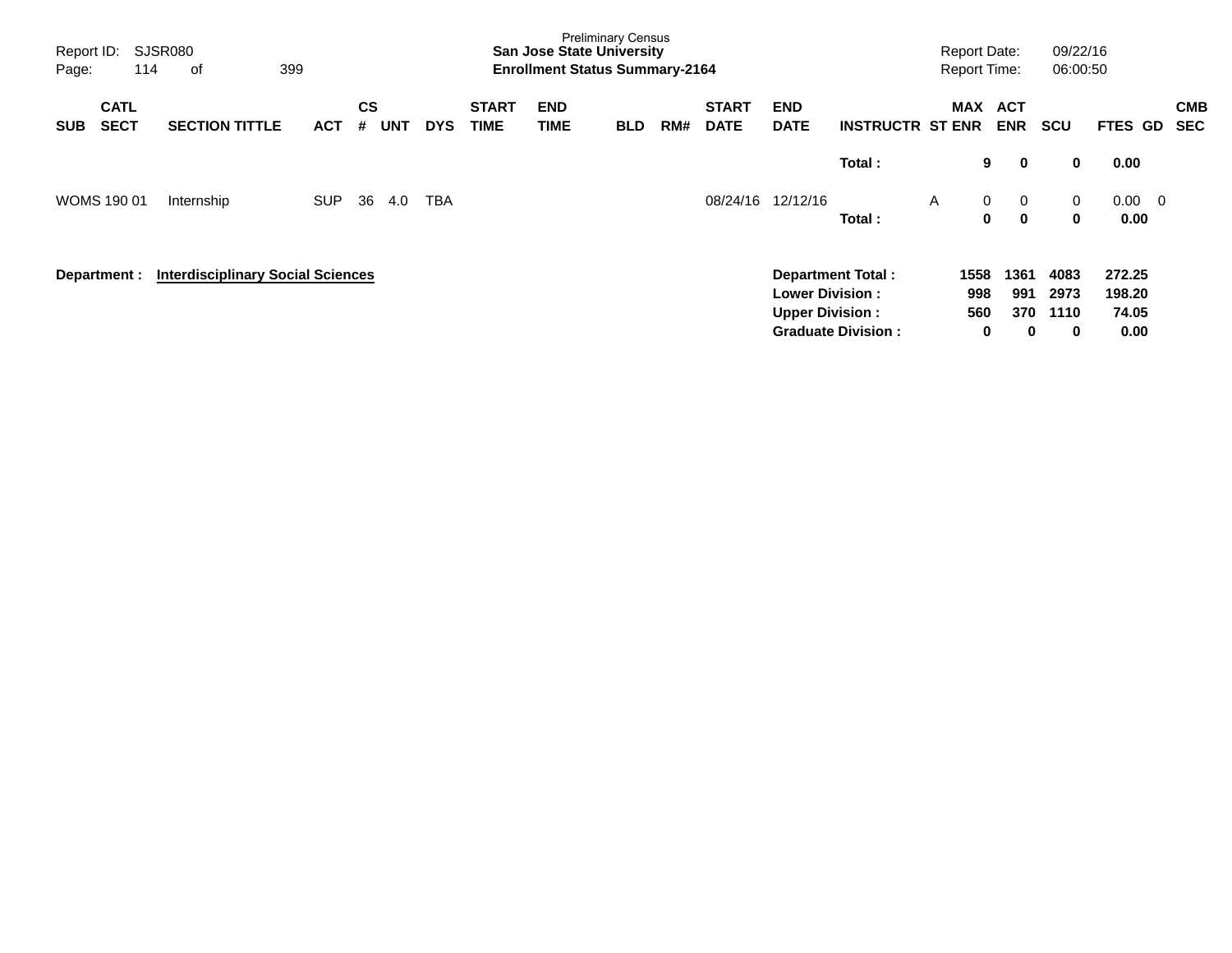| Report ID:<br>Page: | 115                                                               | SJSR080<br>οf<br>399                       |              |    |                             |            |                             | <b>Preliminary Census</b><br><b>San Jose State University</b><br><b>Enrollment Status Summary-2164</b> |                |     |                             |                            |                              |   | <b>Report Date:</b><br><b>Report Time:</b> |                | 09/22/16<br>06:00:50 |                |                         |                          |
|---------------------|-------------------------------------------------------------------|--------------------------------------------|--------------|----|-----------------------------|------------|-----------------------------|--------------------------------------------------------------------------------------------------------|----------------|-----|-----------------------------|----------------------------|------------------------------|---|--------------------------------------------|----------------|----------------------|----------------|-------------------------|--------------------------|
| <b>SUB</b>          | <b>CATL</b><br><b>SECT</b><br><b>SECTION TITTLE</b><br><b>ACT</b> |                                            |              |    | $\mathsf{cs}$<br><b>UNT</b> | <b>DYS</b> | <b>START</b><br><b>TIME</b> | <b>END</b><br><b>TIME</b>                                                                              | <b>BLD</b>     | RM# | <b>START</b><br><b>DATE</b> | <b>END</b><br><b>DATE</b>  | <b>INSTRUCTR ST ENR</b>      |   | MAX ACT                                    | <b>ENR</b>     | <b>SCU</b>           | <b>FTES GD</b> |                         | <b>CMB</b><br><b>SEC</b> |
| <b>College</b>      | Department :                                                      | <b>Social Sciences</b><br><b>Sociology</b> |              |    |                             |            |                             |                                                                                                        |                |     |                             |                            |                              |   |                                            |                |                      |                |                         |                          |
| SOCI                | 1 0 1                                                             | Intro to Sociology                         | <b>LEC</b>   | 01 | 3.0                         | МW         | 09:00 AM 10:15 AM           |                                                                                                        | <b>ENG</b>     | 343 |                             | 08/24/16 12/12/16 M Pasion |                              | A | 40                                         | 45             | 135                  | 9.05           | - 1                     |                          |
| SOCI                | 1 0 2                                                             | Intro to Sociology                         | <b>LEC</b>   | 01 | 3.0                         | <b>TR</b>  | 10:30 AM 11:45 AM           |                                                                                                        | WSQ 207        |     |                             | 08/24/16 12/12/16          | M Pasion                     | A | 120                                        | 122            | 366                  | 24.40          | $\mathbf 0$             |                          |
| SOCI                | 1 0 3                                                             | Intro to Sociology                         | <b>LEC</b>   | 01 | 3.0                         | <b>TBA</b> |                             |                                                                                                        |                |     |                             | 08/24/16 12/12/16          | J Murphy                     | A | 40                                         | 38             | 114                  | 7.60           | 0                       |                          |
|                     |                                                                   |                                            |              |    |                             |            |                             |                                                                                                        |                |     |                             |                            | Total:                       |   | 200                                        | 205            | 615                  | 41.05          |                         |                          |
| SOCI                | 15 01                                                             | Stat Ap in Soc Sci                         | <b>LEC</b>   | 03 | 3.0                         | TR.        | 10:30 AM 11:45 AM           |                                                                                                        | SH             | 311 |                             | 08/24/16 12/12/16          | M Thiele                     | A | 30                                         | 27             | 81                   | 5.40           |                         | $0\,$ C                  |
| <b>SOCS</b>         | 15 01                                                             | Stat Ap in Soc Sci                         | <b>LEC</b>   | 03 | 3.0                         | <b>TR</b>  | 10:30 AM 11:45 AM           |                                                                                                        | <b>SH</b>      | 311 |                             | 08/24/16 12/12/16 M Thiele |                              | Α | 0                                          | 5              | 15                   | 1.00           |                         | $0\,C$                   |
| SOCI                | 15 02                                                             | Stat Ap in Soc Sci                         | <b>LEC</b>   |    | 3.0                         |            |                             |                                                                                                        |                |     |                             |                            |                              | X | 0                                          | 0              | 0                    | 0.00           | 0                       |                          |
| <b>SOCS</b>         | 15 02                                                             | Stat Ap in Soc Sci                         | <b>LEC</b>   |    | 3.0                         |            |                             |                                                                                                        |                |     |                             |                            |                              | X | 0                                          | 0              | 0                    | 0.00           | 0                       |                          |
| SOCI                | 15 03                                                             | Stat Ap in Soc Sci                         | <b>LEC</b>   | 03 | 3.0                         | TBA        |                             |                                                                                                        |                |     |                             |                            | 08/24/16 12/12/16 M Vallerga | A | 30                                         | 18             | 54                   | 3.60           |                         | 0 <sup>C</sup>           |
| <b>SOCS</b>         | 15 03                                                             | Stat Ap in Soc Sci                         | <b>LEC</b>   | 03 | 3.0                         | <b>TBA</b> |                             |                                                                                                        |                |     |                             | 08/24/16 12/12/16          | M Vallerga                   | A | 0                                          | $\overline{7}$ | 21                   | 1.40           |                         | $0\,C$                   |
|                     |                                                                   |                                            |              |    |                             |            |                             |                                                                                                        |                |     |                             |                            | Total:                       |   | 60                                         | 57             | 171                  | 11.40          |                         |                          |
| SOCI                | 57 01                                                             | Community Involve                          | <b>LEC</b>   | 01 | 3.0                         | TR.        | 04:30 PM 05:45 PM           |                                                                                                        | <b>ENG</b>     | 301 |                             | 08/24/16 12/12/16          | C Cox                        | Α | 40                                         | 31             | 93                   | 6.20           |                         | $0\,C$                   |
| <b>UNVS</b>         | 57 01                                                             | Community Involve                          | <b>LEC</b>   | 01 | 3.0                         | <b>TR</b>  |                             | 04:30 PM 05:45 PM                                                                                      | <b>ENG</b>     | 301 |                             | 08/24/16 12/12/16          | C Cox                        | A | 0                                          | 6              | 18                   | 1.20           |                         | $0\,C$                   |
|                     |                                                                   |                                            |              |    |                             |            |                             |                                                                                                        |                |     |                             |                            | Total:                       |   | 40                                         | 37             | 111                  | 7.40           |                         |                          |
| SOCI                | 80 01                                                             | Social Problems                            | <b>LEC</b>   | 01 | 3.0                         | TR.        |                             | 03:00 PM 04:15 PM                                                                                      | <b>HGH 122</b> |     |                             | 08/24/16 12/12/16          | D Brook                      | Α | 45                                         | 42             | 126                  | 8.40           | $\overline{0}$          |                          |
| SOCI                | 80 02                                                             | Social Problems                            | <b>LEC</b>   | 01 | 3.0                         | <b>MW</b>  |                             | 12:00 PM 01:15 PM                                                                                      | WSQ            | 207 |                             | 08/24/16 12/12/16          | N Boero                      | A | 45                                         | 73             | 219                  | 14.60          | 0                       |                          |
| SOCI                | 80 03                                                             | Social Problems                            | <b>LEC</b>   | 01 | 3.0                         | <b>TR</b>  |                             | 12:00 PM 01:15 PM                                                                                      | <b>ENG</b>     | 343 |                             | 08/24/16 12/12/16          | D Brook                      | A | 50                                         | 50             | 150                  | 10.00          | 0                       |                          |
|                     |                                                                   |                                            |              |    |                             |            |                             |                                                                                                        |                |     |                             |                            | Total:                       |   | 140                                        | 165            | 495                  | 33.00          |                         |                          |
| <b>SOCI</b>         |                                                                   | 100W 01 Writing Workshop                   | <b>SEM</b>   | 04 | 3.0                         | МW         | 10:30 AM 11:45 AM           |                                                                                                        | HGH            | 122 |                             | 08/24/16 12/12/16          | R Buyco                      | A | 25                                         | 28             | 84                   | 5.60           | 0                       |                          |
| SOCI                |                                                                   | 100W 02 Writing Workshop                   | <b>SEM</b>   | 04 | 3.0                         | МW         | 03:00 PM 04:15 PM           |                                                                                                        | <b>BBC</b>     | 120 | 08/24/16                    | 12/12/16                   | S de Bourbon A               |   | 25                                         | 23             | 69                   | 4.60           | 0                       |                          |
| SOCI                |                                                                   | 100W 04 Writing Workshop                   | <b>SEM</b>   | 04 | 3.0                         | R          |                             | 06:00 PM 08:45 PM                                                                                      | <b>BBC</b>     | 223 | 08/24/16                    | 12/12/16                   | T Dehaan                     | A | 25                                         | 24             | 72                   | 4.80           | $\mathbf 0$             |                          |
| SOCI                |                                                                   | 100W 05 Writing Workshop                   | <b>SEM</b>   | 04 | 3.0                         | <b>TR</b>  | 01:30 PM 02:45 PM           |                                                                                                        | HB             | 407 | 08/24/16                    | 12/12/16                   | T Dehaan                     | Α | 25                                         | 25             | 75                   | 5.00           | $\mathbf 0$             |                          |
| SOCI                |                                                                   | 100W 06 Writing Workshop                   | <b>SEM</b>   | 04 | 3.0                         | <b>TR</b>  |                             | 12:00 PM 01:15 PM                                                                                      | <b>DBH</b>     | 202 |                             | 08/24/16 12/12/16          | S Miller                     | A | 24                                         | 25             | 75                   | 5.00           | 0                       |                          |
|                     |                                                                   |                                            |              |    |                             |            |                             |                                                                                                        |                |     |                             |                            | Total:                       |   | 124                                        | 125            | 375                  | 25.00          |                         |                          |
|                     | SOCI 101 01                                                       | Social Theory                              | <b>LEC</b>   |    | 02 3.0                      | MW         |                             | 12:00 PM 01:15 PM                                                                                      | HGH 122        |     |                             | 08/24/16 12/12/16 M Rokni  |                              | Α | 40                                         | 36             | 108                  | 7.20           | $\overline{0}$          |                          |
|                     | SOCI 101 02                                                       | Social Theory                              | LEC          |    | 02 3.0                      | TR         | 10:30 AM 11:45 AM           |                                                                                                        | SH             | 120 |                             | 08/24/16 12/12/16 P Chua   |                              | A | 35                                         | 35             | 105                  | 7.00           | $\overline{\mathbf{0}}$ |                          |
|                     | SOCI 101 03                                                       | Social Theory                              | LEC          |    | 02 3.0                      | W          |                             | 06:00 PM 08:45 PM                                                                                      | HGH 122        |     |                             | 08/24/16 12/12/16 P Rudy   |                              | A | 35                                         | 21             | 63                   | 4.20 0         |                         |                          |
|                     | SOCI 101 04                                                       | Social Theory                              | <b>LEC</b>   |    | 02 3.0                      | TR         |                             | 03:00 PM 04:15 PM                                                                                      | BBC 102        |     |                             | 08/24/16 12/12/16 P Chua   |                              | A | 35                                         | 19             | 57                   | 3.80 0         |                         |                          |
|                     |                                                                   |                                            |              |    |                             |            |                             |                                                                                                        |                |     |                             |                            | Total:                       |   | 145                                        | 111            | 333                  | 22.20          |                         |                          |
|                     | SOCI 102 01                                                       | Intro To Stat                              | LEC 03 3.0 M |    |                             |            |                             | 06:00 PM 08:45 PM HGH 217 08/24/16 12/12/16 J Bautista                                                 |                |     |                             |                            |                              | A | 35                                         | 15             | 45                   | $3.00 \ 0$     |                         |                          |
|                     |                                                                   |                                            |              |    |                             |            |                             |                                                                                                        |                |     |                             |                            | Total:                       |   | 35                                         | 15             | 45                   | 3.00           |                         |                          |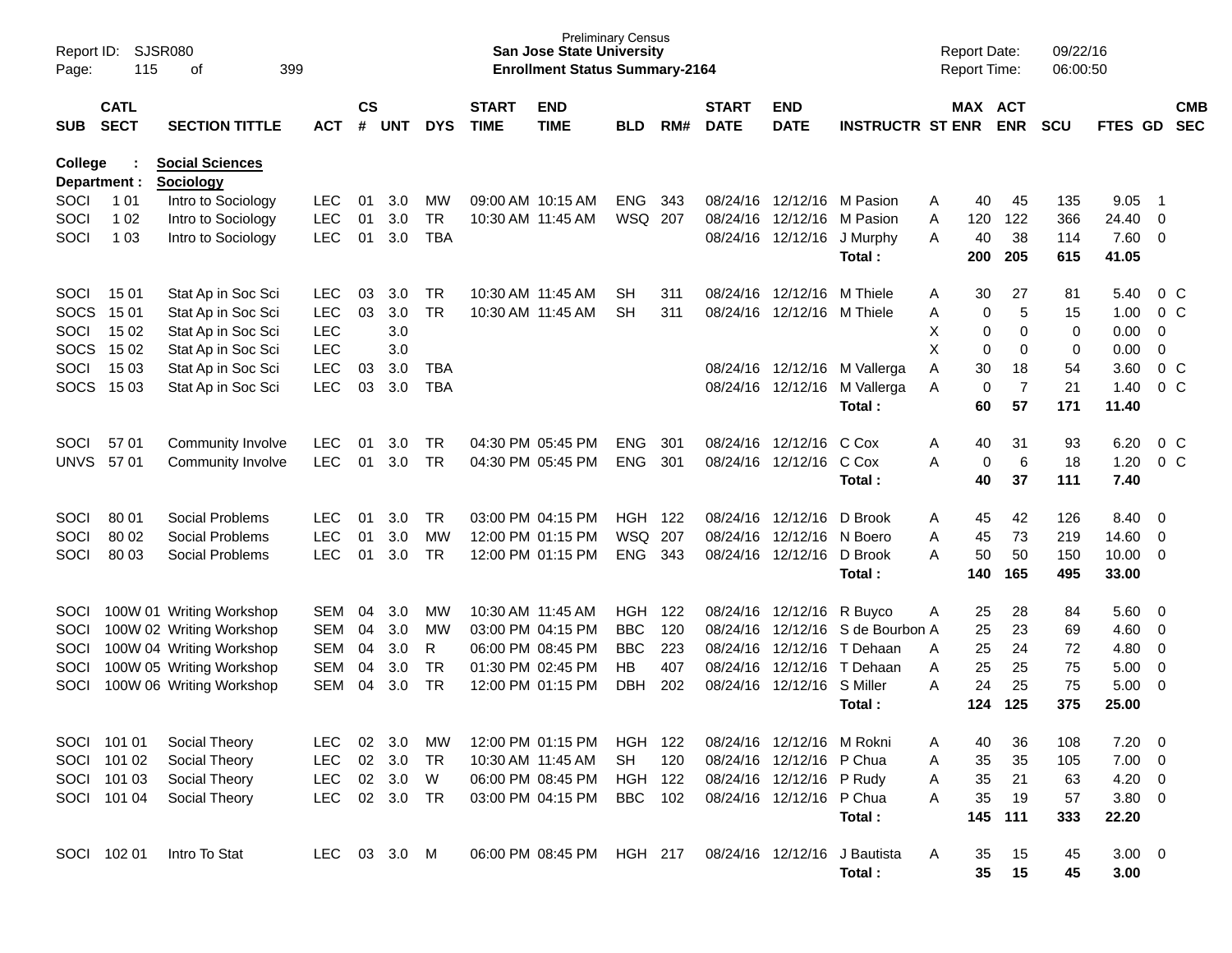| Report ID:<br>Page: | 116                        | SJSR080<br>399<br>оf               |            |                    |            |              |                             | <b>San Jose State University</b><br><b>Enrollment Status Summary-2164</b> | <b>Preliminary Census</b> |     |                             |                           |                              | <b>Report Date:</b><br>Report Time: |                       | 09/22/16<br>06:00:50 |               |                |                          |
|---------------------|----------------------------|------------------------------------|------------|--------------------|------------|--------------|-----------------------------|---------------------------------------------------------------------------|---------------------------|-----|-----------------------------|---------------------------|------------------------------|-------------------------------------|-----------------------|----------------------|---------------|----------------|--------------------------|
| <b>SUB</b>          | <b>CATL</b><br><b>SECT</b> | <b>SECTION TITTLE</b>              | <b>ACT</b> | $\mathsf{cs}$<br># | <b>UNT</b> | <b>DYS</b>   | <b>START</b><br><b>TIME</b> | <b>END</b><br><b>TIME</b>                                                 | <b>BLD</b>                | RM# | <b>START</b><br><b>DATE</b> | <b>END</b><br><b>DATE</b> | <b>INSTRUCTR ST ENR</b>      |                                     | MAX ACT<br><b>ENR</b> | <b>SCU</b>           | FTES GD       |                | <b>CMB</b><br><b>SEC</b> |
| SOCI                | 104 01                     | <b>Quantit Res Meth</b>            | LEC.       | 02                 | 3.0        | MW           |                             | 09:00 AM 10:15 AM                                                         | HGH                       | 122 | 08/24/16                    | 12/12/16                  | J DeHaan                     | Α                                   | 35<br>25              | 75                   | 5.00          | - 0            |                          |
| SOCI                | 104 02                     | <b>Quantit Res Meth</b>            | <b>LEC</b> | 02                 | 3.0        | <b>TR</b>    |                             | 12:00 PM 01:15 PM                                                         | <b>HGH</b>                | 122 | 08/24/16                    | 12/12/16                  | J DeHaan                     | A                                   | 35<br>37              | 111                  | 7.40          | - 0            |                          |
| SOCI                | 104 03                     | <b>Quantit Res Meth</b>            | <b>LEC</b> | 02                 | 3.0        | W            |                             | 06:00 PM 08:45 PM                                                         | <b>ENG</b>                | 301 | 08/24/16                    | 12/12/16                  | J DeHaan                     | A                                   | 35<br>30              | 90                   | 6.00          | - 0            |                          |
|                     |                            |                                    |            |                    |            |              |                             |                                                                           |                           |     |                             |                           | Total:                       | 105                                 | 92                    | 276                  | 18.40         |                |                          |
| SOCI                | 105 01                     | Qual Research Meth                 | <b>LEC</b> |                    | 3.0        |              |                             |                                                                           |                           |     |                             |                           |                              | X                                   | 0                     | 0<br>0               | 0.00          | - 0            |                          |
| SOCI                | 105 02                     | <b>Qual Research Meth</b>          | <b>LEC</b> | 02                 | 3.0        | <b>TR</b>    |                             | 10:30 AM 11:45 AM                                                         | <b>HGH</b>                | 122 | 08/24/16                    | 12/12/16                  | J DeHaan                     | A                                   | 35<br>40              | 120                  | 8.00          | - 0            |                          |
| SOCI                | 105 03                     | Qual Research Meth                 | <b>LEC</b> |                    | 3.0        |              |                             |                                                                           |                           |     |                             |                           |                              | X                                   | $\mathbf 0$           | $\mathbf 0$<br>0     | 0.00          | $\mathbf 0$    |                          |
| SOCI                | 105 04                     | Qual Research Meth                 | <b>LEC</b> | 02                 | 3.0        | $\top$       |                             | 06:00 PM 08:45 PM                                                         | <b>BBC</b>                | 105 | 08/24/16                    | 12/12/16                  | J DeHaan                     | A                                   | 35<br>36              | 108                  | 7.25          | $\overline{1}$ |                          |
| SOCI                | 105 05                     | Qual Research Meth                 | <b>LEC</b> |                    | 3.0        |              |                             |                                                                           |                           |     |                             |                           |                              | X                                   | $\mathbf 0$           | $\mathbf 0$<br>0     | 0.00          | $\mathbf 0$    |                          |
| SOCI                | 105 06                     | Qual Research Meth                 | <b>LEC</b> | 02                 | 3.0        | <b>MW</b>    |                             | 01:30 PM 02:45 PM                                                         | <b>ENG</b>                | 401 | 08/24/16                    | 12/12/16                  | N Boero                      | Α                                   | 20<br>11              | 33                   | 2.25          | $\overline{1}$ |                          |
|                     |                            |                                    |            |                    |            |              |                             |                                                                           |                           |     |                             |                           | Total:                       |                                     | 87<br>90              | 261                  | 17.50         |                |                          |
| SOCI                | 116 01                     | <b>Global Society</b>              | <b>LEC</b> | 01                 | 3.0        | MW           |                             | 01:30 PM 02:45 PM                                                         | HGH                       | 122 | 08/24/16                    | 12/12/16                  | V Montes                     | Α                                   | 40<br>43              | 129                  | 8.60          | - 0            |                          |
| SOCI                | 116 03                     | <b>Global Society</b>              | <b>LEC</b> | 01                 | 3.0        | $\mathsf{T}$ |                             | 06:00 PM 08:45 PM                                                         | <b>HGH</b>                | 122 | 08/24/16                    | 12/12/16                  | D Brook                      | A                                   | 43<br>40              | 129                  | 8.60          | 0              |                          |
| SOCI                | 116 05                     | <b>Global Society</b>              | <b>LEC</b> | 01                 | 3.0        | <b>MW</b>    |                             | 09:00 AM 10:15 AM                                                         | <b>DH</b>                 | 243 | 08/24/16                    | 12/12/16                  | V Montes                     | A                                   | 39<br>40              | 117                  | 7.80          | $\overline{0}$ |                          |
|                     |                            |                                    |            |                    |            |              |                             |                                                                           |                           |     |                             |                           | Total:                       | 120                                 | 125                   | 375                  | 25.00         |                |                          |
| SOCI                | 118 01                     | Soci of Hum Rights                 | LEC.       | 02                 | 3.0        | R            |                             | 06:00 PM 08:45 PM                                                         | <b>ENG</b>                | 303 | 08/24/16                    | 12/12/16                  | C Cox                        | Α                                   | 33<br>40              | 99                   | $6.60$ 0      |                |                          |
|                     |                            |                                    |            |                    |            |              |                             |                                                                           |                           |     |                             |                           | Total:                       |                                     | 33<br>40              | 99                   | 6.60          |                |                          |
| SOCI                | 120 01                     | Contemp Soc Issues                 | <b>LEC</b> | 02                 | 3.0        | MW           |                             | 12:00 PM 01:15 PM                                                         | <b>SH</b>                 | 239 | 08/24/16                    | 12/12/16                  | S de Bourbon A               |                                     | 35<br>40              | 105                  | $7.00 \t 0$   |                |                          |
|                     |                            |                                    |            |                    |            |              |                             |                                                                           |                           |     |                             |                           | Total:                       |                                     | 35<br>40              | 105                  | 7.00          |                |                          |
| SOCI                | 140 01                     | Soci of Media                      | LEC        | 02                 | 3.0        | MW           |                             | 04:30 PM 05:45 PM                                                         | <b>CL</b>                 | 234 | 08/24/16                    | 12/12/16                  | M Rokni                      | Α                                   | 37<br>40              | 111                  | $7.40 \ 0$    |                |                          |
|                     |                            |                                    |            |                    |            |              |                             |                                                                           |                           |     |                             |                           | Total :                      |                                     | 40<br>37              | 111                  | 7.40          |                |                          |
| SOCI                | 151 01                     | Violence in Family                 | LEC.       | 02                 | 3.0        | MW           |                             | 04:30 PM 05:45 PM                                                         | <b>HGH</b>                | 122 | 08/24/16                    | 12/12/16                  | S de Bourbon A               |                                     | 40<br>43              | 129                  | $8.60$ 0      |                |                          |
|                     |                            |                                    |            |                    |            |              |                             |                                                                           |                           |     |                             |                           | Total :                      |                                     | 40<br>43              | 129                  | 8.60          |                |                          |
|                     | SOCI 154 01                | Non Conform Behav LEC 02 3.0 MW    |            |                    |            |              |                             | 09:00 AM 10:15 AM ENG 301                                                 |                           |     |                             |                           | 08/24/16 12/12/16 S Morewitz |                                     | 38<br>40              | 114                  | 7.60 0        |                |                          |
|                     |                            |                                    |            |                    |            |              |                             |                                                                           |                           |     |                             |                           | Total:                       |                                     | 40<br>38              | 114                  | 7.60          |                |                          |
|                     | SOCI 160 01                | Immigration & Identy LEC 02 3.0 TR |            |                    |            |              |                             | 12:00 PM 01:15 PM ENG 301                                                 |                           |     |                             |                           | 08/24/16 12/12/16 F DuCros   | A                                   | 39<br>40              | 117                  | 7.80 0        |                |                          |
|                     |                            |                                    |            |                    |            |              |                             |                                                                           |                           |     |                             |                           | Total:                       |                                     | 40<br>39              | 117                  | 7.80          |                |                          |
|                     | SOCI 161 01                | City Life                          | LEC        |                    | 02 3.0 TR  |              |                             | 01:30 PM 02:45 PM                                                         | ENG 301                   |     |                             | 08/24/16 12/12/16 P Chua  |                              | A                                   | 32<br>40              | 96                   | 6.40 0 C      |                |                          |
|                     | GEOG 161 01                | City Life                          | LEC.       |                    | 02 3.0 TR  |              |                             | 01:30 PM 02:45 PM                                                         | ENG 301                   |     |                             | 08/24/16 12/12/16 P Chua  |                              | Α                                   | 0                     | $\mathbf{1}$<br>3    | $0.20 \t 0 C$ |                |                          |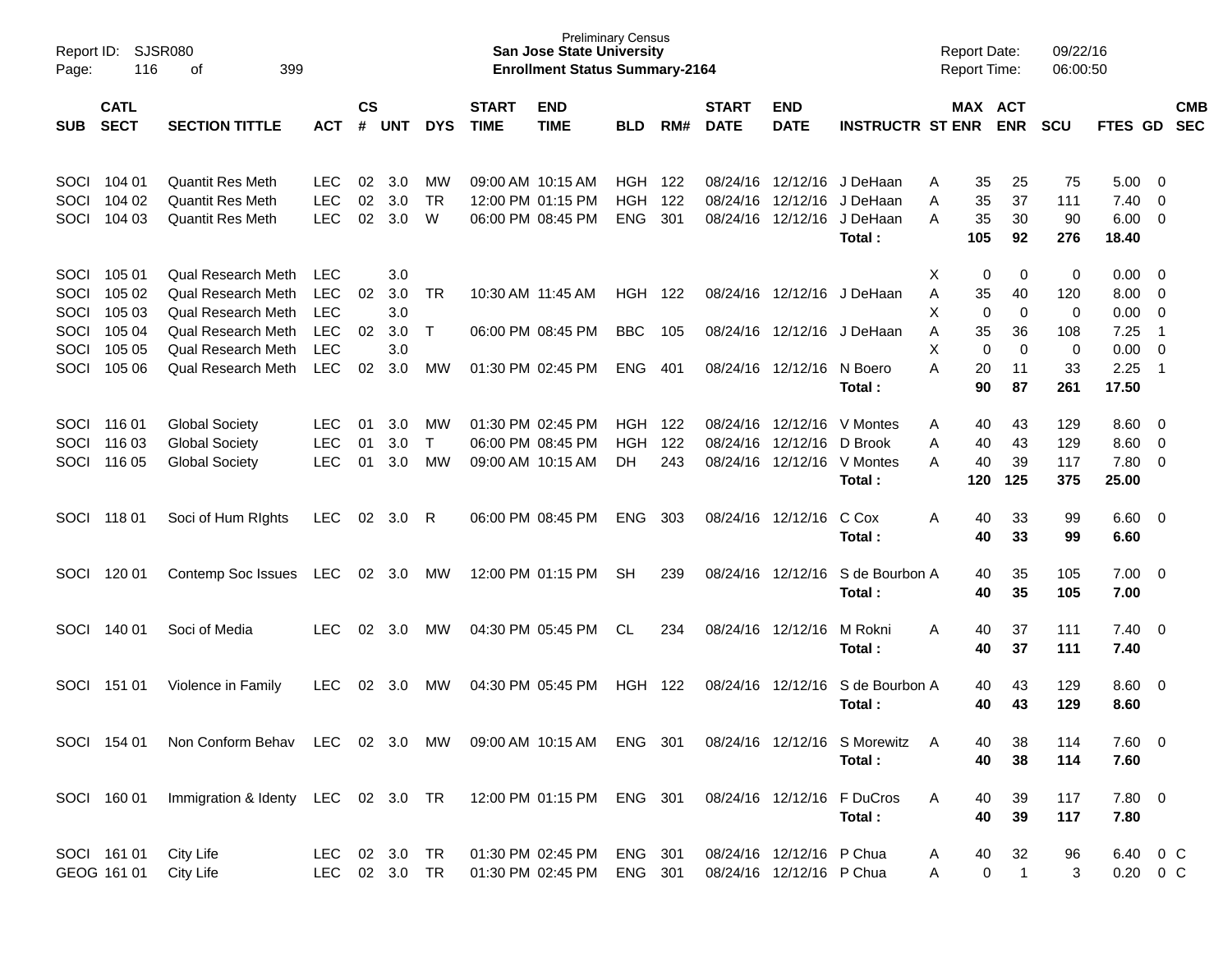| Page:        | Report ID: SJSR080<br>117         | 399<br>оf                                                           |                          |                    |            |                 |                             | <b>Preliminary Census</b><br><b>San Jose State University</b><br><b>Enrollment Status Summary-2164</b> |                          |            |                             |                                        |                                            | <b>Report Date:</b><br><b>Report Time:</b> |                            | 09/22/16<br>06:00:50 |                        |                                                    |                          |
|--------------|-----------------------------------|---------------------------------------------------------------------|--------------------------|--------------------|------------|-----------------|-----------------------------|--------------------------------------------------------------------------------------------------------|--------------------------|------------|-----------------------------|----------------------------------------|--------------------------------------------|--------------------------------------------|----------------------------|----------------------|------------------------|----------------------------------------------------|--------------------------|
| <b>SUB</b>   | <b>CATL</b><br><b>SECT</b>        | <b>SECTION TITTLE</b>                                               | <b>ACT</b>               | $\mathsf{cs}$<br># | <b>UNT</b> | <b>DYS</b>      | <b>START</b><br><b>TIME</b> | <b>END</b><br><b>TIME</b>                                                                              | <b>BLD</b>               | RM#        | <b>START</b><br><b>DATE</b> | <b>END</b><br><b>DATE</b>              | <b>INSTRUCTR ST ENR ENR</b>                | MAX ACT                                    |                            | <b>SCU</b>           | <b>FTES GD</b>         |                                                    | <b>CMB</b><br><b>SEC</b> |
|              |                                   |                                                                     |                          |                    |            |                 |                             |                                                                                                        |                          |            |                             |                                        | Total:                                     | 40                                         | 33                         | 99                   | 6.60                   |                                                    |                          |
| SOCI<br>SOCI | 162 01<br>162 02                  | Race/Ethnic Rels<br>Race/Ethnic Rels                                | <b>LEC</b><br><b>LEC</b> | 02<br>02           | 3.0<br>3.0 | TR<br><b>TR</b> |                             | 10:30 AM 11:45 AM<br>03:00 PM 04:15 PM                                                                 | <b>ENG</b><br><b>ENG</b> | 301<br>301 |                             | 08/24/16 12/12/16<br>08/24/16 12/12/16 | J Jeung<br>M McNamara A<br>Total:          | 35<br>A<br>35<br>70                        | 33<br>37<br>70             | 99<br>111<br>210     | 6.60<br>7.40<br>14.00  | 0<br>$\overline{0}$                                |                          |
| SOCI         | 16301                             | Social Change                                                       | <b>LEC</b>               | 02                 | 3.0        | МW              |                             | 03:00 PM 04:15 PM                                                                                      | <b>ENG</b>               | 301        |                             | 08/24/16 12/12/16                      | M Rokni<br>Total:                          | 40<br>A<br>40                              | 42<br>42                   | 126<br>126           | 8.45<br>8.45           | $\overline{\phantom{1}}$                           |                          |
| SOCI         | 165 01                            | Poverty Wealth Prv                                                  | <b>LEC</b>               | 02                 | 3.0        | TR              |                             | 01:30 PM 02:45 PM                                                                                      | CL                       | 303        |                             | 08/24/16 12/12/16                      | C Cox<br>Total:                            | 40<br>A<br>40                              | 44<br>44                   | 132<br>132           | 8.80<br>8.80           | $\overline{\mathbf{0}}$                            |                          |
|              | SOCI 166 01<br>GERO 166 01        | <b>Medical Sociology</b><br><b>Medical Sociology</b>                | <b>LEC</b><br><b>LEC</b> |                    | 3.0<br>3.0 |                 |                             |                                                                                                        |                          |            |                             |                                        | Total:                                     | Х<br>0<br>X<br>0<br>0                      | 0<br>$\mathbf 0$<br>0      | 0<br>0<br>$\bf{0}$   | 0.00<br>0.00<br>0.00   | $\overline{\mathbf{0}}$<br>$\overline{\mathbf{0}}$ |                          |
| SOCI         | 169 01                            | Polit Sociology                                                     | <b>LEC</b>               | 02                 | 3.0        | МW              |                             | 10:30 AM 11:45 AM                                                                                      | <b>ENG</b>               | 301        |                             | 08/24/16 12/12/16                      | M Rokni<br>Total:                          | 40<br>A<br>40                              | 38<br>38                   | 114<br>114           | $7.60 \t 0$<br>7.60    |                                                    |                          |
|              | SOCI 170 01                       | Soci of Family                                                      | LEC.                     | 02                 | 3.0        | TR              |                             | 09:00 AM 10:15 AM                                                                                      | <b>SH</b>                | 434        |                             | 08/24/16 12/12/16                      | T Dehaan<br>Total:                         | 40<br>A<br>40                              | 40<br>40                   | 120<br>120           | $8.00 \t 0$<br>8.00    |                                                    |                          |
|              | SOCI 172 01                       | <b>LGBT Studies</b>                                                 | LEC.                     | 02                 | 3.0        | TR              |                             | 07:30 AM 08:45 AM                                                                                      | <b>ENG</b>               | 301        |                             | 08/24/16 12/12/16                      | A House<br>Total:                          | 40<br>A<br>40                              | 26<br>26                   | 78<br>78             | 5.20<br>5.20           | $\overline{\mathbf{0}}$                            |                          |
| SOCI         | 17301                             | Socialization                                                       | <b>LEC</b>               | 02                 | 3.0        | <b>TR</b>       |                             | 03:00 PM 04:15 PM                                                                                      | <b>SH</b>                | 414        |                             | 08/24/16 12/12/16                      | T Dehaan<br>Total:                         | 30<br>A<br>30                              | 30<br>30                   | 90<br>90             | $6.00 \quad 0$<br>6.00 |                                                    |                          |
|              | SOCI 175 01<br><b>WOMS 175 01</b> | Soc of Mas & Fem<br>Soc of Mas & Fem                                | <b>LEC</b><br><b>LEC</b> | 02<br>02           | 3.0<br>3.0 | МW<br><b>MW</b> |                             | 01:30 PM 02:45 PM<br>01:30 PM 02:45 PM                                                                 | <b>BBC</b><br><b>BBC</b> | 130<br>130 | 08/24/16                    | 08/24/16 12/12/16<br>12/12/16          | S de Bourbon A<br>S de Bourbon A<br>Total: | 40<br>0<br>40                              | 36<br>$\overline{4}$<br>40 | 108<br>12<br>120     | 7.20<br>0.80<br>8.00   | 0 <sup>o</sup><br>0 <sup>o</sup>                   |                          |
|              |                                   | SOCI 176 01 Sociology of Everyda LEC 02 3.0 TR 12:00 PM 01:15 PM CL |                          |                    |            |                 |                             |                                                                                                        |                          | 117        |                             |                                        | 08/24/16 12/12/16 T Dehaan<br>Total:       | 40<br>40                                   | 40<br>40                   | 120<br>120           | $8.00 \t 0$<br>8.00    |                                                    |                          |
|              | SOCI 178 01                       | Sociology of Childho LEC 02 3.0 TR 04:30 PM 05:45 PM SH             |                          |                    |            |                 |                             |                                                                                                        |                          | 313        |                             | 08/24/16 12/12/16                      | P Oakes<br>Total:                          | 40<br>A<br>40                              | 40<br>40                   | 120<br>120           | $8.00 \t 0$<br>8.00    |                                                    |                          |
|              | SOCI 180 01                       | <b>Indiv Studies</b>                                                | SUP 36 3.0 TBA           |                    |            |                 |                             |                                                                                                        |                          |            | 08/24/16 12/12/16           |                                        |                                            | 0<br>A                                     | 0                          | 0                    | $0.00 \t 0$            |                                                    |                          |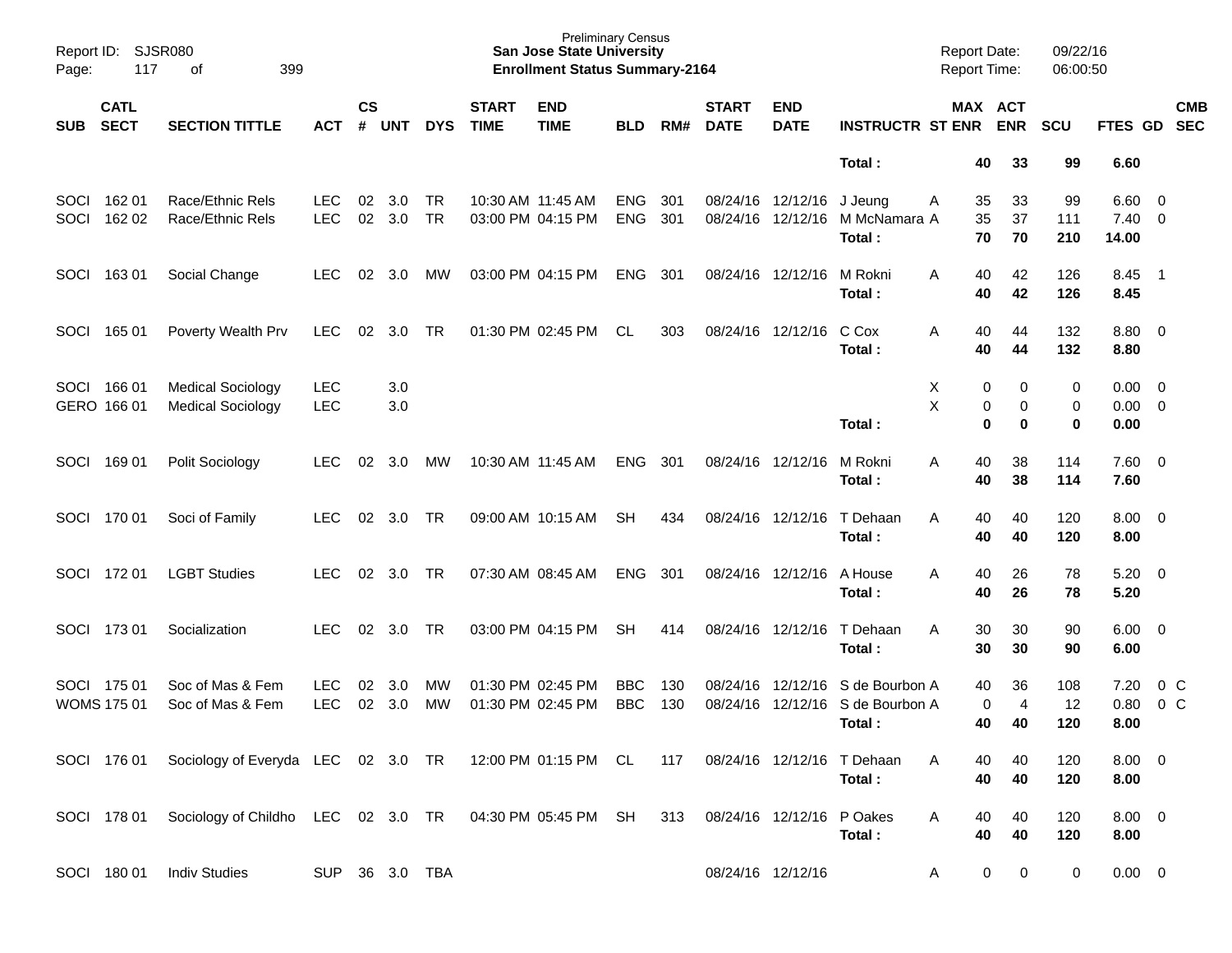| Report ID:<br>Page: | 118                        | <b>SJSR080</b><br>399<br>οf     |              |                |            |            |                             | <b>San Jose State University</b><br><b>Enrollment Status Summary-2164</b> | <b>Preliminary Census</b> |     |                             |                           |                            | <b>Report Date:</b><br><b>Report Time:</b> |                       | 09/22/16<br>06:00:50 |                |   |                          |
|---------------------|----------------------------|---------------------------------|--------------|----------------|------------|------------|-----------------------------|---------------------------------------------------------------------------|---------------------------|-----|-----------------------------|---------------------------|----------------------------|--------------------------------------------|-----------------------|----------------------|----------------|---|--------------------------|
| <b>SUB</b>          | <b>CATL</b><br><b>SECT</b> | <b>SECTION TITTLE</b>           | <b>ACT</b>   | <b>CS</b><br># | <b>UNT</b> | <b>DYS</b> | <b>START</b><br><b>TIME</b> | <b>END</b><br><b>TIME</b>                                                 | <b>BLD</b>                | RM# | <b>START</b><br><b>DATE</b> | <b>END</b><br><b>DATE</b> | <b>INSTRUCTR ST ENR</b>    |                                            | MAX ACT<br><b>ENR</b> | <b>SCU</b>           | FTES GD        |   | <b>CMB</b><br><b>SEC</b> |
|                     |                            |                                 |              |                |            |            |                             |                                                                           |                           |     |                             |                           |                            |                                            |                       |                      |                |   |                          |
| SOCI                | 180 11                     | <b>Indiv Studies</b>            | <b>SUP</b>   | 36             | 1.0        | <b>TBA</b> |                             |                                                                           |                           |     | 08/24/16                    | 12/12/16                  |                            | 2<br>A                                     | 0                     | 0                    | 0.00           | 0 |                          |
| SOCI                | 180 21                     | <b>Indiv Studies</b>            | <b>SUP</b>   | 36             | 2.0        | <b>TBA</b> |                             |                                                                           |                           |     | 08/24/16                    | 12/12/16                  |                            | Α                                          | 2<br>0                | 0                    | 0.00           | 0 |                          |
| SOCI                | 180 31                     | <b>Indiv Studies</b>            | <b>SUP</b>   | 36             | 3.0        | <b>TBA</b> |                             |                                                                           |                           |     | 08/24/16                    | 12/12/16                  |                            | Α                                          | 3<br>0                | 0                    | 0.00           | 0 |                          |
| SOCI                | 180 32                     | <b>Indiv Studies</b>            | <b>SUP</b>   | 36             | 3.0        | <b>TBA</b> |                             |                                                                           |                           |     | 08/24/16                    | 12/12/16                  | W Rouse                    | A                                          | 0<br>0                | 0                    | 0.00           | 0 |                          |
| SOCI                | 180 33                     | <b>Indiv Studies</b>            | <b>SUP</b>   | 36             | 3.0        | <b>TBA</b> |                             |                                                                           |                           |     |                             | 08/24/16 12/12/16         |                            | Α                                          | 0<br>0                | 0                    | 0.00           | 0 |                          |
|                     |                            |                                 |              |                |            |            |                             |                                                                           |                           |     |                             |                           | Total:                     | 7                                          | 0                     | 0                    | 0.00           |   |                          |
| SOCI                | 181 01                     | Service Internship              | <b>SUP</b>   | 36             | 6.0        | <b>TBA</b> |                             |                                                                           |                           |     | 08/24/16                    | 12/12/16                  | P Rudy                     | 0<br>A                                     | 0                     | 0                    | 0.00           | 0 |                          |
| SOCI                | 181 11                     | Service Internship              | <b>SUP</b>   | 36             | 1.0        | <b>TBA</b> |                             |                                                                           |                           |     | 08/24/16                    | 12/12/16                  |                            | Α                                          | 2<br>0                | 0                    | 0.00           | 0 |                          |
| SOCI                | 181 21                     | Service Internship              | <b>SUP</b>   | 36             | 2.0        | <b>TBA</b> |                             |                                                                           |                           |     | 08/24/16                    | 12/12/16                  | P Rudy                     | Α                                          | 2<br>-1               | 2                    | 0.13           | 0 |                          |
| SOCI                | 181 31                     | Service Internship              | <b>SUP</b>   | 36             | 3.0        | <b>TBA</b> |                             |                                                                           |                           |     | 08/24/16                    | 12/12/16                  | C Garcia                   | A                                          | 2<br>-1               | 3                    | 0.20           | 0 |                          |
| SOCI                | 181 32                     | Service Internship              | <b>SUP</b>   | 36             | 3.0        | <b>TBA</b> |                             |                                                                           |                           |     | 08/24/16                    | 12/12/16                  | A Leisenring               | Α                                          | 2<br>2                | 6                    | 0.40           | 0 |                          |
| SOCI                | 181 33                     | Service Internship              | <b>SUP</b>   | 36             | 3.0        | <b>TBA</b> |                             |                                                                           |                           |     | 08/24/16                    | 12/12/16                  |                            | Α                                          | 2<br>0                | 0                    | 0.00           | 0 |                          |
| SOCI                | 181 34                     | Service Internship              | <b>SUP</b>   | 36             | 3.0        | <b>TBA</b> |                             |                                                                           |                           |     | 08/24/16                    | 12/12/16                  |                            | Α                                          | 2<br>0                | 0                    | 0.00           | 0 |                          |
| SOCI                | 181 35                     | Service Internship              | <b>SUP</b>   | 36             | 3.0        | <b>TBA</b> |                             |                                                                           |                           |     | 08/24/16                    | 12/12/16                  |                            | Α                                          | 2<br>0                | 0                    | 0.00           | 0 |                          |
| SOCI                | 181 41                     | Service Internship              | <b>SUP</b>   | 36             | 4.0        | <b>TBA</b> |                             |                                                                           |                           |     | 08/24/16                    | 12/12/16                  |                            | 0<br>A                                     | 0                     | 0                    | 0.00           | 0 |                          |
| SOCI                | 181 61                     | Service Internship              | <b>SUP</b>   | 36             | 6.0        | <b>TBA</b> |                             |                                                                           |                           |     |                             | 08/24/16 12/12/16         |                            | 2<br>А                                     | 0                     | 0                    | 0.00           | 0 |                          |
|                     |                            |                                 |              |                |            |            |                             |                                                                           |                           |     |                             |                           | Total:                     | 16                                         | 4                     | 11                   | 0.73           |   |                          |
| <b>SOCI</b>         |                            | 181B 01 Sociology Capstone      | LEC          | 02             | 3.0        | TR         |                             | 09:00 AM 10:15 AM                                                         | HGH                       | 122 | 08/24/16                    | 12/12/16                  | P Rudy                     | 35<br>A                                    | 37                    | 111                  | 7.40           | 0 |                          |
| SOCI                |                            | 181B 02 Sociology Capstone      | <b>LEC</b>   | 02             | 3.0        | M          |                             | 06:00 PM 08:45 PM                                                         | <b>HGH</b>                | 122 | 08/24/16                    | 12/12/16                  | P Rudy                     | 30<br>A                                    | 27                    | 81                   | 5.40           | 0 |                          |
|                     |                            |                                 |              |                |            |            |                             |                                                                           |                           |     |                             |                           | Total:                     | 65                                         | 64                    | 192                  | 12.80          |   |                          |
| SOCI                |                            | 199H 01 Sen Hon Thesis          | <b>SUP</b>   | 36             | 4.0        | TBA        |                             |                                                                           |                           |     |                             | 08/24/16 12/12/16         |                            | 0<br>A                                     | 0                     | 0                    | 0.00           | 0 |                          |
| SOCI                |                            | 199H 31 Sen Hon Thesis          | <b>SUP</b>   | 36             | 3.0        | <b>TBA</b> |                             |                                                                           |                           |     | 08/24/16                    | 12/12/16                  |                            | Α<br>6                                     | 0                     | 0                    | 0.00           | 0 |                          |
| SOCI                |                            | 199H 32 Sen Hon Thesis          | <b>SUP</b>   | 36             | 3.0        | <b>TBA</b> |                             |                                                                           |                           |     | 08/24/16                    | 12/12/16                  |                            | 2<br>A                                     | 0                     | 0                    | 0.00           | 0 |                          |
| SOCI                |                            | 199H 33 Sen Hon Thesis          | <b>SUP</b>   | 36             | 3.0        | <b>TBA</b> |                             |                                                                           |                           |     |                             | 08/24/16 12/12/16         |                            | 2<br>А                                     | 0                     | 0                    | 0.00           | 0 |                          |
|                     |                            |                                 |              |                |            |            |                             |                                                                           |                           |     |                             |                           | Total:                     | 10                                         | 0                     | 0                    | 0.00           |   |                          |
| SOCI                | 200 01                     | Sociological Prac               | <b>LEC</b>   | 03             | 3.0        | R          |                             | 06:00 PM 08:45 PM                                                         | <b>HGH</b>                | 223 | 08/24/16                    | 12/12/16                  | P Chua                     | Α<br>15                                    | 8                     | 24                   | 2.00           | 8 |                          |
|                     |                            |                                 |              |                |            |            |                             |                                                                           |                           |     |                             |                           | Total:                     | 15                                         | 8                     | 24                   | 2.00           |   |                          |
|                     |                            |                                 |              |                |            |            |                             |                                                                           |                           |     |                             |                           |                            |                                            |                       |                      |                |   |                          |
|                     | SOCI 205 01                | Sem Qual Methods                | SEM          |                | 3.0        |            |                             |                                                                           |                           |     |                             |                           |                            | X                                          | 0<br>0                | 0                    | $0.00 \quad 0$ |   |                          |
| SOCI                | 205 02                     | Sem Qual Methods                | SEM 05 3.0 M |                |            |            |                             | 06:00 PM 08:45 PM SH                                                      |                           | 311 |                             | 08/24/16 12/12/16 N Boero |                            | A<br>20                                    | 16                    | 48                   | 4.00 16        |   |                          |
|                     |                            |                                 |              |                |            |            |                             |                                                                           |                           |     |                             |                           | Total:                     | 20                                         | 16                    | 48                   | 4.00           |   |                          |
|                     | SOCI 262 01                | Race Ethnic Relation SEM 05 3.0 |              |                |            |            |                             |                                                                           |                           |     | 08/24/16 12/12/16           |                           |                            | X                                          | 0<br>0                | 0                    | $0.00 \quad 0$ |   |                          |
|                     | SOCI 262 02                | Race Ethnic Relation            | SEM 05 3.0 T |                |            |            |                             | 04:30 PM 07:15 PM                                                         | -SH                       | 346 |                             |                           | 08/24/16 12/12/16 F DuCros | A<br>40                                    | 10                    | 30                   | 2.50 10        |   |                          |
|                     |                            |                                 |              |                |            |            |                             |                                                                           |                           |     |                             |                           | Total:                     | 40                                         | 10                    | 30                   | 2.50           |   |                          |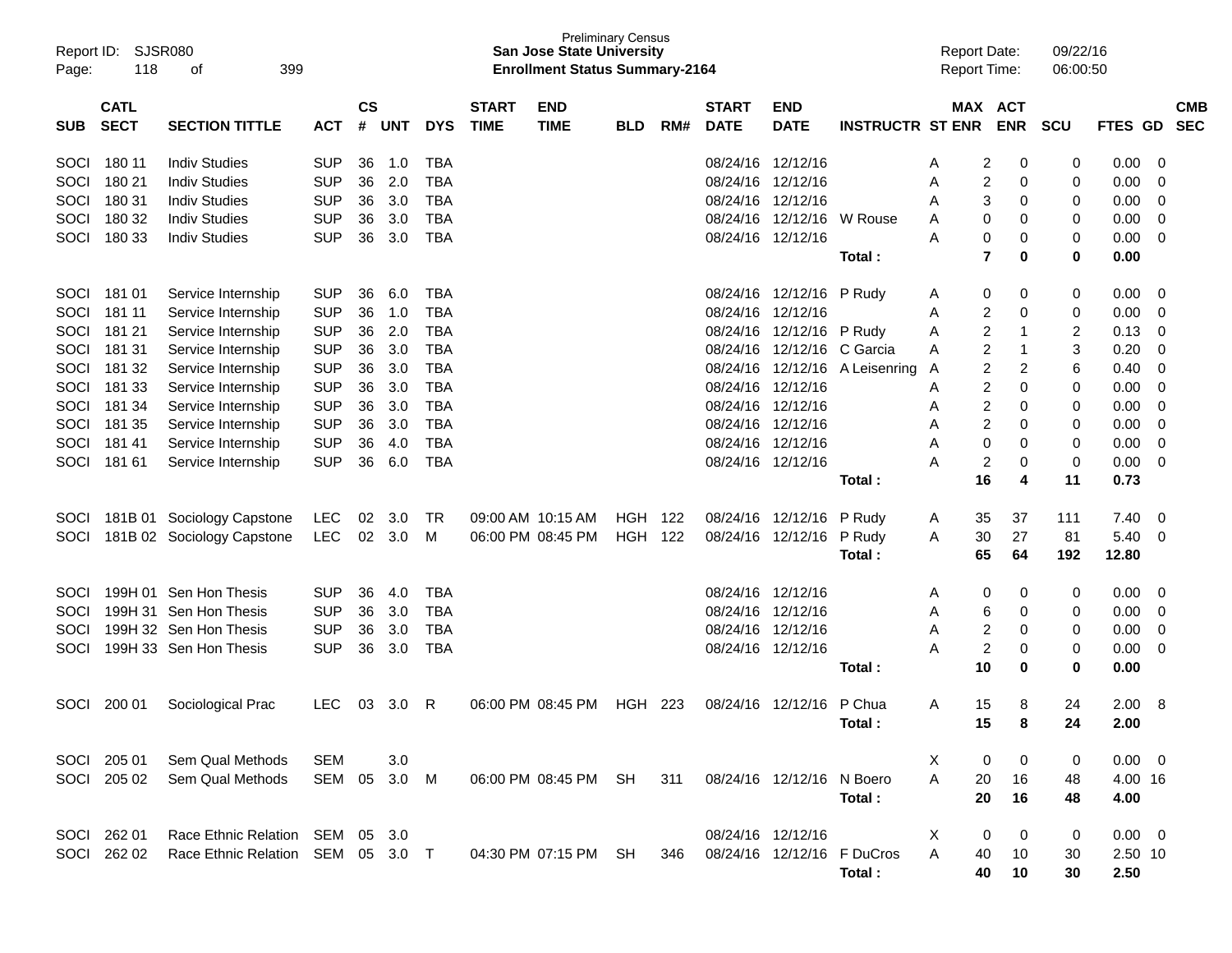| Report ID:<br>Page:                                  | 119                                                                | SJSR080<br>399<br>οf                                                                                                                                     |                                                                                                |                                        |                                               |                                                                                         |                             |                           | <b>Preliminary Census</b><br><b>San Jose State University</b><br><b>Enrollment Status Summary-2164</b> |     |                                                                                        |                                                                                                           |                                  | <b>Report Date:</b><br><b>Report Time:</b> |                                                                                              | 09/22/16<br>06:00:50                 |                                                              |                                            |
|------------------------------------------------------|--------------------------------------------------------------------|----------------------------------------------------------------------------------------------------------------------------------------------------------|------------------------------------------------------------------------------------------------|----------------------------------------|-----------------------------------------------|-----------------------------------------------------------------------------------------|-----------------------------|---------------------------|--------------------------------------------------------------------------------------------------------|-----|----------------------------------------------------------------------------------------|-----------------------------------------------------------------------------------------------------------|----------------------------------|--------------------------------------------|----------------------------------------------------------------------------------------------|--------------------------------------|--------------------------------------------------------------|--------------------------------------------|
| <b>SUB</b>                                           | <b>CATL</b><br><b>SECT</b>                                         | <b>SECTION TITTLE</b>                                                                                                                                    | <b>ACT</b>                                                                                     | $\mathsf{cs}$<br>#                     | <b>UNT</b>                                    | <b>DYS</b>                                                                              | <b>START</b><br><b>TIME</b> | <b>END</b><br><b>TIME</b> | <b>BLD</b>                                                                                             | RM# | <b>START</b><br><b>DATE</b>                                                            | <b>END</b><br><b>DATE</b>                                                                                 | <b>INSTRUCTR ST ENR</b>          |                                            | MAX ACT<br><b>ENR</b>                                                                        | <b>SCU</b>                           | <b>FTES GD</b>                                               | <b>CMB</b><br><b>SEC</b>                   |
| SOCI<br>SOCI<br>SOCI<br>SOCI<br>SOCI<br>SOCI<br>SOCI | 281 01<br>281 11<br>281 12<br>281 21<br>281 31<br>281 32<br>281 33 | Internship in Soc<br>Internship in Soc<br>Internship in Soc<br>Internship in Soc<br>Internship in Soc<br>Internship in Soc<br>Internship in Soc          | <b>SUP</b><br><b>SUP</b><br><b>SUP</b><br><b>SUP</b><br><b>SUP</b><br><b>SUP</b><br><b>SUP</b> | 25<br>25<br>25<br>25<br>25<br>25<br>25 | 1.0<br>1.0<br>1.0<br>2.0<br>3.0<br>3.0<br>3.0 | <b>TBA</b><br>TBA<br><b>TBA</b><br><b>TBA</b><br><b>TBA</b><br><b>TBA</b><br><b>TBA</b> |                             |                           |                                                                                                        |     | 08/24/16<br>08/24/16<br>08/24/16<br>08/24/16<br>08/24/16<br>08/24/16                   | 08/24/16 12/12/16 P Rudy<br>12/12/16<br>12/12/16<br>12/12/16<br>12/12/16 S Gerami<br>12/12/16<br>12/12/16 |                                  | A<br>Α<br>Α<br>Α<br>10<br>Α<br>Α<br>A      | 0<br>0<br>2<br>0<br>3<br>$\mathbf 0$<br>$\overline{2}$<br>-1<br>3<br>6<br>2<br>0             | 0<br>0<br>0<br>2<br>3<br>18<br>0     | 0.00<br>0.00<br>0.00<br>0.17<br>0.25<br>1.50<br>0.00         | 0<br>0<br>0<br>-1<br>6<br>0                |
| SOCI                                                 | 281 34                                                             | Internship in Soc                                                                                                                                        | <b>SUP</b>                                                                                     | 25                                     | 3.0                                           | <b>TBA</b>                                                                              |                             |                           |                                                                                                        |     | 08/24/16 12/12/16                                                                      |                                                                                                           | Total:                           | Α<br>25                                    | 3<br>0<br>8                                                                                  | 0<br>23                              | 0.00<br>1.92                                                 | 0                                          |
| SOCI<br>SOCI<br>SOCI<br>SOCI<br>SOCI<br>SOCI         | 298 01<br>298 31<br>298 32<br>298 33<br>298 34<br>298 35           | <b>Special Studies</b><br><b>Special Studies</b><br><b>Special Studies</b><br><b>Special Studies</b><br><b>Special Studies</b><br><b>Special Studies</b> | <b>SUP</b><br><b>SUP</b><br><b>SUP</b><br><b>SUP</b><br><b>SUP</b><br><b>SUP</b>               | 25<br>25<br>25<br>25<br>25<br>25       | 4.0<br>3.0<br>3.0<br>3.0<br>3.0<br>3.0        | <b>TBA</b><br><b>TBA</b><br><b>TBA</b><br><b>TBA</b><br><b>TBA</b><br><b>TBA</b>        |                             |                           |                                                                                                        |     | 08/24/16 12/12/16<br>08/24/16<br>08/24/16<br>08/24/16<br>08/24/16<br>08/24/16 12/12/16 | 12/12/16<br>12/12/16<br>12/12/16<br>12/12/16                                                              | P Rudy                           | A<br>A<br>Α<br>Α<br>Α<br>Α                 | 0<br>0<br>2<br>2<br>3<br>0<br>3<br>0<br>3<br>0                                               | 0<br>3<br>3<br>0<br>0<br>0           | 0.00<br>0.25<br>0.25<br>0.00<br>0.00<br>0.00                 | 0<br>-1<br>-1<br>0<br>$\Omega$<br>$\Omega$ |
| SOCI<br>SOCI<br>SOCI<br>SOCI<br>SOCI<br>SOCI         | 299 01<br>299 11<br>299 12<br>299 13<br>299 31<br>299 61           | <b>Masters Thesis</b><br><b>Masters Thesis</b><br><b>Masters Thesis</b><br><b>Masters Thesis</b><br><b>Masters Thesis</b><br><b>Masters Thesis</b>       | <b>SUP</b><br><b>SUP</b><br><b>SUP</b><br><b>SUP</b><br><b>SUP</b><br><b>SUP</b>               | 25<br>25<br>25<br>25<br>25<br>25       | 6.0<br>1.0<br>1.0<br>1.0<br>3.0<br>6.0        | <b>TBA</b><br><b>TBA</b><br><b>TBA</b><br><b>TBA</b><br><b>TBA</b><br><b>TBA</b>        |                             |                           |                                                                                                        |     | 08/24/16<br>08/24/16<br>08/24/16<br>08/24/16<br>08/24/16<br>08/24/16                   | 12/12/16<br>12/12/16<br>12/12/16<br>12/12/16<br>12/12/16<br>12/12/16                                      | Total:<br>A Leisenring<br>Total: | 13<br>A<br>Α<br>Α<br>Α<br>Α<br>A<br>10     | $\mathbf{2}$<br>0<br>0<br>2<br>0<br>2<br>0<br>2<br>$\Omega$<br>$\overline{c}$<br>0<br>2<br>1 | 6<br>0<br>0<br>0<br>0<br>0<br>6<br>6 | 0.50<br>0.00<br>0.00<br>0.00<br>0.00<br>0.00<br>0.50<br>0.50 | 0<br>0<br>0<br>0<br>0                      |

**Department : Sociology Department Total : 1980 1800 5401 362.55 Lower Division : 440 464 1392 92.85 Upper Division : 1432 1299 3896 260.28 Graduate Division : 108 37 113 9.42**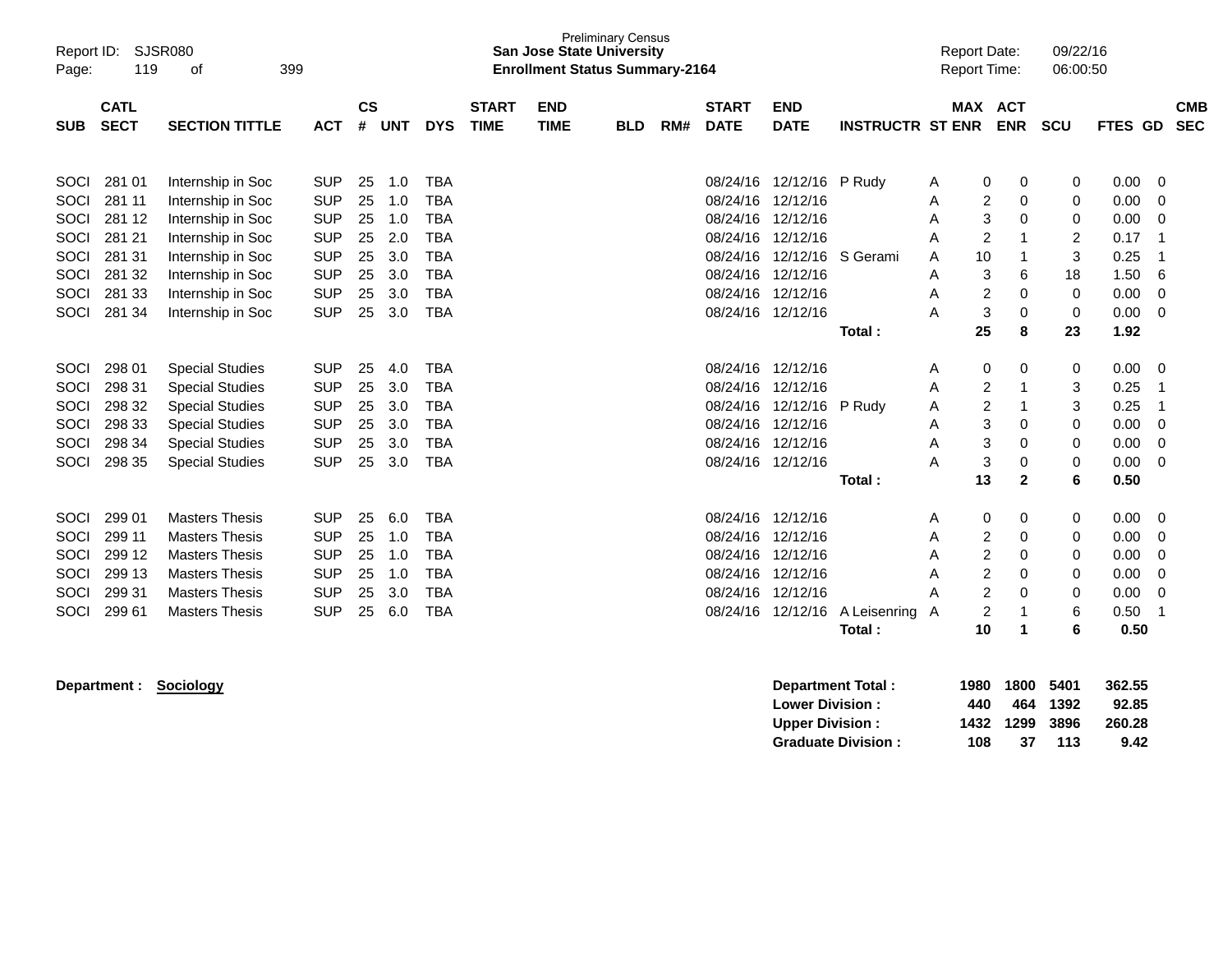| Page:          | SJSR080<br>Report ID:<br>399<br>120<br>οf<br><b>CATL</b> |  |                              |            |               |            |            |                   | <b>Preliminary Census</b><br><b>San Jose State University</b><br><b>Enrollment Status Summary-2164</b> |                |     |              |                             |                                  |   | <b>Report Date:</b><br><b>Report Time:</b> |            | 09/22/16<br>06:00:50 |             |             |            |
|----------------|----------------------------------------------------------|--|------------------------------|------------|---------------|------------|------------|-------------------|--------------------------------------------------------------------------------------------------------|----------------|-----|--------------|-----------------------------|----------------------------------|---|--------------------------------------------|------------|----------------------|-------------|-------------|------------|
|                |                                                          |  |                              |            | $\mathsf{cs}$ |            |            | <b>START</b>      | <b>END</b>                                                                                             |                |     | <b>START</b> | <b>END</b>                  |                                  |   | <b>MAX</b>                                 | <b>ACT</b> |                      |             |             | <b>CMB</b> |
| <b>SUB</b>     | <b>SECT</b>                                              |  | <b>SECTION TITTLE</b>        | <b>ACT</b> | #             | <b>UNT</b> | <b>DYS</b> | <b>TIME</b>       | <b>TIME</b>                                                                                            | <b>BLD</b>     | RM# | <b>DATE</b>  | <b>DATE</b>                 | <b>INSTRUCTR ST ENR</b>          |   |                                            | <b>ENR</b> | <b>SCU</b>           | <b>FTES</b> | GD          | <b>SEC</b> |
| <b>College</b> |                                                          |  | <b>Social Sciences</b>       |            |               |            |            |                   |                                                                                                        |                |     |              |                             |                                  |   |                                            |            |                      |             |             |            |
| Department :   |                                                          |  | <b>Communication Studies</b> |            |               |            |            |                   |                                                                                                        |                |     |              |                             |                                  |   |                                            |            |                      |             |             |            |
| COMM 10 01     |                                                          |  | Comm and Relations           | <b>LEC</b> | 01            | 3.0        | <b>TBA</b> |                   |                                                                                                        |                |     | 08/24/16     | 12/12/16                    |                                  | A | 27                                         | 24         | 72                   | 4.80        | 0           |            |
| COMM 10 02     |                                                          |  | Comm and Relations           | <b>LEC</b> | 01            | 3.0        | Т          |                   | 06:00 PM 08:45 PM                                                                                      | HGH.           | 225 | 08/24/16     | 12/12/16                    | D Pozzi                          | A | 27                                         | 26         | 78                   | 5.20        | 0           |            |
| COMM 10 80     |                                                          |  | Comm and Relations           | <b>LEC</b> | 01            | 3.0        | <b>TBA</b> |                   |                                                                                                        |                |     | 08/24/16     | 12/12/16                    | C Perez                          | A | 27                                         | 25         | 75                   | 5.00        | 0           |            |
|                |                                                          |  |                              |            |               |            |            |                   |                                                                                                        |                |     |              |                             | Total:                           |   | 81                                         | 75         | 225                  | 15.00       |             |            |
| COMM 20 01     |                                                          |  | <b>Public Speaking</b>       | <b>LEC</b> | 04            | 3.0        | <b>TBA</b> |                   |                                                                                                        |                |     | 08/24/16     | 12/12/16                    |                                  | A | 27                                         | 27         | 81                   | 5.40        | 0           |            |
| COMM 20 02     |                                                          |  | <b>Public Speaking</b>       | <b>LEC</b> | 04            | 3.0        | <b>TBA</b> |                   |                                                                                                        |                |     | 08/24/16     | 12/12/16                    |                                  | A | 27                                         | 27         | 81                   | 5.40        | 0           |            |
| COMM 2003      |                                                          |  | <b>Public Speaking</b>       | <b>LEC</b> | 04            | 3.0        | <b>TBA</b> |                   |                                                                                                        |                |     | 08/24/16     | 12/12/16                    |                                  | A | 27                                         | 27         | 81                   | 5.40        | 0           |            |
| COMM 2004      |                                                          |  | <b>Public Speaking</b>       | <b>LEC</b> | 04            | 3.0        | <b>TBA</b> |                   |                                                                                                        |                |     | 08/24/16     | 12/12/16                    |                                  | A | 27                                         | 27         | 81                   | 5.40        | 0           |            |
| COMM 20 05     |                                                          |  | <b>Public Speaking</b>       | <b>LEC</b> | 04            | 3.0        | м          |                   | 06:00 PM 08:45 PM                                                                                      | HGH            | 223 | 08/24/16     | 12/12/16                    | E McMurray                       | A | 27                                         | 25         | 75                   | 5.00        | 0           |            |
| COMM 20 06     |                                                          |  | <b>Public Speaking</b>       | <b>LEC</b> | 04            | 3.0        | <b>TR</b>  | 07:30 AM 08:45 AM |                                                                                                        | <b>HGH</b>     | 223 | 08/24/16     | 12/12/16                    | D Mejia Sali A                   |   | 27                                         | 25         | 75                   | 5.00        | 0           |            |
| COMM 20 07     |                                                          |  | <b>Public Speaking</b>       | <b>LEC</b> | 04            | 3.0        | <b>TR</b>  |                   | 12:00 PM 01:15 PM                                                                                      | <b>HGH</b>     | 223 | 08/24/16     | 12/12/16                    | K Raiff                          | A | 27                                         | 27         | 81                   | 5.40        | 0           |            |
| COMM 20 08     |                                                          |  | <b>Public Speaking</b>       | <b>LEC</b> | 04            | 3.0        | W          |                   | 06:00 PM 08:45 PM                                                                                      | <b>HGH</b>     | 223 | 08/24/16     | 12/12/16                    | S McGaffey                       | Α | 27                                         | 25         | 75                   | 5.00        | 0           |            |
| COMM 20 09     |                                                          |  | <b>Public Speaking</b>       | <b>LEC</b> | 04            | 3.0        | F          |                   | 09:30 AM 12:15 PM                                                                                      | <b>HGH</b>     | 223 | 08/24/16     | 12/12/16                    | <b>B</b> Garcia                  | A | 27                                         | 25         | 75                   | 5.00        | 0           |            |
| COMM 20 10     |                                                          |  | <b>Public Speaking</b>       | <b>LEC</b> | 04            | 3.0        | <b>MW</b>  | 07:30 AM 08:45 AM |                                                                                                        | <b>BBC</b>     | 223 | 08/24/16     | 12/12/16                    | Z Hasan                          | A | 27                                         | 28         | 84                   | 5.60        | 0           |            |
| COMM 20 11     |                                                          |  | <b>Public Speaking</b>       | <b>LEC</b> | 04            | 3.0        | <b>MW</b>  |                   | 09:00 AM 10:15 AM                                                                                      | <b>BBC</b>     | 223 | 08/24/16     | 12/12/16                    | K Ward                           | A | 27                                         | 27         | 81                   | 5.40        | 0           |            |
| COMM 2012      |                                                          |  | <b>Public Speaking</b>       | <b>LEC</b> | 04            | 3.0        | <b>MW</b>  |                   | 03:00 PM 04:15 PM                                                                                      | <b>BBC</b>     | 223 | 08/24/16     | 12/12/16                    | C Lancaster A                    |   | 27                                         | 26         | 78                   | 5.20        | 0           |            |
| COMM 2013      |                                                          |  | <b>Public Speaking</b>       | <b>LEC</b> | 04            | 3.0        | <b>MW</b>  |                   | 04:30 PM 05:45 PM                                                                                      | <b>BBC</b>     | 223 | 08/24/16     | 12/12/16                    | C Lancaster A                    |   | 27                                         | 22         | 66                   | 4.40        | 0           |            |
| COMM 2014      |                                                          |  | <b>Public Speaking</b>       | <b>LEC</b> | 04            | 3.0        | M          |                   | 06:00 PM 08:45 PM                                                                                      | <b>BBC</b>     | 223 | 08/24/16     | 12/12/16                    | C Lancaster A                    |   | 27                                         | 26         | 78                   | 5.20        | 0           |            |
| COMM 20 16     |                                                          |  | <b>Public Speaking</b>       | <b>LEC</b> | 04            | 3.0        | <b>TR</b>  |                   | 03:00 PM 04:15 PM                                                                                      | <b>BBC</b>     | 223 | 08/24/16     | 12/12/16                    | L Rogers                         | Α | 27                                         | 27         | 81                   | 5.40        | 0           |            |
| COMM 20 17     |                                                          |  | <b>Public Speaking</b>       | <b>LEC</b> | 04            | 3.0        | <b>TR</b>  |                   | 04:30 PM 05:45 PM                                                                                      | <b>BBC</b>     | 223 | 08/24/16     | 12/12/16                    | J Bettencour A                   |   | 27                                         | 25         | 75                   | 5.00        | 0           |            |
| COMM 20 18     |                                                          |  | <b>Public Speaking</b>       | <b>LEC</b> | 04            | 3.0        | <b>MW</b>  |                   | 01:30 PM 02:45 PM                                                                                      | <b>HGH</b>     | 231 | 08/24/16     | 12/12/16                    | S Anderson                       | A | 26                                         | 26         | 78                   | 5.20        | 0           |            |
| COMM 20 19     |                                                          |  | <b>Public Speaking</b>       | <b>LEC</b> | 04            | 3.0        | <b>TBA</b> |                   |                                                                                                        |                |     | 08/24/16     | 12/12/16                    |                                  | A | 26                                         | 25         | 75                   | 5.00        | 0           |            |
| COMM 20 20     |                                                          |  | <b>Public Speaking</b>       | <b>LEC</b> | 04            | 3.0        | <b>TR</b>  |                   | 07:30 AM 08:45 AM                                                                                      | HGH.           | 231 | 08/24/16     | 12/12/16                    | D Pozzi                          | A | 26                                         | 24         | 72                   | 4.80        | 0           |            |
| COMM 20 21     |                                                          |  | <b>Public Speaking</b>       | <b>LEC</b> | 04            | 3.0        | <b>TBA</b> |                   |                                                                                                        |                |     | 08/24/16     | 12/12/16                    |                                  | A | 26                                         | 25         | 75                   | 5.00        | 0           |            |
| COMM 20 22     |                                                          |  | <b>Public Speaking</b>       | <b>LEC</b> | 04            | 3.0        | <b>TR</b>  |                   | 01:30 PM 02:45 PM                                                                                      | HGH.           | 231 | 08/24/16     | 12/12/16                    | K Johnson                        | A | 26                                         | 31         | 93                   | 6.20        | 0           |            |
| COMM 20 23     |                                                          |  | <b>Public Speaking</b>       | <b>LEC</b> | 04            | 3.0        | <b>MW</b>  |                   | 07:30 AM 08:45 AM                                                                                      | HGH            | 219 | 08/24/16     | 12/12/16                    | A Mathews                        | A | 27                                         | 26         | 78                   | 5.20        | 0           |            |
| COMM 20 24     |                                                          |  | <b>Public Speaking</b>       | <b>LEC</b> | 04            | 3.0        | <b>TBA</b> |                   |                                                                                                        |                |     | 08/24/16     | 12/12/16                    |                                  | Α | 27                                         | 27         | 81                   | 5.40        | 0           |            |
| COMM 20 25     |                                                          |  | <b>Public Speaking</b>       | LEC        |               | 04 3.0     | F          |                   | 09:30 AM 12:15 PM                                                                                      | HGH            | 219 |              |                             | 08/24/16 12/12/16 E Sullivan     | А | 27                                         | 22         | 66                   | 4.40        | $\mathbf 0$ |            |
| COMM 20 26     |                                                          |  | <b>Public Speaking</b>       | <b>LEC</b> | 04            | 3.0        | MW         |                   | 07:30 AM 08:45 AM                                                                                      | CL.            | 318 |              | 08/24/16 12/12/16 A Buxi    |                                  | Α | 25                                         | 25         | 75                   | 5.00        | 0           |            |
| COMM 20 27     |                                                          |  | <b>Public Speaking</b>       | <b>LEC</b> | 04            | 3.0        | <b>MW</b>  |                   | 09:00 AM 10:15 AM                                                                                      | CL             | 318 |              | 08/24/16 12/12/16 A Buxi    |                                  | A | 25                                         | 24         | 72                   | 4.80        | 0           |            |
| COMM 20 28     |                                                          |  | <b>Public Speaking</b>       | <b>LEC</b> | 04            | 3.0        | <b>TBA</b> |                   |                                                                                                        |                |     |              | 08/24/16 12/12/16           |                                  | Α | 25                                         | 26         | 78                   | 5.20        | 0           |            |
| COMM 20 29     |                                                          |  | <b>Public Speaking</b>       | <b>LEC</b> | 04            | 3.0        | <b>MW</b>  |                   | 12:00 PM 01:15 PM                                                                                      | CL             | 318 |              | 08/24/16 12/12/16 A lyengar |                                  | A | 25                                         | 25         | 75                   | 5.00        | 0           |            |
| COMM 20 30     |                                                          |  | <b>Public Speaking</b>       | <b>LEC</b> | 04            | 3.0        | MW         |                   | 01:30 PM 02:45 PM                                                                                      | CL             | 318 |              | 08/24/16 12/12/16 A Iyengar |                                  | A | 25                                         | 26         | 78                   | 5.20        | 0           |            |
| COMM 20 31     |                                                          |  | <b>Public Speaking</b>       | <b>LEC</b> | 04            | 3.0        | MW         |                   | 03:00 PM 04:15 PM                                                                                      | CL             | 318 |              | 08/24/16 12/12/16 T Teng    |                                  | Α | 25                                         | 24         | 72                   | 4.80        | 0           |            |
| COMM 20 32     |                                                          |  | <b>Public Speaking</b>       | <b>LEC</b> | 04            | 3.0        | MW         |                   | 04:30 PM 05:45 PM                                                                                      | CL             | 318 |              | 08/24/16 12/12/16 T Sterner |                                  | Α | 25                                         | 24         | 72                   | 4.80        | 0           |            |
| COMM 20 34     |                                                          |  | <b>Public Speaking</b>       | <b>LEC</b> |               | 04 3.0     | MW         |                   | 07:30 AM 08:45 AM                                                                                      | <b>HGH 225</b> |     |              |                             | 08/24/16 12/12/16 V Pena-Gallo A |   | 27                                         | 25         | 75                   | 5.00        | $\mathbf 0$ |            |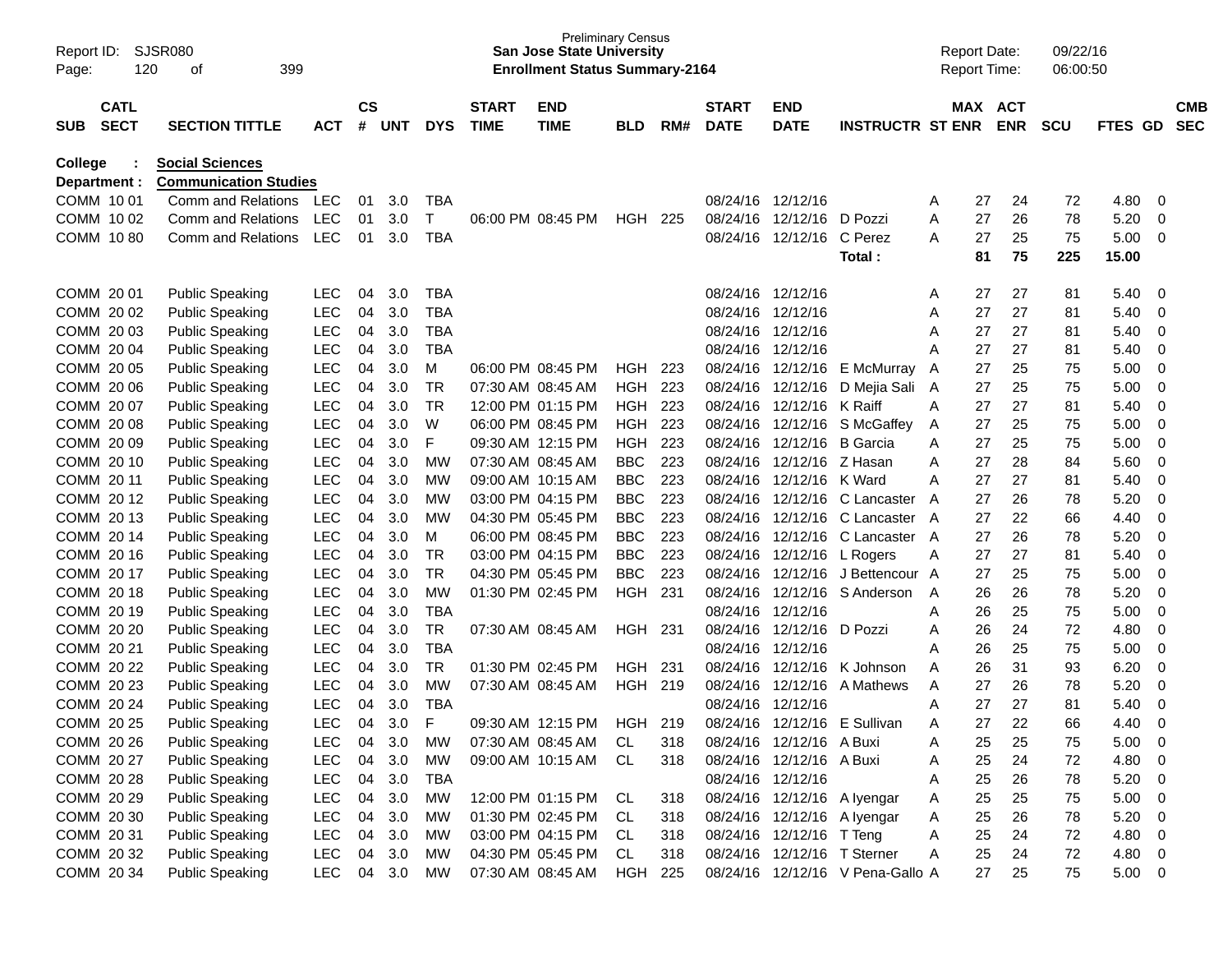| Report ID:<br>121<br>Page:               | SJSR080<br>399<br>οf   |               |                |            |            |                             | <b>Preliminary Census</b><br><b>San Jose State University</b><br><b>Enrollment Status Summary-2164</b> |            |       |                             |                            |                                |   | <b>Report Date:</b><br><b>Report Time:</b> |            | 09/22/16<br>06:00:50 |            |                          |                          |
|------------------------------------------|------------------------|---------------|----------------|------------|------------|-----------------------------|--------------------------------------------------------------------------------------------------------|------------|-------|-----------------------------|----------------------------|--------------------------------|---|--------------------------------------------|------------|----------------------|------------|--------------------------|--------------------------|
| <b>CATL</b><br><b>SECT</b><br><b>SUB</b> | <b>SECTION TITTLE</b>  | <b>ACT</b>    | <b>CS</b><br># | <b>UNT</b> | <b>DYS</b> | <b>START</b><br><b>TIME</b> | <b>END</b><br><b>TIME</b>                                                                              | <b>BLD</b> | RM#   | <b>START</b><br><b>DATE</b> | <b>END</b><br><b>DATE</b>  | <b>INSTRUCTR ST ENR</b>        |   | <b>MAX ACT</b>                             | <b>ENR</b> | <b>SCU</b>           | FTES GD    |                          | <b>CMB</b><br><b>SEC</b> |
| COMM 20 35                               | <b>Public Speaking</b> | LEC           | 04             | 3.0        | <b>TBA</b> |                             |                                                                                                        |            |       | 08/24/16                    | 12/12/16                   |                                | Α | 27                                         | 25         | 75                   | 5.00       | - 0                      |                          |
| COMM 20 36                               | <b>Public Speaking</b> | <b>LEC</b>    | 04             | 3.0        | <b>TBA</b> |                             |                                                                                                        |            |       |                             | 08/24/16 12/12/16          |                                | A | 27                                         | 27         | 81                   | 5.40       | 0                        |                          |
| COMM 20 37                               | <b>Public Speaking</b> | <b>LEC</b>    | 04             | 3.0        | <b>TBA</b> |                             |                                                                                                        |            |       | 08/24/16                    | 12/12/16                   |                                | Α | 27                                         | 28         | 84                   | 5.60       | 0                        |                          |
| COMM 20 38                               | <b>Public Speaking</b> | <b>LEC</b>    | 04             | 3.0        | <b>TBA</b> |                             |                                                                                                        |            |       | 08/24/16                    | 12/12/16                   |                                | A | 27                                         | 24         | 72                   | 4.80       | 0                        |                          |
| COMM 20 39                               | <b>Public Speaking</b> | <b>LEC</b>    | 04             | 3.0        | <b>TBA</b> |                             |                                                                                                        |            |       | 08/24/16                    | 12/12/16                   |                                | A | 27                                         | 24         | 72                   | 4.80       | 0                        |                          |
| COMM 20 40                               | <b>Public Speaking</b> | <b>LEC</b>    | 04             | 3.0        | R          |                             | 06:00 PM 08:45 PM                                                                                      | HGH        | -225  |                             |                            | 08/24/16 12/12/16 E Sullivan   | A | 27                                         | 22         | 66                   | 4.40       | 0                        |                          |
| COMM 2041                                | <b>Public Speaking</b> | <b>LEC</b>    | 04             | 3.0        | <b>TBA</b> |                             |                                                                                                        |            |       | 08/24/16                    | 12/12/16                   |                                | Α | 27                                         | 27         | 81                   | 5.40       | 0                        |                          |
| COMM 20 42                               | <b>Public Speaking</b> | <b>LEC</b>    | 04             | 3.0        | <b>TBA</b> |                             |                                                                                                        |            |       | 08/24/16                    | 12/12/16                   |                                | A | 27                                         | 26         | 78                   | 5.20       | 0                        |                          |
| COMM 20 43                               | <b>Public Speaking</b> | <b>LEC</b>    | 04             | 3.0        | MW         |                             | 04:30 PM 05:45 PM                                                                                      | HGH        | -229  |                             |                            | 08/24/16 12/12/16 S McGaffey   | A | 27                                         | 26         | 78                   | 5.20       | 0                        |                          |
| COMM 20 44                               | <b>Public Speaking</b> | <b>LEC</b>    | 04             | 3.0        | <b>TBA</b> |                             |                                                                                                        |            |       |                             | 08/24/16 12/12/16          |                                | A | 27                                         | 26         | 78                   | 5.20       | 0                        |                          |
| COMM 20 45                               | <b>Public Speaking</b> | <b>LEC</b>    | 04             | 3.0        | М          |                             | 06:00 PM 08:45 PM                                                                                      | HGH.       | 219   | 08/24/16                    | 12/12/16                   | A Nuno                         | Α | 27                                         | 27         | 81                   | 5.40       | $\mathbf 0$              |                          |
| COMM 20 46                               | <b>Public Speaking</b> | <b>LEC</b>    | 04             | 3.0        | W          |                             | 06:00 PM 08:45 PM                                                                                      | HGH        | 219   |                             | 08/24/16 12/12/16          | D Galan                        | А | 27                                         | 26         | 78                   | 5.20       | - 0                      |                          |
|                                          |                        |               |                |            |            |                             |                                                                                                        |            |       |                             |                            | Total:                         |   |                                            | 1169 1129  | 3387                 | 225.80     |                          |                          |
|                                          |                        |               |                |            |            |                             |                                                                                                        |            |       |                             |                            |                                |   |                                            |            |                      |            |                          |                          |
| COMM 20N 01                              | Pub Sp Nonn Spks       | SEM           | 04             | 3.0        | TR         |                             | 12:00 PM 01:15 PM                                                                                      | CL         | 318   | 08/24/16                    | 12/12/16                   | T Teng                         | Α | 25                                         | 24         | 72                   | 4.80       | 0                        |                          |
| COMM 20N 02                              | Pub Sp Nonn Spks       | <b>SEM</b>    | 04             | 3.0        | F          |                             | 09:30 AM 12:15 PM                                                                                      | <b>HGH</b> | 225   | 08/24/16                    | 12/12/16                   | M Simoes MonA                  |   | 27                                         | 22         | 66                   | 4.40       | 0                        |                          |
| COMM 20N 03                              | Pub Sp Nonn Spks       | <b>SEM</b>    | 04             | 3.0        | TR         |                             | 04:30 PM 05:45 PM                                                                                      | CL.        | 318   | 08/24/16                    | 12/12/16                   | T Teng                         | Α | 25                                         | 21         | 63                   | 4.20       | - 0                      |                          |
| COMM 20N 04                              | Pub Sp Nonn Spks       | <b>SEM</b>    | 04             | 3.0        | TR         |                             | 01:30 PM 02:45 PM                                                                                      | <b>BBC</b> | 223   |                             | 08/24/16 12/12/16 X Tan    |                                | Α | 27                                         | 26         | 78                   | 5.20       | - 0                      |                          |
|                                          |                        |               |                |            |            |                             |                                                                                                        |            |       |                             |                            | Total:                         |   | 104                                        | 93         | 279                  | 18.60      |                          |                          |
| COMM 21 01                               | Performing Culture a   | <b>LEC</b>    | 04             | 3.0        | <b>MW</b>  |                             | 10:30 AM 11:45 AM                                                                                      | <b>HGH</b> | 231   | 08/24/16                    | 12/12/16                   | S Anderson                     | A | 26                                         | 26         | 78                   | 5.20       | - 0                      |                          |
| COMM 21 02                               | Performing Culture a   | LEC           | 04             | 3.0        | TR         |                             | 06:00 PM 07:15 PM                                                                                      | HGH        | - 231 |                             |                            | 08/24/16 12/12/16 S McGaffey   | A | 26                                         | 17         | 51                   | 3.40       | - 0                      |                          |
|                                          |                        |               |                |            |            |                             |                                                                                                        |            |       |                             |                            | Total:                         |   | 52                                         | 43         | 129                  | 8.60       |                          |                          |
| COMM 40 01                               | Argmnt/Advocacy        | SEM           | 04             | 3.0        | <b>MW</b>  |                             | 10:30 AM 11:45 AM                                                                                      | HGH        | 223   | 08/24/16                    | 12/12/16                   | E Harris                       | Α | 27                                         | 25         | 75                   | 5.00       | - 0                      |                          |
| COMM 40 02                               | Argmnt/Advocacy        | <b>SEM</b>    | 04             | 3.0        | TR         |                             | 07:30 AM 08:45 AM                                                                                      | <b>BBC</b> | 223   | 08/24/16                    | 12/12/16                   | M Sunseri                      | A | 27                                         | 25         | 75                   | 5.00       | 0                        |                          |
| COMM 40 03                               | Argmnt/Advocacy        | <b>SEM</b>    | 04             | 3.0        | TR         |                             | 07:30 AM 08:45 AM                                                                                      | CL         | 318   | 08/24/16                    |                            | 12/12/16 S Sequeira            | Α | 25                                         | 23         | 69                   | 4.60       | 0                        |                          |
| COMM 40 04                               | Argmnt/Advocacy        | <b>SEM</b>    | 04             | 3.0        | TR         |                             | 09:00 AM 10:15 AM                                                                                      | CL         | 318   | 08/24/16                    |                            | 12/12/16 S Sequeira            | A | 25                                         | 25         | 75                   | 5.00       | 0                        |                          |
| COMM 40 05                               | Argmnt/Advocacy        | <b>SEM</b>    | 04             | 3.0        | TR         |                             | 10:30 AM 11:45 AM                                                                                      | HGH        | 225   | 08/24/16                    | 12/12/16                   | J Hawker                       | A | 27                                         | 26         | 78                   | 5.20       | 0                        |                          |
| COMM 40 06                               | Argmnt/Advocacy        | <b>SEM</b>    | 04             | 3.0        | TR         |                             | 12:00 PM 01:15 PM                                                                                      | <b>HGH</b> | 225   |                             | 08/24/16 12/12/16 J Hawker |                                | A | 27                                         | 26         | 78                   | 5.20       | $\mathbf 0$              |                          |
| COMM 40 07                               | Argmnt/Advocacy        | SEM 04 3.0 TR |                |            |            |                             | 01:30 PM 02:45 PM HGH 225 08/24/16 12/12/16 J Hawker                                                   |            |       |                             |                            |                                | A | 27                                         | 24         | 72                   | 4.80       | $\overline{\mathbf{0}}$  |                          |
|                                          |                        |               |                |            |            |                             |                                                                                                        |            |       |                             |                            | Total:                         |   |                                            | 185 174    | 522                  | 34.80      |                          |                          |
|                                          |                        |               |                |            |            |                             |                                                                                                        |            |       |                             |                            |                                |   |                                            |            |                      |            |                          |                          |
| COMM 41 01                               | Crit Dec Making        | SEM 04 3.0    |                |            | MW         |                             | 12:00 PM 01:15 PM BBC 223                                                                              |            |       |                             |                            | 08/24/16 12/12/16 M McKnight A |   | 27                                         | 27         | 81                   | 5.40 0     |                          |                          |
| COMM 41 02                               | <b>Crit Dec Making</b> | SEM           | 04             | 3.0        | TBA        |                             |                                                                                                        |            |       |                             | 08/24/16 12/12/16          |                                | A | 27                                         | 26         | 78                   | $5.20 \ 0$ |                          |                          |
| COMM 41 03                               | Crit Dec Making        | SEM           | 04             | 3.0        | TBA        |                             |                                                                                                        |            |       |                             | 08/24/16 12/12/16          |                                | Α | 27                                         | 26         | 78                   | 5.20       | $\overline{\phantom{0}}$ |                          |
| COMM 41 04                               | <b>Crit Dec Making</b> | SEM           | 04             | 3.0        | TR         |                             | 01:30 PM 02:45 PM CL                                                                                   |            | 318   |                             | 08/24/16 12/12/16 T Teng   |                                | Α | 25                                         | 25         | 75                   | 5.00       | $\overline{\phantom{0}}$ |                          |
| COMM 41 05                               | Crit Dec Making        | SEM           | 04             | 3.0        | TR         |                             | 03:00 PM 04:15 PM CL                                                                                   |            | 318   |                             | 08/24/16 12/12/16 T Teng   |                                | Α | 25                                         | 21         | 63                   | $4.20 \ 0$ |                          |                          |
| COMM 41 80                               | Crit Dec Making        | SEM 04 3.0    |                |            | <b>TBA</b> |                             |                                                                                                        |            |       |                             |                            | 08/24/16 12/12/16 K Werking    | A | 27                                         | 22         | 66                   | 4.40 0     |                          |                          |
|                                          |                        |               |                |            |            |                             |                                                                                                        |            |       |                             |                            |                                |   |                                            |            |                      |            |                          |                          |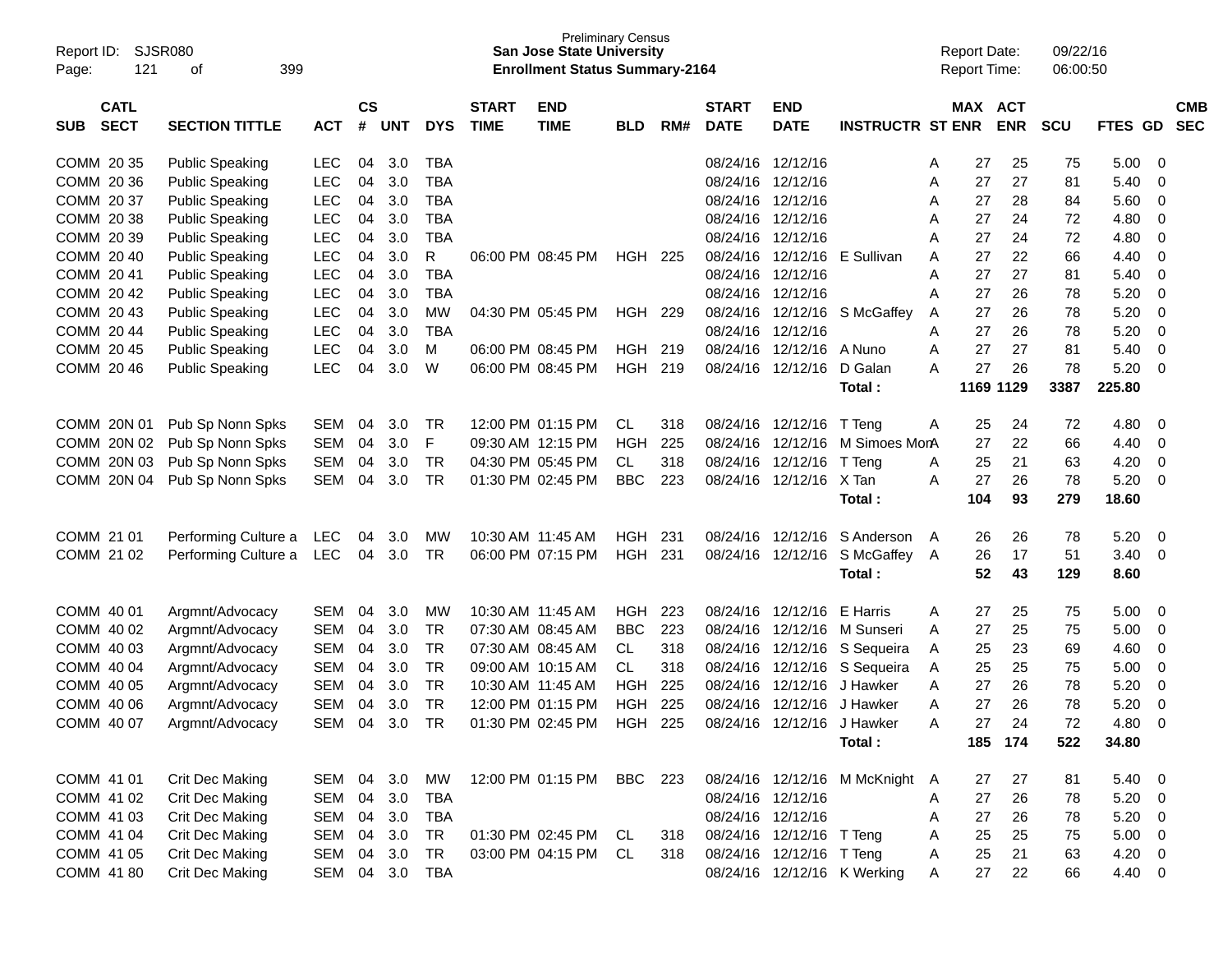| Report ID:<br>122<br>Page:                                                                     | <b>SJSR080</b><br>399<br>оf                                                                                                                                                                                                                                                                           |                                                                                                |                      |                                                                                          |                                                                                                                     |                             | <b>San Jose State University</b><br><b>Enrollment Status Summary-2164</b> | <b>Preliminary Census</b> |     |                             |                                                                                                                                                                                                  |                                                                                                                                                                   |                                           | <b>Report Date:</b><br><b>Report Time:</b>         |                                                    | 09/22/16<br>06:00:50                               |                                                                             |                                                                                                                                                                                |                          |
|------------------------------------------------------------------------------------------------|-------------------------------------------------------------------------------------------------------------------------------------------------------------------------------------------------------------------------------------------------------------------------------------------------------|------------------------------------------------------------------------------------------------|----------------------|------------------------------------------------------------------------------------------|---------------------------------------------------------------------------------------------------------------------|-----------------------------|---------------------------------------------------------------------------|---------------------------|-----|-----------------------------|--------------------------------------------------------------------------------------------------------------------------------------------------------------------------------------------------|-------------------------------------------------------------------------------------------------------------------------------------------------------------------|-------------------------------------------|----------------------------------------------------|----------------------------------------------------|----------------------------------------------------|-----------------------------------------------------------------------------|--------------------------------------------------------------------------------------------------------------------------------------------------------------------------------|--------------------------|
| <b>CATL</b><br><b>SECT</b><br><b>SUB</b>                                                       | <b>SECTION TITTLE</b>                                                                                                                                                                                                                                                                                 | <b>ACT</b>                                                                                     | <b>CS</b><br>#       | <b>UNT</b>                                                                               | <b>DYS</b>                                                                                                          | <b>START</b><br><b>TIME</b> | <b>END</b><br><b>TIME</b>                                                 | <b>BLD</b>                | RM# | <b>START</b><br><b>DATE</b> | <b>END</b><br><b>DATE</b>                                                                                                                                                                        | <b>INSTRUCTR ST ENR</b>                                                                                                                                           |                                           | MAX ACT                                            | <b>ENR</b>                                         | SCU                                                | FTES GD                                                                     |                                                                                                                                                                                | <b>CMB</b><br><b>SEC</b> |
| COMM 41 81<br>COMM 41 82                                                                       | Crit Dec Making<br>Crit Dec Making                                                                                                                                                                                                                                                                    | SEM<br>SEM                                                                                     | 04<br>04             | 3.0<br>3.0                                                                               | <b>TBA</b><br><b>TBA</b>                                                                                            |                             |                                                                           |                           |     |                             | 08/24/16 12/12/16 K Ward                                                                                                                                                                         | 08/24/16 12/12/16 S Sequeira<br>Total:                                                                                                                            | A<br>A                                    | 27<br>27<br>212                                    | 22<br>16<br>185                                    | 66<br>48<br>555                                    | 4.40<br>3.20<br>37.00                                                       | - 0<br>- 0                                                                                                                                                                     |                          |
| COMM 45 01<br>COMM 45 02<br>COMM 45 80<br>COMM 45 81                                           | Media and Culture<br>Media and Culture<br>Media and Culture<br>Media and Culture                                                                                                                                                                                                                      | <b>LEC</b><br><b>LEC</b><br><b>LEC</b><br><b>LEC</b>                                           | 04<br>04<br>04<br>04 | 3.0<br>3.0<br>3.0<br>3.0                                                                 | <b>TBA</b><br><b>TBA</b><br><b>TBA</b><br><b>TBA</b>                                                                |                             |                                                                           |                           |     |                             | 08/24/16 12/12/16<br>08/24/16 12/12/16<br>08/24/16 12/12/16 G Firenzi<br>08/24/16 12/12/16 G Firenzi                                                                                             | Total:                                                                                                                                                            | A<br>A<br>A<br>A                          | 25<br>25<br>27<br>27<br>104                        | 24<br>22<br>25<br>26<br>97                         | 72<br>66<br>75<br>78<br>291                        | 4.80<br>4.40<br>5.00<br>5.20<br>19.40                                       | $\overline{\mathbf{0}}$<br>- 0<br>0<br>$\overline{\mathbf{0}}$                                                                                                                 |                          |
|                                                                                                | COMM 74Q 01 Fund Introult Comm<br>COMM 74Q 02 Fund Intrcult Comm                                                                                                                                                                                                                                      | SEM<br>SEM                                                                                     | 05<br>05             | 3.0<br>3.0                                                                               | MW<br><b>TR</b>                                                                                                     |                             | 01:30 PM 02:45 PM<br>12:00 PM 01:15 PM                                    | HGH 219<br>HGH 219        |     |                             |                                                                                                                                                                                                  | 08/24/16 12/12/16 A Gutierrez<br>08/24/16 12/12/16 M Holopainen A<br>Total:                                                                                       | A                                         | 21<br>21<br>42                                     | 19<br>20<br>39                                     | 57<br>60<br>117                                    | 3.80<br>4.00<br>7.80                                                        | $\overline{\mathbf{0}}$<br>$\overline{0}$                                                                                                                                      |                          |
| COMM 80 01<br>COMM 80 02<br>COMM 80 03<br>COMM 80 04<br>COMM 80 05<br>COMM 80 06<br>COMM 80 07 | Communication WorkshACT 12 1.0<br><b>Communication WorkshACT</b><br><b>Communication WorkshACT</b><br><b>Communication WorkshACT</b><br><b>Communication WorkshACT</b><br><b>Communication WorkshACT</b><br><b>Communication WorkshACT</b>                                                            |                                                                                                |                      | $12 \quad 1.0$<br>$12 \quad 1.0$<br>$12 \quad 1.0$<br>$12 \quad 1.0$<br>12 1.0<br>12 1.0 | TBA<br><b>TBA</b><br><b>TBA</b><br><b>TBA</b><br><b>TBA</b><br><b>TBA</b><br><b>TBA</b>                             |                             |                                                                           |                           |     |                             | 08/24/16 12/12/16 M Peck<br>08/24/16 12/12/16 M Peck                                                                                                                                             | 08/24/16 12/12/16 R Cnudde<br>08/24/16 12/12/16 R Cnudde<br>08/24/16 12/12/16 S McGaffey<br>08/24/16 12/12/16 S McGaffey<br>08/24/16 12/12/16 J Capurso<br>Total: | A<br>A<br>A<br>A<br>A<br>A<br>A           | 45<br>45<br>45<br>45<br>45<br>45<br>45<br>315      | 43<br>45<br>45<br>36<br>31<br>8<br>12<br>220       | 43<br>45<br>45<br>36<br>31<br>8<br>12<br>220       | 2.87<br>3.00<br>3.00<br>2.40<br>2.07<br>0.53<br>0.80<br>14.67               | $\overline{\phantom{0}}$<br>- 0<br>0<br>0<br>$\overline{\phantom{0}}$<br>0<br>$\overline{0}$                                                                                   |                          |
| COMM 91A01<br>COMM 91J 01                                                                      | Foren Act Debate<br>Judge Training                                                                                                                                                                                                                                                                    | <b>SUP</b><br>ACT                                                                              | 36                   | 1.0<br>12 1.0                                                                            | TBA<br><b>TBA</b>                                                                                                   |                             |                                                                           |                           |     |                             | 08/24/16 12/12/16                                                                                                                                                                                | T Lim<br>Total:<br>08/24/16 12/12/16 M Sunseri                                                                                                                    | A<br>A                                    | 30<br>30<br>45                                     | 29<br>29<br>44                                     | 29<br>29<br>44                                     | 1.93<br>1.93<br>2.93                                                        | - 0<br>$\overline{\mathbf{0}}$                                                                                                                                                 |                          |
| COMM 91J 02                                                                                    | Judge Training                                                                                                                                                                                                                                                                                        | ACT                                                                                            |                      | $12 \quad 1.0$                                                                           | <b>TBA</b>                                                                                                          |                             |                                                                           |                           |     |                             |                                                                                                                                                                                                  | 08/24/16 12/12/16 K Johnson<br>Total:                                                                                                                             | A                                         | 45<br>90                                           | 32<br>76                                           | 32<br>76                                           | $2.13 \ 0$<br>5.07                                                          |                                                                                                                                                                                |                          |
|                                                                                                | COMM 100W 01 Writing Workshop<br>COMM 100W 02 Writing Workshop<br>COMM 100W 03 Writing Workshop<br>COMM 100W 04 Writing Workshop<br>COMM 100W 05 Writing Workshop<br>COMM 100W 06 Writing Workshop<br>COMM 100W 07 Writing Workshop<br>COMM 100W 08 Writing Workshop<br>COMM 100W 09 Writing Workshop | SEM 04 3.0<br>SEM 04<br>SEM 04<br>SEM 04<br>SEM 04<br>SEM 04<br>SEM 04<br>SEM 04<br>SEM 04 3.0 |                      | 3.0<br>3.0<br>3.0<br>3.0<br>3.0<br>3.0<br>3.0                                            | MW.<br><b>TBA</b><br><b>TBA</b><br><b>TBA</b><br><b>TBA</b><br><b>TBA</b><br><b>TBA</b><br><b>TBA</b><br><b>TBA</b> |                             | 10:30 AM 11:45 AM                                                         | BBC                       | 223 |                             | 08/24/16 12/12/16 M Peck<br>08/24/16 12/12/16<br>08/24/16 12/12/16<br>08/24/16 12/12/16<br>08/24/16 12/12/16<br>08/24/16 12/12/16<br>08/24/16 12/12/16<br>08/24/16 12/12/16<br>08/24/16 12/12/16 |                                                                                                                                                                   | A<br>Α<br>Α<br>Α<br>Α<br>Α<br>Α<br>Α<br>A | 27<br>27<br>27<br>27<br>27<br>27<br>27<br>27<br>26 | 28<br>27<br>27<br>26<br>28<br>29<br>26<br>27<br>25 | 84<br>81<br>81<br>78<br>84<br>87<br>78<br>81<br>75 | 5.60<br>5.40<br>5.40<br>5.20<br>5.60<br>5.80<br>5.20<br>5.40<br>$5.00 \t 0$ | - 0<br>$\overline{\phantom{0}}$<br>- 0<br>$\overline{\mathbf{0}}$<br>$\overline{\mathbf{0}}$<br>$\overline{\mathbf{0}}$<br>$\overline{\mathbf{0}}$<br>$\overline{\phantom{0}}$ |                          |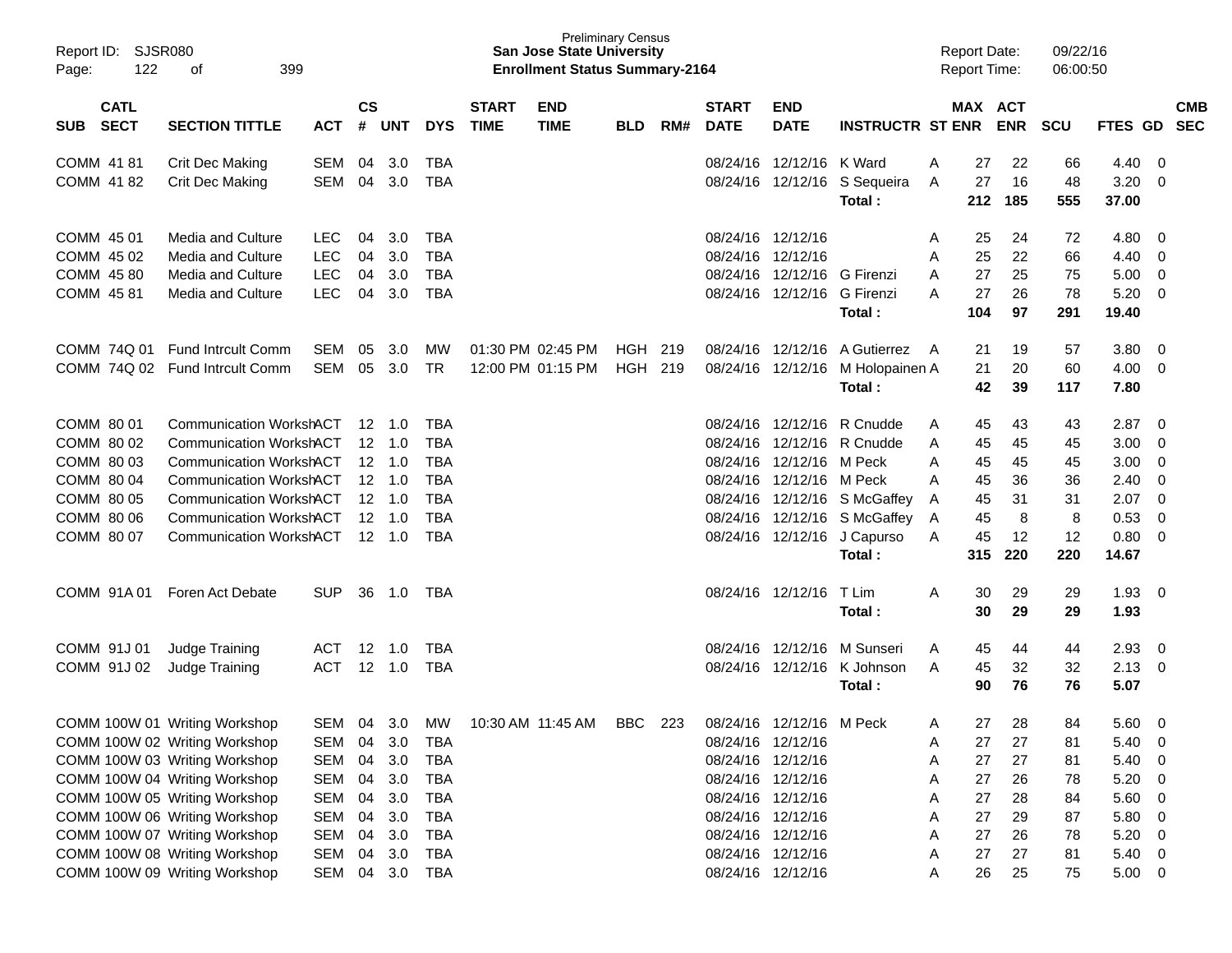| Report ID: SJSR080<br>123<br>Page:       | 399<br>οf                                                      |                          |                    |            |            |                             | <b>Preliminary Census</b><br><b>San Jose State University</b><br><b>Enrollment Status Summary-2164</b> |                |     |                             |                                        |                         | <b>Report Date:</b><br><b>Report Time:</b> |          |                       | 09/22/16<br>06:00:50 |                |                |                          |
|------------------------------------------|----------------------------------------------------------------|--------------------------|--------------------|------------|------------|-----------------------------|--------------------------------------------------------------------------------------------------------|----------------|-----|-----------------------------|----------------------------------------|-------------------------|--------------------------------------------|----------|-----------------------|----------------------|----------------|----------------|--------------------------|
| <b>CATL</b><br><b>SECT</b><br><b>SUB</b> | <b>SECTION TITTLE</b>                                          | <b>ACT</b>               | $\mathsf{cs}$<br># | UNT        | <b>DYS</b> | <b>START</b><br><b>TIME</b> | <b>END</b><br><b>TIME</b>                                                                              | <b>BLD</b>     | RM# | <b>START</b><br><b>DATE</b> | <b>END</b><br><b>DATE</b>              | <b>INSTRUCTR ST ENR</b> |                                            |          | MAX ACT<br><b>ENR</b> | <b>SCU</b>           | FTES GD        |                | <b>CMB</b><br><b>SEC</b> |
|                                          |                                                                |                          |                    |            |            |                             |                                                                                                        |                |     |                             |                                        |                         |                                            |          |                       |                      |                |                |                          |
|                                          | COMM 100W 10 Writing Workshop                                  | <b>SEM</b>               | 04                 | 3.0        | <b>TBA</b> |                             |                                                                                                        |                |     | 08/24/16 12/12/16           |                                        |                         | A                                          | 26       | 27                    | 81                   | 5.40           | 0              |                          |
|                                          | COMM 100W 11 Writing Workshop                                  | <b>SEM</b>               | 04                 | 3.0        | <b>MW</b>  | 09:00 AM 10:15 AM           |                                                                                                        | HGH            | 229 |                             | 08/24/16 12/12/16                      | M Peck                  | A                                          | 27       | 27                    | 81                   | 5.40           | 0              |                          |
|                                          | COMM 100W 12 Writing Workshop                                  | <b>SEM</b>               | 04                 | 3.0        | <b>TBA</b> |                             |                                                                                                        |                |     |                             | 08/24/16 12/12/16                      |                         | A                                          | 27       | 27                    | 81                   | 5.40           | 0              |                          |
|                                          | COMM 100W 13 Writing Workshop                                  | <b>SEM</b>               | 04                 | 3.0        | TR         | 10:30 AM 11:45 AM           |                                                                                                        | HGH            | 223 |                             | 08/24/16 12/12/16                      | D Galan                 | A                                          | 27       | 27                    | 81                   | 5.40           | 0              |                          |
|                                          | COMM 100W 14 Writing Workshop                                  | <b>SEM</b>               | 04                 | 3.0        | M<br>т     |                             | 06:00 PM 08:45 PM                                                                                      | HGH            | 229 |                             | 08/24/16 12/12/16<br>08/24/16 12/12/16 | K Sooter<br>K Sooter    | A                                          | 27       | 29                    | 87                   | 5.80           | 0              |                          |
|                                          | COMM 100W 15 Writing Workshop                                  | <b>SEM</b><br><b>SEM</b> | 04<br>04           | 3.0<br>3.0 | <b>TBA</b> |                             | 06:00 PM 08:45 PM                                                                                      | <b>HGH 229</b> |     |                             | 08/24/16 12/12/16                      | D Pozzi                 | A<br>A                                     | 27<br>27 | 29<br>27              | 87<br>81             | 5.80<br>5.40   | 0<br>0         |                          |
|                                          | COMM 100W 80 Writing Workshop<br>COMM 100W 81 Writing Workshop | <b>SEM</b>               | 04                 | 3.0        | <b>TBA</b> |                             |                                                                                                        |                |     | 08/24/16                    | 12/12/16                               | <b>B</b> Lawhorne       | A                                          | 27       | 26                    | 78                   | 5.20           | 0              |                          |
|                                          | COMM 100W 82 Writing Workshop                                  | <b>SEM</b>               | 04                 | 3.0        | TBA        |                             |                                                                                                        |                |     |                             | 08/24/16 12/12/16                      | <b>B Lawhorne</b>       | A                                          | 27       | 27                    | 81                   | 5.40           | 0              |                          |
|                                          |                                                                |                          |                    |            |            |                             |                                                                                                        |                |     |                             |                                        | Total:                  |                                            | 484      | 489                   | 1467                 | 97.80          |                |                          |
|                                          |                                                                |                          |                    |            |            |                             |                                                                                                        |                |     |                             |                                        |                         |                                            |          |                       |                      |                |                |                          |
| COMM 101C 01 Junior Seminar              |                                                                | <b>LEC</b>               | 03                 | 4.0        | <b>TBA</b> |                             |                                                                                                        |                |     | 08/24/16 12/12/16           |                                        |                         | A                                          | 27       | 27                    | 108                  | 7.20           | 0              |                          |
| COMM 101C 02 Junior Seminar              |                                                                | <b>LEC</b>               | 03                 | 4.0        | <b>TBA</b> |                             |                                                                                                        |                |     | 08/24/16 12/12/16           |                                        |                         | A                                          | 27       | 27                    | 108                  | 7.20           | 0              |                          |
| COMM 101C 03 Junior Seminar              |                                                                | <b>LEC</b>               | 03                 | 4.0        | <b>TBA</b> |                             |                                                                                                        |                |     |                             | 08/24/16 12/12/16                      |                         | A                                          | 27       | 27                    | 108                  | 7.20           | 0              |                          |
| COMM 101C 04 Junior Seminar              |                                                                | <b>LEC</b>               | 03                 | 4.0        | <b>TBA</b> |                             |                                                                                                        |                |     | 08/24/16 12/12/16           |                                        |                         | Α                                          | 27       | 27                    | 108                  | 7.20           | 0              |                          |
| COMM 101C 05 Junior Seminar              |                                                                | <b>LEC</b>               |                    | 4.0        |            |                             |                                                                                                        |                |     |                             |                                        |                         | X                                          | 0        | 0                     | 0                    | 0.00           | 0              |                          |
| COMM 101C 06 Junior Seminar              |                                                                | <b>LEC</b>               | 03                 | 4.0        | <b>TBA</b> |                             |                                                                                                        |                |     |                             | 08/24/16 12/12/16                      |                         | Α                                          | 27       | 26                    | 104                  | 6.93           | 0              |                          |
| COMM 101C 80 Junior Seminar              |                                                                | LEC                      | 03                 | 4.0        | <b>TBA</b> |                             |                                                                                                        |                |     |                             | 08/24/16 12/12/16                      | M Holopainen A          |                                            | 27       | 28                    | 112                  | 7.47           | $\Omega$       |                          |
|                                          |                                                                |                          |                    |            |            |                             |                                                                                                        |                |     |                             |                                        | Total:                  |                                            | 162      | 162                   | 648                  | 43.20          |                |                          |
|                                          |                                                                |                          |                    |            |            |                             |                                                                                                        |                |     |                             |                                        |                         |                                            |          |                       |                      |                |                |                          |
|                                          | COMM 105P 01 Comm Self & Soc                                   | SEM                      | 03                 | -4.0       | TBA        |                             |                                                                                                        |                |     | 08/24/16 12/12/16           |                                        |                         | A                                          | 25       | 23                    | 92                   | 6.13           | 0              |                          |
|                                          |                                                                |                          |                    |            |            |                             |                                                                                                        |                |     |                             |                                        | Total :                 |                                            | 25       | 23                    | 92                   | 6.13           |                |                          |
|                                          |                                                                |                          |                    |            |            |                             |                                                                                                        |                |     |                             |                                        |                         |                                            |          |                       |                      |                |                |                          |
| COMM 110F 01                             | Interpersonal Comm                                             | SEM                      | 03                 | 4.0        | <b>TBA</b> |                             |                                                                                                        |                |     | 08/24/16 12/12/16           |                                        |                         | A                                          | 25       | 28                    | 112                  | 7.47           | 0              |                          |
|                                          | COMM 110F 80 Interpersonal Comm                                | SEM                      |                    | 03 4.0     | TBA        |                             |                                                                                                        |                |     |                             | 08/24/16 12/12/16                      | K Werking               | A                                          | 25       | 26                    | 104                  | 7.13           | -3             |                          |
|                                          |                                                                |                          |                    |            |            |                             |                                                                                                        |                |     |                             |                                        | Total :                 |                                            | 50       | 54                    | 216                  | 14.60          |                |                          |
|                                          |                                                                |                          |                    |            |            |                             |                                                                                                        |                |     |                             |                                        |                         |                                            |          |                       |                      |                |                |                          |
|                                          | COMM 113P 80 Games Everyday Life LEC                           |                          |                    | 03 4.0     | TBA        |                             |                                                                                                        |                |     |                             | 08/24/16 12/12/16                      | S Coopman A             |                                            | 25       | 26                    | 104                  | $7.13 \quad 3$ |                |                          |
|                                          |                                                                |                          |                    |            |            |                             |                                                                                                        |                |     |                             |                                        | Total:                  |                                            | 25       | 26                    | 104                  | 7.13           |                |                          |
|                                          |                                                                |                          |                    |            |            |                             |                                                                                                        |                |     |                             |                                        |                         |                                            |          |                       |                      |                |                |                          |
| COMM 114P 01                             | Bus & Prof Spking                                              | LEC                      |                    | 03 4.0     | TBA        |                             |                                                                                                        |                |     |                             | 08/24/16 12/12/16                      |                         | A                                          | 25<br>25 | 26<br>26              | 104                  | 7.00           | $\overline{1}$ |                          |
|                                          |                                                                |                          |                    |            |            |                             |                                                                                                        |                |     |                             |                                        | Total:                  |                                            |          |                       | 104                  | 7.00           |                |                          |
|                                          | COMM 115P 01 Comm and Conflict                                 | LEC 03 4.0               |                    |            | TBA        |                             |                                                                                                        |                |     |                             | 08/24/16 12/12/16                      |                         | A                                          | 25       | 28                    | 112                  | $7.47\quad 0$  |                |                          |
|                                          | COMM 115P 80 Comm and Conflict                                 | LEC 03 4.0 TBA           |                    |            |            |                             |                                                                                                        |                |     |                             | 08/24/16 12/12/16 C Perez              |                         | A                                          | 25       | 24                    | 96                   | 6.53 2         |                |                          |
|                                          |                                                                |                          |                    |            |            |                             |                                                                                                        |                |     |                             |                                        | Total:                  |                                            | 50       | 52                    | 208                  | 14.00          |                |                          |
|                                          |                                                                |                          |                    |            |            |                             |                                                                                                        |                |     |                             |                                        |                         |                                            |          |                       |                      |                |                |                          |
| COMM 116P 01 Mediation                   |                                                                | LEC 03 4.0 TBA           |                    |            |            |                             |                                                                                                        |                |     |                             | 08/24/16 12/12/16                      |                         | A                                          | 25       | 24                    | 96                   | $6.40 \quad 0$ |                |                          |
|                                          |                                                                |                          |                    |            |            |                             |                                                                                                        |                |     |                             |                                        | Total:                  |                                            | 25       | 24                    | 96                   | 6.40           |                |                          |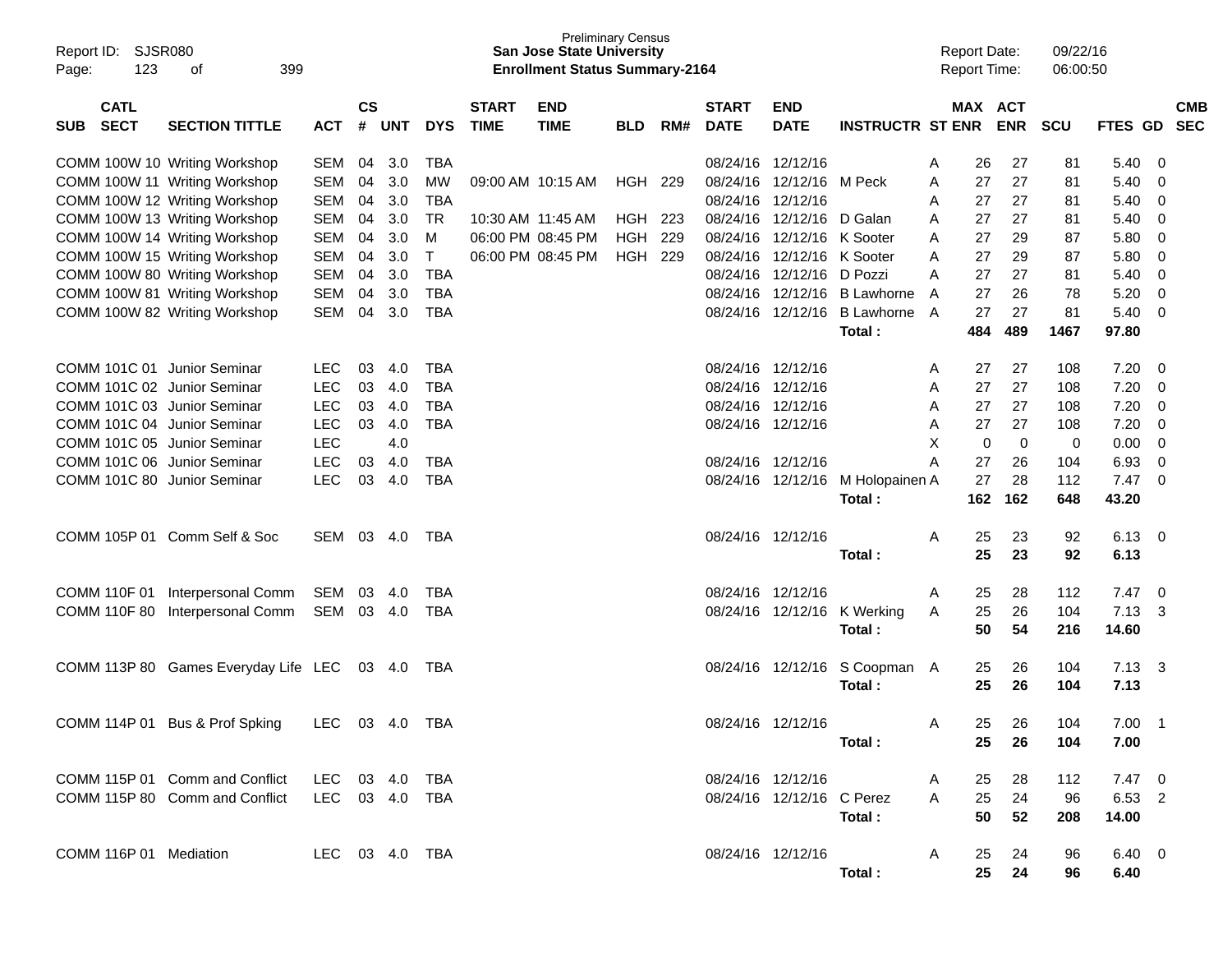| Page:                                                                   | Report ID: SJSR080<br>124<br>399<br>of<br><b>CATL</b>          |                       |               |                         |                                 |              | <b>San Jose State University</b><br><b>Enrollment Status Summary-2164</b> | <b>Preliminary Census</b> |                          |                                                             |                                          | <b>Report Date:</b><br>Report Time: |                      | 09/22/16<br>06:00:50    |                                                   |            |
|-------------------------------------------------------------------------|----------------------------------------------------------------|-----------------------|---------------|-------------------------|---------------------------------|--------------|---------------------------------------------------------------------------|---------------------------|--------------------------|-------------------------------------------------------------|------------------------------------------|-------------------------------------|----------------------|-------------------------|---------------------------------------------------|------------|
| SUB SECT                                                                | <b>SECTION TITTLE</b>                                          |                       | $\mathsf{cs}$ |                         | ACT # UNT DYS TIME              | <b>START</b> | <b>END</b><br><b>TIME</b>                                                 | <b>BLD</b>                | <b>START</b><br>RM# DATE | <b>END</b><br><b>DATE</b>                                   | <b>INSTRUCTR ST ENR ENR</b>              |                                     | MAX ACT              | SCU                     | FTES GD SEC                                       | <b>CMB</b> |
| COMM 119I 80                                                            | Researching Games LEC 03 4.0 TBA                               |                       |               |                         |                                 |              |                                                                           |                           |                          |                                                             | 08/24/16 12/12/16 S Coopman A<br>Total:  | 25<br>25                            | 28<br>28             | 112<br>112              | $7.47\quad 0$<br>7.47                             |            |
|                                                                         | COMM 120P 01 Pers & Pres Skills                                | LEC                   |               | 03 4.0                  | TBA                             |              |                                                                           |                           |                          | 08/24/16 12/12/16                                           | Total:                                   | 25<br>Α<br>25                       | 28<br>28             | 112<br>112              | $7.47 \quad 0$<br>7.47                            |            |
|                                                                         | COMM 121P 01 Perf as Practice                                  | LEC                   |               | 03 4.0                  | TBA                             |              |                                                                           |                           |                          | 08/24/16 12/12/16                                           | Total:                                   | 25<br>Α<br>25                       | 25<br>25             | 100<br>100              | 6.67 0<br>6.67                                    |            |
|                                                                         | COMM 123I 01 Performance Ethno                                 | SEM 03 4.0            |               |                         | TBA                             |              |                                                                           |                           |                          | 08/24/16 12/12/16                                           | Total:                                   | 25<br>Α<br>25                       | 25<br>25             | 100<br>100              | 6.67 0<br>6.67                                    |            |
|                                                                         | COMM 124P 01 Comm Training & Dev LEC 03 4.0 TBA                |                       |               |                         |                                 |              |                                                                           |                           |                          | 08/24/16 12/12/16                                           | Total:                                   | 25<br>Α<br>25                       | 24<br>24             | 96<br>96                | $6.40 \quad 0$<br>6.40                            |            |
|                                                                         | COMM 130F 80 Social Movements                                  | LEC 03 4.0            |               |                         | TBA                             |              |                                                                           |                           |                          |                                                             | 08/24/16 12/12/16 T Coopman A<br>Total:  | 25<br>25                            | 23<br>23             | 92<br>92                | $6.27$ 2<br>6.27                                  |            |
|                                                                         | COMM 131P 80 New/You Media                                     | LEC                   |               | 04 4.0                  | TBA                             |              |                                                                           |                           |                          | 08/24/16 12/12/16 C Perez                                   | Total:                                   | 25<br>A<br>25                       | 25<br>25             | 100<br>100              | 6.67 0<br>6.67                                    |            |
|                                                                         | COMM 133F 80 Ethical Prob Comm                                 | LEC 03 4.0            |               |                         | TBA                             |              |                                                                           |                           |                          |                                                             | 08/24/16 12/12/16 S Hinerman A<br>Total: | 25<br>25                            | 26<br>26             | 104<br>104              | 6.93 0<br>6.93                                    |            |
|                                                                         | COMM 140P 01 Argument & Debate LEC 03 4.0                      |                       |               |                         | TBA                             |              |                                                                           |                           |                          | 08/24/16 12/12/16                                           | Total:                                   | 25<br>Α<br>25                       | 27<br>27             | 108<br>108              | $7.20 \t 0$<br>7.20                               |            |
|                                                                         | COMM 141P 01 Small Group Comm<br>COMM 141P 80 Small Group Comm | LEC<br>LEC            |               | 03 4.0<br>03 4.0        | TBA<br><b>TBA</b>               |              |                                                                           |                           |                          | 08/24/16 12/12/16<br>08/24/16 12/12/16 C Perez              | Total:                                   | 25<br>A<br>A<br>25<br>50            | 24<br>25<br>49       | 96<br>100<br>196        | $6.40 \quad 0$<br>6.67 0<br>13.07                 |            |
| COMM 144F 01 Org Comm<br>COMM 144F 02 Org Comm<br>COMM 144F 03 Org Comm |                                                                | LEC<br>LEC<br>LEC     | 03            | 4.0<br>03 4.0<br>03 4.0 | <b>TBA</b><br><b>TBA</b><br>TBA |              |                                                                           |                           |                          | 08/24/16 12/12/16<br>08/24/16 12/12/16<br>08/24/16 12/12/16 | Total:                                   | 25<br>A<br>25<br>Α<br>25<br>A<br>75 | 27<br>29<br>24<br>80 | 108<br>116<br>96<br>320 | $7.20 \t 0$<br>$7.73$ 0<br>$6.40\quad 0$<br>21.33 |            |
| COMM 145I 01<br>COMM 145I 80                                            | <b>Rhet Criticism</b><br><b>Rhet Criticism</b>                 | LEC<br>LEC 03 4.0 TBA |               | 03 4.0                  | <b>TBA</b>                      |              |                                                                           |                           |                          | 08/24/16 12/12/16<br>08/24/16 12/12/16 G Firenzi            |                                          | 25<br>A<br>25<br>A                  | 28<br>24             | 112<br>96               | $7.47\quad 0$<br>$6.40\quad 0$                    |            |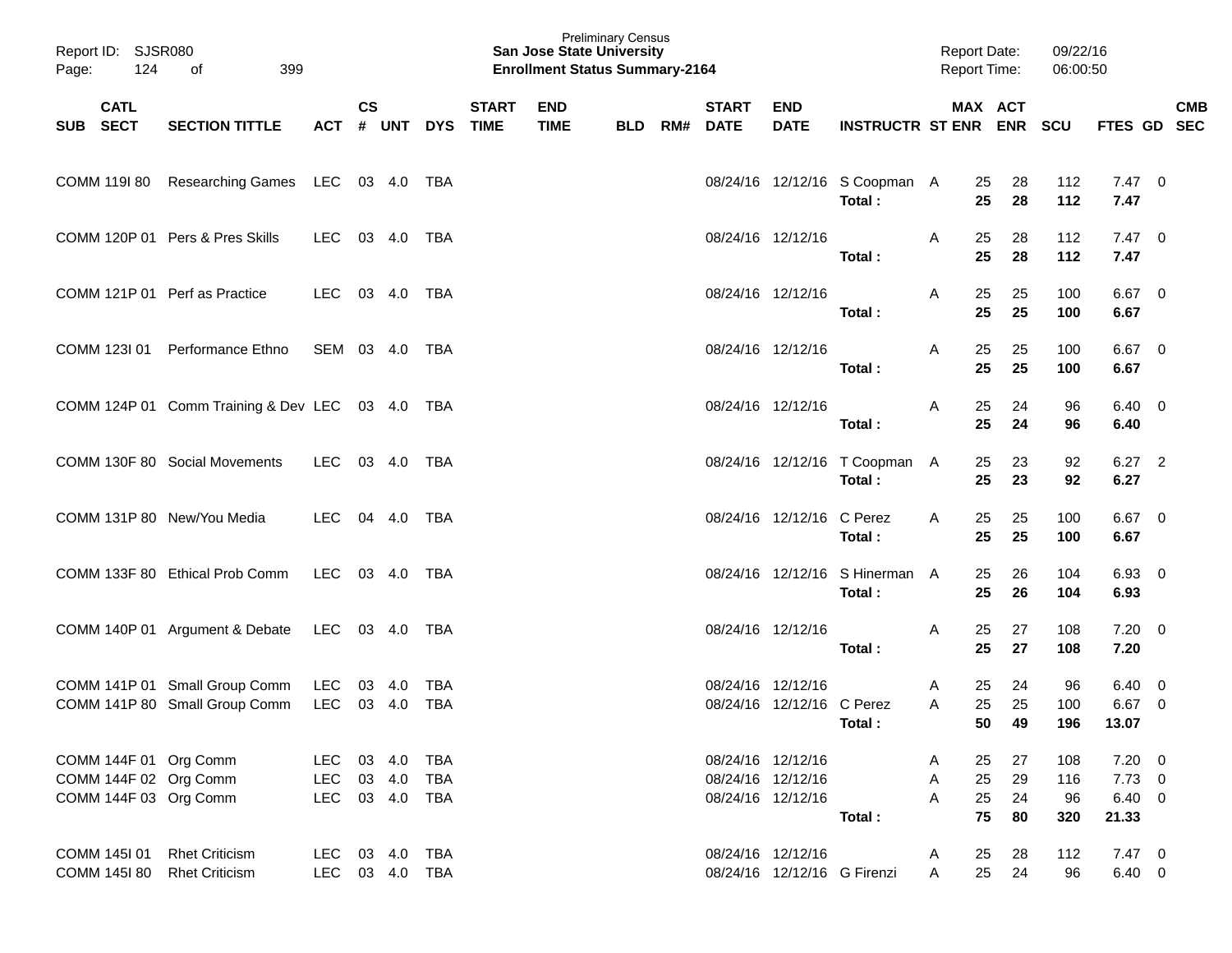| Page:      | Report ID: SJSR080<br>125    | 399<br>οf                                            |                          |           |                |            |                             | <b>Preliminary Census</b><br><b>San Jose State University</b><br><b>Enrollment Status Summary-2164</b> |            |     |                             |                           |                                       | <b>Report Date:</b><br><b>Report Time:</b> |                       | 09/22/16<br>06:00:50 |                        |                          |                          |
|------------|------------------------------|------------------------------------------------------|--------------------------|-----------|----------------|------------|-----------------------------|--------------------------------------------------------------------------------------------------------|------------|-----|-----------------------------|---------------------------|---------------------------------------|--------------------------------------------|-----------------------|----------------------|------------------------|--------------------------|--------------------------|
| <b>SUB</b> | <b>CATL</b><br><b>SECT</b>   | <b>SECTION TITTLE</b>                                | ACT                      | <b>CS</b> | # UNT          | <b>DYS</b> | <b>START</b><br><b>TIME</b> | <b>END</b><br><b>TIME</b>                                                                              | <b>BLD</b> | RM# | <b>START</b><br><b>DATE</b> | <b>END</b><br><b>DATE</b> | <b>INSTRUCTR ST ENR</b>               |                                            | MAX ACT<br><b>ENR</b> | <b>SCU</b>           | <b>FTES GD</b>         |                          | <b>CMB</b><br><b>SEC</b> |
|            |                              |                                                      |                          |           |                |            |                             |                                                                                                        |            |     |                             |                           | Total:                                | 50                                         | 52                    | 208                  | 13.87                  |                          |                          |
|            |                              | COMM 147P 80 Arg & Pers Crts Law                     | LEC 03 4.0               |           |                | TBA        |                             |                                                                                                        |            |     |                             | 08/24/16 12/12/16         | G Firenzi<br>Total :                  | 25<br>A<br>25                              | 25<br>25              | 100<br>100           | $6.67$ 0<br>6.67       |                          |                          |
|            |                              | COMM 149F 01 Rhet Public Life                        | <b>LEC</b>               |           | 03 4.0         | TBA        |                             |                                                                                                        |            |     | 08/24/16 12/12/16           |                           | Total :                               | 25<br>A<br>25                              | 29<br>29              | 116<br>116           | $7.73 \t 0$<br>7.73    |                          |                          |
|            | COMM 150I 01                 | Org Com Inquiry                                      | <b>LEC</b>               |           | 03 4.0         | TBA        |                             |                                                                                                        |            |     | 08/24/16 12/12/16           |                           | Total :                               | 25<br>A<br>25                              | 24<br>24              | 96<br>96             | $6.40 \quad 0$<br>6.40 |                          |                          |
|            | COMM 151I 80                 | New Media/Methods                                    | LEC 04 4.0               |           |                | TBA        |                             |                                                                                                        |            |     |                             |                           | 08/24/16 12/12/16 T Coopman<br>Total: | A<br>25<br>25                              | 26<br>26              | 104<br>104           | $6.93$ 0<br>6.93       |                          |                          |
|            | COMM 155I 01<br>COMM 155I 80 | <b>Quantitative Comm</b><br><b>Quantitative Comm</b> | <b>LEC</b><br><b>LEC</b> | 03        | 4.0<br>03 4.0  | TBA<br>TBA |                             |                                                                                                        |            |     | 08/24/16 12/12/16           | 08/24/16 12/12/16         | G Gao                                 | A<br>25<br>25<br>A                         | 28<br>25              | 112<br>100           | $7.47\quad 0$<br>6.67  | $\overline{\phantom{0}}$ |                          |
|            |                              |                                                      |                          |           |                |            |                             |                                                                                                        |            |     |                             |                           | Total :                               | 50                                         | 53                    | 212                  | 14.13                  |                          |                          |
|            | COMM 156I 80                 | Observe/Interview                                    | LEC.                     |           | 03 4.0         | TBA        |                             |                                                                                                        |            |     |                             |                           | 08/24/16 12/12/16 K Werking<br>Total: | 25<br>A<br>25                              | 26<br>26              | 104<br>104           | $6.93$ 0<br>6.93       |                          |                          |
|            |                              | COMM 157SL 01 Comm Action & Serv                     | LEC                      | 02        | 3.0            | W          |                             | 03:00 PM 05:45 PM                                                                                      | BBC        | 201 |                             |                           | 08/24/16 12/12/16 B Brockmann A       | 30                                         | 28                    | 84                   | 5.60                   | $0\,$ C                  |                          |
| НA         |                              | 157SL 01 Comm Action & Serv                          | <b>LEC</b>               |           | 02 3.0         | W          |                             | 03:00 PM 05:45 PM                                                                                      | <b>BBC</b> | 201 |                             |                           | 08/24/16 12/12/16 B Brockmann A       |                                            | 0<br>0                | 0                    | 0.00                   | $0\,$ C                  |                          |
| SCI        |                              | 157SL 01 Comm Action & Serv                          | <b>LEC</b>               |           | $02 \quad 3.0$ | W          |                             | 03:00 PM 05:45 PM                                                                                      | <b>BBC</b> | 201 |                             |                           | 08/24/16 12/12/16 B Brockmann A       |                                            | 0<br>0                | 0                    | 0.00                   | $0\,$ C                  |                          |
|            |                              | ENGR 157SL 01 Comm Action & Serv                     | <b>LEC</b>               | 02        | 3.0            | W          |                             | 03:00 PM 05:45 PM                                                                                      | <b>BBC</b> | 201 |                             |                           | 08/24/16 12/12/16 B Brockmann A       |                                            | 0<br>0                | 0                    | 0.00                   | $0\,C$                   |                          |
|            |                              | EDUC 157SL 01 Comm Action & Serv                     | <b>LEC</b>               | 02        | 3.0            | W          |                             | 03:00 PM 05:45 PM                                                                                      | <b>BBC</b> | 201 |                             |                           | 08/24/16 12/12/16 B Brockmann A       |                                            | 0<br>0                | 0                    | 0.00                   | $0\,$ C                  |                          |
|            |                              | COMM 157SL 02 Comm Action & Serv                     | <b>LEC</b>               |           | 02 3.0         | W          |                             | 03:00 PM 05:45 PM                                                                                      | <b>BBC</b> | 201 |                             |                           | 08/24/16 12/12/16 R Mitchell          | A<br>30                                    | 16                    | 48                   | 3.20                   | $0\,$ C                  |                          |
| HA         |                              | 157SL 02 Comm Action & Serv                          | <b>LEC</b>               |           | $02 \quad 3.0$ | W          |                             | 03:00 PM 05:45 PM                                                                                      | <b>BBC</b> | 201 |                             |                           | 08/24/16 12/12/16 R Mitchell          | A                                          | 2<br>0                | 6                    | 0.40                   | $0\,C$                   |                          |
| SCI        |                              | 157SL 02 Comm Action & Serv                          | <b>LEC</b>               | 02        | 3.0            | W          |                             | 03:00 PM 05:45 PM                                                                                      | <b>BBC</b> | 201 | 08/24/16                    |                           | 12/12/16 R Mitchell                   | A                                          | 0<br>0                | 0                    | 0.00                   | $0\,C$                   |                          |
|            |                              | ENGR 157SL 02 Comm Action & Serv                     | <b>LEC</b>               | 02        | 3.0            | W          |                             | 03:00 PM 05:45 PM                                                                                      | <b>BBC</b> | 201 |                             |                           | 08/24/16 12/12/16 R Mitchell          | A                                          | 0<br>0                | 0                    | 0.00                   | $0\,$ C                  |                          |
|            |                              | EDUC 157SL 02 Comm Action & Serv LEC 02 3.0          |                          |           |                | W          |                             | 03:00 PM 05:45 PM                                                                                      | BBC        | 201 |                             |                           | 08/24/16 12/12/16 R Mitchell          | A                                          | 0                     | 6                    | 0.40                   | 0 C                      |                          |
|            |                              | COMM 157SL 03 Comm Action & Serv LEC 02 3.0 T        |                          |           |                |            |                             | 03:00 PM 05:45 PM SH                                                                                   |            | 120 |                             | 08/24/16 12/12/16 T Hart  |                                       | A<br>30                                    | 12                    | 36                   | 2.40 0 C               |                          |                          |
| HA.        |                              | 157SL 03 Comm Action & Serv                          | LEC                      |           | 02 3.0         | $\top$     |                             | 03:00 PM 05:45 PM                                                                                      | <b>SH</b>  | 120 |                             | 08/24/16 12/12/16 T Hart  |                                       | A                                          | 0<br>-1               | 3                    | $0.20 \t 0 C$          |                          |                          |
| SCI        |                              | 157SL 03 Comm Action & Serv LEC                      |                          |           | 02 3.0         | $\top$     |                             | 03:00 PM 05:45 PM                                                                                      | -SH        | 120 |                             | 08/24/16 12/12/16 T Hart  |                                       | A                                          | 0<br>0                | 0                    | $0.00 \t 0 C$          |                          |                          |
|            |                              | ENGR 157SL 03 Comm Action & Serv LEC                 |                          |           | 02 3.0         | $\top$     |                             | 03:00 PM 05:45 PM                                                                                      | -SH        | 120 |                             | 08/24/16 12/12/16 T Hart  |                                       | A                                          | 0                     | 3                    | $0.20 \t 0 C$          |                          |                          |
|            |                              | EDUC 157SL 03 Comm Action & Serv                     | LEC                      |           | $02 \quad 3.0$ | $\top$     |                             | 03:00 PM 05:45 PM                                                                                      | -SH        | 120 |                             | 08/24/16 12/12/16 T Hart  |                                       | A                                          | 0<br>$\mathbf 1$      | 3                    | $0.20 \t 0 C$          |                          |                          |
|            |                              | COMM 157SL 04 Comm Action & Serv                     | LEC                      |           | $02 \quad 3.0$ | $\top$     |                             | 03:00 PM 05:45 PM                                                                                      | -SH        | 120 |                             |                           | 08/24/16 12/12/16 R Mitchell          | 30<br>A                                    | 12                    | 36                   | 2.40 0 C               |                          |                          |
| HA.        |                              | 157SL 04 Comm Action & Serv                          | LEC 02 3.0               |           |                | $\top$     |                             | 03:00 PM 05:45 PM SH                                                                                   |            | 120 |                             |                           | 08/24/16 12/12/16 R Mitchell          | A                                          | 0<br>0                | 0                    | $0.00 \t 0 C$          |                          |                          |
| SCI        |                              | 157SL 04 Comm Action & Serv LEC 02 3.0 T             |                          |           |                |            |                             | 03:00 PM 05:45 PM SH                                                                                   |            | 120 |                             |                           | 08/24/16 12/12/16 R Mitchell          | A                                          | 0<br>0                | 0                    | $0.00 \t 0 C$          |                          |                          |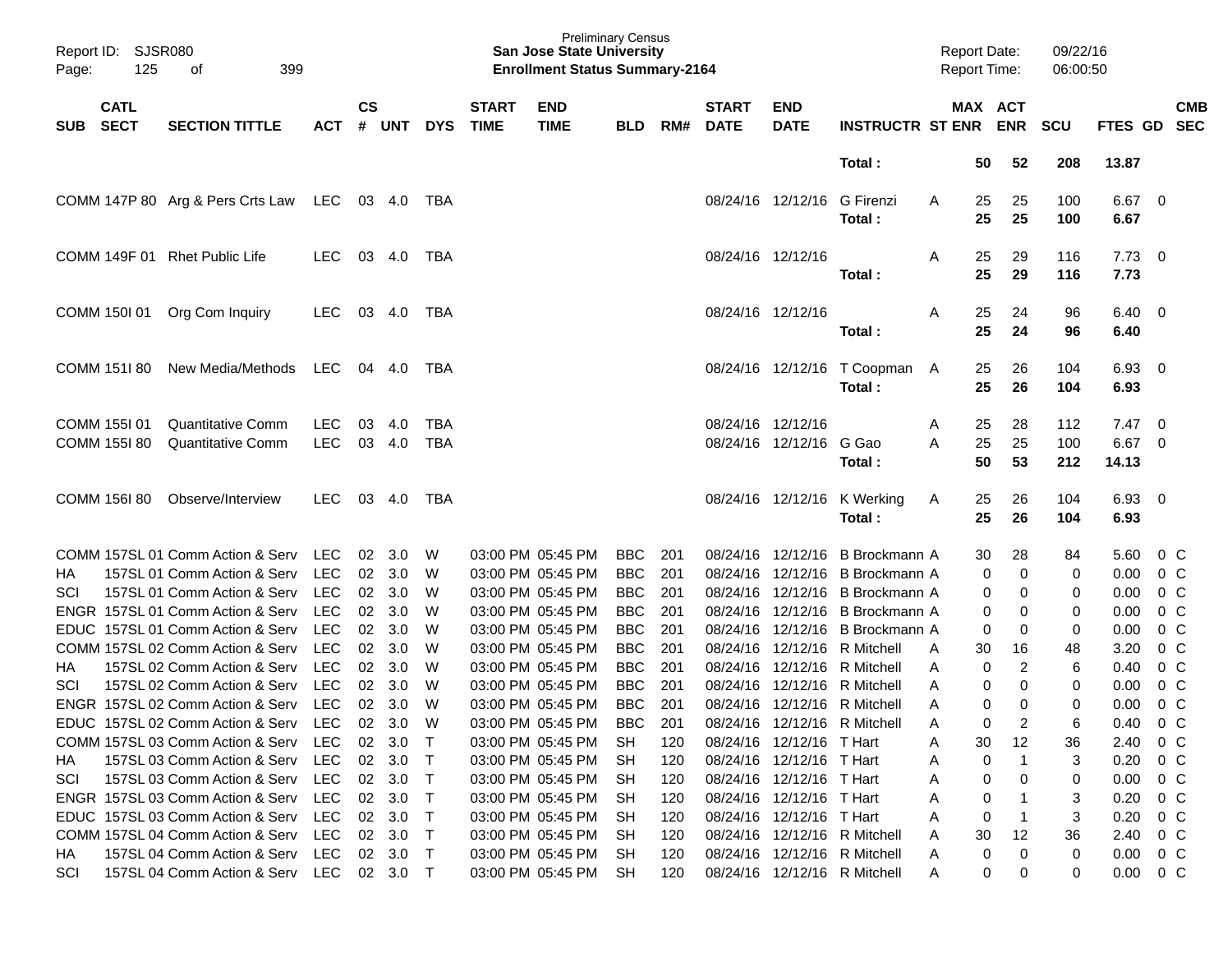| Page:      | Report ID: SJSR080<br>126<br>399<br>of<br><b>CATL</b> |                                                                                |             |                |                  |                  |                             | <b>Preliminary Census</b><br><b>San Jose State University</b><br><b>Enrollment Status Summary-2164</b> |                 |            |                             |                           |                                                                        | <b>Report Date:</b><br><b>Report Time:</b> |                                     | 09/22/16<br>06:00:50 |                       |     |                           |
|------------|-------------------------------------------------------|--------------------------------------------------------------------------------|-------------|----------------|------------------|------------------|-----------------------------|--------------------------------------------------------------------------------------------------------|-----------------|------------|-----------------------------|---------------------------|------------------------------------------------------------------------|--------------------------------------------|-------------------------------------|----------------------|-----------------------|-----|---------------------------|
| SUB SECT   |                                                       | <b>SECTION TITTLE</b>                                                          | <b>ACT</b>  | <b>CS</b><br># | <b>UNT</b>       | <b>DYS</b>       | <b>START</b><br><b>TIME</b> | <b>END</b><br><b>TIME</b>                                                                              | <b>BLD</b>      | RM#        | <b>START</b><br><b>DATE</b> | <b>END</b><br><b>DATE</b> | <b>INSTRUCTR ST ENR</b>                                                |                                            | MAX ACT<br><b>ENR</b>               | <b>SCU</b>           | FTES GD SEC           |     | <b>CMB</b>                |
|            |                                                       | ENGR 157SL 04 Comm Action & Serv<br>EDUC 157SL 04 Comm Action & Serv           | LEC.<br>LEC |                | 02 3.0<br>02 3.0 | $\top$<br>$\top$ |                             | 03:00 PM 05:45 PM<br>03:00 PM 05:45 PM                                                                 | SH<br><b>SH</b> | 120<br>120 |                             |                           | 08/24/16 12/12/16 R Mitchell<br>08/24/16 12/12/16 R Mitchell<br>Total: | Α<br>Α<br>120                              | 2<br>0<br>$\overline{2}$<br>0<br>79 | 6<br>6<br>237        | 0.40<br>0.40<br>15.80 |     | $0\,$ C<br>0 <sup>o</sup> |
|            |                                                       | COMM 161F 80 Comm & Culture                                                    | <b>LEC</b>  |                | 03 4.0           | TBA              |                             |                                                                                                        |                 |            |                             |                           | 08/24/16 12/12/16 S Hinerman A<br>Total:                               | 25<br>25                                   | 24<br>24                            | 96<br>96             | $6.47$ 1<br>6.47      |     |                           |
|            |                                                       | COMM 164F 01 Comm & Global Orgs LEC 03 4.0 TBA                                 |             |                |                  |                  |                             |                                                                                                        |                 |            | 08/24/16 12/12/16           |                           | Total :                                                                | Α<br>25<br>25                              | 25<br>25                            | 100<br>100           | $6.67$ 0<br>6.67      |     |                           |
|            |                                                       | COMM 165P 01 Comm&Philanthropy                                                 | LEC         |                | 02 4.0           | TBA              |                             |                                                                                                        |                 |            |                             | 08/24/16 12/12/16         | Total :                                                                | A<br>25<br>25                              | 29<br>29                            | 116<br>116           | 7.80<br>7.80          | - 1 |                           |
|            |                                                       | COMM 168A 01 Global Climate Chang LEC<br>METR 168A 01 Global Climate Chang LEC |             | 01<br>01       | 6.0<br>6.0       | TR.<br>TR        |                             | 01:30 PM 04:15 PM<br>01:30 PM 04:15 PM                                                                 | SH<br>SH        | 100<br>100 |                             |                           | 08/24/16 12/12/16 B Brockmann A<br>08/24/16 12/12/16 B Brockmann A     | 40                                         | 34<br>0<br>$\mathbf{1}$             | 204<br>6             | 13.60<br>0.40         |     | 0 C<br>$0\,$ C            |
|            |                                                       | ENVS 168A 01 Global Climate Chang LEC                                          |             | 01             | 6.0              | TR               |                             | 01:30 PM 04:15 PM                                                                                      | SH              | 100        |                             |                           | 08/24/16 12/12/16 B Brockmann A                                        |                                            | 9<br>0                              | 54                   | 3.60                  |     | 0 <sup>o</sup>            |
|            |                                                       | GEOL 168A 01 Global Climate Chang LEC                                          |             | 01             | 6.0              | <b>TR</b>        |                             | 01:30 PM 04:15 PM                                                                                      | SH              | 100        |                             |                           | 08/24/16 12/12/16 B Brockmann A                                        |                                            | $\overline{2}$<br>0                 | 12                   | 0.80                  |     | 0 <sup>o</sup>            |
| <b>HUM</b> |                                                       | 168A 01 Global Climate Chang LEC                                               |             | 01             | 6.0              | <b>TR</b>        |                             | 01:30 PM 04:15 PM                                                                                      | SH              | 100        |                             |                           | 08/24/16 12/12/16 B Brockmann A                                        |                                            | 0<br>0                              | 0                    | 0.00                  |     | 0 <sup>o</sup>            |
|            |                                                       | COMM 168A 02 Global Climate Chang LEC                                          |             | 01             | 6.0              | <b>TR</b>        |                             | 01:30 PM 04:15 PM                                                                                      | SH              | 100        |                             |                           | 08/24/16 12/12/16 E Cordero                                            | 40<br>A                                    | 21                                  | 126                  | 8.40                  |     | 0 <sup>o</sup>            |
|            |                                                       | METR 168A 02 Global Climate Chang LEC                                          |             | 01             | 6.0              | <b>TR</b>        |                             | 01:30 PM 04:15 PM                                                                                      | SH              | 100        |                             |                           | 08/24/16 12/12/16 E Cordero                                            | A                                          | 0<br>$\mathbf{1}$                   | 6                    | 0.40                  |     | 0 <sup>o</sup>            |
|            |                                                       | ENVS 168A 02 Global Climate Chang LEC                                          |             | 01             | 6.0              | <b>TR</b>        |                             | 01:30 PM 04:15 PM                                                                                      | SH              | 100        |                             |                           | 08/24/16 12/12/16 E Cordero                                            | Α                                          | 0<br>0                              | 0                    | 0.00                  |     | 0 <sup>o</sup>            |
|            |                                                       | GEOL 168A 02 Global Climate Chang LEC                                          |             | 01             | 6.0              | <b>TR</b>        |                             | 01:30 PM 04:15 PM                                                                                      | SH              | 100        |                             |                           | 08/24/16 12/12/16 E Cordero                                            | Α                                          | 0<br>0                              | 0                    | 0.00                  |     | 0 <sup>o</sup>            |
| <b>HUM</b> |                                                       | 168A 02 Global Climate Chang LEC                                               |             | 01             | 6.0              | <b>TR</b>        |                             | 01:30 PM 04:15 PM                                                                                      | SH              | 100        |                             |                           | 08/24/16 12/12/16 E Cordero                                            | A                                          | $\overline{c}$<br>0                 | 12                   | 0.80                  |     | 0 <sup>o</sup>            |
|            |                                                       | COMM 168A 03 Global Climate Chang LEC                                          |             | 01             | 6.0              | <b>TR</b>        |                             | 01:30 PM 04:15 PM                                                                                      | SH              | 100        |                             |                           | 08/24/16 12/12/16 C Rampini                                            | 40<br>A                                    | 3                                   | 18                   | 1.20                  |     | 0 <sup>o</sup>            |
|            |                                                       | METR 168A 03 Global Climate Chang LEC                                          |             | 01             | 6.0              | <b>TR</b>        |                             | 01:30 PM 04:15 PM                                                                                      | SH              | 100        |                             |                           | 08/24/16 12/12/16 C Rampini                                            | A                                          | 0<br>0                              | 0                    | 0.00                  |     | 0 <sup>o</sup>            |
|            |                                                       | ENVS 168A 03 Global Climate Chang LEC                                          |             | 01             | 6.0              | <b>TR</b>        |                             | 01:30 PM 04:15 PM                                                                                      | SH              | 100        |                             |                           | 08/24/16 12/12/16 C Rampini                                            | A                                          | 8<br>0                              | 48                   | 3.20                  |     | 0 <sup>o</sup>            |
|            |                                                       | GEOL 168A 03 Global Climate Chang LEC                                          |             | 01             | 6.0              | <b>TR</b>        |                             | 01:30 PM 04:15 PM                                                                                      | SH              | 100        |                             |                           | 08/24/16 12/12/16 C Rampini                                            | A                                          | 0<br>0                              | 0                    | 0.00                  |     | 0 <sup>o</sup>            |
| <b>HUM</b> |                                                       | 168A 03 Global Climate Chang LEC                                               |             | 01             | 6.0              | TR               |                             | 01:30 PM 04:15 PM                                                                                      | <b>SH</b>       | 100        |                             |                           | 08/24/16 12/12/16 C Rampini                                            | A                                          | 0<br>0                              | 0                    | 0.00                  |     | 0 <sup>o</sup>            |
|            |                                                       |                                                                                |             |                |                  |                  |                             |                                                                                                        |                 |            |                             |                           | Total:                                                                 | 120                                        | 81                                  | 486                  | 32.40                 |     |                           |
|            | COMM 169I 80                                          | Media Respns Crit                                                              | LEC.        | 03             | - 4.0            | TBA              |                             |                                                                                                        |                 |            |                             |                           | 08/24/16 12/12/16 S Hinerman A                                         | 25                                         | 24                                  | 96                   | 6.40                  | - 0 |                           |
|            |                                                       |                                                                                |             |                |                  |                  |                             |                                                                                                        |                 |            |                             |                           | Total:                                                                 | 25                                         | 24                                  | 96                   | 6.40                  |     |                           |
|            |                                                       | COMM 170F 80 Persuasion<br>LEC 03 4.0 TBA                                      |             |                |                  |                  |                             |                                                                                                        |                 |            |                             |                           | 08/24/16 12/12/16 S Coopman A<br>Total:                                | 25<br>25                                   | 24<br>24                            | 96<br>96             | 6.53 2<br>6.53        |     |                           |
|            |                                                       | COMM 172F 01 Multicultural Comm LEC 03 4.0 TBA                                 |             |                |                  |                  |                             |                                                                                                        |                 |            |                             | 08/24/16 12/12/16         | Total:                                                                 | A<br>25<br>25                              | 25<br>25                            | 100<br>100           | 6.67 0<br>6.67        |     |                           |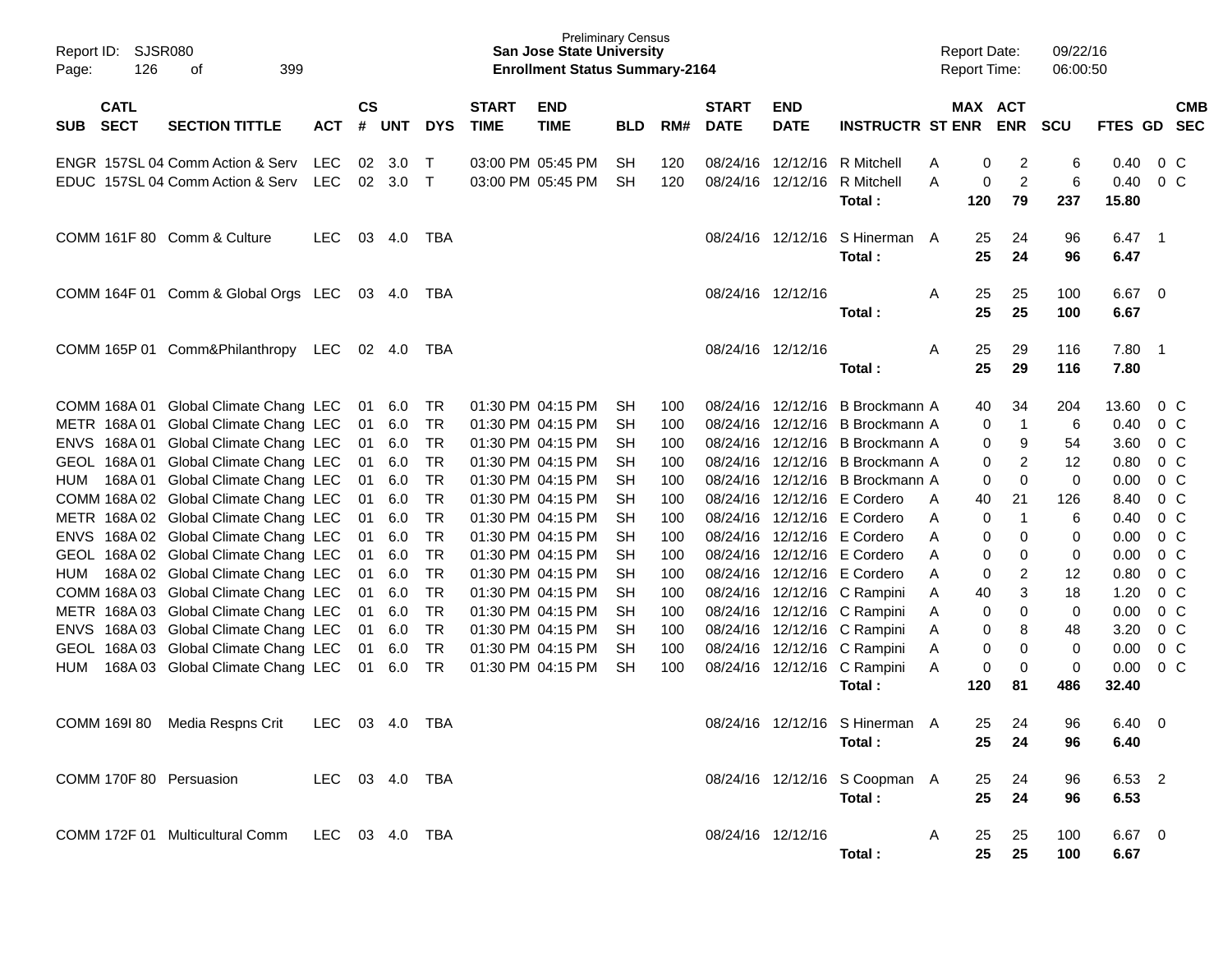| Report ID: SJSR080<br>127<br>Page:       | 399<br>оf                            |            |                    |            |            |                             | <b>San Jose State University</b><br><b>Enrollment Status Summary-2164</b> | <b>Preliminary Census</b> |     |                             |                           |                                          | <b>Report Date:</b><br><b>Report Time:</b> |                       | 09/22/16<br>06:00:50    |                        |                          |                          |
|------------------------------------------|--------------------------------------|------------|--------------------|------------|------------|-----------------------------|---------------------------------------------------------------------------|---------------------------|-----|-----------------------------|---------------------------|------------------------------------------|--------------------------------------------|-----------------------|-------------------------|------------------------|--------------------------|--------------------------|
| <b>CATL</b><br><b>SECT</b><br><b>SUB</b> | <b>SECTION TITTLE</b>                | <b>ACT</b> | $\mathsf{cs}$<br># | <b>UNT</b> | <b>DYS</b> | <b>START</b><br><b>TIME</b> | <b>END</b><br><b>TIME</b>                                                 | <b>BLD</b>                | RM# | <b>START</b><br><b>DATE</b> | <b>END</b><br><b>DATE</b> | <b>INSTRUCTR ST ENR</b>                  |                                            | MAX ACT<br><b>ENR</b> | SCU                     | <b>FTES GD</b>         |                          | <b>CMB</b><br><b>SEC</b> |
|                                          | COMM 173F 01 Comm & Global UndersLEC |            | 03                 | 4.0        | TBA        |                             |                                                                           |                           |     | 08/24/16 12/12/16           |                           |                                          | A                                          | 23<br>25              | 92                      | 6.13                   | - 0                      |                          |
|                                          | COMM 173F 80 Comm & Global UndersLEC |            |                    | 03 4.0     | <b>TBA</b> |                             |                                                                           |                           |     |                             | 08/24/16 12/12/16 G Gao   | Total:                                   | A                                          | 25<br>25<br>50<br>48  | 100<br>192              | 6.73<br>12.87          | $\overline{\phantom{1}}$ |                          |
| COMM 174 80                              | Intercult & Inequal                  | <b>LEC</b> | 04                 | 3.0        | TBA        |                             |                                                                           |                           |     |                             |                           | 08/24/16 12/12/16 R Halualani            | A                                          | 27<br>26              | 78                      | 5.20                   | $\overline{\phantom{0}}$ |                          |
| COMM 174 81                              | Intercult & Inequal                  | <b>LEC</b> |                    | 04 3.0     | <b>TBA</b> |                             |                                                                           |                           |     |                             |                           | 08/24/16 12/12/16 R Halualani<br>Total:  | A                                          | 27<br>26<br>54<br>52  | 78<br>156               | 5.20<br>10.40          | - 0                      |                          |
|                                          | COMM 175F 80 Nonverbal Comm          | LEC.       | 03                 | 4.0        | TBA        |                             |                                                                           |                           |     |                             | 08/24/16 12/12/16         | G Gao                                    | Α                                          | 25<br>25              | 100                     | 6.80 2                 |                          |                          |
|                                          |                                      |            |                    |            |            |                             |                                                                           |                           |     |                             |                           | Total:                                   |                                            | 25<br>25              | 100                     | 6.80                   |                          |                          |
|                                          | COMM 176P 80 Comm & Gender           | LEC.       | 03                 | 4.0        | TBA        |                             |                                                                           |                           |     |                             |                           | 08/24/16 12/12/16 R Halualani<br>Total:  | A                                          | 25<br>29<br>25<br>29  | 116<br>116              | $7.73 \quad 0$<br>7.73 |                          |                          |
| COMM 179 80                              | Media & Resistance                   | <b>LEC</b> | 04                 | - 3.0      | TBA        |                             |                                                                           |                           |     |                             |                           | 08/24/16 12/12/16 T Coopman              | A                                          | 25<br>27              | 75                      | 5.00                   | $\overline{\mathbf{0}}$  |                          |
| <b>COMM 179 81</b>                       | Media & Resistance                   | <b>LEC</b> |                    | 04 3.0     | TBA        |                             |                                                                           |                           |     |                             |                           | 08/24/16 12/12/16 S Hinerman A<br>Total: |                                            | 27<br>27<br>54<br>52  | 81<br>156               | 5.40<br>10.40          | $\overline{\mathbf{0}}$  |                          |
| COMM 180 01                              | <b>Individual Study</b>              | <b>SUP</b> | 36                 | 1.0        | <b>TBA</b> |                             |                                                                           |                           |     |                             |                           | 08/24/16 12/12/16 T Coopman              | A                                          | $\overline{c}$<br>5   | 2                       | 0.13                   | - 0                      |                          |
| COMM 180 02                              | <b>Individual Study</b>              | <b>SUP</b> | 36                 | 2.0        | <b>TBA</b> |                             |                                                                           |                           |     |                             | 08/24/16 12/12/16         |                                          | A                                          | 3<br>0                | 0                       | 0.00                   | - 0                      |                          |
| COMM 180 03                              | <b>Individual Study</b>              | <b>SUP</b> | 36                 | 3.0        | <b>TBA</b> |                             |                                                                           |                           |     |                             | 08/24/16 12/12/16         | O Hatton                                 | Α                                          | 5<br>$\mathbf{1}$     | 3                       | 0.25                   | $\overline{\phantom{0}}$ |                          |
| COMM 180 04                              | <b>Individual Study</b>              | <b>SUP</b> | 36                 | 3.0        | <b>TBA</b> |                             |                                                                           |                           |     |                             | 08/24/16 12/12/16         |                                          | A                                          | $\mathbf{1}$<br>0     | 0                       | 0.00                   | $\overline{0}$           |                          |
|                                          |                                      |            |                    |            |            |                             |                                                                           |                           |     |                             |                           | Total:                                   |                                            | 14<br>3               | 5                       | 0.38                   |                          |                          |
| COMM 184 01                              | Directed Reading                     | <b>SUP</b> | 36                 | 1.0        | TBA        |                             |                                                                           |                           |     | 08/24/16 12/12/16           |                           |                                          | A                                          | 5<br>0                | 0                       | 0.00                   | $\overline{\phantom{0}}$ |                          |
| COMM 184 02                              | Directed Reading                     | <b>SUP</b> | 36                 | 2.0        | <b>TBA</b> |                             |                                                                           |                           |     |                             | 08/24/16 12/12/16         |                                          | A                                          | 5<br>0                | 0                       | 0.00                   | $\overline{\mathbf{0}}$  |                          |
|                                          |                                      |            |                    |            |            |                             |                                                                           |                           |     |                             |                           | Total:                                   |                                            | 10<br>$\bf{0}$        | 0                       | 0.00                   |                          |                          |
| COMM 190 01                              | Act Proj in Speech                   | <b>SUP</b> | 36                 | 1.0        | TBA        |                             |                                                                           |                           |     | 08/24/16                    | 12/12/16                  | T Hart                                   | A                                          | 5<br>5                | 5                       | 0.33                   | - 0                      |                          |
| COMM 190 02                              | Act Proj in Speech                   | <b>SUP</b> | 36                 | 2.0        | <b>TBA</b> |                             |                                                                           |                           |     | 08/24/16                    | 12/12/16                  | T Hart                                   | Α                                          | 5<br>$\overline{1}$   | $\overline{\mathbf{c}}$ | 0.13                   | $\overline{0}$           |                          |
| COMM 190 03                              | Act Proj in Speech                   | <b>SUP</b> |                    | 36 3.0     | <b>TBA</b> |                             |                                                                           |                           |     |                             | 08/24/16 12/12/16 T Hart  |                                          | A                                          | 5<br>$\overline{1}$   | 3                       | 0.20                   | 0                        |                          |
| COMM 190 04                              | Act Proj in Speech                   | <b>SUP</b> | 36                 | 4.0        | TBA        |                             |                                                                           |                           |     |                             | 08/24/16 12/12/16 T Hart  |                                          | Α                                          | -1<br>5               |                         | 0.27                   | $\overline{\phantom{0}}$ |                          |
| COMM 190 05                              | Act Proj in Speech                   | <b>SUP</b> | 36                 | 5.0        | <b>TBA</b> |                             |                                                                           |                           |     |                             | 08/24/16 12/12/16 T Hart  |                                          | A                                          | 5<br>0                | 0                       | 0.00                   | $\overline{\phantom{0}}$ |                          |
| COMM 190 06                              | Act Proj in Speech                   | <b>SUP</b> |                    | 36 6.0     | <b>TBA</b> |                             |                                                                           |                           |     |                             | 08/24/16 12/12/16 T Hart  |                                          | Α                                          | 3<br>5                | 18                      | $1.20 \t 0$            |                          |                          |
|                                          |                                      |            |                    |            |            |                             |                                                                           |                           |     |                             |                           | Total:                                   |                                            | 30<br>11              | 32                      | 2.13                   |                          |                          |
|                                          | COMM 191A 01 Foren Act Debate        | <b>SUP</b> |                    | 36 1.0     | <b>TBA</b> |                             |                                                                           |                           |     |                             |                           | 08/24/16 12/12/16 M Sunseri              | A                                          | 45<br>45              | 45                      | $3.00 \ 0$             |                          |                          |
|                                          | COMM 191A 02 Foren Act Debate        | <b>SUP</b> |                    | 36 1.0 TBA |            |                             |                                                                           |                           |     |                             | 08/24/16 12/12/16 T Lim   |                                          | Α                                          | 30<br>30              | 30                      | $2.00 \t 0$            |                          |                          |
|                                          |                                      |            |                    |            |            |                             |                                                                           |                           |     |                             |                           | Total:                                   |                                            | 75<br>75              | 75                      | 5.00                   |                          |                          |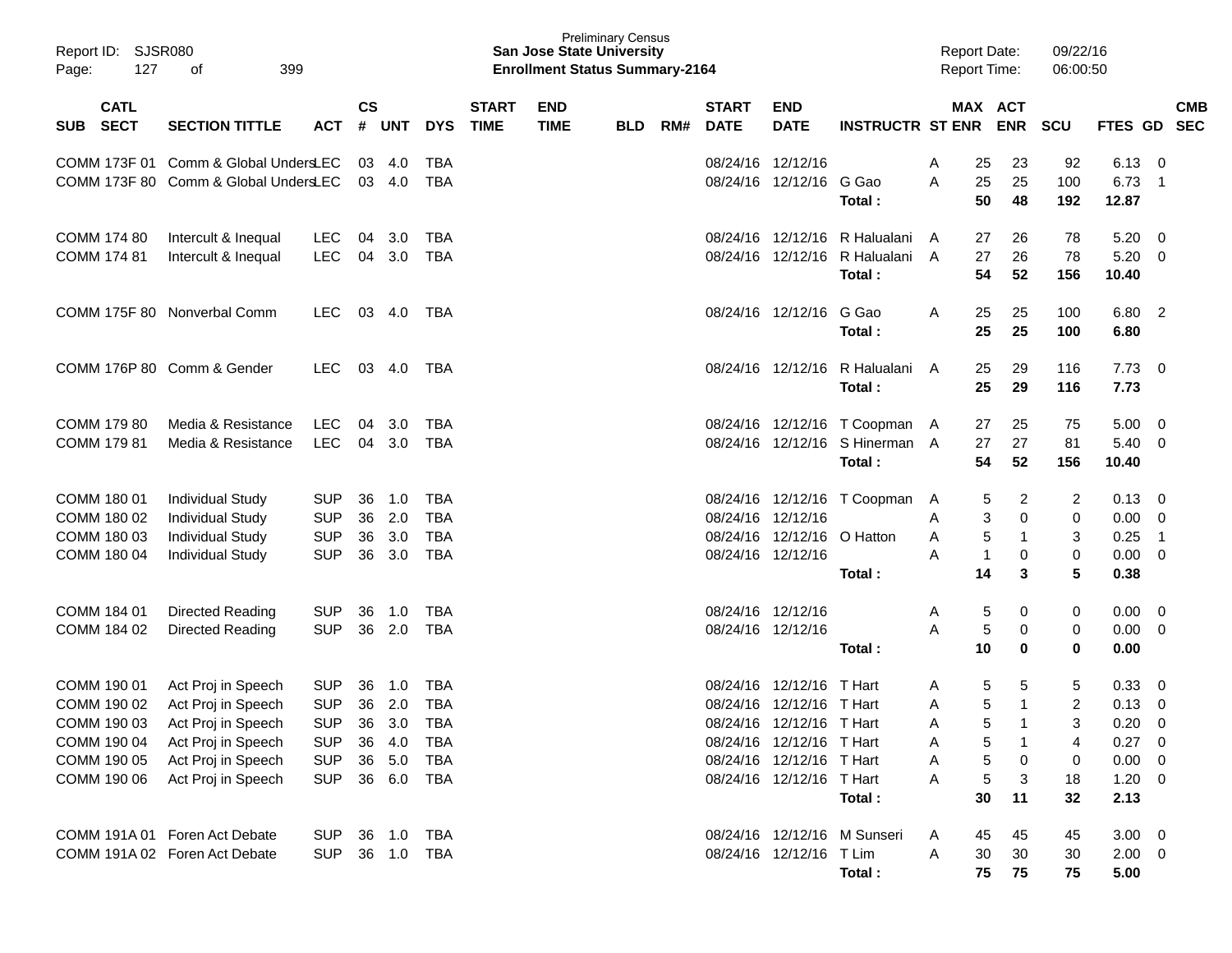| Page: | Report ID: SJSR080<br>128  | 399<br>οf                                                  |                          |               |            |            |                             | <b>San Jose State University</b><br><b>Enrollment Status Summary-2164</b> | <b>Preliminary Census</b> |     |                             |                                        |                                 |   | <b>Report Date:</b><br><b>Report Time:</b> |                | 09/22/16<br>06:00:50 |                    |                          |  |
|-------|----------------------------|------------------------------------------------------------|--------------------------|---------------|------------|------------|-----------------------------|---------------------------------------------------------------------------|---------------------------|-----|-----------------------------|----------------------------------------|---------------------------------|---|--------------------------------------------|----------------|----------------------|--------------------|--------------------------|--|
| SUB   | <b>CATL</b><br><b>SECT</b> | <b>SECTION TITTLE</b>                                      | ACT                      | $\mathsf{cs}$ | # UNT      | <b>DYS</b> | <b>START</b><br><b>TIME</b> | <b>END</b><br><b>TIME</b>                                                 | <b>BLD</b>                | RM# | <b>START</b><br><b>DATE</b> | <b>END</b><br><b>DATE</b>              | <b>INSTRUCTR ST ENR ENR SCU</b> |   | MAX ACT                                    |                |                      | FTES GD            | <b>CMB</b><br><b>SEC</b> |  |
|       |                            | COMM 191B 01 Ind Evnts Plat Spk                            | <b>SUP</b>               |               | 36 1.0     | TBA        |                             |                                                                           |                           |     |                             | 08/24/16 12/12/16                      | K Johnson<br>Total:             | A | 45<br>45                                   | 45<br>45       | 45<br>45             | $3.00 \ 0$<br>3.00 |                          |  |
|       |                            | COMM 191C 01 Ind Evnts Oral Int                            | <b>SUP</b>               |               | 36 1.0     | TBA        |                             |                                                                           |                           |     |                             | 08/24/16 12/12/16                      | T Lim<br>Total:                 | A | 30<br>30                                   | 14<br>14       | 14<br>14             | 0.93<br>0.93       | - 0                      |  |
|       |                            | COMM 191J 01 Speech Judging<br>COMM 191J 02 Speech Judging | <b>SUP</b><br><b>SUP</b> | 36<br>36      | 1.0<br>1.0 | TBA<br>TBA |                             |                                                                           |                           |     |                             | 08/24/16 12/12/16<br>08/24/16 12/12/16 | B Brockmann A<br>T Lim          | A | 45<br>30                                   | 38<br>19       | 38<br>19             | 2.62<br>1.27       | - 5<br>$\overline{0}$    |  |
|       |                            | COMM 191M 01 Moot Court                                    | <b>SUP</b>               | 36            | 1.0        | TBA        |                             |                                                                           |                           |     |                             | 08/24/16 12/12/16                      | Total:<br>G Firenzi             | A | 75<br>15                                   | 57<br>10       | 57<br>10             | 3.88<br>0.67       | $\overline{\phantom{0}}$ |  |
|       | COMM 198 01                | Comm Applied Activit SUP                                   |                          | 36            | 1.0        | <b>TBA</b> |                             |                                                                           |                           |     |                             | 08/24/16 12/12/16                      | Total:<br>R Cnudde              | A | 15<br>35                                   | 10<br>21       | 10<br>21             | 0.67<br>1.40       | $\overline{0}$           |  |
|       | COMM 198 02                | Comm Applied Activit                                       | SUP                      | 36            | 2.0        | <b>TBA</b> |                             |                                                                           |                           |     |                             | 08/24/16 12/12/16                      | R Cnudde                        | A | 10                                         | $\overline{4}$ | 8                    | 0.53               | $\mathbf 0$              |  |
|       | COMM 198 03                | Comm Applied Activit SUP                                   |                          |               | 36 1.0     | <b>TBA</b> |                             |                                                                           |                           |     |                             | 08/24/16 12/12/16 T Hart               |                                 | A | 10                                         | 9              | 9                    | 0.60               | $\mathbf 0$              |  |
|       | COMM 198 04                | Comm Applied Activit                                       | SUP                      | 36            | 2.0        | <b>TBA</b> |                             |                                                                           |                           |     |                             | 08/24/16 12/12/16 T Hart               |                                 | A | 30                                         | 17             | 34                   | 2.27               | $\Omega$                 |  |
|       | COMM 198 05                | Comm Applied Activit                                       | SUP                      |               | 36 1.0     | <b>TBA</b> |                             |                                                                           |                           |     |                             |                                        | 08/24/16 12/12/16 T Coopman     | A | 15                                         | 18             | 18                   | 1.20               | $\mathbf 0$              |  |
|       | COMM 198 06                | Comm Applied Activit SUP                                   |                          | 36            | 2.0        | <b>TBA</b> |                             |                                                                           |                           |     |                             |                                        | 08/24/16 12/12/16 T Coopman     | Α | 5                                          | $\mathbf 0$    | 0                    | 0.00               | $\mathbf 0$              |  |
|       | COMM 198 07                | Comm Applied Activit SUP                                   |                          |               | 36 1.0     | <b>TBA</b> |                             |                                                                           |                           |     |                             | 08/24/16 12/12/16 T Lim                |                                 | Α | 5                                          | $\overline{2}$ | $\overline{c}$       | 0.13               | $\mathbf 0$              |  |
|       | COMM 198 08                | Comm Applied Activit SUP                                   |                          | 36            | 2.0        | <b>TBA</b> |                             |                                                                           |                           |     |                             | 08/24/16 12/12/16                      | T Lim                           | A | $\overline{c}$                             | $\mathbf{1}$   | $\overline{c}$       | 0.13               | - 0                      |  |
|       |                            |                                                            |                          |               |            |            |                             |                                                                           |                           |     |                             |                                        | Total:                          |   | 112                                        | 72             | 94                   | 6.27               |                          |  |
|       |                            | COMM 199C 01 Senior Seminar                                | <b>LEC</b>               | 03            | 4.0        | <b>TBA</b> |                             |                                                                           |                           |     |                             | 08/24/16 12/12/16                      |                                 | A | 25                                         | 25             | 100                  | 6.67               | 0                        |  |
|       |                            | COMM 199C 02 Senior Seminar                                | LEC                      | 03            | 4.0        | <b>TBA</b> |                             |                                                                           |                           |     |                             | 08/24/16 12/12/16                      |                                 | Α | 25                                         | 23             | 92                   | 6.13               | 0                        |  |
|       |                            | COMM 199C 03 Senior Seminar                                | LEC                      |               | 03 4.0     | <b>TBA</b> |                             |                                                                           |                           |     |                             | 08/24/16 12/12/16                      |                                 | Α | 25                                         | 15             | 60                   | 4.00               | 0                        |  |
|       |                            | COMM 199C 04 Senior Seminar                                | <b>LEC</b>               | 03            | 4.0        | <b>TBA</b> |                             |                                                                           |                           |     | 08/24/16 12/12/16           |                                        |                                 | A | 25                                         | 24             | 96                   | 6.40               | $\mathbf 0$              |  |
|       |                            | COMM 199C 80 Senior Seminar                                | <b>LEC</b>               | 03            | 4.0        | TBA        |                             |                                                                           |                           |     |                             | 08/24/16 12/12/16                      | K Werking                       | A | 25                                         | 27             | 108                  | 7.20               | 0                        |  |
|       |                            |                                                            |                          |               |            |            |                             |                                                                           |                           |     |                             |                                        | Total:                          |   | 125                                        | 114            | 456                  | 30.40              |                          |  |
|       |                            | COMM 200R 01 Grad Study in Comm SEM 05 4.0 TBA             |                          |               |            |            |                             |                                                                           |                           |     |                             | 08/24/16 12/12/16                      | Total:                          | A | 15<br>15                                   | 19<br>19       | 76<br>76             | 6.33 19<br>6.33    |                          |  |
|       |                            | COMM 232R 01 Sem Perf & Culture SEM 05 4.0 TBA             |                          |               |            |            |                             |                                                                           |                           |     |                             | 08/24/16 12/12/16                      |                                 | A | 15                                         | 11             | 44                   | 3.67 11            |                          |  |
|       |                            |                                                            |                          |               |            |            |                             |                                                                           |                           |     |                             |                                        | Total:                          |   | 15                                         | 11             | 44                   | 3.67               |                          |  |
|       |                            | COMM 245R 01 Sem Comm Crit                                 | SEM 05 4.0 TBA           |               |            |            |                             |                                                                           |                           |     |                             | 08/24/16 12/12/16                      | Total:                          | A | 15                                         | 21<br>15 21    | 84<br>84             | 6.73 17<br>6.73    |                          |  |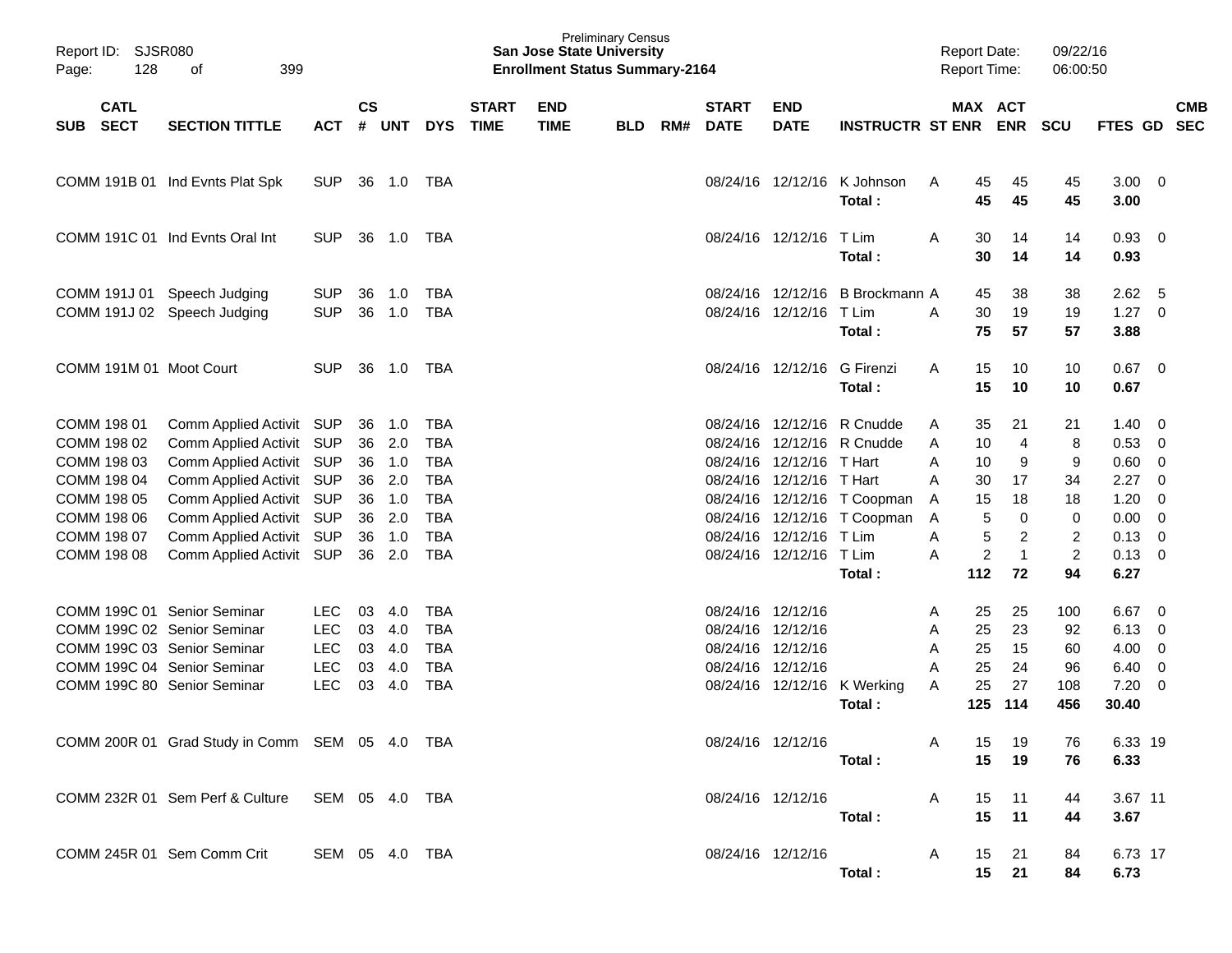| Page: | Report ID: SJSR080<br>129<br>399<br>οf<br><b>CATL</b> |                                        |                          |               |            |                          |                             | <b>San Jose State University</b><br><b>Enrollment Status Summary-2164</b> | <b>Preliminary Census</b> |     |                             |                           |                                                              | <b>Report Date:</b><br><b>Report Time:</b> |          |                               | 09/22/16<br>06:00:50        |                  |                                                      |                          |
|-------|-------------------------------------------------------|----------------------------------------|--------------------------|---------------|------------|--------------------------|-----------------------------|---------------------------------------------------------------------------|---------------------------|-----|-----------------------------|---------------------------|--------------------------------------------------------------|--------------------------------------------|----------|-------------------------------|-----------------------------|------------------|------------------------------------------------------|--------------------------|
| SUB   | <b>SECT</b>                                           | <b>SECTION TITTLE</b>                  | <b>ACT</b>               | $\mathsf{cs}$ | # UNT      | <b>DYS</b>               | <b>START</b><br><b>TIME</b> | <b>END</b><br><b>TIME</b>                                                 | <b>BLD</b>                | RM# | <b>START</b><br><b>DATE</b> | <b>END</b><br><b>DATE</b> | <b>INSTRUCTR ST ENR</b>                                      |                                            |          | MAX ACT<br><b>ENR</b>         | SCU                         | <b>FTES GD</b>   |                                                      | <b>CMB</b><br><b>SEC</b> |
|       |                                                       | COMM 255R 01 Sem Comm Theory           | SEM 05                   |               | 4.0        | TBA                      |                             |                                                                           |                           |     |                             | 08/24/16 12/12/16         | Total:                                                       | A                                          | 15<br>15 | 13<br>13                      | 52<br>52                    | 4.13 10<br>4.13  |                                                      |                          |
|       |                                                       | COMM 269R 01 Sem Cont Commun           | SEM 05                   |               | - 4.0      | TBA                      |                             |                                                                           |                           |     | 08/24/16 12/12/16           |                           | Total:                                                       | A                                          | 15<br>15 | 19<br>19                      | 76<br>76                    | 6.27 18<br>6.27  |                                                      |                          |
|       | COMM 280 01<br>COMM 280 02                            | Independent Study<br>Independent Study | <b>SUP</b><br><b>SUP</b> | 25<br>25      | 1.0<br>2.0 | <b>TBA</b><br><b>TBA</b> |                             |                                                                           |                           |     |                             |                           | 08/24/16 12/12/16 T Coopman A<br>08/24/16 12/12/16 T Coopman | A                                          | 5<br>3   | 2<br>$\overline{1}$           | 2<br>$\overline{c}$         | $0.17$ 2<br>0.17 | $\overline{\phantom{0}}$ 1                           |                          |
|       | COMM 280 03<br>COMM 280 04                            | Independent Study<br>Independent Study | <b>SUP</b><br><b>SUP</b> | 25<br>25      | 3.0<br>1.0 | <b>TBA</b><br><b>TBA</b> |                             |                                                                           |                           |     |                             |                           | 08/24/16 12/12/16 D Fassett<br>08/24/16 12/12/16 D Fassett   | A<br>A                                     | 5        | $\overline{1}$<br>$\mathbf 1$ | 3<br>1                      | 0.25<br>0.08     | $\overline{\phantom{0}}$<br>$\overline{\phantom{0}}$ |                          |
|       | COMM 280 05<br>COMM 280 06                            | Independent Study<br>Independent Study | <b>SUP</b><br><b>SUP</b> | 25<br>25      | 1.0<br>1.0 | <b>TBA</b><br><b>TBA</b> |                             |                                                                           |                           |     | 08/24/16 12/12/16           |                           | 08/24/16 12/12/16 R Halualani                                | A<br>A                                     |          | 2<br>0                        | $\overline{c}$<br>$\pmb{0}$ | $0.17$ 2<br>0.00 | $\overline{0}$                                       |                          |
|       | COMM 280 07                                           | Independent Study                      | <b>SUP</b>               | 25            | 3.0        | <b>TBA</b>               |                             |                                                                           |                           |     |                             |                           | 08/24/16 12/12/16 K McConnell A<br>Total:                    |                                            | 2<br>18  | $\overline{1}$<br>8           | 3<br>13                     | 0.25<br>1.08     | $\overline{\phantom{0}}$ 1                           |                          |
|       |                                                       | COMM 285A 01 TA Practicum I            | <b>SUP</b>               | 25            | 2.0        | TBA                      |                             |                                                                           |                           |     |                             | 08/24/16 12/12/16         | D Fassett                                                    | A                                          | 15       | 8                             | 16                          | 1.33             | - 8                                                  |                          |
|       |                                                       |                                        |                          |               |            |                          |                             |                                                                           |                           |     |                             |                           | Total:                                                       |                                            | 15       | 8                             | 16                          | 1.33             |                                                      |                          |
|       | COMM 291 01                                           | Grad Internship                        | <b>SUP</b>               | 25            | 1.0        | <b>TBA</b>               |                             |                                                                           |                           |     |                             | 08/24/16 12/12/16         | T Hart                                                       | A                                          | 5        | -1                            | 1                           | 0.08             | $\overline{\phantom{1}}$                             |                          |
|       | COMM 291 02                                           | Grad Internship                        | <b>SUP</b>               | 25            | 2.0        | <b>TBA</b>               |                             |                                                                           |                           |     |                             | 08/24/16 12/12/16         | T Hart                                                       | A                                          | 5        | $\overline{2}$                | 4                           | 0.33             | $\overline{2}$                                       |                          |
|       | COMM 291 03                                           | Grad Internship                        | <b>SUP</b>               | 25            | 3.0        | <b>TBA</b>               |                             |                                                                           |                           |     |                             | 08/24/16 12/12/16 T Hart  |                                                              | A                                          | 5        | $\overline{1}$                | 3                           | 0.25             | $\overline{\phantom{0}}$                             |                          |
|       | COMM 291 04                                           | Grad Internship                        | <b>SUP</b>               | 25            | 4.0        | <b>TBA</b>               |                             |                                                                           |                           |     |                             | 08/24/16 12/12/16 T Hart  | Total:                                                       | A                                          | 5<br>20  | $\overline{1}$<br>5           | 4<br>12                     | 0.33<br>1.00     | $\overline{\phantom{0}}$ 1                           |                          |
|       | COMM 297 01                                           | Adv Writing Workshop SEM 05 2.0 W      |                          |               |            |                          |                             | 06:00 PM 08:45 PM                                                         | HGH 215                   |     |                             |                           | 08/24/16 12/12/16 M Spangler<br>Total:                       | A                                          | 15<br>15 | 22<br>22                      | 44<br>44                    | 3.67 22<br>3.67  |                                                      |                          |
|       | COMM 298 01                                           | Master's Project                       | <b>SUP</b>               | 25            | 1.0        | <b>TBA</b>               |                             |                                                                           |                           |     | 08/24/16 12/12/16           |                           |                                                              | A                                          | 5        | 0                             | 0                           | 0.00             | $\overline{\mathbf{0}}$                              |                          |
|       | COMM 298 02                                           | Master's Project                       | <b>SUP</b>               | 25            | 2.0        | <b>TBA</b>               |                             |                                                                           |                           |     |                             | 08/24/16 12/12/16         |                                                              | Α                                          | 3        | 0                             | 0                           | 0.00             | $\overline{0}$                                       |                          |
|       | COMM 298 03                                           | Master's Project                       | <b>SUP</b>               | 25            | 3.0        | <b>TBA</b>               |                             |                                                                           |                           |     |                             | 08/24/16 12/12/16         |                                                              | A                                          | 3        | 0                             | 0                           | 0.00             | $\overline{0}$                                       |                          |
|       | COMM 298 04                                           | Master's Project                       | <b>SUP</b>               | 25            | 4.0        | TBA                      |                             |                                                                           |                           |     |                             | 08/24/16 12/12/16         |                                                              | Α                                          | 5        | 0                             | 0                           | $0.00 \t 0$      |                                                      |                          |
|       |                                                       |                                        |                          |               |            |                          |                             |                                                                           |                           |     |                             |                           | Total:                                                       |                                            | 16       | 0                             | 0                           | 0.00             |                                                      |                          |
|       | COMM 299 01                                           | Master's Thesis                        | <b>SUP</b>               | 25            | 1.0        | TBA                      |                             |                                                                           |                           |     |                             | 08/24/16 12/12/16         |                                                              | A                                          | 5        | 0                             | 0                           | 0.00             | $\overline{\phantom{0}}$                             |                          |
|       | COMM 299 02                                           | <b>Master's Thesis</b>                 | <b>SUP</b>               |               | 25 2.0     | TBA                      |                             |                                                                           |                           |     | 08/24/16 12/12/16           |                           |                                                              | Α                                          | 5        | 0                             | 0                           | $0.00 \quad 0$   |                                                      |                          |
|       | COMM 299 03                                           | Master's Thesis                        | <b>SUP</b>               |               | 25 3.0     | TBA                      |                             |                                                                           |                           |     | 08/24/16 12/12/16           |                           |                                                              | Α                                          | 2        | 0                             | 0                           | $0.00 \quad 0$   |                                                      |                          |
|       | COMM 299 04                                           | Master's Thesis                        | <b>SUP</b>               |               | 25 4.0     | TBA                      |                             |                                                                           |                           |     | 08/24/16 12/12/16           |                           |                                                              | Α                                          | 5        | 0                             | 0                           | $0.00 \quad 0$   |                                                      |                          |
|       | COMM 299 05                                           | Master's Thesis                        | <b>SUP</b>               |               | 25 5.0 TBA |                          |                             |                                                                           |                           |     |                             | 08/24/16 12/12/16         |                                                              | Α                                          | 3        | 0                             | 0                           | $0.00 \t 0$      |                                                      |                          |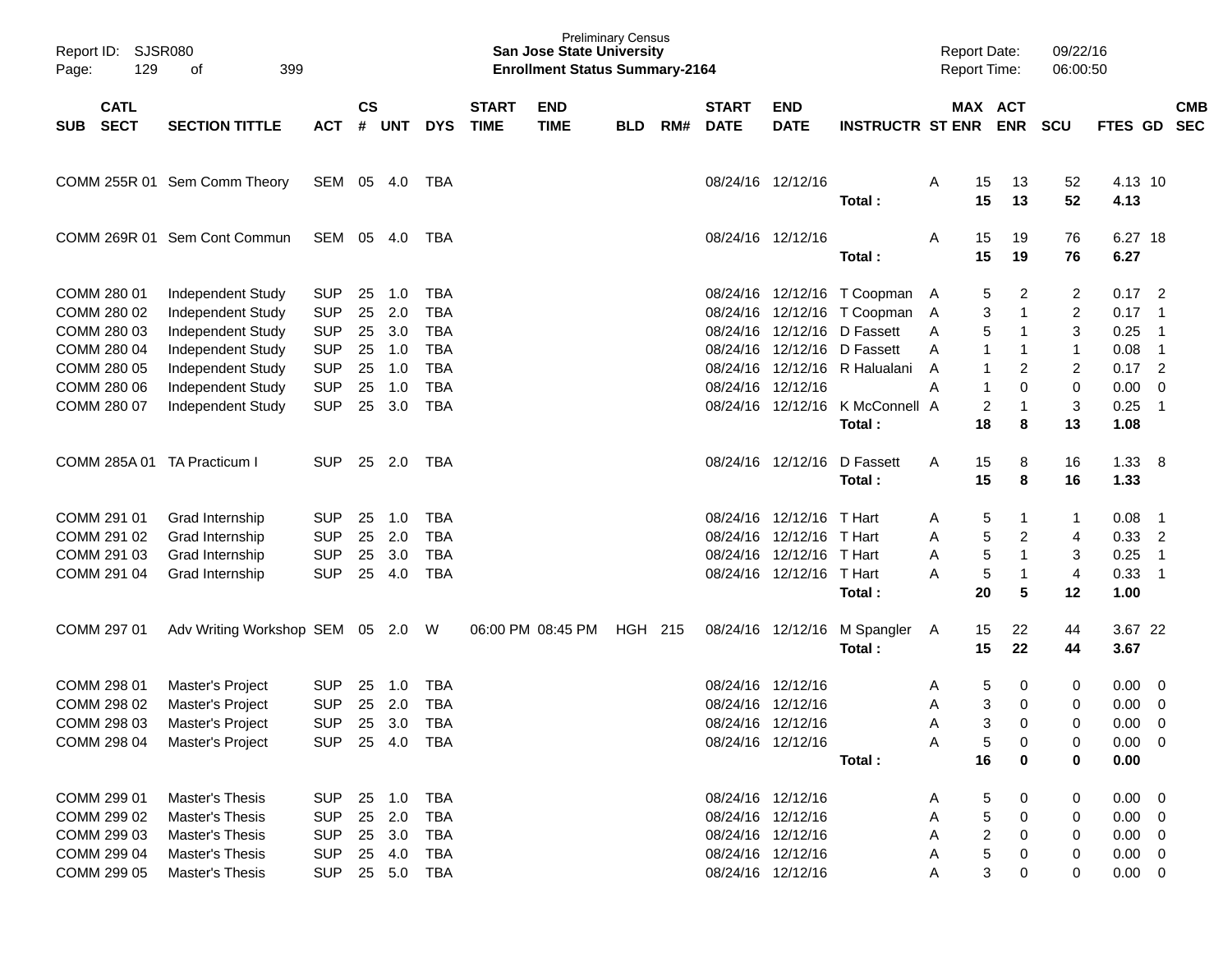| <b>SJSR080</b><br>Report ID:<br>399<br>130<br>Page:<br>οf |                            |                              |            | <b>Preliminary Census</b><br><b>San Jose State University</b><br><b>Enrollment Status Summary-2164</b> |            |            |                             |                           |            |     |                             |                                                  |                                                       | <b>Report Date:</b><br><b>Report Time:</b> |                             |                          | 09/22/16<br>06:00:50              |                                     |                          |                          |
|-----------------------------------------------------------|----------------------------|------------------------------|------------|--------------------------------------------------------------------------------------------------------|------------|------------|-----------------------------|---------------------------|------------|-----|-----------------------------|--------------------------------------------------|-------------------------------------------------------|--------------------------------------------|-----------------------------|--------------------------|-----------------------------------|-------------------------------------|--------------------------|--------------------------|
| <b>SUB</b>                                                | <b>CATL</b><br><b>SECT</b> | <b>SECTION TITTLE</b>        | <b>ACT</b> | <b>CS</b><br>#                                                                                         | <b>UNT</b> | <b>DYS</b> | <b>START</b><br><b>TIME</b> | <b>END</b><br><b>TIME</b> | <b>BLD</b> | RM# | <b>START</b><br><b>DATE</b> | <b>END</b><br><b>DATE</b>                        | <b>INSTRUCTR ST ENR</b>                               |                                            | <b>MAX</b>                  | <b>ACT</b><br><b>ENR</b> | <b>SCU</b>                        | <b>FTES GD</b>                      |                          | <b>CMB</b><br><b>SEC</b> |
|                                                           | COMM 299 06                | Master's Thesis              | <b>SUP</b> | 25                                                                                                     | 6.0        | TBA        |                             |                           |            |     | 08/24/16                    | 12/12/16                                         | Total:                                                | A                                          | 5<br>25                     | 0<br>$\mathbf 0$         | 0<br>$\mathbf 0$                  | 0.00<br>0.00                        | - 0                      |                          |
| SPED                                                      | 184Y 01                    | Stdt Tchg II                 | <b>SUP</b> | 25                                                                                                     | 6.0        | <b>TBA</b> |                             |                           |            |     | 08/24/16                    | 12/12/16                                         | Total:                                                | A                                          | 0<br>$\bf{0}$               | 0<br>$\bf{0}$            | 0<br>$\mathbf 0$                  | 0.00<br>0.00                        | $\overline{\mathbf{0}}$  |                          |
| SPED                                                      | 184Z 01                    | Stdt Tchg II                 | <b>SUP</b> |                                                                                                        | 25 6.0     | TBA        |                             |                           |            |     | 08/24/16                    | 12/12/16                                         | Total:                                                | A                                          | 0<br>0                      | 0<br>0                   | 0<br>$\mathbf 0$                  | 0.00<br>0.00                        | $\overline{\phantom{0}}$ |                          |
| SPED                                                      | 242C 01                    | Educ Internship              | <b>SUP</b> | 25                                                                                                     | 6.0        | TBA        |                             |                           |            |     | 08/24/16                    | 12/12/16                                         | Total:                                                | A                                          | 0<br>0                      | 0<br>0                   | 0<br>0                            | $0.00 \quad 0$<br>0.00              |                          |                          |
|                                                           | Department :               | <b>Communication Studies</b> |            |                                                                                                        |            |            |                             |                           |            |     |                             | <b>Lower Division:</b><br><b>Upper Division:</b> | <b>Department Total:</b><br><b>Graduate Division:</b> |                                            | 5118<br>2384<br>2565<br>169 | 2160<br>2388<br>107      | 4655 14397<br>5830<br>8226<br>341 | 967.55<br>388.67<br>551.00<br>27.88 |                          |                          |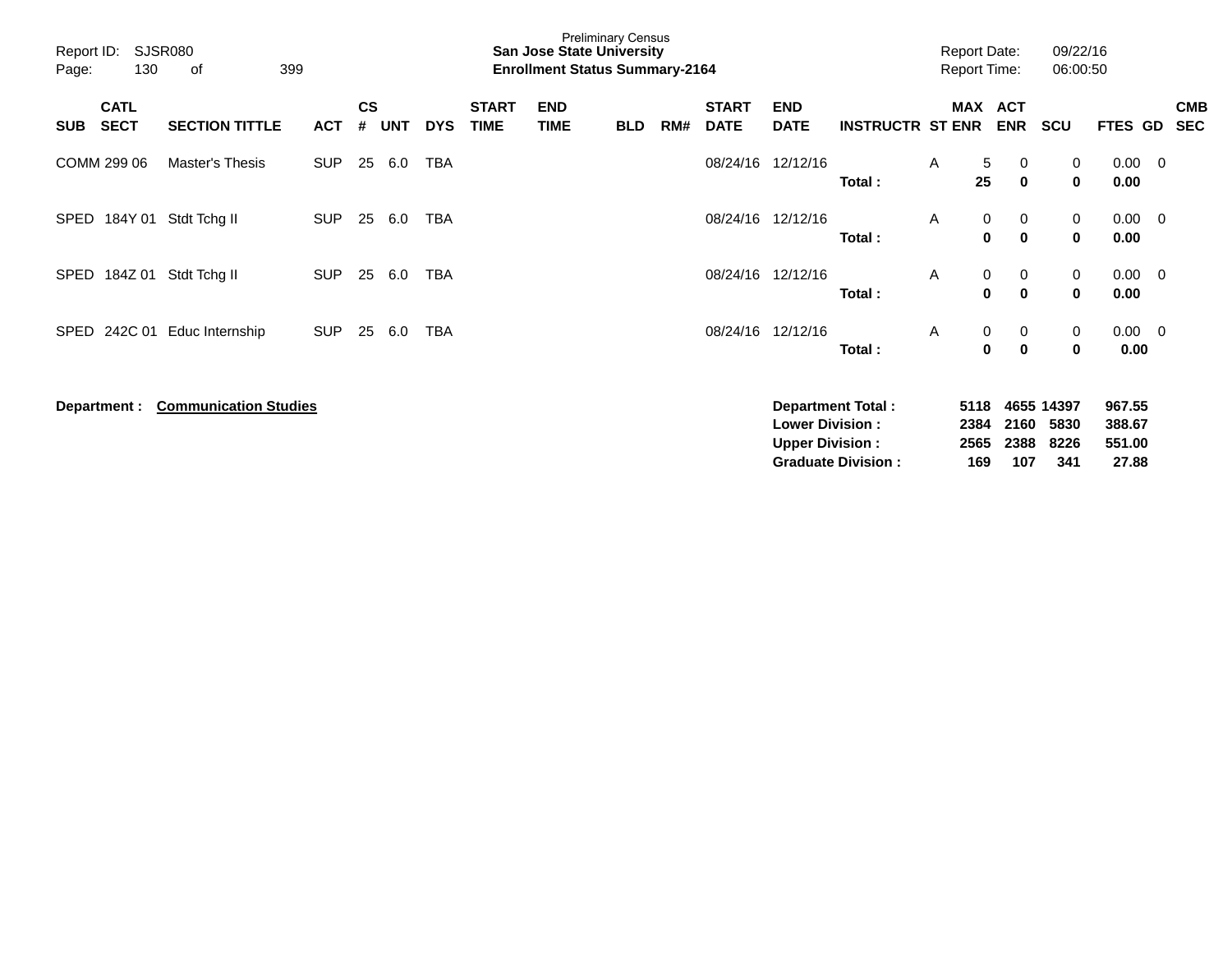| Page:          | SJSR080<br>Report ID:<br>131<br>399<br>оf |                                                                |            |                    |            | <b>Preliminary Census</b><br><b>San Jose State University</b><br><b>Enrollment Status Summary-2164</b> |                             |                           |                |     |                             |                           |                                           |         |                          | 09/22/16<br>06:00:50 |                     |                          |
|----------------|-------------------------------------------|----------------------------------------------------------------|------------|--------------------|------------|--------------------------------------------------------------------------------------------------------|-----------------------------|---------------------------|----------------|-----|-----------------------------|---------------------------|-------------------------------------------|---------|--------------------------|----------------------|---------------------|--------------------------|
| SUB            | <b>CATL</b><br><b>SECT</b>                | <b>SECTION TITTLE</b>                                          | <b>ACT</b> | $\mathsf{cs}$<br># | <b>UNT</b> | <b>DYS</b>                                                                                             | <b>START</b><br><b>TIME</b> | <b>END</b><br><b>TIME</b> | BLD            | RM# | <b>START</b><br><b>DATE</b> | <b>END</b><br><b>DATE</b> | <b>INSTRUCTR ST ENR</b>                   |         | MAX ACT<br><b>ENR</b>    | <b>SCU</b>           | <b>FTES GD</b>      | <b>CMB</b><br><b>SEC</b> |
| <b>College</b> | Department :                              | <b>Social Sciences</b><br><b>Urban &amp; Regional Planning</b> |            |                    |            |                                                                                                        |                             |                           |                |     |                             |                           |                                           |         |                          |                      |                     |                          |
|                | URBP 136 01                               | Int Land Use Plan                                              | SEM        | 05                 | 4.0        | M                                                                                                      |                             | 07:30 PM 10:00 PM         | CL             | 318 |                             |                           | 08/24/16 12/12/16 J Davidson              | A       | 5<br>5                   | 20                   | 1.33                | $0\,$ C                  |
|                | ENVS 136 01                               | Int Land Use Plan                                              | <b>SEM</b> | 05                 | 4.0        | м                                                                                                      |                             | 07:30 PM 10:00 PM         | CL.            | 318 |                             | 08/24/16 12/12/16         | J Davidson                                | A       | 0<br>0                   | 0                    | 0.00                | 0 <sup>o</sup>           |
| URBP           | 136 02                                    | Int Land Use Plan                                              | <b>SEM</b> | 05                 | 4.0        | м                                                                                                      |                             | 07:30 PM 10:00 PM         | <b>SH</b>      | 241 |                             | 08/24/16 12/12/16 K Fang  |                                           | Α       | 5<br>2                   | 8                    | 0.53                | 0 <sup>o</sup>           |
| <b>ENVS</b>    | 136 02                                    | Int Land Use Plan                                              | <b>SEM</b> | 05                 | 4.0        | м                                                                                                      |                             | 07:30 PM 10:00 PM         | <b>SH</b>      | 241 |                             | 08/24/16 12/12/16 K Fang  | Total:                                    | Α<br>10 | 0<br>0<br>$\overline{7}$ | 0<br>28              | 0.00<br>1.87        | $0\,C$                   |
|                | URBP 142 01                               | Intro Envir Planning                                           | SEM        | 05                 | 4.0        | R                                                                                                      |                             | 07:30 PM 10:00 PM         | CL.            | 318 |                             | 08/24/16 12/12/16         | G Brownlow A                              |         | 5<br>2                   | 8                    | 0.60                | 1 C                      |
|                | ENVS 142 01                               | Intro Envir Planning                                           | SEM        | 05                 | 4.0        | R                                                                                                      |                             | 07:30 PM 10:00 PM         | <b>CL</b>      | 318 |                             | 08/24/16 12/12/16         | G Brownlow A                              |         | 0<br>$\overline{c}$      | 8                    | 0.53                | 0 <sup>o</sup>           |
|                |                                           |                                                                |            |                    |            |                                                                                                        |                             |                           |                |     |                             |                           | Total:                                    |         | 5<br>4                   | 16                   | 1.13                |                          |
|                | URBP 143 01                               | Int Priv Dev Plan                                              | SEM        | 05                 | 3.0        | TBA                                                                                                    |                             |                           |                |     | 08/24/16 12/12/16           |                           | Total:                                    | Α       | 5<br>0<br>5<br>0         | 0<br>0               | $0.00 \t 0$<br>0.00 |                          |
|                |                                           |                                                                |            |                    |            |                                                                                                        |                             |                           |                |     |                             |                           |                                           |         |                          |                      |                     |                          |
|                | URBP 148 01                               | Intro Tech in Urb PI                                           | SEM        | 05                 | 4.0        | <b>TBA</b>                                                                                             |                             |                           |                |     |                             | 08/24/16 12/12/16         |                                           | Α       | 0<br>0                   | 0                    | 0.00                | $0\,$ C                  |
|                | DSGN 148 01                               | Intro Tech in Urb PI                                           | <b>SEM</b> | 05                 | 4.0        | <b>TBA</b>                                                                                             |                             |                           |                |     | 08/24/16 12/12/16           |                           |                                           | Α       | 0<br>$\mathbf 0$         | 0                    | 0.00                | 0 <sup>o</sup>           |
|                | URBP 148 02                               | Intro Tech in Urb PI                                           | <b>SEM</b> | 05                 | 2.0        | S                                                                                                      |                             | 10:00 AM 03:30 PM         | WSQ            | 208 |                             |                           | 08/24/16 12/12/16 J Schuppert             | A       | 5<br>0                   | 0                    | 0.00                | 0 <sup>o</sup>           |
|                | DSGN 148 02                               | Intro Tech in Urb PI                                           | <b>SEM</b> | 05                 | 2.0        | S                                                                                                      |                             | 10:00 AM 03:30 PM         | <b>WSQ 208</b> |     |                             |                           | 08/24/16 12/12/16 J Schuppert A<br>Total: |         | 0<br>0<br>5<br>0         | 0<br>0               | 0.00<br>0.00        | 0 <sup>o</sup>           |
| <b>URBP</b>    | 160 01                                    | <b>Topics Env Plnng</b>                                        | <b>SEM</b> | 05                 | 4.0        | M                                                                                                      |                             | 04:30 PM 07:00 PM         | <b>WSQ 105</b> |     | 08/24/16 12/12/16           |                           |                                           | Α       | 5<br>0                   | 0                    | 0.00                | 0 <sup>o</sup>           |
| <b>ENVS</b>    | 16001                                     | Topics Env Plnng                                               | SEM        | 05                 | 4.0        | M                                                                                                      |                             | 04:30 PM 07:00 PM         | WSQ 105        |     | 08/24/16 12/12/16           |                           |                                           | A       | 0<br>0                   | 0                    | 0.00                | 0 <sup>o</sup>           |
|                |                                           |                                                                |            |                    |            |                                                                                                        |                             |                           |                |     |                             |                           | Total:                                    |         | 5<br>0                   | 0                    | 0.00                |                          |
| URBP           | 175 01                                    | <b>Urb Studies Topics</b>                                      | SEM        | 05                 | 4.0        | <b>TBA</b>                                                                                             |                             |                           |                |     | 08/24/16 12/12/16           |                           |                                           | Α       | 5<br>0                   | 0                    | $0.00 \quad 0$      |                          |
|                |                                           |                                                                |            |                    |            |                                                                                                        |                             |                           |                |     |                             |                           | Total:                                    |         | 5<br>0                   | 0                    | 0.00                |                          |
|                | URBP 178 01                               | Intro to Reg Trans P                                           | SEM        | 05                 | 4.0        | W                                                                                                      |                             | 07:30 PM 10:00 PM         | HGH            | 217 |                             | 08/24/16 12/12/16         | R Lee                                     | Α       | 5<br>2                   | 8                    | 0.53                | $0\,$ C                  |
| <b>ENVS</b>    | 178 01                                    | Intro to Reg Trans P                                           | SEM        | 05                 | 4.0        | W                                                                                                      |                             | 07:30 PM 10:00 PM         | <b>HGH</b>     | 217 |                             | 08/24/16 12/12/16         | R Lee                                     | Α       | 0<br>0                   | 0                    | 0.00                | 0 <sup>o</sup>           |
|                |                                           |                                                                |            |                    |            |                                                                                                        |                             |                           |                |     |                             |                           | Total:                                    |         | 5<br>$\mathbf{2}$        | 8                    | 0.53                |                          |
|                |                                           | URBP 179B 01 Adv GIS Planning                                  | <b>SEM</b> |                    | 4.0        |                                                                                                        |                             |                           |                |     |                             |                           |                                           | Χ       | 0<br>0                   | 0                    | $0.00 \t 0$         |                          |
|                |                                           | URBP 179B 02 Adv GIS Planning                                  | SEM 05     |                    | 4.0        | $\mathsf{R}$                                                                                           |                             | 04:30 PM 07:00 PM WSQ 208 |                |     |                             | 08/24/16 12/12/16 R Kos   |                                           |         | 5<br>2                   | 8                    | $0.53$ 0            |                          |
|                |                                           |                                                                |            |                    |            |                                                                                                        |                             |                           |                |     |                             |                           | Total:                                    |         | 5<br>$\mathbf{2}$        | 8                    | 0.53                |                          |
|                | URBP 200 01                               | Urb Plan Seminar                                               | SEM 05 4.0 |                    |            |                                                                                                        |                             |                           |                |     | 08/24/16 12/12/16           |                           |                                           | X       | 0<br>0                   | 0                    | $0.00 \t 0$         |                          |
|                | URBP 200 02                               | Urb Plan Seminar                                               | SEM 05 4.0 |                    |            | $\top$                                                                                                 |                             | 04:30 PM 07:00 PM         | SH             | 332 |                             | 08/24/16 12/12/16 J Kott  |                                           | Α<br>18 | 18                       | 72                   | 6.00 18             |                          |
|                |                                           |                                                                |            |                    |            |                                                                                                        |                             |                           |                |     |                             |                           | Total:                                    |         | 18<br>18                 | 72                   | 6.00                |                          |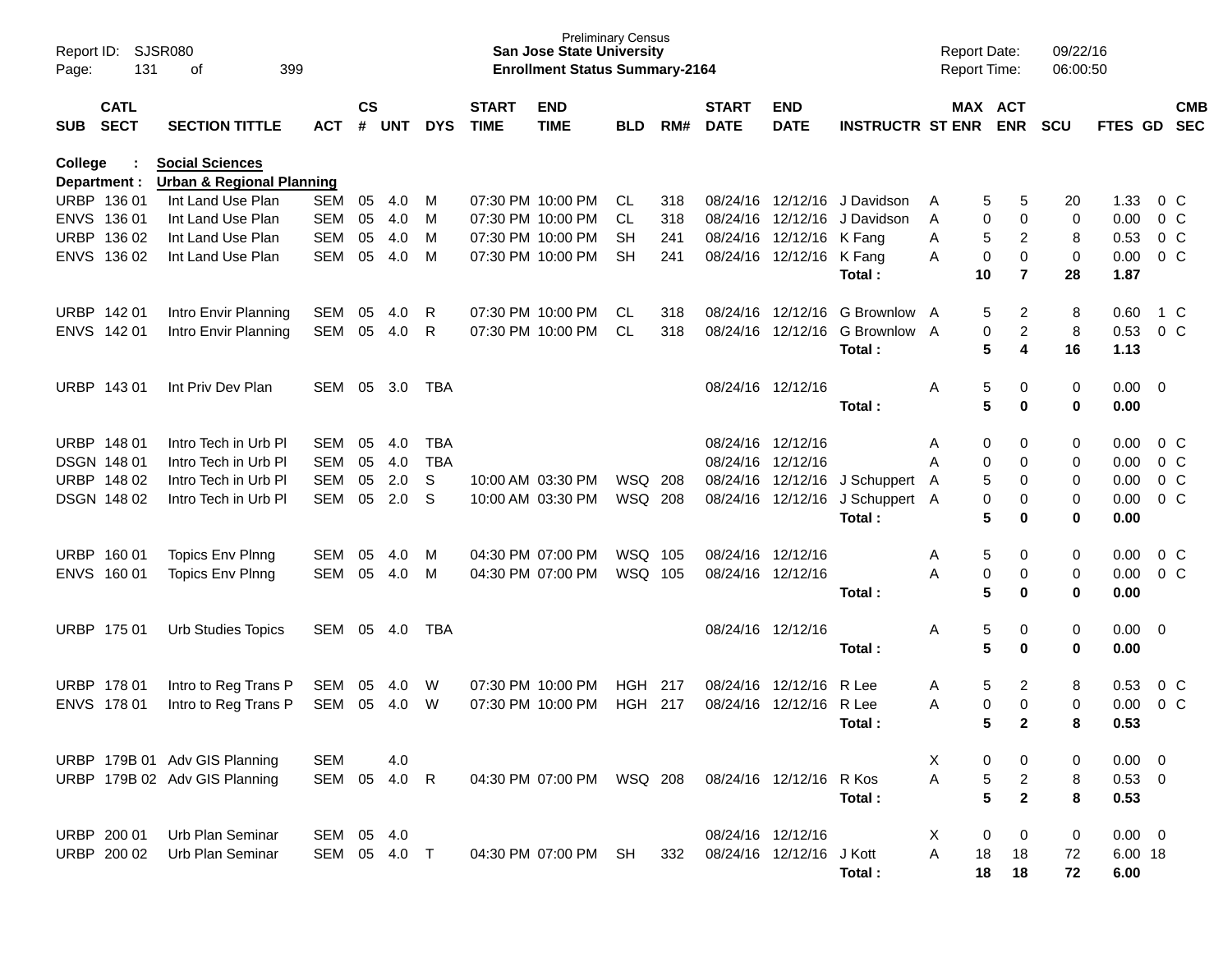| Page:       | Report ID: SJSR080<br>132<br>399<br>of                   |                                                                              |                                        |                    | <b>Preliminary Census</b><br><b>San Jose State University</b><br><b>Enrollment Status Summary-2164</b> |                            |                             |                                        |                    |            |                             |                            |                                                                              | <b>Report Date:</b><br><b>Report Time:</b> |                                                  | 09/22/16<br>06:00:50       |                                |                                                                 |     |            |
|-------------|----------------------------------------------------------|------------------------------------------------------------------------------|----------------------------------------|--------------------|--------------------------------------------------------------------------------------------------------|----------------------------|-----------------------------|----------------------------------------|--------------------|------------|-----------------------------|----------------------------|------------------------------------------------------------------------------|--------------------------------------------|--------------------------------------------------|----------------------------|--------------------------------|-----------------------------------------------------------------|-----|------------|
| SUB         | <b>CATL</b><br><b>SECT</b>                               | <b>SECTION TITTLE</b>                                                        | <b>ACT</b>                             | $\mathsf{cs}$<br># | <b>UNT</b>                                                                                             | <b>DYS</b>                 | <b>START</b><br><b>TIME</b> | <b>END</b><br><b>TIME</b>              | <b>BLD</b>         | RM#        | <b>START</b><br><b>DATE</b> | <b>END</b><br><b>DATE</b>  | <b>INSTRUCTR ST ENR ENR</b>                                                  |                                            |                                                  | MAX ACT                    | <b>SCU</b>                     | FTES GD SEC                                                     |     | <b>CMB</b> |
| <b>URBP</b> | 201 01                                                   | Comm. Assessment                                                             | SEM                                    | 05                 | 6.0                                                                                                    | W                          |                             | 04:30 PM 10:00 PM                      | WSQ 208            |            |                             | 08/24/16 12/12/16          | R Kos<br>Total:                                                              | A                                          | 18<br>18                                         | 16<br>16                   | 96<br>96                       | 8.00 16<br>8.00                                                 |     |            |
|             | URBP 204 01<br>URBP 204 02                               | <b>Quant Methods</b><br><b>Quant Methods</b>                                 | <b>SEM</b><br><b>SEM</b>               | 05<br>05           | 4.0<br>4.0                                                                                             | <b>TBA</b><br>$\mathsf{T}$ |                             | 07:15 PM 10:00 PM                      | WSQ 208            |            | 08/24/16 12/12/16           | 08/24/16 12/12/16 S Mathur | Total:                                                                       | Α<br>A                                     | 11<br>11<br>22                                   | 9<br>12<br>21              | 36<br>48<br>84                 | $3.00$ 9<br>4.00 12<br>7.00                                     |     |            |
|             | URBP 205 01                                              | Private Dev & Urbp                                                           | SEM                                    | 05                 | 3.0                                                                                                    | W                          |                             | 07:30 PM 10:00 PM                      | BBC                | 221        |                             | 08/24/16 12/12/16          | <b>T</b> Terrill<br>Total:                                                   | A                                          | 15<br>15                                         | 9<br>9                     | 27<br>27                       | 2.25<br>2.25                                                    | - 9 |            |
|             | URBP 206 01                                              | <b>Real Estate Finance</b>                                                   | SEM                                    |                    | 05 3.0 T                                                                                               |                            |                             | 07:30 PM 10:00 PM                      | WSQ 105            |            |                             | 08/24/16 12/12/16          | W Riggs<br>Total:                                                            | Α                                          | 15<br>15                                         | 8<br>8                     | 24<br>24                       | 2.00 8<br>2.00                                                  |     |            |
|             | URBP 225 01<br>URBP 225 02                               | Land Use Plng Law<br>Land Use Plng Law                                       | SEM<br>SEM                             | 05<br>05           | 4.0<br>4.0                                                                                             | <b>TBA</b><br>M            |                             | 07:30 PM 08:20 PM                      | <b>SH</b>          | 241        | 08/24/16 12/12/16           | 08/24/16 12/12/16          | K Fang<br>Total:                                                             | Α<br>Α                                     | 18<br>18<br>36                                   | 16<br>$\overline{c}$<br>18 | 64<br>8<br>72                  | 5.33 16<br>$0.67$ 2<br>6.00                                     |     |            |
|             | URBP 226 01                                              | Reg Transport Plan                                                           | SEM                                    |                    | 05 4.0                                                                                                 | TBA                        |                             |                                        |                    |            | 08/24/16 12/12/16           |                            | Total:                                                                       | A                                          | 25<br>25                                         | 14<br>14                   | 56<br>56                       | 4.67 14<br>4.67                                                 |     |            |
|             | URBP 234 01                                              | Field Study Sem                                                              | SEM                                    |                    | 05 1.0                                                                                                 | TBA                        |                             |                                        |                    |            |                             | 08/24/16 12/12/16          | H Nixon<br>Total:                                                            | A                                          | 5<br>5                                           | 2<br>$\mathbf{2}$          | $\overline{c}$<br>$\mathbf{2}$ | $0.17$ 2<br>0.17                                                |     |            |
| <b>URBP</b> | 236 01                                                   | Urb Plan Pol Analysi                                                         | SEM                                    |                    | 05 4.0                                                                                                 | TBA                        |                             |                                        |                    |            | 08/24/16 12/12/16           |                            | Total:                                                                       | Α                                          | 18<br>18                                         | 9<br>9                     | 36<br>36                       | $3.00$ 9<br>3.00                                                |     |            |
|             | URBP 240 01<br>PADM 240 01                               | <b>Environmental Plan</b><br><b>Environmental Plan</b>                       | SEM<br><b>SEM</b>                      | 05<br>05           | 4.0<br>4.0                                                                                             | R<br>R                     |                             | 07:30 PM 10:00 PM<br>07:30 PM 10:00 PM | CL<br><b>CL</b>    | 318<br>318 |                             |                            | 08/24/16 12/12/16 G Brownlow A<br>08/24/16 12/12/16 G Brownlow A<br>Total:   |                                            | 15<br>0<br>15                                    | 11<br>$\mathbf{1}$<br>12   | 44<br>$\overline{4}$<br>48     | 3.67 11 C<br>0.33<br>4.00                                       | 1 C |            |
|             | URBP 241 01                                              | Plan Sustain City                                                            | SEM 05 2.0 M                           |                    |                                                                                                        |                            |                             | 04:30 PM 07:00 PM ENG 301              |                    |            |                             |                            | 08/24/16 12/12/16 R Eastwood A<br>Total:                                     |                                            | 18<br>18                                         | 15<br>15                   | 30<br>30                       | 2.50 15<br>2.50                                                 |     |            |
|             | URBP 248 01<br>DSGN 248 01<br>URBP 248 02<br>DSGN 248 02 | Tech in Urb Plan<br>Tech in Urb Plan<br>Tech in Urb Plan<br>Tech in Urb Plan | <b>SEM</b><br><b>SEM</b><br>SEM<br>SEM | 05<br>05           | 4.0<br>$4.0$<br>2.0 <sub>S</sub><br>$2.0$ S                                                            |                            |                             | 10:00 AM 03:30 PM<br>10:00 AM 03:30 PM | WSQ 208<br>WSQ 208 |            |                             |                            | 08/24/16 12/12/16 J Schuppert A<br>08/24/16 12/12/16 J Schuppert A<br>Total: | X<br>Χ                                     | $\boldsymbol{0}$<br>$\mathbf 0$<br>18<br>0<br>18 | 0<br>0<br>9<br>0<br>9      | 0<br>0<br>9<br>$\pmb{0}$<br>9  | $0.00 \t 0$<br>$0.00 \t 0$<br>1.50 9 C<br>$0.00 \t 0 C$<br>1.50 |     |            |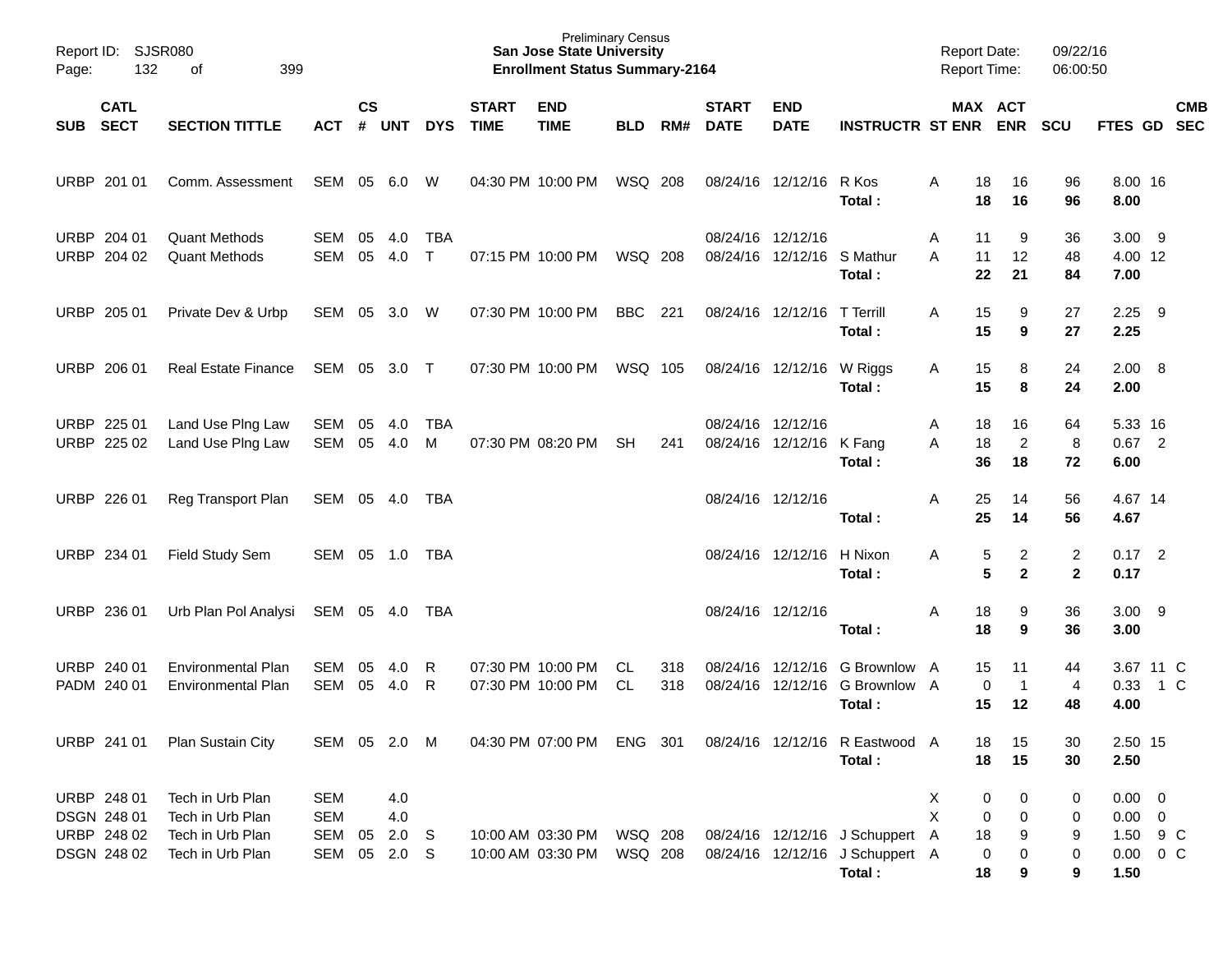| Page:                      | Report ID: SJSR080<br>133                                | 399<br>оf                                                                                                                                                  |                                 |                      |                            |                                              |                             | <b>Preliminary Census</b><br><b>San Jose State University</b><br><b>Enrollment Status Summary-2164</b> |                    |     |                               |                                                                                                                    |                                                                        |                  | <b>Report Date:</b><br><b>Report Time:</b> |                                                              | 09/22/16<br>06:00:50                                         |                                                     |                                                    |            |
|----------------------------|----------------------------------------------------------|------------------------------------------------------------------------------------------------------------------------------------------------------------|---------------------------------|----------------------|----------------------------|----------------------------------------------|-----------------------------|--------------------------------------------------------------------------------------------------------|--------------------|-----|-------------------------------|--------------------------------------------------------------------------------------------------------------------|------------------------------------------------------------------------|------------------|--------------------------------------------|--------------------------------------------------------------|--------------------------------------------------------------|-----------------------------------------------------|----------------------------------------------------|------------|
| SUB                        | <b>CATL</b><br><b>SECT</b>                               | <b>SECTION TITTLE</b>                                                                                                                                      | <b>ACT</b>                      | $\mathsf{cs}$<br>#   | <b>UNT</b>                 | <b>DYS</b>                                   | <b>START</b><br><b>TIME</b> | <b>END</b><br><b>TIME</b>                                                                              | <b>BLD</b>         | RM# | <b>START</b><br><b>DATE</b>   | <b>END</b><br><b>DATE</b>                                                                                          | <b>INSTRUCTR ST ENR ENR</b>                                            |                  | MAX ACT                                    |                                                              | <b>SCU</b>                                                   | FTES GD SEC                                         |                                                    | <b>CMB</b> |
|                            | URBP 255 01                                              | Urb & Reg Growth MgmSEM 05 4.0 TBA                                                                                                                         |                                 |                      |                            |                                              |                             |                                                                                                        |                    |     |                               | 08/24/16 12/12/16                                                                                                  | Total:                                                                 | Α                | 15<br>15                                   | 14<br>14                                                     | 56<br>56                                                     | 4.67 14<br>4.67                                     |                                                    |            |
| <b>URBP</b>                | 260 01                                                   | <b>Envtl Planning Topic</b>                                                                                                                                | SEM 05 4.0 M                    |                      |                            |                                              |                             | 04:30 PM 07:00 PM                                                                                      | WSQ 105            |     |                               | 08/24/16 12/12/16                                                                                                  | S Alexander A<br>Total:                                                |                  | 15<br>15                                   | 7<br>$\overline{7}$                                          | 28<br>28                                                     | $2.33 \quad 7$<br>2.33                              |                                                    |            |
|                            |                                                          | URBP 275G 01 GIS Overview                                                                                                                                  | SEM                             | 05                   | 1.0                        | W                                            |                             | 04:30 PM 07:00 PM                                                                                      | WSQ 208            |     |                               | 08/24/16 12/12/16                                                                                                  | R Kos<br>Total:                                                        | Α                | 18<br>18                                   | 18<br>18                                                     | 18<br>18                                                     | 1.50 18<br>1.50                                     |                                                    |            |
|                            | URBP 279 01<br>URBP 279 02                               | Advanced GIS Plannin SEM<br>Advanced GIS Plannin SEM                                                                                                       |                                 | 05                   | 4.0<br>4.0                 | - R                                          |                             | 04:30 PM 07:00 PM                                                                                      | WSQ 208            |     |                               | 08/24/16 12/12/16                                                                                                  | R Kos<br>Total:                                                        | х<br>A           | 0<br>15<br>15                              | 0<br>9<br>9                                                  | 0<br>36<br>36                                                | $0.00 \t 0$<br>$3.00$ 9<br>3.00                     |                                                    |            |
|                            | URBP 280 01<br>URBP 280 02<br>URBP 280 03<br>URBP 280 04 | Plng Rsearch Topic<br>Plng Rsearch Topic<br>Plng Rsearch Topic<br>Plng Rsearch Topic                                                                       | SEM<br>SEM<br><b>SEM</b><br>SEM | 05<br>05<br>05<br>05 | 3.0<br>3.0<br>1.0<br>3.0   | $\top$<br>$\top$<br><b>TBA</b><br><b>TBA</b> |                             | 04:15 PM 07:00 PM<br>07:15 PM 10:00 PM                                                                 | WSQ 208<br>WSQ 208 |     |                               | 08/24/16 12/12/16 S Mathur<br>08/24/16 12/12/16 S Mathur<br>08/24/16 12/12/16 H Nixon<br>08/24/16 12/12/16 H Nixon | Total:                                                                 | Α<br>Α<br>Α<br>Α | 4<br>4<br>5<br>5<br>18                     | 3<br>$\overline{c}$<br>$\overline{c}$<br>0<br>$\overline{7}$ | 3<br>$\overline{c}$<br>$\overline{c}$<br>0<br>$\overline{7}$ | 0.75<br>$0.50$ 2<br>$0.17$ 2<br>$0.00 \t 0$<br>1.42 | $\overline{\mathbf{3}}$                            |            |
| <b>URBP</b>                |                                                          | 297P 01 Plan Rpt Prelim                                                                                                                                    | SEM                             |                      | 05 1.0 T                   |                                              |                             | 04:30 PM 07:15 PM                                                                                      |                    |     |                               |                                                                                                                    | 08/24/16 12/12/16 A Agrawal<br>Total:                                  | Α                | 18<br>18                                   | 12<br>12                                                     | 12<br>12                                                     | $1.00$ 12<br>1.00                                   |                                                    |            |
| <b>URBP</b><br><b>URBP</b> |                                                          | URBP 298A 01 Special Study-Rpt De SUP<br>298A 02 Special Study-Rpt De SUP<br>298A 03 Special Study-Rpt De SUP                                              |                                 |                      | 25 3.0<br>25 3.0<br>25 3.0 | TBA<br>TBA<br>TBA                            |                             |                                                                                                        |                    |     |                               | 08/24/16 12/12/16 R Kos                                                                                            | 08/24/16 12/12/16 A Agrawal<br>08/24/16 12/12/16 S Alexander<br>Total: | Α<br>Α<br>A      | 12<br>12<br>12<br>36                       | 5<br>6<br>11<br>22                                           | 15<br>18<br>33<br>66                                         | 1.25<br>1.506<br>2.75 11<br>5.50                    | - 5                                                |            |
| <b>URBP</b>                |                                                          | URBP 298B 01 Special Study: Pln R<br>298B 02 Special Study: Pln R<br>URBP 298B 03 Special Study: Pln R<br>URBP 298B 04 Special Study: Pln R SUP 25 3.0 TBA | SUP<br><b>SUP</b><br><b>SUP</b> | 25<br>25             | 3.0<br>3.0<br>25 3.0       | TBA<br><b>TBA</b><br><b>TBA</b>              |                             |                                                                                                        |                    |     | 08/24/16<br>08/24/16 12/12/16 | 12/12/16 R Kos<br>08/24/16 12/12/16 H Nixon                                                                        | 08/24/16 12/12/16 A Agrawal<br>Total:                                  | A<br>Α<br>Α<br>Α | 10<br>10<br>10<br>5<br>35                  | 2<br>$\overline{4}$<br>$\Omega$<br>2<br>8                    | 6<br>12<br>0<br>6<br>24                                      | 0.50<br>1.00<br>0.00<br>$0.50$ 2<br>2.00            | $\overline{2}$<br>$\overline{4}$<br>$\overline{0}$ |            |
|                            |                                                          | Department : Urban & Regional Planning                                                                                                                     |                                 |                      |                            |                                              |                             |                                                                                                        |                    |     |                               | <b>Lower Division:</b><br><b>Upper Division:</b>                                                                   | <b>Department Total:</b><br><b>Graduate Division:</b>                  |                  | 438<br>0<br>63<br>375                      | 263<br>0<br>33<br>230                                        | 863<br>$\bf{0}$<br>132<br>731                                | 72.57<br>0.00<br>10.07<br>62.50                     |                                                    |            |